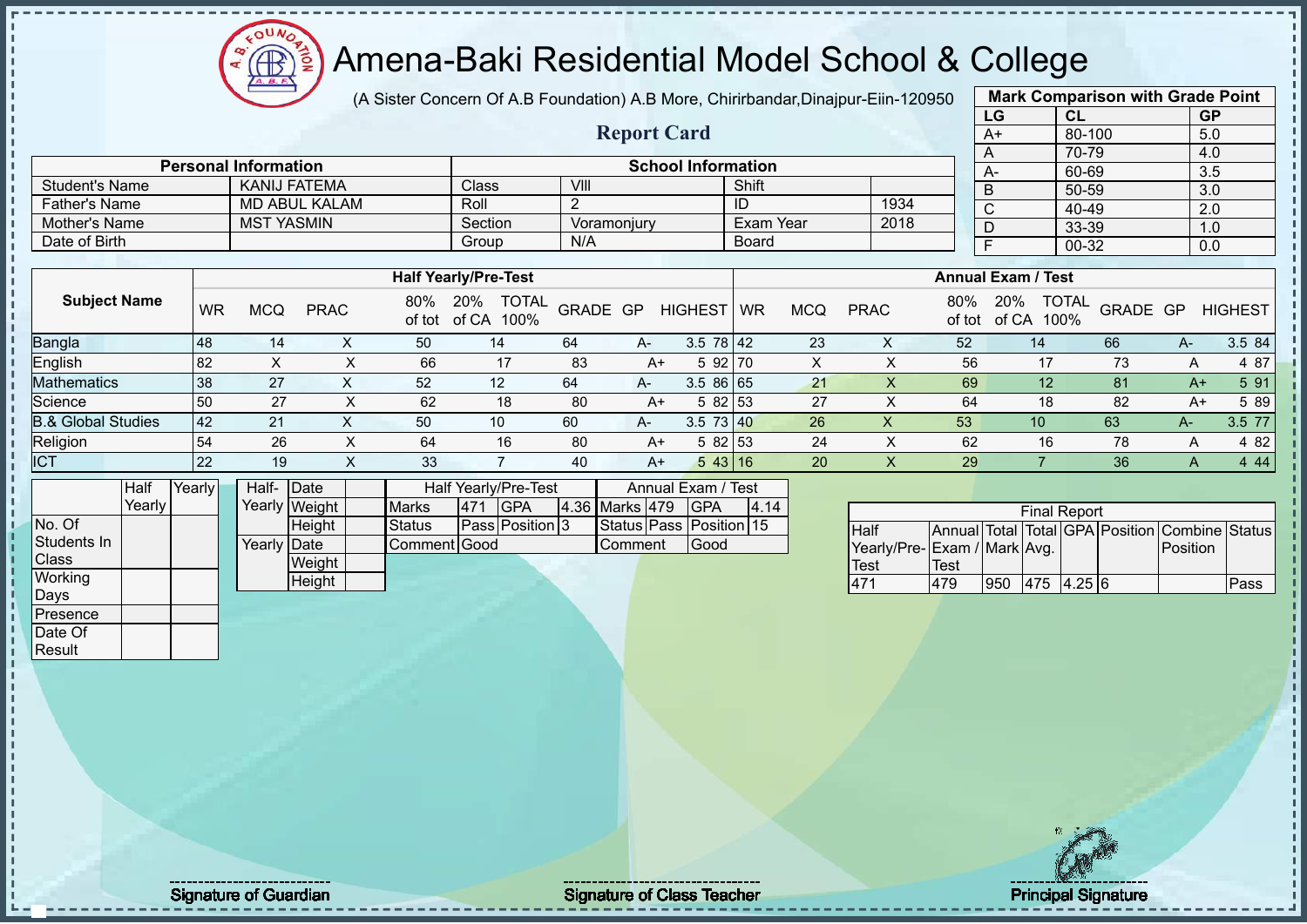FOUND

# $\left(\sqrt[2^n]{\bigoplus_{i=1}^{n}^2}\right)$ Amena-Baki Residential Model School & College

|                               |           |                             |                       |               | (A Sister Concern Of A.B Foundation) A.B More, Chirirbandar, Dinajpur-Eiin-120950 |          |                    |                           |                  |             |                             |             |                           | <b>Mark Comparison with Grade Point</b>        |          |                  |                |
|-------------------------------|-----------|-----------------------------|-----------------------|---------------|-----------------------------------------------------------------------------------|----------|--------------------|---------------------------|------------------|-------------|-----------------------------|-------------|---------------------------|------------------------------------------------|----------|------------------|----------------|
|                               |           |                             |                       |               |                                                                                   |          |                    |                           |                  |             |                             |             | LG                        | CL                                             |          | GP               |                |
|                               |           |                             |                       |               |                                                                                   |          | <b>Report Card</b> |                           |                  |             |                             |             | $A+$                      | 80-100                                         |          | 5.0              |                |
|                               |           |                             |                       |               |                                                                                   |          |                    |                           |                  |             |                             |             | A                         | 70-79                                          |          | 4.0              |                |
|                               |           | <b>Personal Information</b> |                       |               |                                                                                   |          |                    | <b>School Information</b> |                  |             |                             |             | A-                        | 60-69                                          |          | 3.5              |                |
| <b>Student's Name</b>         |           |                             | <b>RABEYA BASHURE</b> |               | Class                                                                             | VIII     |                    |                           | Shift            |             |                             |             | B                         | 50-59                                          |          | $\overline{3.0}$ |                |
| <b>Father's Name</b>          |           | <b>KAMRUL HUDA</b>          |                       |               | Roll                                                                              | 4        |                    |                           | ID               |             | 1942                        |             | $\overline{C}$            | 40-49                                          |          | $\overline{2.0}$ |                |
| Mother's Name                 |           |                             | <b>TASMINA AKTER</b>  |               | Section                                                                           |          | Voramonjury        |                           | <b>Exam Year</b> |             | 2018                        |             | D                         | 33-39                                          |          | 1.0              |                |
| Date of Birth                 |           |                             |                       |               | Group                                                                             | N/A      |                    |                           | <b>Board</b>     |             |                             |             | Ŧ                         | 00-32                                          |          | 0.0              |                |
|                               |           |                             |                       |               |                                                                                   |          |                    |                           |                  |             |                             |             |                           |                                                |          |                  |                |
|                               |           |                             |                       |               | <b>Half Yearly/Pre-Test</b>                                                       |          |                    |                           |                  |             |                             |             | <b>Annual Exam / Test</b> |                                                |          |                  |                |
| <b>Subject Name</b>           | <b>WR</b> | <b>MCQ</b>                  | <b>PRAC</b>           | 80%           | 20%<br>TOTAL<br>of tot of CA 100%                                                 | GRADE GP |                    | <b>HIGHEST</b>            | <b>WR</b>        | <b>MCQ</b>  | <b>PRAC</b>                 | 80%         | 20%                       | TOTAL<br>of tot of CA 100%                     | GRADE GP |                  | <b>HIGHEST</b> |
| Bangla                        | 43        | 23                          | X                     | 53            | 14                                                                                | 67       | A-                 | $3.5 \ 78 \ 43$           |                  | 24          | X                           | 54          |                           | 14                                             | 68       | A-               | 3.5 84         |
| English                       | 83        | $\pmb{\times}$              | $\pmb{\times}$        | 66            | 18                                                                                | 84       | $A+$               | 5 92 77                   |                  | $\mathsf X$ | $\mathsf{X}$                | 62          |                           | 18                                             | 80       | $A+$             | 5 87           |
| <b>Mathematics</b>            | 53        | 23                          | X                     | 61            | 18                                                                                | 79       | A                  | 4 86 69                   |                  | 22          | X                           | 73          |                           | 18                                             | 91       | $A+$             | 5 91           |
| Science                       | 49        | 25                          | X                     | 59            | 18                                                                                | 77       | A                  | 4 82 57                   |                  | 28          | X                           | 68          |                           | 18                                             | 86       | A+               | 5 89           |
| <b>B.&amp; Global Studies</b> | 31        | 20                          | $\mathsf{x}$          | 41            | 8                                                                                 | 49       | $\mathsf{C}$       | 2 73 33                   |                  | 23          | $\mathsf X$                 | 45          |                           | 8                                              | 53       | B                | 3 77           |
| Religion                      | 45        | 25                          | $\mathsf{X}$          | 56            | 13                                                                                | 69       | A-                 | $3.582$ 50                |                  | 25          | $\times$                    | 60          |                           | 13                                             | 73       | Α                | 4 8 2          |
| <b>ICT</b>                    | 22        | 16                          | $\mathsf{X}$          | 30            | $\overline{7}$                                                                    | 37       | A                  | 4 43 15                   |                  | 21          | $\boldsymbol{\mathsf{X}}$   | 29          |                           | $\overline{7}$                                 | 36       | A                | 4 4 4          |
| Half                          | Yearly    | Half- Date                  |                       |               | Half Yearly/Pre-Test                                                              |          |                    | Annual Exam / Test        |                  |             |                             |             |                           |                                                |          |                  |                |
| Yearly                        |           | Yearly Weight               |                       | <b>Marks</b>  | 462<br><b>GPA</b>                                                                 | 3.71     | Marks 487          | <b>GPA</b>                | 4.21             |             |                             |             |                           | <b>Final Report</b>                            |          |                  |                |
| No. Of                        |           |                             | Height                | <b>Status</b> | Pass Position 20                                                                  |          |                    | Status Pass Position 8    |                  |             | <b>Half</b>                 |             |                           | Annual Total Total GPA Position Combine Status |          |                  |                |
| Students In                   |           | Yearly Date                 |                       | Comment Good  |                                                                                   |          | Comment            | Good                      |                  |             | Yearly/Pre-Exam / Mark Avg. |             |                           |                                                |          | Position         |                |
| Class                         |           |                             | Weight                |               |                                                                                   |          |                    |                           |                  |             | <b>Test</b>                 | <b>Test</b> |                           |                                                |          |                  |                |
| Working                       |           |                             | Height                |               |                                                                                   |          |                    |                           |                  |             | 462                         | 487         |                           | 949 475 3.96 17                                |          |                  | Pass           |
| Days                          |           |                             |                       |               |                                                                                   |          |                    |                           |                  |             |                             |             |                           |                                                |          |                  |                |
| Presence                      |           |                             |                       |               |                                                                                   |          |                    |                           |                  |             |                             |             |                           |                                                |          |                  |                |
| Date Of                       |           |                             |                       |               |                                                                                   |          |                    |                           |                  |             |                             |             |                           |                                                |          |                  |                |
| Result                        |           |                             |                       |               |                                                                                   |          |                    |                           |                  |             |                             |             |                           |                                                |          |                  |                |
|                               |           |                             |                       |               |                                                                                   |          |                    |                           |                  |             |                             |             |                           |                                                |          |                  |                |
|                               |           |                             |                       |               |                                                                                   |          |                    |                           |                  |             |                             |             |                           |                                                |          |                  |                |
|                               |           |                             |                       |               |                                                                                   |          |                    |                           |                  |             |                             |             |                           |                                                |          |                  |                |
|                               |           |                             |                       |               |                                                                                   |          |                    |                           |                  |             |                             |             |                           |                                                |          |                  |                |

л

Signature of Guardian Signature of Class Teacher

**Principal Signature**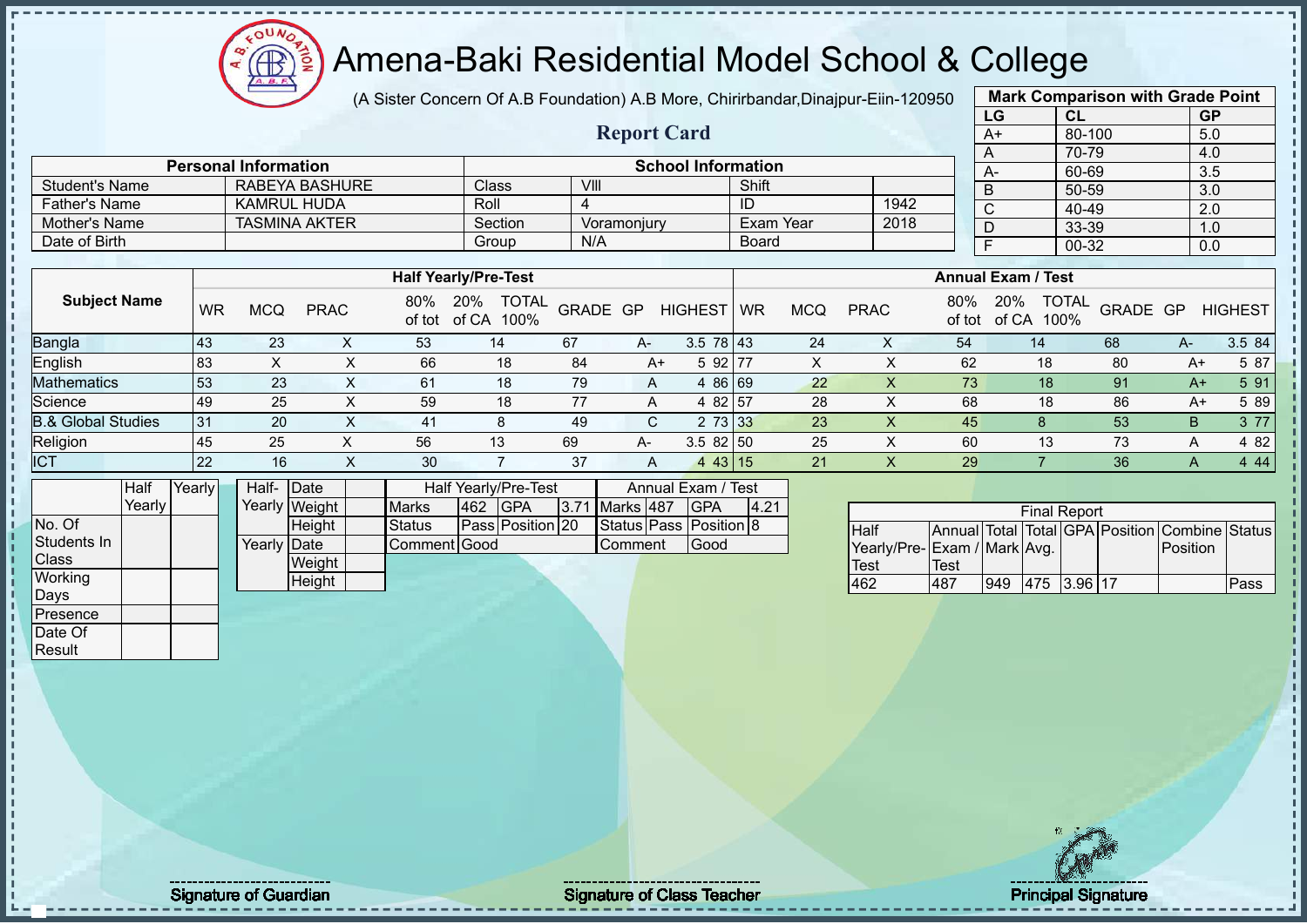oυ **AR** 

#### Amena-Baki Residential Model School & College

(A Sister Concern Of A.B Foundation) A.B More, Chirirbandar,Dinajpur-Eiin-120950

**Report Card**

|      | <b>Mark Comparison with Grade Point</b> |           |
|------|-----------------------------------------|-----------|
| LG   | <b>CL</b>                               | <b>GP</b> |
| $A+$ | 80-100                                  | 5.0       |
|      | 70-79                                   | 4.0       |
| А-   | 60-69                                   | 3.5       |
| B    | 50-59                                   | 3.0       |
| Ć    | 40-49                                   | 2.0       |
|      | 33-39                                   | 1.0       |
|      | 00-32                                   | 0.0       |
|      |                                         |           |

| <b>Student's Name</b> |           |            | <b>SADIA PRODHAN</b>  |     | <b>Class</b>                                  | VIII |             |                | Shift        |            |             |     | -B                        | 50-59         |          |      | 3.0            |
|-----------------------|-----------|------------|-----------------------|-----|-----------------------------------------------|------|-------------|----------------|--------------|------------|-------------|-----|---------------------------|---------------|----------|------|----------------|
| Father's Name         |           |            | SAZZAK PRODHAN        |     | Roll                                          |      |             |                |              |            | 1950        |     | $\sim$                    | 40-49         |          |      | 2.0            |
| Mother's Name         |           |            | <b>SABINA PRODHAN</b> |     | Section                                       |      | Voramonjury |                |              | Exam Year  | 2018        |     | D                         | 33-39         |          |      | 1.0            |
| Date of Birth         |           |            |                       |     | Group                                         | N/A  |             |                | <b>Board</b> |            |             |     |                           | 00-32         |          |      | 0.0            |
|                       |           |            |                       |     |                                               |      |             |                |              |            |             |     |                           |               |          |      |                |
|                       |           |            |                       |     | <b>Half Yearly/Pre-Test</b>                   |      |             |                |              |            |             |     | <b>Annual Exam / Test</b> |               |          |      |                |
| <b>Subject Name</b>   | <b>WR</b> | <b>MCQ</b> | <b>PRAC</b>           | 80% | TOTAL GRADE GP<br>20%<br>of tot of CA<br>100% |      |             | <b>HIGHEST</b> | <b>WR</b>    | <b>MCQ</b> | <b>PRAC</b> | 80% | 20%<br>of tot of CA       | TOTAL<br>100% | GRADE GP |      | <b>HIGHEST</b> |
| Bangla                | <b>40</b> | 14         | X                     | 43  | 12                                            | 55   | B           | 3              | 78 43        | 22         | ⌒           | 52  |                           | 12            | 64       | $A-$ | 3.5 84         |
| English               | 72        |            | X                     | 58  | 13                                            | 71   | A           | 4 92 63        |              | X          |             | 50  |                           | 13            | 63       | A-   | 3.5 87         |
| <b>Mathematics</b>    | 30        | 26         |                       | 45  |                                               | 53   | B           | 3              | 86 32        | 15         |             | 38  |                           |               | 46       |      | 2 91           |

| Vlathematics                  | l 30               | oc<br>م∠        | 40 | vu | 86132<br>ີ                                       | ∪ו           | 38        |    | 40                  | O1.         |
|-------------------------------|--------------------|-----------------|----|----|--------------------------------------------------|--------------|-----------|----|---------------------|-------------|
| Science                       | $\Delta$<br>$\tau$ |                 | 48 | ხა | $\sim$ $\sim$<br>$82 \, 14^{\circ}$<br>ィト<br>◡.◡ | $\sim$<br>-- | . 50      | ∪ו | $\sim$ $\sim$<br>65 | 3.5<br>89 l |
| <b>3.&amp; Global Studies</b> | 29                 |                 |    |    | 3130<br>$\sim$                                   |              | ახ        |    |                     |             |
| Religion                      | $\sqrt{2}$<br>43   | oc<br><u>__</u> | よつ |    | $3.582$  49                                      | <u>_</u>     | E C<br>ჂႩ |    |                     | ററ          |
| $\sim$ $\sim$                 | 22                 |                 | ັ້ | 41 | -<br>43116<br>◡                                  |              |           |    | 38                  | 44          |

|              | Half   | Yearly | Half- Date  |               |                       |                | <b>Half Yearly/Pre-Test</b> |                | Annual Exam / Test      |      |
|--------------|--------|--------|-------------|---------------|-----------------------|----------------|-----------------------------|----------------|-------------------------|------|
|              | Yearlv |        |             | Yearly Weight | <b>Marks</b>          | <b>395 GPA</b> |                             | 3.43 Marks 392 | IGPA                    | 3.21 |
| No. Of       |        |        |             | <b>Height</b> | <b>Status</b>         |                | <b>Pass Position 31</b>     |                | Status Pass Position 47 |      |
| Students In  |        |        | Yearly Date |               | Comment Imprv. Needed |                |                             | Comment        | More Impr.              |      |
| <b>Class</b> |        |        |             | Weight        |                       |                |                             |                | Needed                  |      |
| Working      |        |        |             | Height        |                       |                |                             |                |                         |      |
| Days         |        |        |             |               |                       |                |                             |                |                         |      |

**Personal Information**<br> **School Information**<br> **School Information**<br> **School Information**<br> **School Information** 

|                             |      |     | <b>Final Report</b> |           |                                                |      |
|-----------------------------|------|-----|---------------------|-----------|------------------------------------------------|------|
| <b>I</b> Half               |      |     |                     |           | Annual Total Total GPA Position Combine Status |      |
| Yearly/Pre-Exam / Mark Avg. |      |     |                     |           | <b>IPosition</b>                               |      |
| Test                        | Test |     |                     |           |                                                |      |
| <b>395</b>                  | 392  | 787 | 394                 | $3.32$ 38 |                                                | Pass |



Presence Date Of **Result** 

Signature of Guardian Signature Signature of Class Teacher National Signature Principal Signature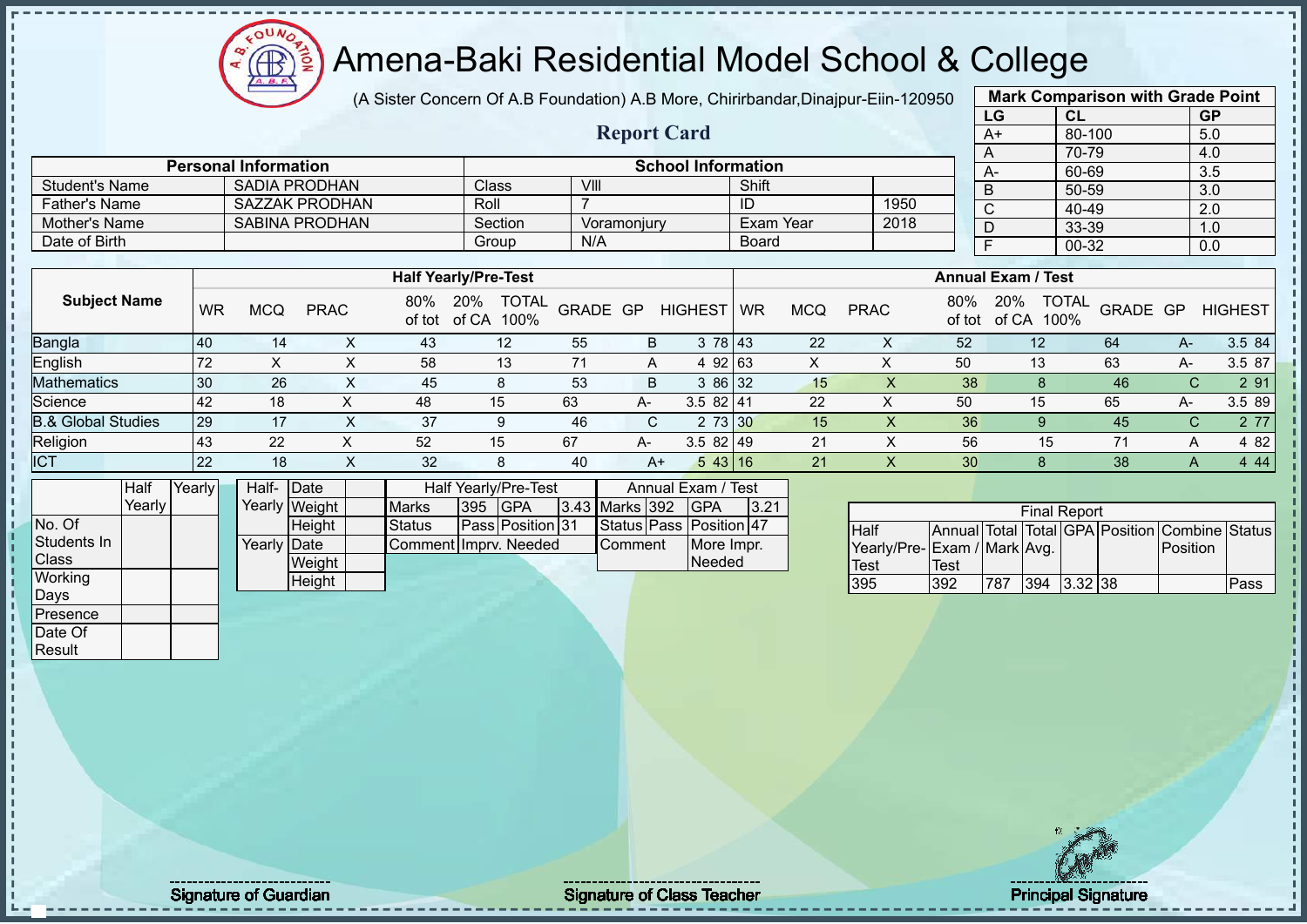Æ

# Amena-Baki Residential Model School & College

(A Sister Concern Of A.B Foundation) A.B More, Chirirbandar,Dinajpur-Eiin-120950

**Report Card**

|                   | <b>Mark Comparison with Grade Point</b> |           |  |  |  |  |  |  |  |
|-------------------|-----------------------------------------|-----------|--|--|--|--|--|--|--|
| LG                | CL                                      | <b>GP</b> |  |  |  |  |  |  |  |
| $\overline{A+}$   | 80-100                                  | 5.0       |  |  |  |  |  |  |  |
| 70-79<br>4.0<br>A |                                         |           |  |  |  |  |  |  |  |
| A-                | 60-69                                   | 3.5       |  |  |  |  |  |  |  |
| B                 | 50-59                                   | 3.0       |  |  |  |  |  |  |  |
| $\overline{C}$    | 40-49                                   | 2.0       |  |  |  |  |  |  |  |
| D                 | 33-39                                   | 1.0       |  |  |  |  |  |  |  |
| F<br>00-32<br>0.0 |                                         |           |  |  |  |  |  |  |  |
|                   |                                         |           |  |  |  |  |  |  |  |

| Date of Birth                 |           |            |             |     | Group                                    | N/A      |    |                 | <b>Board</b> |            |             |               |                           | $\sim$ $\sim$ $\sim$<br>00-32 |          |      | $\cdot\cdot\cdot$<br>0.0 |
|-------------------------------|-----------|------------|-------------|-----|------------------------------------------|----------|----|-----------------|--------------|------------|-------------|---------------|---------------------------|-------------------------------|----------|------|--------------------------|
|                               |           |            |             |     |                                          |          |    |                 |              |            |             |               |                           |                               |          |      |                          |
|                               |           |            |             |     | <b>Half Yearly/Pre-Test</b>              |          |    |                 |              |            |             |               | <b>Annual Exam / Test</b> |                               |          |      |                          |
| <b>Subject Name</b>           | <b>WR</b> | <b>MCQ</b> | <b>PRAC</b> | 80% | <b>TOTAL</b><br>20%<br>of tot of CA 100% | GRADE GP |    | <b>HIGHEST</b>  | <b>WR</b>    | <b>MCQ</b> | <b>PRAC</b> | 80%<br>of tot | 20%<br>of CA              | <b>TOTAL</b><br>100%          | GRADE GP |      | <b>HIGHEST</b>           |
| <b>Bangla</b>                 | 39        | 18         |             | 46  | 14                                       | 60       | A- | $3.5 \ 78 \ 42$ |              | 26         | х           | 54            |                           | 14                            | 68       | $A-$ | 3.5 84                   |
| English                       | 83        |            |             | 66  | 14                                       | 80       | A+ | 5 92 67         |              |            |             | 54            |                           | 14                            | 68       | A-   | 3.5 87                   |
| <b>Mathematics</b>            | 147       | 24         | $\lambda$   | 57  | 14                                       | 71       | A  | 4 86 53         |              | 19         |             | 58            |                           | 14                            | 72       | A    | 4 9 1                    |
| Science                       | 38        | 20         |             | 46  | 15                                       | 61       | A- | $3.582$   48    |              | 24         |             | 58            |                           | 15                            | 73       | A    | 4 8 9                    |
| <b>B.&amp; Global Studies</b> | 25        | 20         | x           | 36  | 9                                        | 45       | C. | 2 73 31         |              | 25         |             | 45            |                           |                               | 54       | B.   | 3 7 7                    |
| Religion                      | 46        | 24         | ⋏           | 56  | 16                                       | 72       | A  | 4 82 47         |              | 22         |             | 55            |                           | 16                            | 71       | A    | 4 8 2                    |
| <b>ICT</b>                    | 22        | 18         |             | 32  |                                          | 39       | A  | 443 16          |              | 21         |             | 30            |                           |                               | 37       | A    | 4 4 4                    |

|              | Half   | Yearlv <b>I</b> | Half-                | <b>IDate</b>  |                      | Half Yearly/Pre-Test |                  | Annual Exam / Test |                         |       |
|--------------|--------|-----------------|----------------------|---------------|----------------------|----------------------|------------------|--------------------|-------------------------|-------|
|              | Yearly |                 |                      | Yearly Weight | <b>Marks</b>         | 1428                 | IGPA             | 3.71 Marks 443     | IGPA                    | 13.71 |
| No. Of       |        |                 |                      | <b>Height</b> | Status               |                      | Pass Position 23 |                    | Status Pass Position 30 |       |
| Students In  |        |                 | Yearlv <b>I</b> Date |               | <b>IComment Good</b> |                      |                  | <b>Comment</b>     | Impry.                  |       |
| <b>Class</b> |        |                 |                      | Weight        |                      |                      |                  |                    | Needed                  |       |
| Working      |        |                 |                      | Height        |                      |                      |                  |                    |                         |       |
| Days         |        |                 |                      |               |                      |                      |                  |                    |                         |       |

**Personal Information School Information** 

Father's Name SHAHEEN MIYA Roll 8 | ID 1954<br>
Mother's Name SUFIAKHATUN Section Voramonjury Exam Year 2018

Student's Name SANJIDA RABAB Class VIII Shift<br>
Father's Name SHAHEEN MIYA Roll 8 ID

Mother's Name SUFIAKHATUN Section Voramonjury Exam Year

|                             |      |     | <b>Final Report</b> |  |                                                |      |
|-----------------------------|------|-----|---------------------|--|------------------------------------------------|------|
| <b>Half</b>                 |      |     |                     |  | Annual Total Total GPA Position Combine Status |      |
| Yearly/Pre-Exam / Mark Avg. |      |     |                     |  | Position                                       |      |
| <b>Test</b>                 | Test |     |                     |  |                                                |      |
| 428                         | 443  | 871 | 436 3.71 25         |  |                                                | Pass |

Presence Date Of **Result** 

Signature of Guardian Signature Signature of Class Teacher Principal Signature Principal Signature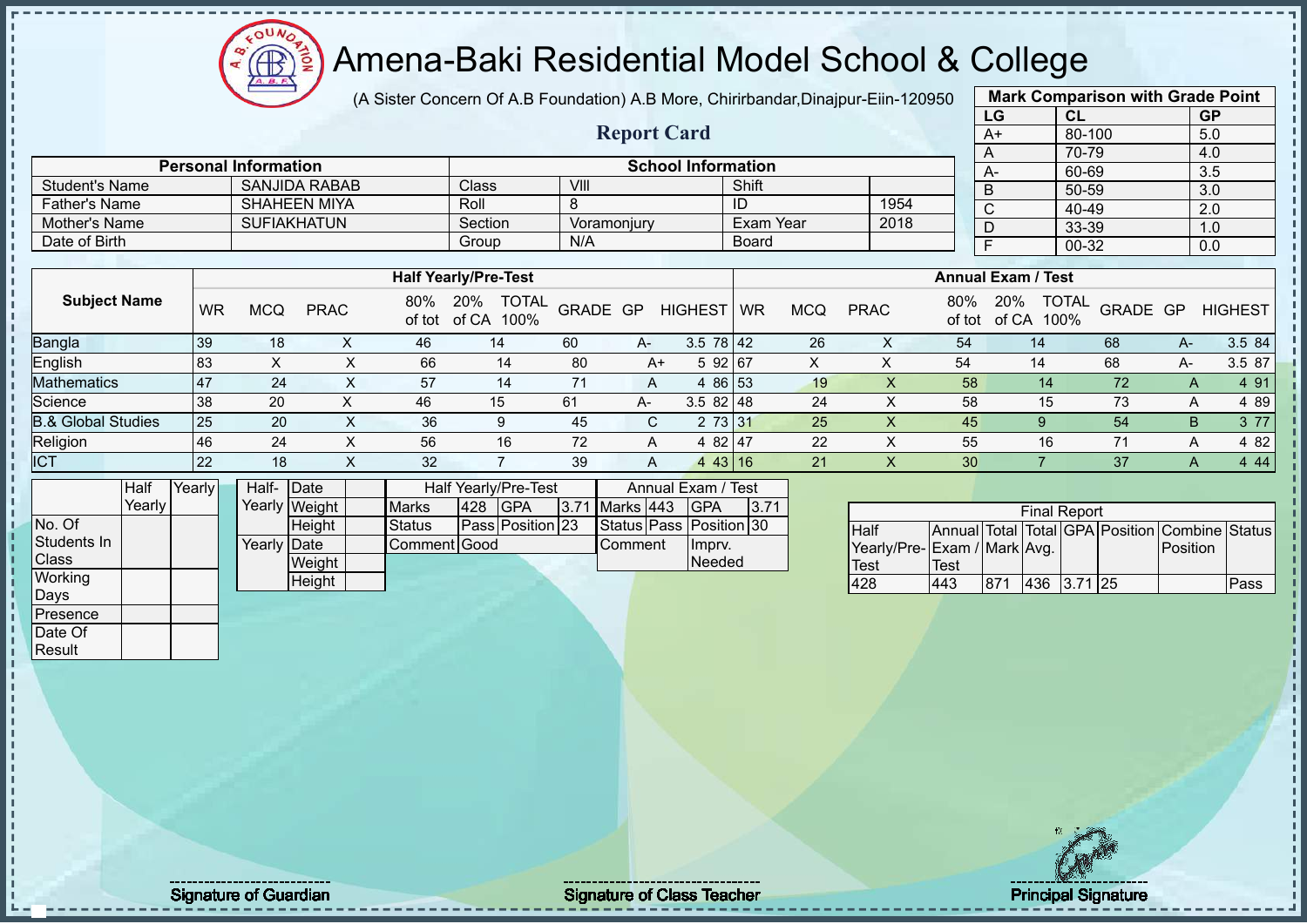(A Sister Concern Of A.B Foundation) A.B More, Chirirbandar,Dinajpur-Eiin-120950 **Mark Comparison with Grade Point**

|                               |                |           |                             |               |                | (A Sister Concentr Of A.D Foundation) A.D More, Chimbangan,Dinapur-Lilli-TZ0950 |         |                    |                                  |           |            |                              |                           |     | $m$ an, Johnpanovn with Jiaac I omt            |          |                 |                |
|-------------------------------|----------------|-----------|-----------------------------|---------------|----------------|---------------------------------------------------------------------------------|---------|--------------------|----------------------------------|-----------|------------|------------------------------|---------------------------|-----|------------------------------------------------|----------|-----------------|----------------|
|                               |                |           |                             |               |                |                                                                                 |         |                    |                                  |           |            |                              |                           | LG  | CL                                             |          |                 | <b>GP</b>      |
|                               |                |           |                             |               |                |                                                                                 |         | <b>Report Card</b> |                                  |           |            |                              |                           | A+  | 80-100                                         |          |                 | 5.0            |
|                               |                |           |                             |               |                |                                                                                 |         |                    |                                  |           |            |                              |                           | A   | 70-79                                          |          |                 | 4.0            |
|                               |                |           | <b>Personal Information</b> |               |                |                                                                                 |         |                    | <b>School Information</b>        |           |            |                              |                           | A-  | 60-69                                          |          |                 | 3.5            |
| <b>Student's Name</b>         |                |           | <b>MONALISA SARKER</b>      |               |                | Class                                                                           |         | VIII               |                                  | Shift     |            |                              |                           | B   | 50-59                                          |          |                 | 3.0            |
| <b>Father's Name</b>          |                |           | <b>MOHAMMAD ALI SARKER</b>  |               |                | Roll                                                                            |         | 9                  |                                  | ID        |            | 1955                         |                           | C   | 40-49                                          |          |                 | 2.0            |
| Mother's Name                 |                |           | <b>LUTFA BEGUM</b>          |               |                |                                                                                 | Section | Voramonjury        |                                  |           | Exam Year  | 2018                         |                           | D   | 33-39                                          |          |                 | 1.0            |
| Date of Birth                 |                |           |                             |               |                | Group                                                                           |         | N/A                |                                  |           | Board      |                              |                           | F   | 00-32                                          |          |                 | 0.0            |
|                               |                |           |                             |               |                |                                                                                 |         |                    |                                  |           |            |                              |                           |     |                                                |          |                 |                |
|                               |                |           | <b>Half Yearly/Pre-Test</b> |               |                |                                                                                 |         |                    |                                  |           |            |                              | <b>Annual Exam / Test</b> |     |                                                |          |                 |                |
| <b>Subject Name</b>           |                | <b>WR</b> | <b>MCQ</b>                  | <b>PRAC</b>   | 80%<br>of tot  | 20%<br><b>TOTAL</b><br>of CA<br>100%                                            |         | GRADE GP           | <b>HIGHEST</b>                   | <b>WR</b> | <b>MCQ</b> | <b>PRAC</b>                  | 80%<br>of tot             | 20% | <b>TOTAL</b><br>of CA 100%                     | GRADE GP |                 | <b>HIGHEST</b> |
| Bangla                        |                | 48        | 14                          |               | $\times$<br>50 | 13                                                                              | 63      | A-                 | $3.5 \ 78 \ 46$                  |           | 22         | X                            | 54                        |     | 13                                             | 67       | $A-$            | 3.5 84         |
| English                       |                | 85        | X                           |               | X<br>68        | 18                                                                              | 86      | $A+$               | 5 92 73                          |           | X          | X                            | 58                        |     | 18                                             | 76       | A               | 4 87           |
| Mathematics                   |                | 44        | 20                          |               | X<br>51        | 20                                                                              | 71      | A                  | 4 86 50                          |           | 21         | X                            | 57                        |     | 20                                             | 77       | A               | 4 9 1          |
| Science                       |                | 45        | 20                          |               | X<br>52        | 16                                                                              | 68      | A-                 | $3.582$ 51                       |           | 22         | X                            | 58                        |     | 16                                             | 74       | Α               | 4 8 9          |
| <b>B.&amp; Global Studies</b> |                | 32        | 17                          |               | Χ<br>39        | 10                                                                              | 49      | C                  | $2 \t73 \t38$                    |           | 26         | X                            | 51                        |     | 10 <sup>°</sup>                                | 61       | $A-$            | 3.5 77         |
| Religion                      |                | 52        | 24                          |               | X<br>61        | 16                                                                              | 77      | A                  | 4 82 55                          |           | 23         | X                            | 62                        |     | 16                                             | 78       | A               | 4 8 2          |
| <b>ICT</b>                    |                | 22        | 14                          |               | X<br>29        | $\overline{7}$                                                                  | 36      | A                  | 4 43 19                          |           | 23         | $\mathsf{X}$                 | 34                        |     |                                                | 41       | $A+$            | 5 44           |
|                               | Half<br>Yearly | Yearly    | Half-                       | Date          |                | Half Yearly/Pre-Test<br><b>GPA</b><br>450                                       |         | Marks 474          | Annual Exam / Test<br><b>GPA</b> |           |            |                              |                           |     |                                                |          |                 |                |
|                               |                |           |                             | Yearly Weight | <b>Marks</b>   |                                                                                 | 3.71    |                    |                                  | 14        |            |                              |                           |     | <b>Final Report</b>                            |          |                 |                |
| No. Of<br>Students In         |                |           |                             | Height        | Status         | Pass Position 21                                                                |         |                    | Status Pass Position 18          |           |            | <b>Half</b>                  |                           |     | Annual Total Total GPA Position Combine Status |          |                 |                |
|                               |                |           | Yearly Date                 |               |                | Comment Good                                                                    |         | Comment            | Good                             |           |            | Yearly/Pre- Exam / Mark Avg. |                           |     |                                                |          | <b>Position</b> |                |
| Class                         |                |           |                             | Weight        |                |                                                                                 |         |                    |                                  |           |            | Test                         | Test                      |     |                                                |          |                 |                |
| Working                       |                |           |                             | Height        |                |                                                                                 |         |                    |                                  |           |            | 450                          | 474                       |     | 924 462 3.86 19                                |          |                 | Pass           |

924 462 3.86 19 Pass

No. Of Students In **Class Working** Days Presence Date Of **Result** 

Signature of Guardian Signature of Class Teacher Principal Signature Principal Signature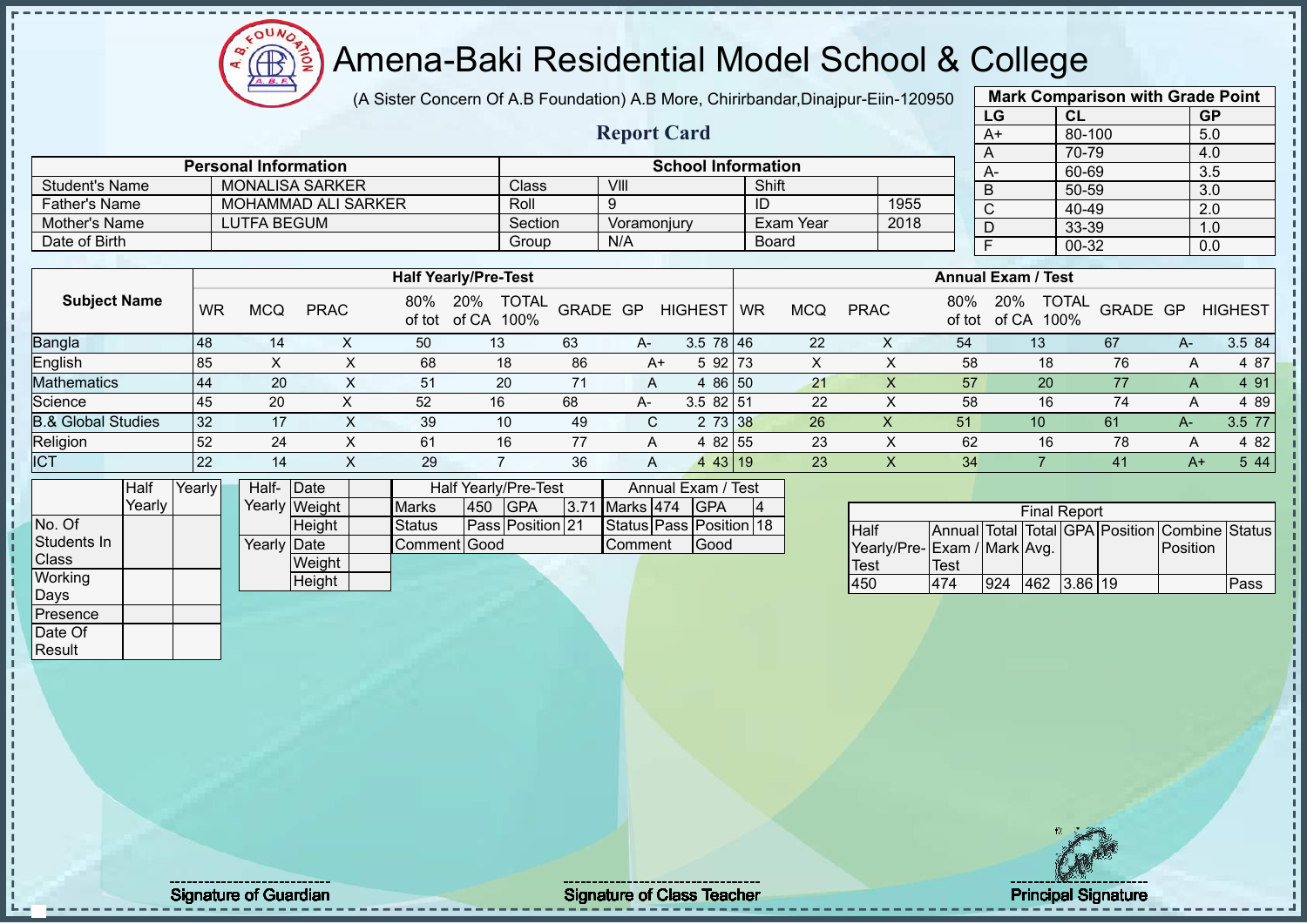$QUN$ Æ

#### Amena-Baki Residential Model School & College

(A Sister Concern Of A.B Foundation) A.B More, Chirirbandar,Dinajpur-Eiin-120950

**Report Card**

|      | <b>Mark Comparison with Grade Point</b> |           |
|------|-----------------------------------------|-----------|
| LG   | CL                                      | <b>GP</b> |
| $A+$ | 80-100                                  | 5.0       |
| A    | 70-79                                   | 4.0       |
| A-   | 60-69                                   | 3.5       |
| B    | 50-59                                   | 3.0       |
| C    | 40-49                                   | 2.0       |
| D    | 33-39                                   | 1.0       |
| F    | 00-32                                   | 0.0       |
|      |                                         |           |

| <b>Father's Name</b>          |           |            | <b>JIQURUL HAQUE</b> |               | Roll                                 | 10       |             |                | ID        |            | 1956        |               | $\mathsf{C}$              | 40-49                |          |     | 2.0            |
|-------------------------------|-----------|------------|----------------------|---------------|--------------------------------------|----------|-------------|----------------|-----------|------------|-------------|---------------|---------------------------|----------------------|----------|-----|----------------|
| Mother's Name                 |           |            | <b>MARIAM HAQUE</b>  |               | Section                              |          | Voramonjury |                | Exam Year |            | 2018        |               | D                         | 33-39                |          |     | 1.0            |
| Date of Birth                 |           |            |                      |               | Group                                | N/A      |             |                | Board     |            |             |               |                           | 00-32                |          |     | 0.0            |
|                               |           |            |                      |               |                                      |          |             |                |           |            |             |               |                           |                      |          |     |                |
|                               |           |            |                      |               | <b>Half Yearly/Pre-Test</b>          |          |             |                |           |            |             |               | <b>Annual Exam / Test</b> |                      |          |     |                |
| <b>Subject Name</b>           | <b>WR</b> | <b>MCQ</b> | <b>PRAC</b>          | 80%<br>of tot | <b>TOTAL</b><br>20%<br>of CA<br>100% | GRADE GP |             | <b>HIGHEST</b> | <b>WR</b> | <b>MCQ</b> | <b>PRAC</b> | 80%<br>of tot | 20%<br>of CA              | <b>TOTAL</b><br>100% | GRADE GP |     | <b>HIGHEST</b> |
| <b>Bangla</b>                 | 43        | 16         |                      | 47            | 13                                   | 60       | А-          | $3.5$ 78 45    |           | 26         |             | 57            |                           | 13 <sup>°</sup>      | 70       | A   | 4 84           |
| English                       | 82        | X          | x                    | 66            | 17                                   | 83       | A+          | 5 92 71        |           | X          |             | 57            |                           | 17                   | 74       | A   | 4 87           |
| <b>Mathematics</b>            | 33        | 23         | X.                   | 45            | 8                                    | 53       | B           | 3 86 43        |           | 15         | X.          | 46            |                           |                      | 54       | B.  | 3 91           |
| Science                       | 49        | 22         |                      | 57            | 11                                   | 68       | A-          | $3.582$   41   |           | 17         |             | 46            |                           |                      | 57       | B   | 3 8 9          |
| <b>B.&amp; Global Studies</b> | 25        | 15         | X                    | 32            | 8                                    | 40       | C.          | 2 73 32        |           | 18         |             | 40            |                           |                      | 48       | C.  | 2 77           |
| Religion                      | 51        | 27         | x                    | 62            | 16                                   | 78       | A           | 4 82 51        |           | 27         |             | 62            |                           | 16                   | 78       | A   | 4 8 2          |
| <b>ICT</b>                    | 22        | 15         |                      | 30            | 6                                    | 36       | A           | $443$ 13       |           | 19         |             | 26            |                           | 6                    | 32       | A-. | 3.5 44         |

|              | Half     | Yearly I | Half- Date  |               |               | Half Yearly/Pre-Test |                  | Annual Exam / Test    |                         |      |
|--------------|----------|----------|-------------|---------------|---------------|----------------------|------------------|-----------------------|-------------------------|------|
|              | Yearlv l |          |             | Yearly Weight | <b>Marks</b>  | 418                  | <b>IGPA</b>      | <b>3.57 Marks 413</b> | <b>IGPA</b>             | 3.36 |
| No. Of       |          |          |             | Height        | <b>Status</b> |                      | Pass Position 25 |                       | Status Pass Position 42 |      |
| Students In  |          |          | Yearly Date |               | Comment Good  |                      |                  | <b>IComment</b>       | More Impr.              |      |
| <b>Class</b> |          |          |             | Weight        |               |                      |                  |                       | Needed                  |      |
| Working      |          |          |             | Height        |               |                      |                  |                       |                         |      |
| <b>IDavs</b> |          |          |             |               |               |                      |                  |                       |                         |      |
| Presence     |          |          |             |               |               |                      |                  |                       |                         |      |

**Personal Information School Information** 

Student's Name TANJILA AKTER Class VIII Shift

|                             |      |     | <b>Final Report</b> |  |                                                |      |
|-----------------------------|------|-----|---------------------|--|------------------------------------------------|------|
| <b>Half</b>                 |      |     |                     |  | Annual Total Total GPA Position Combine Status |      |
| Yearly/Pre-Exam / Mark Avg. |      |     |                     |  | <b>IPosition</b>                               |      |
| Test                        | Test |     |                     |  |                                                |      |
| 418                         | 413  | 831 | 416 3.46 35         |  |                                                | Pass |

Date Of **Result** 

Signature of Guardian Signature Signature of Class Teacher National Signature Principal Signature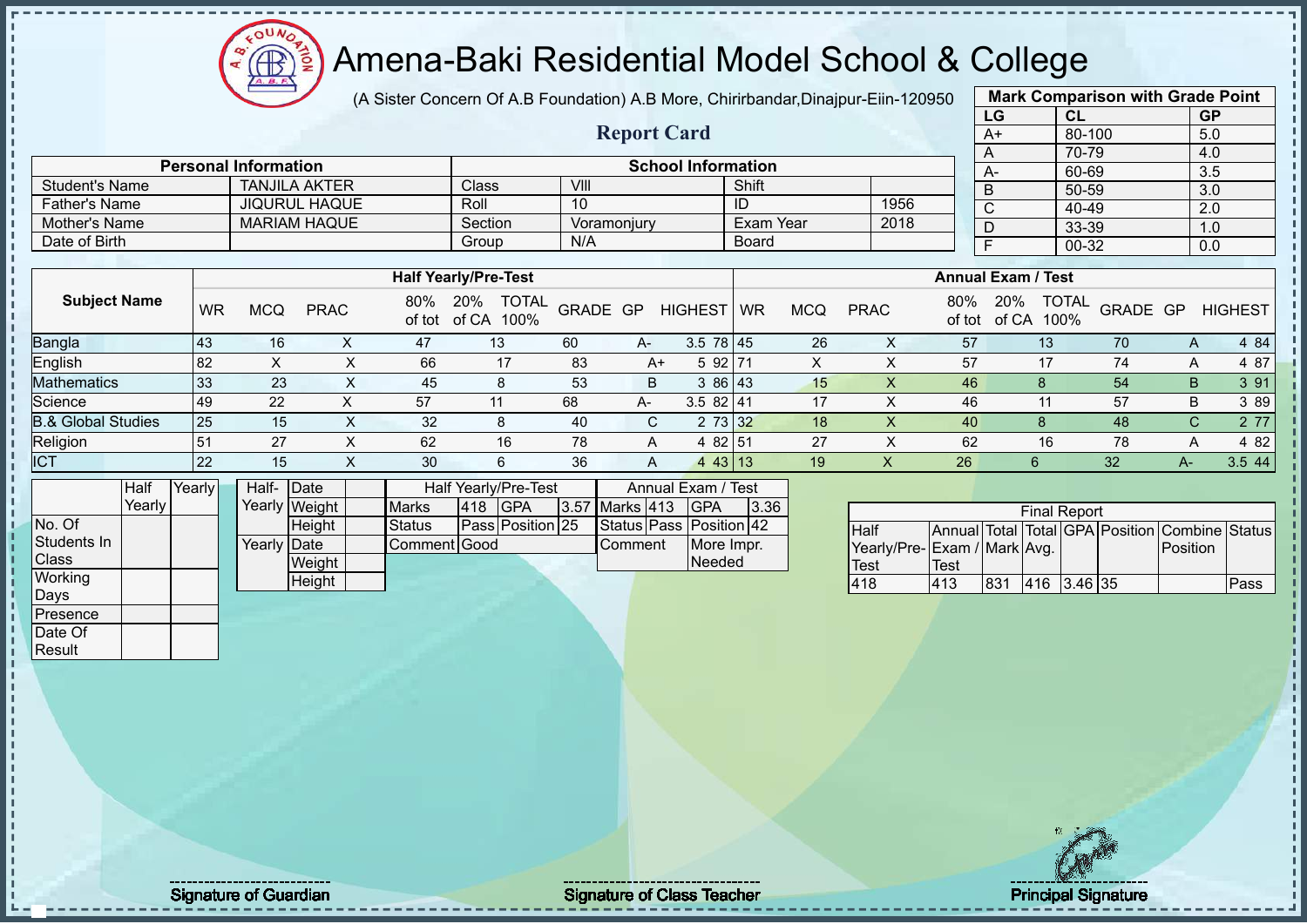(A Sister Concern Of A.B Foundation) A.B More, Chirirbandar,Dinajpur-Eiin-120950 **Mark Comparison with Grade Point**

|                               |           |                |                             |                           |                                      | $\mu$ , Obter Concern Original Canadian profession and commutation of Dinapar-Lin-Tzoboo |      |                                  |      |            |             |               |              |                           |          |              |                |
|-------------------------------|-----------|----------------|-----------------------------|---------------------------|--------------------------------------|------------------------------------------------------------------------------------------|------|----------------------------------|------|------------|-------------|---------------|--------------|---------------------------|----------|--------------|----------------|
|                               |           |                |                             |                           |                                      |                                                                                          |      |                                  |      |            |             |               | LG           | CL                        |          |              | <b>GP</b>      |
|                               |           |                |                             |                           |                                      |                                                                                          |      | <b>Report Card</b>               |      |            |             |               | $A+$         |                           | 80-100   |              | 5.0            |
|                               |           |                |                             |                           |                                      |                                                                                          |      |                                  |      |            |             |               |              | 70-79                     |          |              | 4.0            |
|                               |           |                | <b>Personal Information</b> |                           |                                      |                                                                                          |      | <b>School Information</b>        |      |            |             |               | А-           | 60-69                     |          |              | 3.5            |
| <b>Student's Name</b>         |           |                | <b>TANJIM HAYDER TISHA</b>  |                           |                                      | Class                                                                                    | VIII |                                  |      | Shift      |             |               | B            | 50-59                     |          |              | 3.0            |
| <b>Father's Name</b>          |           | MD. HAYDER ALI |                             |                           |                                      | Roll                                                                                     | 12   |                                  | ID   |            |             | 1962          | С            | 40-49                     |          |              | 2.0            |
| Mother's Name                 |           |                |                             | MST. SHARMIN JAHAN SHAPLA |                                      | Section                                                                                  |      | Voramonjury                      |      | Exam Year  |             | 2018          | D            | 33-39                     |          |              | 1.0            |
| Date of Birth                 |           |                |                             |                           |                                      | Group                                                                                    | N/A  |                                  |      | Board      |             |               |              | 00-32                     |          |              | 0.0            |
|                               |           |                |                             |                           |                                      |                                                                                          |      |                                  |      |            |             |               |              |                           |          |              |                |
|                               |           |                |                             |                           | <b>Half Yearly/Pre-Test</b>          |                                                                                          |      |                                  |      |            |             |               |              | <b>Annual Exam / Test</b> |          |              |                |
| <b>Subject Name</b>           | <b>WR</b> | <b>MCQ</b>     | <b>PRAC</b>                 | 80%<br>of tot             | 20%<br><b>TOTAL</b><br>of CA<br>100% | GRADE GP                                                                                 |      | HIGHEST WR                       |      | <b>MCQ</b> | <b>PRAC</b> | 80%<br>of tot | 20%<br>of CA | <b>TOTAL</b><br>100%      | GRADE GP |              | <b>HIGHEST</b> |
| Bangla                        | 33        | 12             | X                           | 36                        | 10                                   | 46                                                                                       | C    | 2 78 39                          |      | 18         | X           |               | 46           | 10                        | 56       | B.           | 3 84           |
| English                       | 67        | X              | X                           | 54                        | 20                                   | 74                                                                                       | A    | 4 92 69                          |      | X          | X           |               | 55           | 20                        | 75       | A            | 4 87           |
| Mathematics                   | 27        | 17             | X                           | 35                        | 16                                   | 51                                                                                       | B    | 3 86 46                          |      | 19         | X           | 52            |              | 16                        | 68       | $A-$         | 3.5 91         |
| Science                       | 27        | 17             | X                           | 35                        | 19                                   | 54                                                                                       | B    | $382$ 39                         |      | 24         | X           | 50            |              | 19                        | 69       | $A-$         | 3.5 89         |
| <b>B.&amp; Global Studies</b> | 20        | 15             | X                           | 28                        | 6                                    | 34                                                                                       | F.   | $0.073$ 24                       |      | 24         | X           |               | 38           | 8                         | 46       | $\mathsf{C}$ | 2 77           |
| Religion                      | 45        | 21             | $\times$                    | 53                        | 13                                   | 66                                                                                       | A-   | $3.582$ 53                       |      | 15         | X           | 54            |              | 13                        | 67       | A-           | 3.5 82         |
| <b>ICT</b>                    | 22        |                | X                           | 23                        | 6                                    | 29                                                                                       | B    | $3 \, 43 \, 19$                  |      | 19         | X           |               | 30           | 6                         | 36       | A            | 444            |
| Half<br>Yearly                | Yearly    | Half-          | Date<br>Yearly Weight       | <b>Marks</b>              | Half Yearly/Pre-Test<br>354 GPA      | 0.00 Marks 417                                                                           |      | Annual Exam / Test<br><b>GPA</b> | 3.36 |            |             |               |              |                           |          |              |                |
|                               |           |                |                             |                           |                                      |                                                                                          |      |                                  |      |            |             |               |              | <b>Final Report</b>       |          |              |                |

|             | Half   | Yearly | Half- Date  |               | Half Yearly/Pre-Test     |  |                      |                       | Annual Exam / Test      |      |
|-------------|--------|--------|-------------|---------------|--------------------------|--|----------------------|-----------------------|-------------------------|------|
|             | Yearlv |        |             | Yearly Weight | <b>Marks</b>             |  | <b>354 GPA</b>       | <b>0.00 Marks 417</b> | <b>IGPA</b>             | 3.36 |
| No. Of      |        |        |             | <b>Height</b> | Status                   |  | <b>Fail Position</b> |                       | Status Pass Position 41 |      |
| Students In |        |        | Yearly Date |               | Comment Not Satisfactory |  |                      | <b>Comment</b>        | More Impr.              |      |
| Class       |        |        |             | Weight        |                          |  |                      |                       | Needed                  |      |
| Working     |        |        |             | Height        |                          |  |                      |                       |                         |      |
| Days        |        |        |             |               |                          |  |                      |                       |                         |      |

| <b>Final Report</b>         |             |     |     |    |    |                                                |      |  |  |  |
|-----------------------------|-------------|-----|-----|----|----|------------------------------------------------|------|--|--|--|
| <b>Half</b>                 |             |     |     |    |    | Annual Total Total GPA Position Combine Status |      |  |  |  |
| Yearly/Pre-Exam / Mark Avg. |             |     |     |    |    | Position                                       |      |  |  |  |
| <b>Test</b>                 | <b>Test</b> |     |     |    |    |                                                |      |  |  |  |
| 354                         | 417         | 771 | 386 | 13 | 46 |                                                | Pass |  |  |  |

Presence Date Of **Result** 

- I

Æ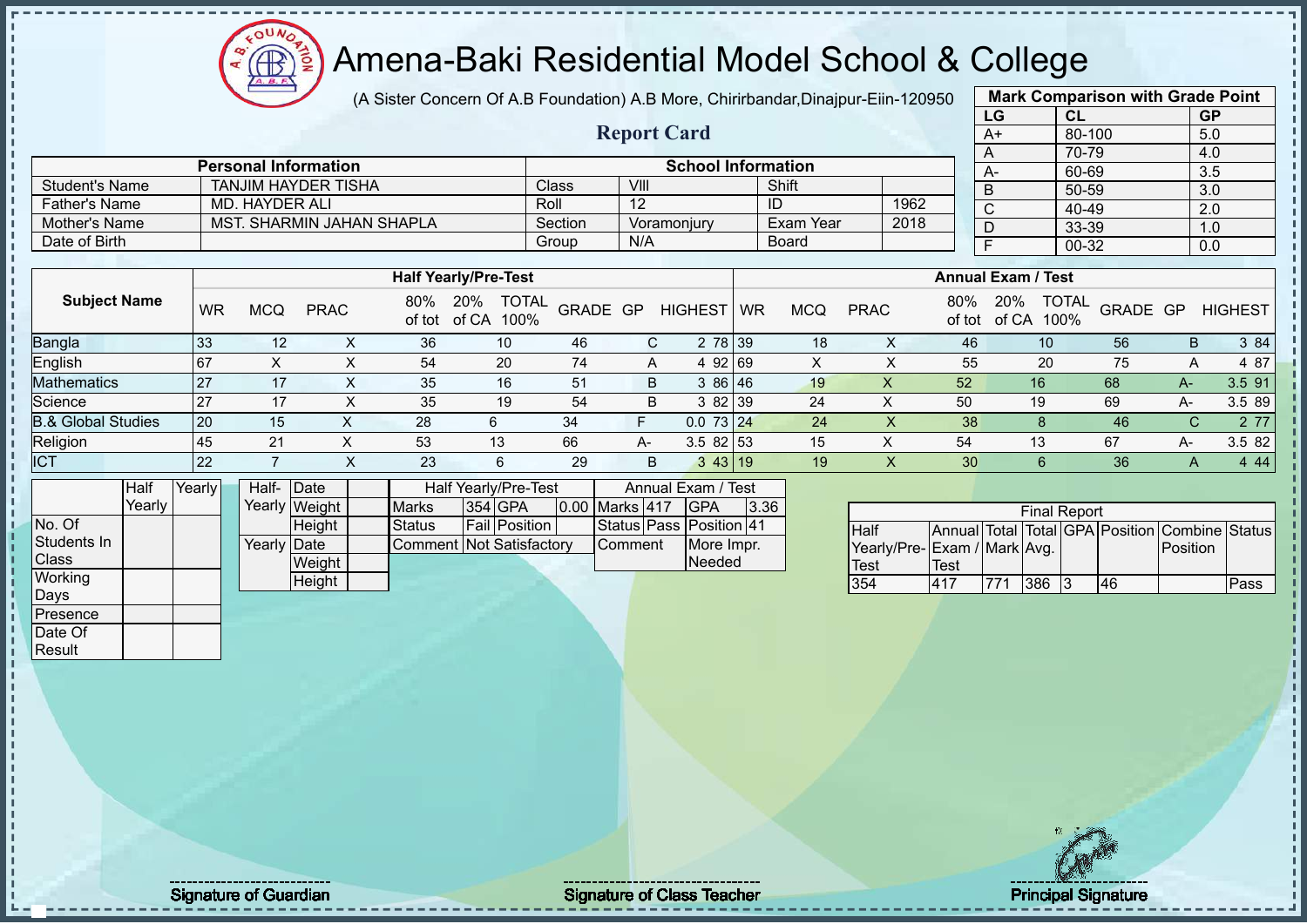$\Omega$ Æ

#### Amena-Baki Residential Model School & College

(A Sister Concern Of A.B Foundation) A.B More, Chirirbandar,Dinajpur-Eiin-120950

**Report Card**

|    | <b>Mark Comparison with Grade Point</b> |           |
|----|-----------------------------------------|-----------|
| LG | <b>CL</b>                               | <b>GP</b> |
| A+ | 80-100                                  | 5.0       |
| A  | 70-79                                   | 4.0       |
| А- | 60-69                                   | 3.5       |
| B  | 50-59                                   | 3.0       |
| C  | 40-49                                   | 2.0       |
|    | 33-39                                   | 1.0       |
|    | 00-32                                   | 0.0       |
|    |                                         |           |

|                      | <b>Personal Information</b> |         |             | <b>School Information</b> |      | $A-$ |
|----------------------|-----------------------------|---------|-------------|---------------------------|------|------|
| Student's Name       | MOTTAKENA AKTAR             | Class   | VIII        | Shift                     |      |      |
| <b>Father's Name</b> | MD MAHAMUDULLAH             | Roll    | 14          | -ID                       | 1966 |      |
| Mother's Name        | <b>MST GOLANUR</b>          | Section | Voramoniurv | Exam Year                 | 2018 |      |
| Date of Birth        |                             | Group   | N/A         | <b>Board</b>              |      |      |

|                               |                |     |             |     | <b>Half Yearly/Pre-Test</b>              |          |      |                 |    |            |                  |               | <b>Annual Exam / Test</b> |                          |      |                |
|-------------------------------|----------------|-----|-------------|-----|------------------------------------------|----------|------|-----------------|----|------------|------------------|---------------|---------------------------|--------------------------|------|----------------|
| <b>Subject Name</b>           | <b>WR</b>      | MCQ | <b>PRAC</b> | 80% | 20%<br><b>TOTAL</b><br>of tot of CA 100% | GRADE GP |      | <b>HIGHEST</b>  | WR | <b>MCQ</b> | <b>PRAC</b>      | 80%<br>of tot | 20%<br>100%<br>of CA      | <b>TOTAL</b><br>GRADE GP |      | <b>HIGHEST</b> |
| <b>Bangla</b>                 | 37             | 16  |             | 42  | 13                                       | 55       | B    | 3 78 40         |    | 26         | ∧                | 53            | 13                        | 66                       | A-   | 3.5 84         |
| English                       | 65             |     |             | 52  | 14                                       | 66       | $A-$ | $3.5$ 92 59     |    |            |                  | 47            | 14                        | 61                       | A-   | 3.5 87         |
| <b>Mathematics</b>            | 4 <sup>′</sup> | 23  | ∧           | 51  | 8                                        | 59       | B    | 3 86 51         |    | 24         | х                | 60            | 8                         | 68                       | $A-$ | 3.5 91         |
| Science                       | 37             | 19  | ∧           | 45  | 8                                        | 53       | B    | 3 82 53         |    | 19         | $\check{ }$<br>↗ | 58            | 8                         | 66                       | A-   | 3.5 89         |
| <b>B.&amp; Global Studies</b> | 32             | 16  |             | 38  | 10                                       | -48      | С    | 2 73 38         |    | 21         |                  | 47            | 10                        | 57                       |      | 3 7 7<br>B.    |
| Religion                      | 47             | 23  | ⋏           | 56  | 14                                       | 70       | A    | 4 82 54         |    | 23         |                  | 62            | 14                        | 76                       |      | 4 8 2<br>A     |
| <b>ICT</b>                    | 22             |     |             | 23  | 6                                        | 29       | B    | $3 \, 43 \, 16$ |    | 16         | х                | 26            | 6                         | 32                       | $A-$ | 3.544          |

|                | Half   | Yearly <b>I</b> | Half- Date  |               |                        |     | Half Yearly/Pre-Test |                | Annual Exam / Test      |      |
|----------------|--------|-----------------|-------------|---------------|------------------------|-----|----------------------|----------------|-------------------------|------|
|                | Yearlv |                 |             | Yearly Weight | <b>Marks</b>           | 380 | <b>IGPA</b>          | 3.07 Marks 426 | <b>IGPA</b>             | 13.5 |
| No. Of         |        |                 |             | <b>Height</b> | <b>Status</b>          |     | Pass Position 40     |                | Status Pass Position 35 |      |
| Students In    |        |                 | Yearly Date |               | Comment I mprv. Needed |     |                      | <b>Comment</b> | Impry.                  |      |
| <b>Class</b>   |        |                 |             | Weight        |                        |     |                      |                | Needed                  |      |
| <b>Working</b> |        |                 |             | Height        |                        |     |                      |                |                         |      |
| Days           |        |                 |             |               |                        |     |                      |                |                         |      |

|                              | <b>Final Report</b> |     |             |  |  |                                                |      |  |  |  |  |  |  |  |
|------------------------------|---------------------|-----|-------------|--|--|------------------------------------------------|------|--|--|--|--|--|--|--|
| <b>Half</b>                  |                     |     |             |  |  | Annual Total Total GPA Position Combine Status |      |  |  |  |  |  |  |  |
| Yearly/Pre- Exam / Mark Avg. |                     |     |             |  |  | <b>IPosition</b>                               |      |  |  |  |  |  |  |  |
| <b>Test</b>                  | Test                |     |             |  |  |                                                |      |  |  |  |  |  |  |  |
| 380                          | 426                 | 806 | 403 3.29 40 |  |  |                                                | Pass |  |  |  |  |  |  |  |

**Presence** Date Of Result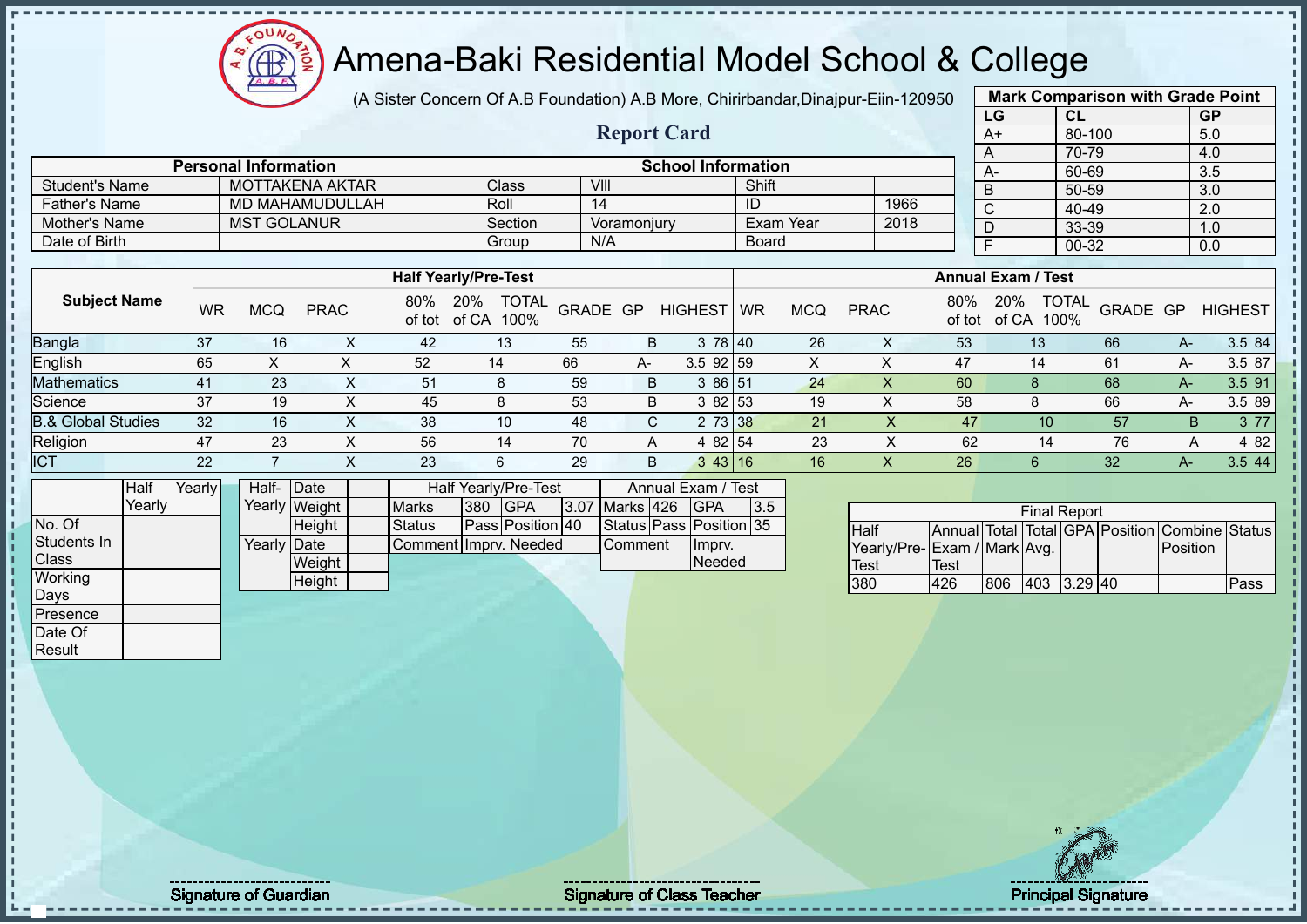(A Sister Concern Of A.B Foundation) A.B More, Chirirbandar,Dinajpur-Eiin-120950 **Mark Comparison with Grade Point**

|    |                             |                       |     |                                            |      |                    |                           |              | ,,,        |             |      |     | LG                        | <b>CL</b>      | <b>GP</b> |                |
|----|-----------------------------|-----------------------|-----|--------------------------------------------|------|--------------------|---------------------------|--------------|------------|-------------|------|-----|---------------------------|----------------|-----------|----------------|
|    |                             |                       |     |                                            |      | <b>Report Card</b> |                           |              |            |             |      |     | A+                        | 80-100         |           | 5.0            |
|    |                             |                       |     |                                            |      |                    |                           |              |            |             |      |     | A                         | 70-79          | 4.0       |                |
|    | <b>Personal Information</b> |                       |     |                                            |      |                    | <b>School Information</b> |              |            |             |      |     | A-                        | 60-69          |           | 3.5            |
|    |                             | <b>MANTASHA ISLAM</b> |     | <b>Class</b>                               | VIII |                    |                           | Shift        |            |             |      |     | B                         | 50-59          |           | 3.0            |
|    |                             | <b>MIZANUR SARKAR</b> |     | Roll                                       | 16   |                    |                           | ID           |            |             | 1977 |     | $\mathsf{C}$              | 40-49          | 2.0       |                |
|    |                             | <b>MAHABUBA ISLAM</b> |     | Section                                    |      | Voramonjury        |                           | Exam Year    |            |             | 2018 |     | D                         | 33-39          |           | 1.0            |
|    |                             |                       |     | Group                                      | N/A  |                    |                           | <b>Board</b> |            |             |      |     |                           | 00-32          | 0.0       |                |
|    |                             |                       |     |                                            |      |                    |                           |              |            |             |      |     |                           |                |           |                |
|    |                             |                       |     | <b>Half Yearly/Pre-Test</b>                |      |                    |                           |              |            |             |      |     | <b>Annual Exam / Test</b> |                |           |                |
| WR | <b>MCQ</b>                  | <b>PRAC</b>           | 80% | TOTAL GRADE GP<br>20%<br>of tot of CA 100% |      |                    | HIGHEST WR                |              | <b>MCQ</b> | <b>PRAC</b> |      | 80% | 20%<br>of tot of CA 100%  | TOTAL GRADE GP |           | <b>HIGHEST</b> |
| 45 | 15                          |                       | 48  | 14                                         | 62   | A-                 | $3.5 \ 78 \ 42$           |              | 25         |             | X    | 54  | 14                        | 68             | A-        | 3.5 84         |
| 87 | X                           | X.                    | 70  | 18                                         | 88   | $A+$               | 5 92 73                   |              | X          |             | x    | 58  | 18                        | 76             | A         | 4 87           |
| 49 | 24                          | x                     | 58  | 13                                         | 71   | А                  | 4 86 49                   |              | 19         |             |      | 54  | 13                        | 67             | А-        | $3.5$ 91       |

|                               |           |            |             |               | <b>Hall Yearly/Pre-lest</b>          |          |    |                    |           |            |             |               | Annual Exam / Test                   |          |      |                |
|-------------------------------|-----------|------------|-------------|---------------|--------------------------------------|----------|----|--------------------|-----------|------------|-------------|---------------|--------------------------------------|----------|------|----------------|
| <b>Subject Name</b>           | <b>WR</b> | <b>MCQ</b> | <b>PRAC</b> | 80%<br>of tot | <b>TOTAL</b><br>20%<br>100%<br>of CA | GRADE GP |    | <b>HIGHEST</b>     | <b>WR</b> | <b>MCQ</b> | <b>PRAC</b> | 80%<br>of tot | <b>TOTAL</b><br>20%<br>100%<br>of CA | GRADE GP |      | <b>HIGHEST</b> |
| Bangla                        | 45        | 15         |             | 48            | 14                                   | 62       | A- | $3.5 \ 78 \ 42$    |           | 25         | ∧           | 54            | 14                                   | 68       | $A-$ | 3.5 84         |
| English                       | -87       |            |             | 70            | 18                                   | 88       | A+ | $592$ 73           |           |            |             | 58            | 18                                   | 76       | A    | 4 87           |
| <b>Mathematics</b>            | <b>49</b> | 24         | x           | 58            | 13                                   |          | A  | 86 49<br>4         |           | 19         | Х           | 54            | 13                                   | 67       | A-.  | 3.5 91         |
| Science                       | <b>49</b> | 21         | $\sim$      | 56            | 14                                   | 70       | A  | 4 82 50            |           | 28         |             | 62            | 14                                   | 76       | A    | 4 8 9          |
| <b>B.&amp; Global Studies</b> | 29        | 19         | x           | 38            | 10                                   | 48       | C. | 2 73 24            |           | 24         |             | 38            | 10                                   | 48       | C.   | 2 7 7          |
| Religion                      | 49        | 23         |             | 58            | 15                                   | 73       | A  | 4 82 51            |           | 24         |             | 60            | 15                                   | 75       | А    | 4 8 2          |
| <b>ICT</b>                    | 22        | 13         | $\Lambda$   | 28            | 8                                    | 36       | A  | 4 43 19            |           | 19         |             | 30            |                                      | 38       | A    | 4 4 4          |
| Half                          | Yearly    | Half- Date |             |               | Half Yearly/Pre-Test                 |          |    | Annual Exam / Test |           |            |             |               |                                      |          |      |                |

|              | ιнаιτ    | <b>Prearivi</b> | Hall- IDate          |               |                     |     | Haif Yearly/Pre-Test |                | Annual Exam / Test      |      |
|--------------|----------|-----------------|----------------------|---------------|---------------------|-----|----------------------|----------------|-------------------------|------|
|              | Yearlv l |                 |                      | Yearly Weight | <b>Marks</b>        | 448 | <b>IGPA</b>          | 3.79 Marks 448 | <b>IGPA</b>             | 3.57 |
| No. Of       |          |                 |                      | <b>Height</b> | <b>Status</b>       |     | Pass Position 18     |                | Status Pass Position 33 |      |
| Students In  |          |                 | Yearlv <b>I</b> Date |               | <b>Comment Good</b> |     |                      | <b>Comment</b> | Ilmpry.                 |      |
| <b>Class</b> |          |                 |                      | Weight        |                     |     |                      |                | Needed                  |      |
| Working      |          |                 |                      | <b>Height</b> |                     |     |                      |                |                         |      |
| Days         |          |                 |                      |               |                     |     |                      |                |                         |      |
| Presence     |          |                 |                      |               |                     |     |                      |                |                         |      |

| <b>Final Report</b>         |             |      |             |  |  |                                                |      |  |  |  |  |  |  |
|-----------------------------|-------------|------|-------------|--|--|------------------------------------------------|------|--|--|--|--|--|--|
| <b>Half</b>                 |             |      |             |  |  | Annual Total Total GPA Position Combine Status |      |  |  |  |  |  |  |
| Yearly/Pre-Exam / Mark Avg. |             |      |             |  |  | Position                                       |      |  |  |  |  |  |  |
| <b>Test</b>                 | <b>Test</b> |      |             |  |  |                                                |      |  |  |  |  |  |  |
| 448                         | 448         | 1896 | 448 3.68 26 |  |  |                                                | Pass |  |  |  |  |  |  |

Date Of **Result** 

 $\blacksquare$  $\blacksquare$  $\mathbf{I}$ п Student's Name MANTASHA<br>
Father's Name MIZANUR S

oυ

Mother's Name MAHABUBA

Father's Name

Date of Birth

Signature of Guardian Signature Signature of Class Teacher National Signature Principal Signature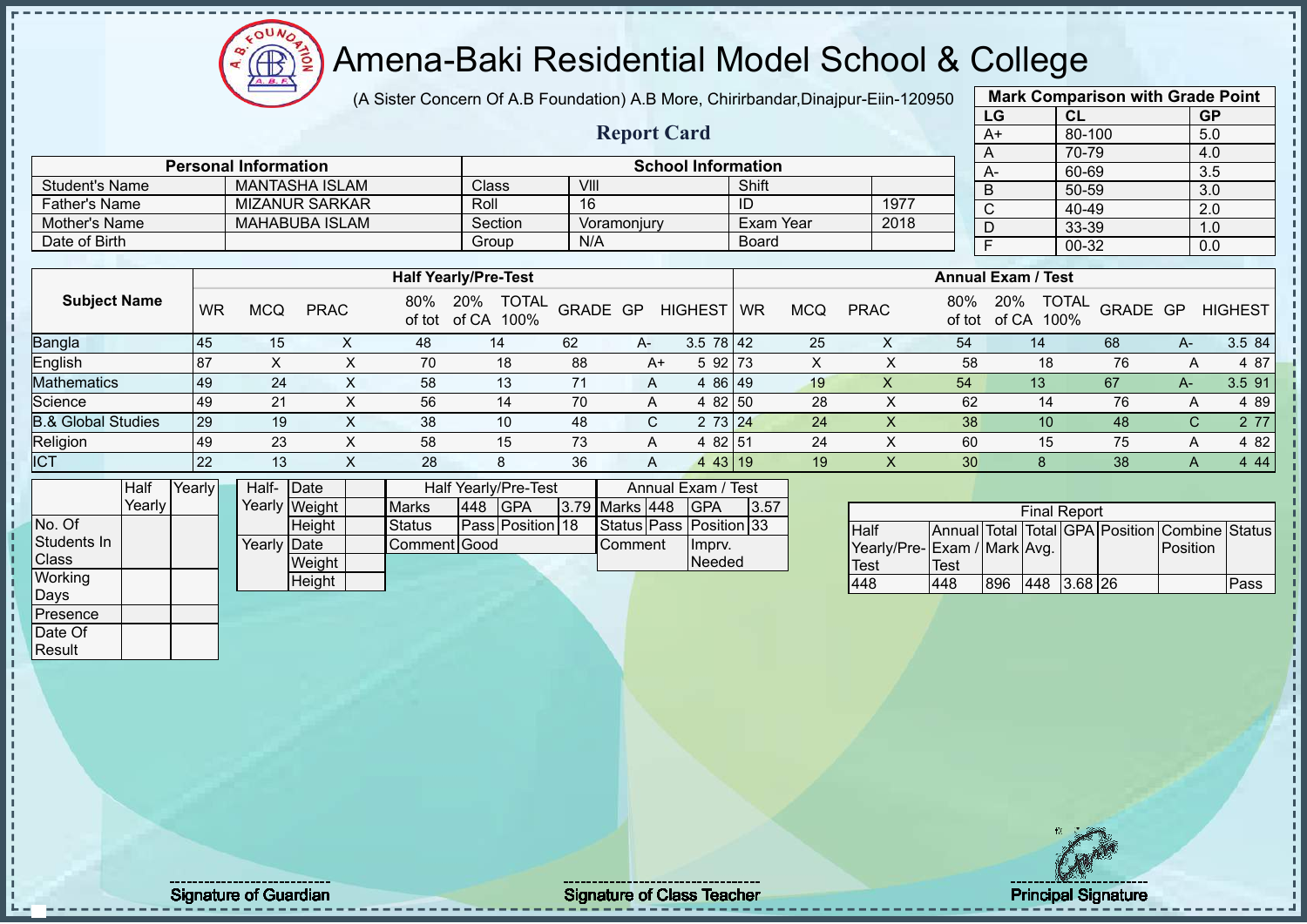**AB** 

#### Amena-Baki Residential Model School & College

(A Sister Concern Of A.B Foundation) A.B More, Chirirbandar,Dinajpur-Eiin-120950

**Report Card**

|      | <b>Mark Comparison with Grade Point</b> |           |
|------|-----------------------------------------|-----------|
| LG   | <b>CL</b>                               | <b>GP</b> |
| $A+$ | 80-100                                  | 5.0       |
| А    | 70-79                                   | 4.0       |
| А-   | 60-69                                   | 3.5       |
| B    | 50-59                                   | 3.0       |
| C    | 40-49                                   | 2.0       |
| D    | 33-39                                   | 1.0       |
| F    | $00 - 32$                               | 0.0       |
|      |                                         |           |

| <b>Student's Name</b> | <b>SEFAUN AKTER</b>                    |         | Class                       | VIII           |            | Shift     |            |             |     |                           | 50-59                          | 3.0            |
|-----------------------|----------------------------------------|---------|-----------------------------|----------------|------------|-----------|------------|-------------|-----|---------------------------|--------------------------------|----------------|
| Father's Name         | <b>SHAFIQUL ISLAM</b>                  |         | Roll                        | 18             |            | ID        |            | 1980        |     | $\sim$<br>◡               | 40-49                          | 2.0            |
| Mother's Name         | <b>ZOHRA PARVIN</b>                    |         | Section                     | Voramoniurv    |            | Exam Year |            | 2018        |     | D                         | 33-39                          | 1.0            |
| Date of Birth         |                                        |         | Group                       | N/A            |            | Board     |            |             |     |                           | 00-32                          | 0.0            |
|                       |                                        |         |                             |                |            |           |            |             |     |                           |                                |                |
|                       |                                        |         | <b>Half Yearly/Pre-Test</b> |                |            |           |            |             |     | <b>Annual Exam / Test</b> |                                |                |
| <b>Subject Name</b>   | <b>PRAC</b><br><b>WR</b><br><b>MCQ</b> | 80% 20% | of tot of CA 100%           | TOTAL GRADE GP | HIGHEST WR |           | <b>MCQ</b> | <b>PRAC</b> | 80% | 20%<br>of tot of CA 100%  | J <sub>10</sub> TOTAL GRADE GP | <b>HIGHEST</b> |

|                               |      |    |    |    |                |      |              |    |   |     | $0.001$ $0.001$ $0.000$ |    |       |       |
|-------------------------------|------|----|----|----|----------------|------|--------------|----|---|-----|-------------------------|----|-------|-------|
| <b>Bangla</b>                 | 133  | 15 | 38 | 10 | 48             |      | 2 78 37      | 20 | ↗ | 46  | 10                      | 56 |       | 384   |
| English                       | 160  |    | 48 |    | 61             | $A-$ | $3.5$ 92 72  |    |   | 58  |                         |    |       | 4 87  |
| <b>Mathematics</b>            | 128  |    | 36 |    | 44             | r    | 2 86 35      | 18 |   | 42  |                         | 50 |       | 391.  |
| Science                       | l 36 | 15 | 41 | 10 | 5 <sup>′</sup> |      | 3 82 32      | 19 |   | 41  | 10                      | 51 |       | 3 89  |
| <b>B.&amp; Global Studies</b> | l 18 |    | 23 |    | 31             |      | $0.073$   21 |    |   | 26  |                         | 34 |       | 0.077 |
| Religion                      | 137  | 20 | 46 | 14 | 60             | A-   | $3.582$   42 | 20 |   | -50 | 14                      | 64 | $H^-$ | 3.582 |
| <b>ICT</b>                    | 22   |    | 22 |    | 30             | $A-$ | $3.5$ 43 11  | 19 |   | 24  |                         | 32 |       | 3.544 |

|              | Half   | Yearly | Half- Date  |               |                                 |  | Half Yearly/Pre-Test |  |                    |         | Annual Exam / Test |      |
|--------------|--------|--------|-------------|---------------|---------------------------------|--|----------------------|--|--------------------|---------|--------------------|------|
|              | Yearly |        |             | Yearly Weight | <b>Marks</b>                    |  | <b>325 GPA</b>       |  | 0.00 Marks 358 GPA |         |                    | 0.00 |
| No. Of       |        |        |             | <b>Height</b> | <b>Status</b>                   |  | <b>Fail Position</b> |  | Status Fail        |         | Position           |      |
| Students In  |        |        | Yearly Date |               | <b>Comment Not Satisfactory</b> |  |                      |  |                    | Comment | <b>INot</b>        |      |
| <b>Class</b> |        |        |             | Weight        |                                 |  |                      |  |                    |         | Satisfactory       |      |
| Working      |        |        |             | Height        |                                 |  |                      |  |                    |         |                    |      |
| Days         |        |        |             |               |                                 |  |                      |  |                    |         |                    |      |

**Personal Information School Information** 

|                              |      |     | <b>Final Report</b> |  |                                                |  |
|------------------------------|------|-----|---------------------|--|------------------------------------------------|--|
| <b>I</b> Half                |      |     |                     |  | Annual Total Total GPA Position Combine Status |  |
| Yearly/Pre- Exam / Mark Avg. |      |     |                     |  | Position                                       |  |
| Test                         | Test |     |                     |  |                                                |  |
| 325                          | 358  | 683 | 448                 |  |                                                |  |

Presence Date Of Result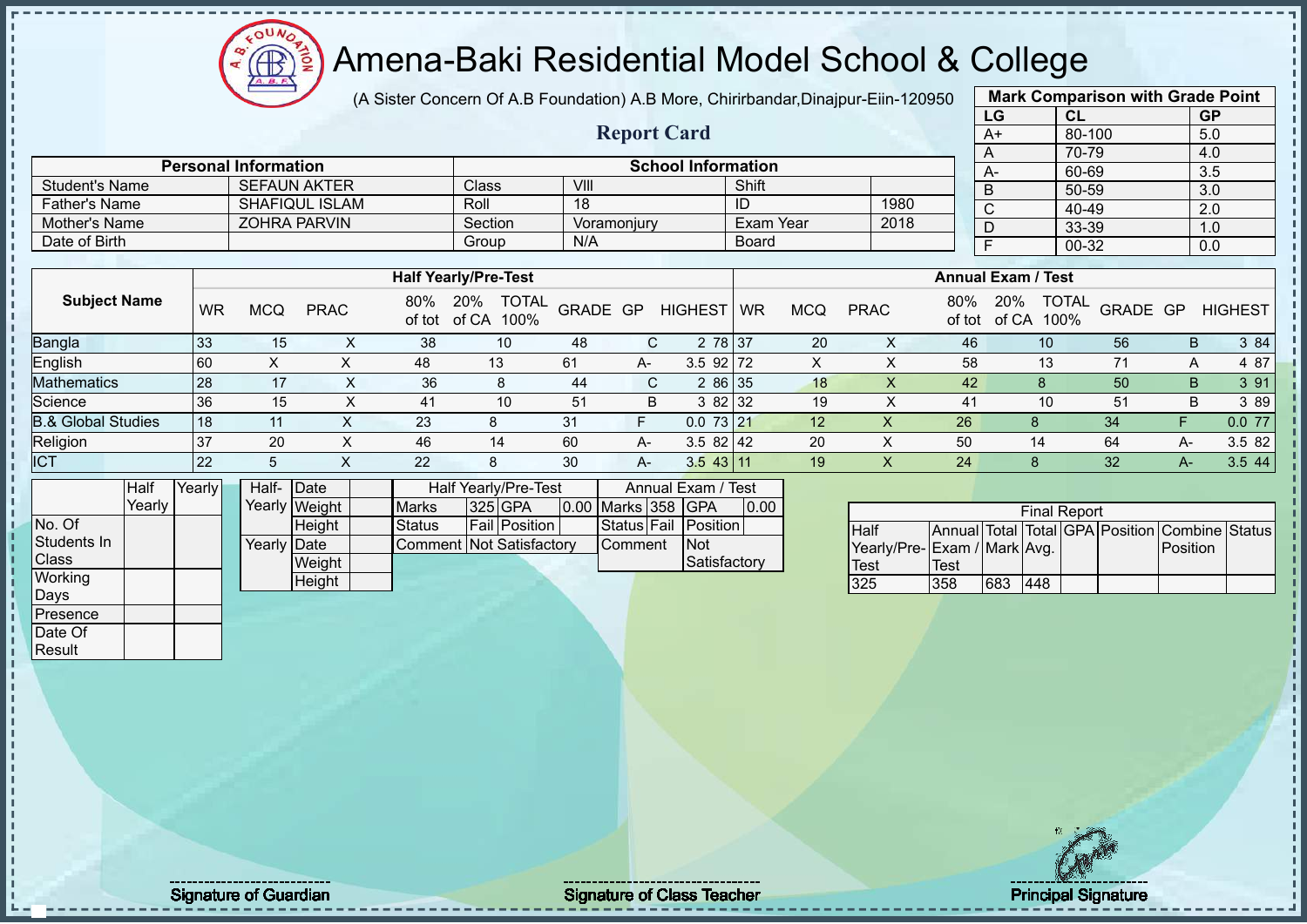Æ

#### Amena-Baki Residential Model School & College

(A Sister Concern Of A.B Foundation) A.B More, Chirirbandar,Dinajpur-Eiin-120950

**Report Card**

|              | <b>Mark Comparison with Grade Point</b> |           |
|--------------|-----------------------------------------|-----------|
| LG           | CL                                      | <b>GP</b> |
| $A+$         | 80-100                                  | 5.0       |
| A            | 70-79                                   | 4.0       |
| A-           | 60-69                                   | 3.5       |
| B            | 50-59                                   | 3.0       |
| $\mathsf{C}$ | 40-49                                   | 2.0       |
| D            | 33-39                                   | 1.0       |
| F            | 00-32                                   | 0.0       |
|              |                                         |           |

| Date of Birth                 |           |            |             |     | Group                                    | N/A      |      |                   | Board     |            |             |     |                           | 00-32 |                |      | 0.0            |
|-------------------------------|-----------|------------|-------------|-----|------------------------------------------|----------|------|-------------------|-----------|------------|-------------|-----|---------------------------|-------|----------------|------|----------------|
|                               |           |            |             |     |                                          |          |      |                   |           |            |             |     |                           |       |                |      |                |
|                               |           |            |             |     | <b>Half Yearly/Pre-Test</b>              |          |      |                   |           |            |             |     | <b>Annual Exam / Test</b> |       |                |      |                |
| <b>Subject Name</b>           | <b>WR</b> | <b>MCQ</b> | <b>PRAC</b> | 80% | <b>TOTAL</b><br>20%<br>of tot of CA 100% | GRADE GP |      | <b>HIGHEST</b>    | <b>WR</b> | <b>MCQ</b> | <b>PRAC</b> | 80% | 20%<br>of tot of CA       | 100%  | TOTAL GRADE GP |      | <b>HIGHEST</b> |
| <b>Bangla</b>                 | 36        | 19         | ^           | 44  | 12                                       | 56       | B    | 3 78 41           |           | 19         | х           | 48  | 12                        |       | 60             | A-   | 3.5 84         |
| English                       | 70        |            |             | 56  | 15                                       | 71       | A    | 4 92 68           |           |            | ́           | 54  | 15                        |       | 69             | A-   | 3.5 87         |
| <b>Mathematics</b>            | 43        | 21         |             | 51  | 18                                       | 69       | $A-$ | $3.586$ 40        |           | 21         | х           | 49  | 18                        |       | 67             | $A-$ | 3.5 91         |
| Science                       | 35        | 26         | ⌒           | 49  | Õ                                        | 57       | B    | 382 54            |           | 25         |             | 63  |                           | 8     |                | A    | 4 8 9          |
| <b>B.&amp; Global Studies</b> | 27        | 21         | ^           | 38  | 8                                        | 46       |      | $2\,73\,35$<br>C. |           | 24         |             | 47  |                           |       | 55             | B    | 3 77           |
| Religion                      | 48        | 24         | $\sim$      | 58  | 16                                       | 74       | A    | 4 82 55           |           | 23         |             | 62  |                           | 16    | 78             | A    | 4 8 2          |
| <b>ICT</b>                    | 22        | 14         |             | 29  |                                          | 36       | A    | 443 20            |           | 21         |             | 33  |                           |       | 40             |      | 5 4 4<br>A+    |

|                  | Half            | Yearly | Half- Date   |               |                       |     | Half Yearly/Pre-Test    |                       | Annual Exam / Test      |       |
|------------------|-----------------|--------|--------------|---------------|-----------------------|-----|-------------------------|-----------------------|-------------------------|-------|
|                  | Yearlv <b>I</b> |        |              | Yearly Weight | <b>Marks</b>          | 409 | <b>IGPA</b>             | <b>3.36 Marks 440</b> | IGPA                    | 13.79 |
| No. Of           |                 |        |              | <b>Height</b> | <b>Status</b>         |     | <b>Pass Position 33</b> |                       | Status Pass Position 26 |       |
| Students In      |                 |        | Yearly  Date |               | Comment Imprv. Needed |     |                         | Comment               | Imprv.                  |       |
| <b>Class</b>     |                 |        |              | Weight        |                       |     |                         |                       | Needed                  |       |
| <b>Working</b>   |                 |        |              | Height        |                       |     |                         |                       |                         |       |
| Days             |                 |        |              |               |                       |     |                         |                       |                         |       |
| <b>IPresence</b> |                 |        |              |               |                       |     |                         |                       |                         |       |

**Personal Information School Information** 

Father's Name JAYNUL ABEDIN Roll 19 ID 1983

Student's Name AYASHA SIDDIKA Class VIII Shift<br>
Father's Name JAYNUL ABEDIN Roll 19

Mother's Name ASMA BGUM Section Voramonjury Exam Year

|                              |      |     | <b>Final Report</b> |  |                                                |      |
|------------------------------|------|-----|---------------------|--|------------------------------------------------|------|
| <b>Half</b>                  |      |     |                     |  | Annual Total Total GPA Position Combine Status |      |
| Yearly/Pre- Exam / Mark Avg. |      |     |                     |  | Position                                       |      |
| <b>Test</b>                  | Test |     |                     |  |                                                |      |
| 409                          | 440  | 849 | $ 425 $ 3.57 32     |  |                                                | Pass |

Date Of **Result** 

Signature of Guardian Signature Signature of Class Teacher National Signature Principal Signature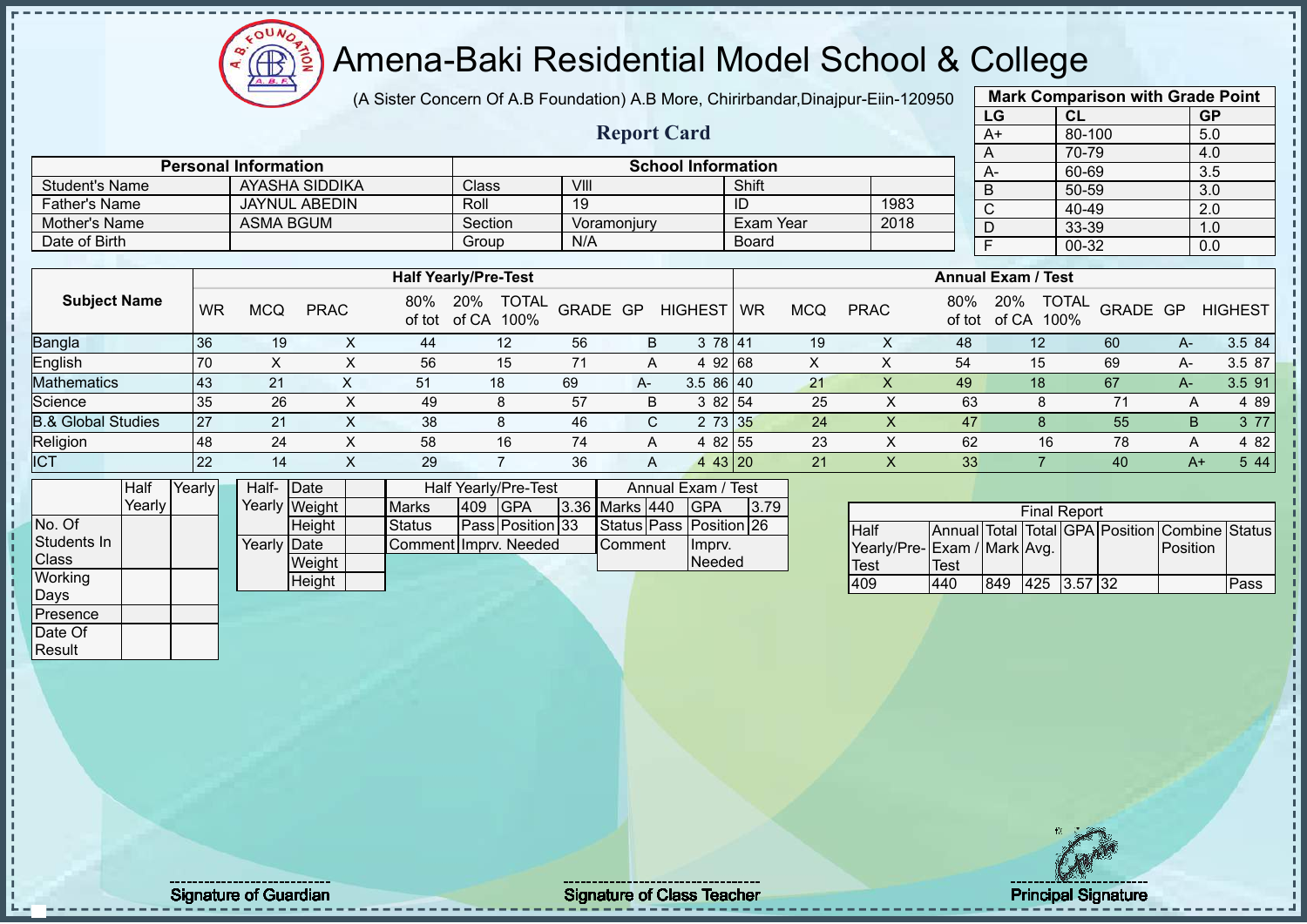(A Sister Concern Of A.B Foundation) A.B More, Chirirbandar,Dinajpur-Eiin-120950

**Report Card**

|      | <b>Mark Comparison with Grade Point</b> |           |
|------|-----------------------------------------|-----------|
| LG   | CL                                      | <b>GP</b> |
| $A+$ | 80-100                                  | 5.0       |
| A    | 70-79                                   | 4.0       |
| А-   | 60-69                                   | 3.5       |
| B    | 50-59                                   | 3.0       |
| C    | 40-49                                   | 2.0       |
|      | 33-39                                   | 1.0       |
| F    | 00-32                                   | 0.0       |
|      |                                         |           |

|                      |                             |         |                           |              |      | . . | ----  |
|----------------------|-----------------------------|---------|---------------------------|--------------|------|-----|-------|
|                      |                             |         |                           |              |      |     | 70-79 |
|                      | <b>Personal Information</b> |         | <b>School Information</b> |              |      | A-  | 60-69 |
| Student's Name       | <b>ZIRAN TASNIM</b>         | Class⊺  | VII.                      | Shift        |      |     | 50-59 |
| <b>Father's Name</b> | MOSTOFA ZAMAN               | Roll    | -22                       | ID           | 1996 |     | 40-49 |
| Mother's Name        | <b>KULSUM BAGUM</b>         | Section | Voramoniurv               | Exam Year    | 2018 |     | 33-39 |
| Date of Birth        |                             | Group   | N/A                       | <b>Board</b> |      |     | 00-32 |

|                               |                |     |             |     | <b>Half Yearly/Pre-Test</b>              |          |    |                |             |            |             |               | <b>Annual Exam / Test</b>            |          |      |                |
|-------------------------------|----------------|-----|-------------|-----|------------------------------------------|----------|----|----------------|-------------|------------|-------------|---------------|--------------------------------------|----------|------|----------------|
| <b>Subject Name</b>           | <b>WR</b>      | MCQ | <b>PRAC</b> | 80% | <b>TOTAL</b><br>20%<br>of tot of CA 100% | GRADE GP |    | <b>HIGHEST</b> | <b>I</b> WR | <b>MCQ</b> | <b>PRAC</b> | 80%<br>of tot | <b>TOTAL</b><br>20%<br>100%<br>of CA | GRADE GP |      | <b>HIGHEST</b> |
| <b>Bangla</b>                 | 38             | 12  |             | 40  | 10                                       | 50       | B  | 3 78 42        |             | 26         | ∧           | 54            | 10                                   | 64       | A-   | 3.5 84         |
| English                       | 6 <sup>′</sup> |     |             | 49  | 10                                       | 59       | B  | 392156         |             |            |             | 45            | 10                                   | 55       | В    | 3 87           |
| <b>Mathematics</b>            | 28             | 21  | ∧           | 39  | 10                                       | 49       | C. | 2 86 42        |             | 21         | ∧           | 50            | 10                                   | 60       | $A-$ | 3.5 91         |
| Science                       | 28             | 19  | ∧           | 38  | 15                                       | 53       | B  | 382141         |             | 24         | ↗           | 52            | 15                                   | 67       | A-   | 3.5 89         |
| <b>B.&amp; Global Studies</b> | 23             | 21  |             | 35  | 9                                        | 44       | С  | 2 73 29        |             | 27         |             | 45            | q                                    | 54       | B    | 3 7 7          |
| Religion                      | .47            | 18  |             | 52  | 16                                       | 68       | A- | $3.582$ 53     |             | 24         |             | 62            | 16                                   | 78       | A    | 4 8 2          |
| <b>ICT</b>                    | 22             |     |             | 24  |                                          | 31       | A- | $3.5$ 43 15    |             | 22         | $\lambda$   | 30            |                                      | 37       | A    | 4 4 4          |

|              | Half   | Yearly | Half-Date   |               |                                   |     | Half Yearly/Pre-Test |                | Annual Exam / Test      |     |
|--------------|--------|--------|-------------|---------------|-----------------------------------|-----|----------------------|----------------|-------------------------|-----|
|              | Yearlv |        |             | Yearly Weight | <b>Marks</b>                      | 354 | <b>IGPA</b>          | 2.86 Marks 415 | <b>IGPA</b>             | 3.5 |
| No. Of       |        |        |             | <b>Height</b> | <b>Status</b>                     |     | Pass Position 42     |                | Status Pass Position 37 |     |
| Students In  |        |        | Yearly Date |               | Comment More Impr. Needed Comment |     |                      |                | Imprv.                  |     |
| <b>Class</b> |        |        |             | Weight        |                                   |     |                      |                | Needed                  |     |
| Working      |        |        |             | Height        |                                   |     |                      |                |                         |     |
| Days         |        |        |             |               |                                   |     |                      |                |                         |     |
| Presence     |        |        |             |               |                                   |     |                      |                |                         |     |

|                              |      |     | <b>Final Report</b> |  |                                                |      |
|------------------------------|------|-----|---------------------|--|------------------------------------------------|------|
| Half                         |      |     |                     |  | Annual Total Total GPA Position Combine Status |      |
| Yearly/Pre- Exam / Mark Avg. |      |     |                     |  | <b>IPosition</b>                               |      |
| Test                         | Test |     |                     |  |                                                |      |
| 354                          | 415  | 769 | $ 385 $ 3.18 44     |  |                                                | Pass |

Date Of **Result**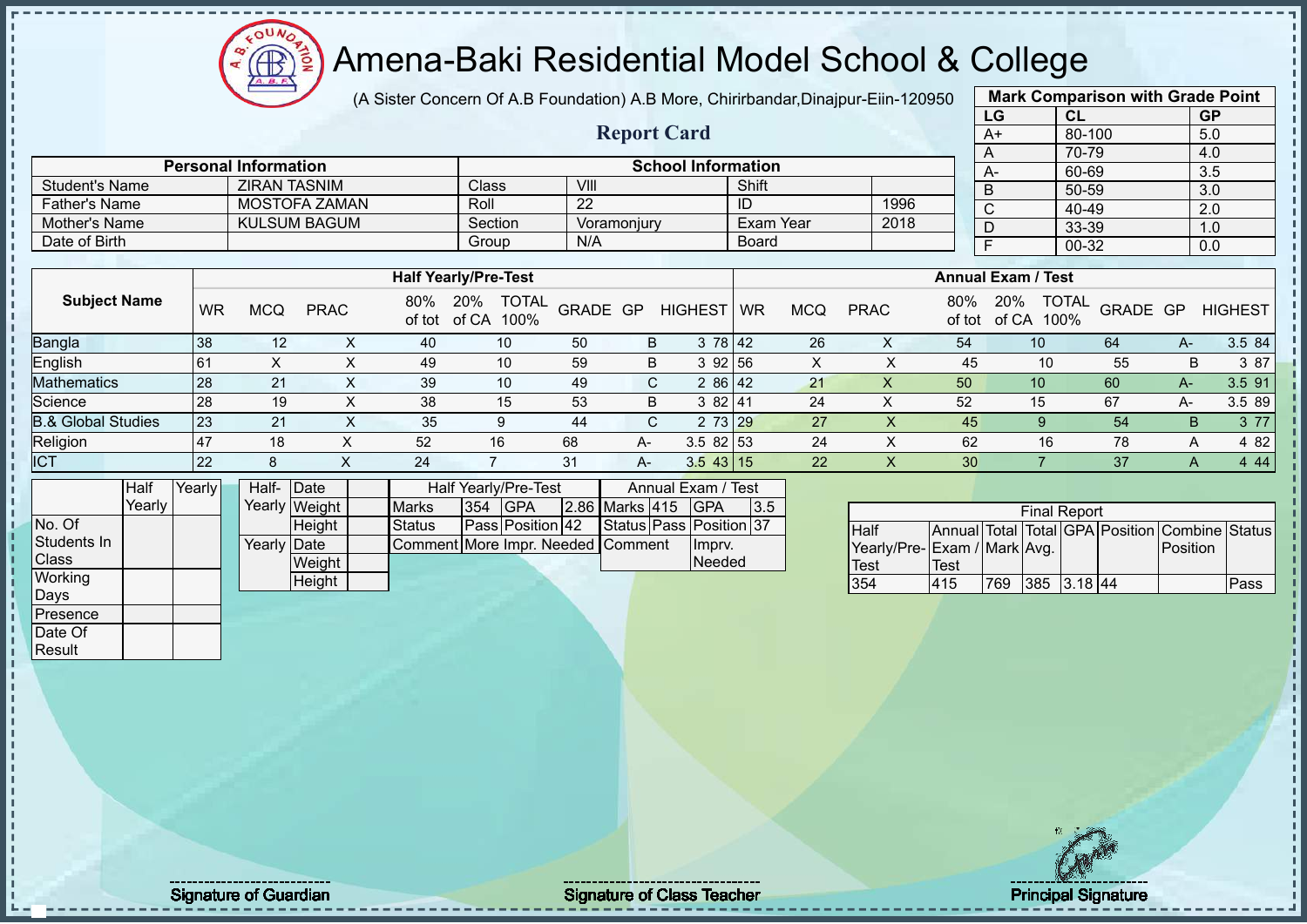$QUN$ Amena-Baki Residential Model School & College  $\bigoplus_{\mathbf{A},\mathbf{B},\mathbf{B}}$ ğ

(A Sister Concern Of A.B Foundation) A.B More, Chirirbandar,Dinajpur-Eiin-120950

|                                  |             |                 |                 |                             |                           |                             |                                    |                 |          |                    |                           |    |                  |             |                    |                             | LG                      |    | CL                  |          |              | GP                                             |
|----------------------------------|-------------|-----------------|-----------------|-----------------------------|---------------------------|-----------------------------|------------------------------------|-----------------|----------|--------------------|---------------------------|----|------------------|-------------|--------------------|-----------------------------|-------------------------|----|---------------------|----------|--------------|------------------------------------------------|
|                                  |             |                 |                 |                             |                           |                             |                                    |                 |          | <b>Report Card</b> |                           |    |                  |             |                    |                             | $A+$                    |    | 80-100              |          |              | 5.0                                            |
|                                  |             |                 |                 |                             |                           |                             |                                    |                 |          |                    |                           |    |                  |             |                    |                             | $\overline{A}$          |    | 70-79               |          |              | 4.0                                            |
|                                  |             |                 |                 | <b>Personal Information</b> |                           |                             |                                    |                 |          |                    | <b>School Information</b> |    |                  |             |                    |                             | $A-$                    |    | 60-69               |          |              | 3.5                                            |
| <b>Student's Name</b>            |             |                 |                 | <b>FOUJIYA FARIHA</b>       |                           |                             |                                    | Class           |          | VIII               |                           |    | Shift            |             |                    |                             | $\overline{B}$          |    | $50 - 59$           |          |              | 3.0                                            |
| <b>Father's Name</b>             |             |                 |                 | <b>MD MOSHIUR RAHMAN</b>    |                           |                             |                                    | Roll            |          | $\overline{23}$    |                           |    | $\overline{1}$   |             | 1997               |                             | $\overline{\mathsf{C}}$ |    | 40-49               |          |              | 2.0                                            |
| <b>Mother's Name</b>             |             |                 |                 | <b>MST JANNATUN OARASHA</b> |                           |                             |                                    | Section         |          | Voramonjury        |                           |    | <b>Exam Year</b> |             | 2018               |                             | $\overline{D}$          |    | 33-39               |          |              | 1.0                                            |
| Date of Birth                    |             |                 |                 |                             |                           |                             |                                    | Group           |          | N/A                |                           |    | <b>Board</b>     |             |                    |                             | $\overline{\mathsf{F}}$ |    | $00 - 32$           |          |              | 0.0                                            |
|                                  |             |                 |                 |                             |                           | <b>Half Yearly/Pre-Test</b> |                                    |                 |          |                    |                           |    |                  |             |                    | <b>Annual Exam / Test</b>   |                         |    |                     |          |              |                                                |
| <b>Subject Name</b>              |             | <b>WR</b>       | <b>MCQ</b>      | <b>PRAC</b>                 |                           |                             | 80% 20% TOTAL<br>of tot of CA 100% |                 | GRADE GP |                    | <b>HIGHEST</b>            | WR | <b>MCQ</b>       | <b>PRAC</b> |                    | 80%                         | of tot of CA 100%       |    | 20% TOTAL           | GRADE GP |              | <b>HIGHEST</b>                                 |
| Bangla<br>English<br>Mathematics |             | 49              | 24              |                             | X                         | 58                          |                                    | 16              | 74       | A                  | 4 78 45                   |    | 27               |             | X                  | 58                          |                         | 16 |                     | $74$     | $\mathsf{A}$ | 4 8 4                                          |
|                                  |             | 91              | $\overline{X}$  |                             | $\overline{X}$            | $\overline{73}$             |                                    | 18              | 91       | $A+$               | 5 92 81                   |    | $\mathsf{X}$     |             | $\overline{X}$     | 65                          |                         | 18 |                     | 83       | $A+$         | 5 87                                           |
|                                  |             | 61              | $\overline{26}$ |                             | $\overline{X}$            | $\overline{70}$             |                                    | 16              | 86       | $A+$               | 5 86 59                   |    | 25               |             | $\pmb{\times}$     | 67                          |                         | 16 |                     | 83       | $A+$         | 5 91                                           |
| Science                          |             | 43              | $\overline{23}$ |                             | $\boldsymbol{\mathsf{X}}$ | 53                          | 8                                  |                 | 61       | A-                 | $3.582$ 50                |    | 27               |             | $\pmb{\times}$     | 62                          |                         | 8  |                     | 70       | A            | 4 8 9                                          |
| <b>B.&amp; Global Studies</b>    |             | 37              | $\overline{23}$ |                             | $\mathsf{X}$              | 48                          | 13                                 |                 | 61       | A-                 | $3.5 \ 73 \ 42$           |    | $\overline{27}$  |             | $\pmb{\mathsf{X}}$ | 55                          |                         | 13 |                     | 68       | $A-$         | 3.5 77                                         |
| Religion                         |             | 52              | $\overline{26}$ |                             | $\mathsf{X}$              | 62                          |                                    | 16              | 78       | $\mathsf A$        | 4 82 56                   |    | 23               |             | $\overline{X}$     | 63                          |                         | 16 |                     | 79       | A            | 4 8 2                                          |
| <b>ICT</b>                       |             | $\overline{22}$ | 18              |                             | $\overline{X}$            | 32                          |                                    | 9               | 41       | $A+$               | 5 43 19                   |    | 21               |             | $\pmb{\times}$     | 32                          |                         | 9  |                     | 41       | $A+$         | 5 4 4                                          |
|                                  | <b>Half</b> | Yearly          | Half-           | Date                        |                           |                             | Half Yearly/Pre-Test               |                 |          |                    | Annual Exam / Test        |    |                  |             |                    |                             |                         |    |                     |          |              |                                                |
|                                  | Yearly      |                 |                 | Yearly Weight               |                           | <b>Marks</b>                | 492 GPA                            |                 |          | 4.29 Marks 498     | <b>GPA</b>                |    | 4.36             |             |                    |                             |                         |    | <b>Final Report</b> |          |              |                                                |
| No. Of                           |             |                 |                 | Height                      |                           | <b>Status</b>               |                                    | Pass Position 4 |          |                    | Status Pass Position 6    |    |                  | <b>Half</b> |                    |                             |                         |    |                     |          |              | Annual Total Total GPA Position Combine Status |
| Students In                      |             |                 | Yearly Date     |                             |                           | Comment Good                |                                    |                 |          | Comment            | Good                      |    |                  |             |                    | Yearly/Pre-Exam / Mark Avg. |                         |    |                     |          | Position     |                                                |
| Class                            |             |                 |                 | Weight                      |                           |                             |                                    |                 |          |                    |                           |    |                  | <b>Test</b> |                    | Test                        |                         |    |                     |          |              |                                                |
| Working                          |             |                 |                 | Height                      |                           |                             |                                    |                 |          |                    |                           |    |                  | 492         |                    | 498                         |                         |    | 990 495 4.32 5      |          |              | Pass                                           |
| Days                             |             |                 |                 |                             |                           |                             |                                    |                 |          |                    |                           |    |                  |             |                    |                             |                         |    |                     |          |              |                                                |
| Presence                         |             |                 |                 |                             |                           |                             |                                    |                 |          |                    |                           |    |                  |             |                    |                             |                         |    |                     |          |              |                                                |
| Date Of                          |             |                 |                 |                             |                           |                             |                                    |                 |          |                    |                           |    |                  |             |                    |                             |                         |    |                     |          |              |                                                |
| Result                           |             |                 |                 |                             |                           |                             |                                    |                 |          |                    |                           |    |                  |             |                    |                             |                         |    |                     |          |              |                                                |
|                                  |             |                 |                 |                             |                           |                             |                                    |                 |          |                    |                           |    |                  |             |                    |                             |                         |    |                     |          |              |                                                |
|                                  |             |                 |                 |                             |                           |                             |                                    |                 |          |                    |                           |    |                  |             |                    |                             |                         |    |                     |          |              |                                                |
|                                  |             |                 |                 |                             |                           |                             |                                    |                 |          |                    |                           |    |                  |             |                    |                             |                         |    |                     |          |              |                                                |
|                                  |             |                 |                 |                             |                           |                             |                                    |                 |          |                    |                           |    |                  |             |                    |                             |                         |    |                     |          |              |                                                |
|                                  |             |                 |                 |                             |                           |                             |                                    |                 |          |                    |                           |    |                  |             |                    |                             |                         |    |                     |          |              |                                                |
|                                  |             |                 |                 |                             |                           |                             |                                    |                 |          |                    |                           |    |                  |             |                    |                             |                         |    |                     |          |              |                                                |
|                                  |             |                 |                 |                             |                           |                             |                                    |                 |          |                    |                           |    |                  |             |                    |                             |                         |    |                     |          |              |                                                |
|                                  |             |                 |                 |                             |                           |                             |                                    |                 |          |                    |                           |    |                  |             |                    |                             |                         |    |                     |          |              |                                                |
|                                  |             |                 |                 |                             |                           |                             |                                    |                 |          |                    |                           |    |                  |             |                    |                             |                         |    | $\sim$ $\sim$       |          |              |                                                |

Signature of Guardian Signature of Class Teacher Principal Signature of Class Teacher Principal Signature of Class Teacher Principal Signature of Class Teacher Principal Signature of Class Teacher Principal Signature of Cl

**Mark Comparison with Grade Point**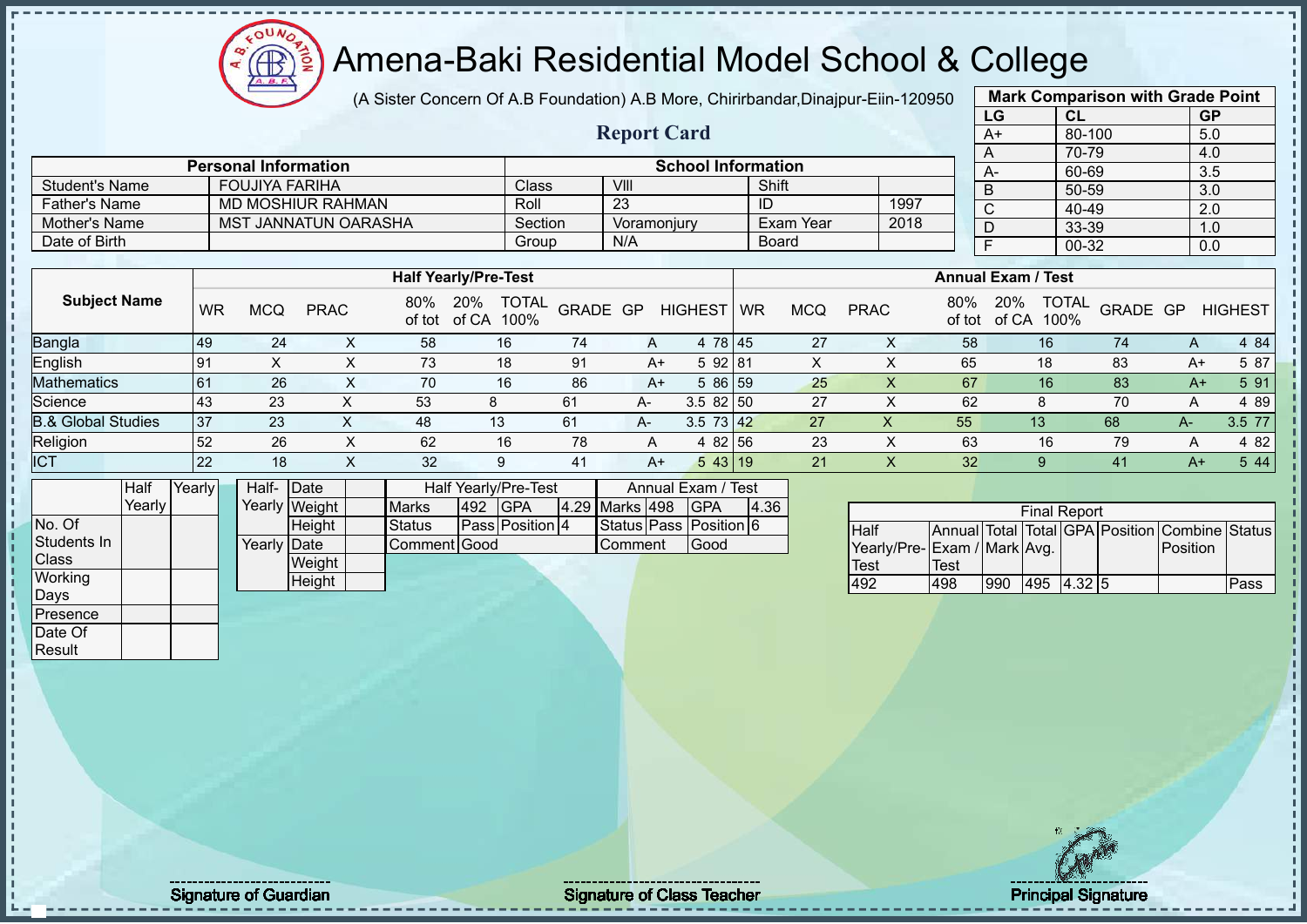oυ

#### Amena-Baki Residential Model School & College

(A Sister Concern Of A.B Foundation) A.B More, Chirirbandar,Dinajpur-Eiin-120950

**Report Card**

|                | <b>Mark Comparison with Grade Point</b> |           |
|----------------|-----------------------------------------|-----------|
| LG             | <b>CL</b>                               | <b>GP</b> |
| $A+$           | 80-100                                  | 5.0       |
| A              | 70-79                                   | 4.0       |
| А-             | 60-69                                   | 3.5       |
| B              | 50-59                                   | 3.0       |
| $\overline{C}$ | 40-49                                   | 2.0       |
| D              | 33-39                                   | 1.0       |
| E              | 00-32                                   | 0.0       |
|                |                                         |           |

|                | <b>Personal Information</b> |                             |             | <b>School Information</b> |      | $\Gamma$<br>$A-$          |  | , v-, v<br>60-69 |  |
|----------------|-----------------------------|-----------------------------|-------------|---------------------------|------|---------------------------|--|------------------|--|
| Student's Name | ROMICHA ANJUM               | Class                       | VIII        | Shift                     |      |                           |  | 50-59            |  |
| Father's Name  | AMINUL ISLAM                | Roll                        | 25          | ΙU                        | 2009 | ັ                         |  | 40-49            |  |
| Mother's Name  | <b>KHADIJA PARVIN</b>       | Section                     | Voramoniurv | Exam Year                 | 2018 | υ                         |  | 33-39            |  |
| Date of Birth  |                             | Group                       | N/A         | <b>Board</b>              |      |                           |  | 00-32            |  |
|                |                             |                             |             |                           |      |                           |  |                  |  |
|                |                             | <b>Half Yearly/Pre-Test</b> |             |                           |      | <b>Annual Exam / Test</b> |  |                  |  |
| ------         |                             |                             |             |                           |      |                           |  |                  |  |

| <b>Subject Name</b>           | WR | <b>MCQ</b> | <b>PRAC</b> | 80%<br>of tot | 20%<br><b>TOTAL</b><br>of CA<br>100% | GRADE GP | <b>HIGHEST</b>     | <b>WR</b> | MCQ | <b>PRAC</b> | 80%<br>of tot | <b>TOTAL</b><br>20%<br>of CA<br>100% | GRADE GP |      | <b>HIGHEST</b> |
|-------------------------------|----|------------|-------------|---------------|--------------------------------------|----------|--------------------|-----------|-----|-------------|---------------|--------------------------------------|----------|------|----------------|
| <b>Bangla</b>                 | 30 | 10         |             | 32            | 10                                   | -42      | 2 78 35            |           | 28  | $\lambda$   | 50            | 10                                   | 60       | $A-$ | 3.5 84         |
| English                       | 33 | ⌒          |             | 26            | 10                                   | 36       | $0.0$ 92 59        |           |     |             | 47            | 10                                   | 57       | D.   | 3 87           |
| <b>Mathematics</b>            | 10 | 19         |             | 23            |                                      | 31       | 0.086132           |           | 22  |             | 43            |                                      | 51       | B.   | 3 91           |
| Science                       | 23 | 12         |             | 28            | 15                                   | 43       | 2 82 34            |           | 25  |             | 47            | 15                                   | 62       | А-   | 3.5 89         |
| <b>B.&amp; Global Studies</b> | 13 | 14         |             | 22            |                                      | 30       | $0.073$ 28         |           | 23  |             | 41            |                                      | 49       |      | 2 77           |
| Religion                      | 30 | 14         |             | 35            | 13                                   | 48       | 2 82 $\frac{1}{4}$ |           | 21  |             | 50            | 13                                   | 63       | А-   | 3.582          |
| <b>ICT</b>                    | 10 | 9          |             | 15            | 10                                   | 25       | 3 43 117           |           | 14  |             | 25            | 10                                   | 35       |      | 444            |

|              | Half   | Yearly | Half- Date  |               |                          | Half Yearly/Pre-Test |                       | Annual Exam / Test      |      |
|--------------|--------|--------|-------------|---------------|--------------------------|----------------------|-----------------------|-------------------------|------|
|              | Yearly |        |             | Yearly Weight | <b>Marks</b>             | 255 GPA              | <b>0.00 Marks 377</b> | <b>IGPA</b>             | 3.21 |
| No. Of       |        |        |             | <b>Height</b> | <b>Status</b>            | <b>Fail Position</b> |                       | Status Pass Position 48 |      |
| Students In  |        |        | Yearly Date |               | Comment Not Satisfactory |                      | <b>Comment</b>        | More Impr.              |      |
| <b>Class</b> |        |        |             | Weight        |                          |                      |                       | Needed                  |      |
| Working      |        |        |             | Height        |                          |                      |                       |                         |      |
| Days         |        |        |             |               |                          |                      |                       |                         |      |

|                             |      |     | <b>Final Report</b> |  |                                                |      |
|-----------------------------|------|-----|---------------------|--|------------------------------------------------|------|
| Half                        |      |     |                     |  | Annual Total Total GPA Position Combine Status |      |
| Yearly/Pre-Exam / Mark Avg. |      |     |                     |  | Position                                       |      |
| Test                        | Test |     |                     |  |                                                |      |
| 255                         | 377  | 632 | $316$ 2.25 50       |  |                                                | Pass |

Presence Date Of **Result**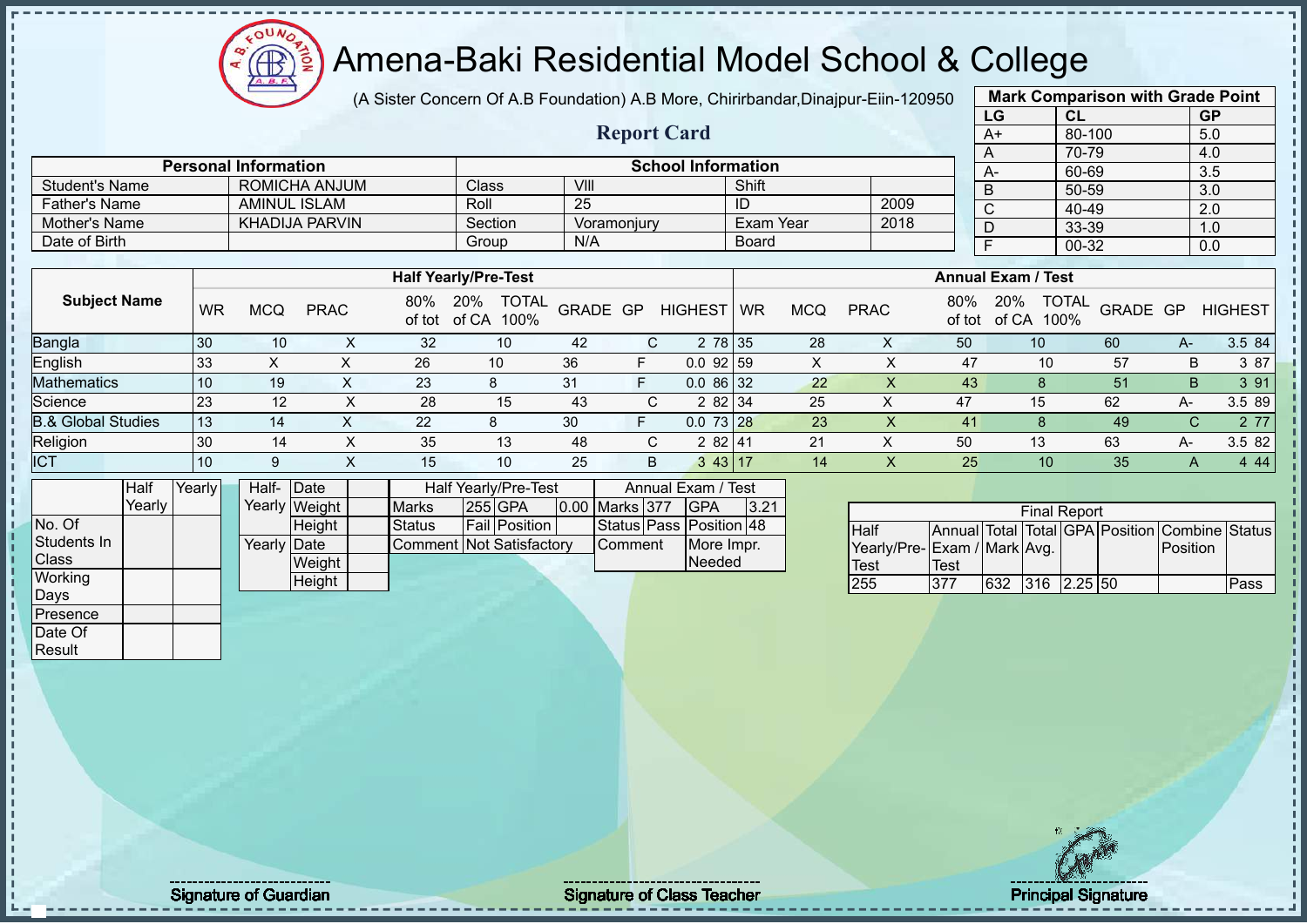Æ

#### Amena-Baki Residential Model School & College

(A Sister Concern Of A.B Foundation) A.B More, Chirirbandar,Dinajpur-Eiin-120950 **Mark Comparison with Grade Point**

|                       |           |                             |                       |               | (A Sister Concern Of A.D Foundation) A.D More, Chimbandar,Dinalpul-Elin-T20950 |          |                    |                           |       |                 |              |      |               |                           | <b>Mark Companson With Orage I Ollit</b> |          |                |
|-----------------------|-----------|-----------------------------|-----------------------|---------------|--------------------------------------------------------------------------------|----------|--------------------|---------------------------|-------|-----------------|--------------|------|---------------|---------------------------|------------------------------------------|----------|----------------|
|                       |           |                             |                       |               |                                                                                |          |                    |                           |       |                 |              |      | <b>LG</b>     |                           | -CL                                      |          | <b>GP</b>      |
|                       |           |                             |                       |               |                                                                                |          | <b>Report Card</b> |                           |       |                 |              |      | A+            |                           | 80-100                                   |          | 5.0            |
|                       |           |                             |                       |               |                                                                                |          |                    |                           |       |                 |              |      |               |                           | 70-79                                    |          | 4.0            |
|                       |           | <b>Personal Information</b> |                       |               |                                                                                |          |                    | <b>School Information</b> |       |                 |              |      | $A-$          |                           | 60-69                                    |          | 3.5            |
| <b>Student's Name</b> |           |                             | <b>REAJWANA AKTER</b> |               | <b>Class</b>                                                                   | VIII     |                    |                           | Shift |                 |              |      | В             |                           | 50-59                                    |          | 3.0            |
| <b>Father's Name</b>  |           | AMINUL ISLAM                |                       |               | Roll                                                                           | 26       |                    |                           | ID    |                 |              | 2013 |               |                           | 40-49                                    |          | 2.0            |
| Mother's Name         |           | <b>SUFIA BEGUM</b>          |                       |               | Section                                                                        |          | Voramonjury        |                           |       | Exam Year       |              | 2018 |               |                           | 33-39                                    |          | 1.0            |
| Date of Birth         |           |                             |                       |               | Group                                                                          | N/A      |                    |                           | Board |                 |              |      |               |                           | 00-32                                    |          | 0.0            |
|                       |           |                             |                       |               |                                                                                |          |                    |                           |       |                 |              |      |               |                           |                                          |          |                |
|                       |           |                             |                       |               | <b>Half Yearly/Pre-Test</b>                                                    |          |                    |                           |       |                 |              |      |               | <b>Annual Exam / Test</b> |                                          |          |                |
| <b>Subject Name</b>   | <b>WR</b> | <b>MCQ</b>                  | <b>PRAC</b>           | 80%<br>of tot | <b>20%</b><br><b>TOTAL</b><br>of CA<br>100%                                    | GRADE GP |                    | HIGHEST WR                |       | <b>MCQ</b>      | <b>PRAC</b>  |      | 80%<br>of tot | <b>20%</b><br>of CA       | <b>TOTAL</b><br>100%                     | GRADE GP | <b>HIGHEST</b> |
| <b>Bangla</b>         | 50        | 18                          | X                     | 54            | 15                                                                             | 69       | A-                 | $3.5 \ 78 \ 50$           |       | 29              |              |      | 63            | 15                        |                                          | 78       | 4 84           |
| English               | 80        | X.                          | х                     | 64            | 17                                                                             | 81       | A+                 | 5 92 75                   |       | X               |              |      | 60            | 17                        |                                          | 77       | 4 87           |
| <i>Anthomatica</i>    | $\Omega$  | $\Omega$                    | $\checkmark$          | ററ            | $\sim$                                                                         | 17       | $\sim$             | 0.00147                   |       | $\overline{40}$ | $\checkmark$ |      | EQ.           | $\sim$                    |                                          | CA       | $2E$ $04$      |

|                               |           |            |             |     | <b>Half Yearly/Pre-Test</b>                 |          |      |                 |    |            |             |               | <b>Annual Exam / Test</b>            |          |                |                |
|-------------------------------|-----------|------------|-------------|-----|---------------------------------------------|----------|------|-----------------|----|------------|-------------|---------------|--------------------------------------|----------|----------------|----------------|
| <b>Subject Name</b>           | <b>WR</b> | <b>MCQ</b> | <b>PRAC</b> | 80% | <b>TOTAL</b><br>20%<br>of tot of CA<br>100% | GRADE GP |      | <b>HIGHEST</b>  | WR | <b>MCQ</b> | <b>PRAC</b> | 80%<br>of tot | <b>TOTAL</b><br>20%<br>of CA<br>100% | GRADE GP |                | <b>HIGHEST</b> |
| Bangla                        | 50        | 18         |             | 54  | 15                                          | 69       | A-   | $3.5$ 78 50     |    | 29         | Χ           | 63            | 15                                   | 78       | $\overline{A}$ | 4 8 4          |
| English                       | 80        |            |             | 64  | 17                                          | 81       | A+   | 5 92 75         |    |            |             | 60            |                                      | 77       | A              | 4 87           |
| <b>Mathematics</b>            | 24        | 23         |             | 38  | 9                                           | 47       | C.   | 2 86 47         |    | 18         | X           | 52            | 9                                    | 61       | А-             | 3.5 91         |
| Science                       | 46        | 21         |             | 54  | 10                                          | 64       | A-   | $3.582$ 56      |    | 26         | ∧           | 66            | 10                                   | 76       | $\overline{A}$ | 4 8 9          |
| <b>B.&amp; Global Studies</b> | 36        | 28         |             | 51  | 12                                          | 63       | A-   | $3.5 \t73 \t46$ |    | 27         | Χ           | 58            | 12                                   | 70       | $\mathsf{A}$   | 4 7 7          |
| Religion                      | 54        | 28         |             | 66  | 16                                          | 82       | A+   | 582 56          |    | 27         | ∧           | 66            | 16                                   | 82       | A+             | 5 82           |
| <b>ICT</b>                    | 22        | 18         |             | 32  | 10                                          | 42       | $A+$ | 543 20          |    | 20         | х           | 32            | 10                                   | 42       | $A+$           | 5 4 4          |

|                  | Half     | Yearly | Half- Date  |               |                     |     | Half Yearly/Pre-Test |                | Annual Exam / Test     |      |
|------------------|----------|--------|-------------|---------------|---------------------|-----|----------------------|----------------|------------------------|------|
|                  | Yearlv l |        |             | Yearly Weight | <b>Marks</b>        | 448 | <b>IGPA</b>          | 3.93 Marks 486 | <b>IGPA</b>            | 4.21 |
| No. Of           |          |        |             | Height        | Status              |     | Pass Position 15     |                | Status Pass Position 9 |      |
| Students In      |          |        | Yearly Date |               | <b>Comment Good</b> |     |                      | Comment        | Good                   |      |
| Class            |          |        |             | Weight        |                     |     |                      |                |                        |      |
| Working          |          |        |             | Height        |                     |     |                      |                |                        |      |
| <b>I</b> Davs    |          |        |             |               |                     |     |                      |                |                        |      |
| <b>IPresence</b> |          |        |             |               |                     |     |                      |                |                        |      |

|                              |      |     | <b>Final Report</b> |         |                                                |      |
|------------------------------|------|-----|---------------------|---------|------------------------------------------------|------|
| <b>Half</b>                  |      |     |                     |         | Annual Total Total GPA Position Combine Status |      |
| Yearly/Pre- Exam / Mark Avg. |      |     |                     |         | Position                                       |      |
| <b>Test</b>                  | Test |     |                     |         |                                                |      |
| 448                          | 486  | 934 | 467                 | 4.07 12 |                                                | Pass |

Date Of **Result** 

J.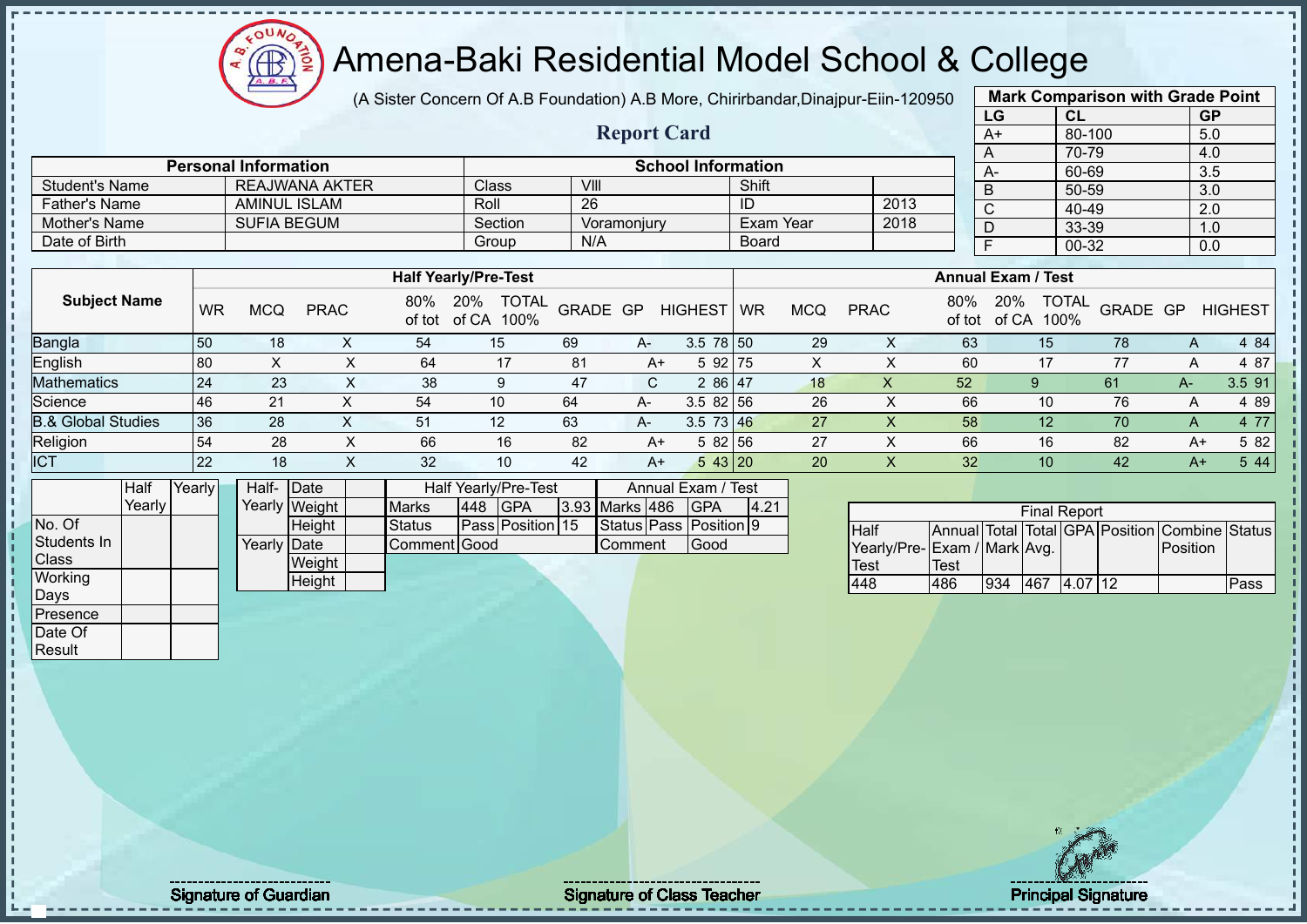$OUN<sub>2</sub>$  $\bigoplus$ ğ  $\overline{A}$ .  $\overline{B}$ .

#### Amena-Baki Residential Model School & College

(A Sister Concern Of A.B Foundation) A.B More, Chirirbandar,Dinajpur-Eiin-120950 **Mark Comparison with Grade Point**

|                               |           |                             |               |             |               |                                   |      |                    |                           |              |                  |                             |                           | LG             |                     | CL           |          |          | GP                                             |
|-------------------------------|-----------|-----------------------------|---------------|-------------|---------------|-----------------------------------|------|--------------------|---------------------------|--------------|------------------|-----------------------------|---------------------------|----------------|---------------------|--------------|----------|----------|------------------------------------------------|
|                               |           |                             |               |             |               |                                   |      | <b>Report Card</b> |                           |              |                  |                             |                           | $A+$           |                     | 80-100       |          |          | 5.0                                            |
|                               |           |                             |               |             |               |                                   |      |                    |                           |              |                  |                             |                           | A              |                     | 70-79        |          |          | 4.0                                            |
|                               |           | <b>Personal Information</b> |               |             |               |                                   |      |                    | <b>School Information</b> |              |                  |                             |                           | $A -$          |                     | 60-69        |          |          | 3.5                                            |
| <b>Student's Name</b>         |           | <b>MAHJURA HOSSAIN</b>      |               |             |               | Class                             |      | VIII               |                           | Shift        |                  |                             |                           | B              |                     | $50 - 59$    |          |          | 3.0                                            |
| <b>Father's Name</b>          |           | <b>MOKARROM HOSSIAN</b>     |               |             |               | Roll                              |      | $\overline{27}$    |                           | ID           |                  | 2023                        |                           | $\mathsf{C}$   |                     | 40-49        |          |          | 2.0                                            |
| <b>Mother's Name</b>          |           | <b>OLFATUR RANA</b>         |               |             |               | Section                           |      | Voramonjury        |                           |              | <b>Exam Year</b> | 2018                        |                           | D              |                     | 33-39        |          |          | 1.0                                            |
| Date of Birth                 |           |                             |               |             |               | Group                             |      | N/A                |                           | <b>Board</b> |                  |                             |                           | $\overline{F}$ |                     | $00 - 32$    |          |          | 0.0                                            |
|                               |           |                             |               |             |               |                                   |      |                    |                           |              |                  |                             |                           |                |                     |              |          |          |                                                |
|                               |           |                             |               |             |               | <b>Half Yearly/Pre-Test</b>       |      |                    |                           |              |                  |                             | <b>Annual Exam / Test</b> |                |                     |              |          |          |                                                |
| <b>Subject Name</b>           | <b>WR</b> | <b>MCQ</b>                  | <b>PRAC</b>   |             | 80%<br>of tot | 20% TOTAL<br>of CA 100%           |      | GRADE GP           | <b>HIGHEST</b>            | WR           | <b>MCQ</b>       | <b>PRAC</b>                 | 80%<br>of tot             | 20%            | of CA 100%          | <b>TOTAL</b> | GRADE GP |          | <b>HIGHEST</b>                                 |
| Bangla                        | 34        | 15                          |               | X           | 39            | 10                                | 49   | $\mathsf{C}$       |                           | 2 78 39      | 15               | X                           | 43                        |                | 10                  |              | 53       | B.       | 3 84                                           |
| English                       | 50        | $\sf X$                     |               | X           | 40            | 12                                | 52   | B                  |                           | 3 92 66      | X                | $\mathsf X$                 | 53                        |                | 12                  |              | 65       | A-       | 3.5 87                                         |
| <b>Mathematics</b>            | 22        | 18                          |               | $\mathsf X$ | 32            | 8                                 | 40   | С                  |                           | 2 86 23      | 17               | $\boldsymbol{\mathsf{X}}$   | 32                        |                | 8                   |              | 40       | C        | 2 91                                           |
| Science                       | 28        | 19                          |               | X           | 38            | 17                                | 55   | B                  |                           | 3 82 39      | 23               | X                           | 50                        |                | 17                  |              | 67       | $A -$    | 3.5 89                                         |
| <b>B.&amp; Global Studies</b> | 28        | 19                          |               | X           | 38            | 8                                 | 46   | C.                 |                           | 2 73 36      | 21               | X                           | 46                        |                | 8                   |              | 54       | B        | 3 77                                           |
| Religion                      | 43        | 21                          |               | X           | 51            | 14                                | 65   | A-                 | $3.582$ 50                |              | 22               | $\times$                    | 58                        |                | 14                  |              | 72       | A        | 4 8 2                                          |
| <b>ICT</b>                    | 22        | 6                           | X             |             | 22            | 9                                 | 31   | A-                 | 3.54316                   |              | 19               | $\times$                    | 28                        |                | 9                   |              | 37       | A        | 4 4 4                                          |
| Half                          | Yearly    | Half-Date                   |               |             |               | Half Yearly/Pre-Test              |      |                    | Annual Exam / Test        |              |                  |                             |                           |                |                     |              |          |          |                                                |
| Yearly                        |           |                             | Yearly Weight |             | <b>Marks</b>  | <b>GPA</b><br>338                 | 2.71 | Marks 388          | <b>GPA</b>                | 3.29         |                  |                             |                           |                | <b>Final Report</b> |              |          |          |                                                |
| No. Of                        |           |                             | Height        |             | <b>Status</b> | Pass Position 44                  |      |                    | Status Pass Position 46   |              |                  | Half                        |                           |                |                     |              |          |          | Annual Total Total GPA Position Combine Status |
| Students In                   |           | Yearly Date                 |               |             |               | Comment More Impr. Needed Comment |      |                    |                           | More Impr.   |                  | Yearly/Pre-Exam / Mark Avg. |                           |                |                     |              |          | Position |                                                |
| Class                         |           |                             | Weight        |             |               |                                   |      |                    | Needed                    |              |                  | <b>Test</b>                 | <b>Test</b>               |                |                     |              |          |          |                                                |
| Working                       |           |                             | Height        |             |               |                                   |      |                    |                           |              |                  | 338                         | 388                       | 726            | $363 \mid 3$        |              | 48       |          | Pass                                           |
| Days                          |           |                             |               |             |               |                                   |      |                    |                           |              |                  |                             |                           |                |                     |              |          |          |                                                |
| Presence                      |           |                             |               |             |               |                                   |      |                    |                           |              |                  |                             |                           |                |                     |              |          |          |                                                |
| Date Of                       |           |                             |               |             |               |                                   |      |                    |                           |              |                  |                             |                           |                |                     |              |          |          |                                                |
| Result                        |           |                             |               |             |               |                                   |      |                    |                           |              |                  |                             |                           |                |                     |              |          |          |                                                |
|                               |           |                             |               |             |               |                                   |      |                    |                           |              |                  |                             |                           |                |                     |              |          |          |                                                |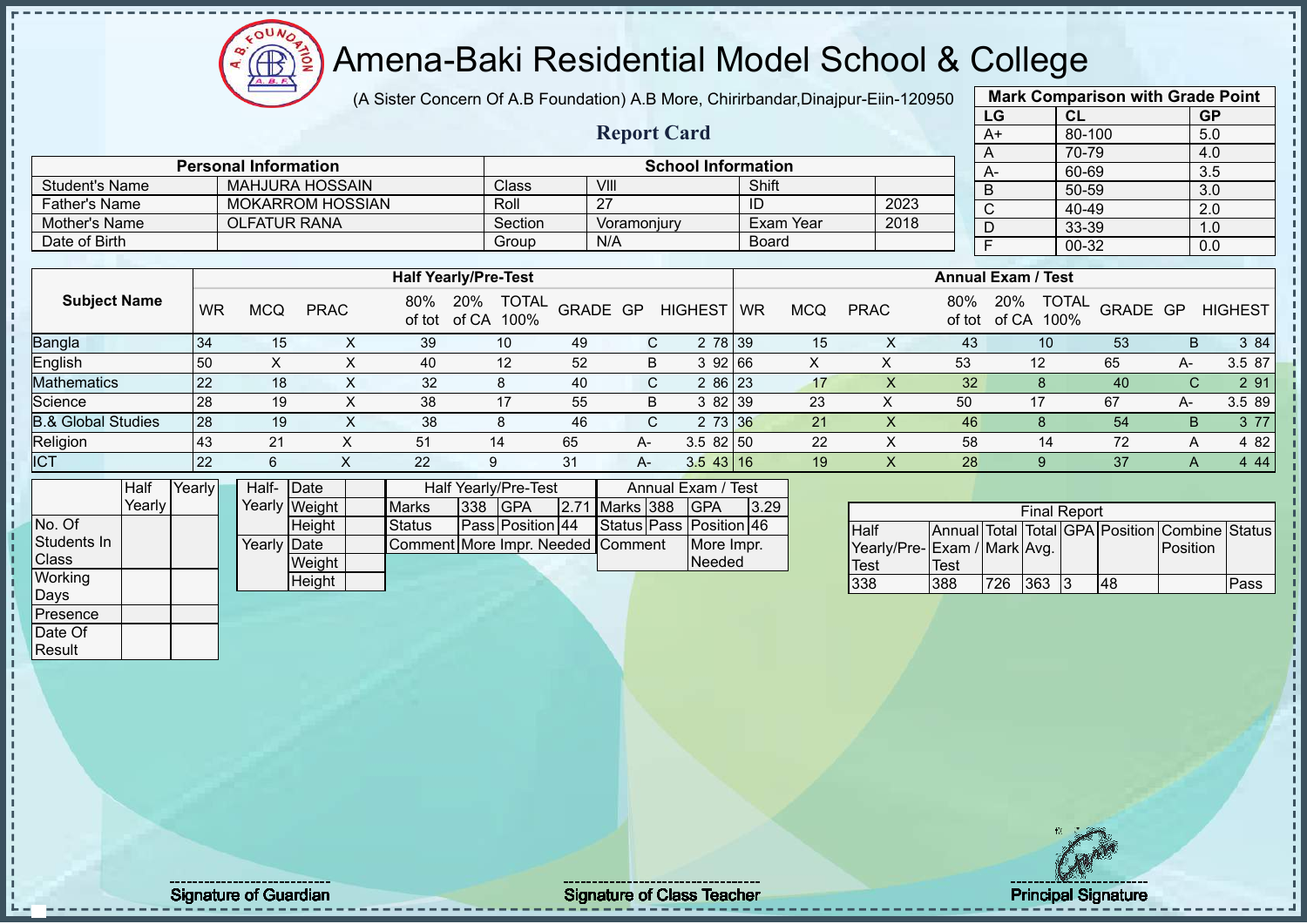(A Sister Concern Of A.B Foundation) A.B More, Chirirbandar,Dinajpur-Eiin-120950

**Report Card**

| Ŋ |     | <b>Mark Comparison with Grade Point</b> |                  |
|---|-----|-----------------------------------------|------------------|
|   | LG  | <b>CL</b>                               | <b>GP</b>        |
|   | A+  | 80-100                                  | 5.0              |
|   | A   | 70-79                                   | 4.0              |
|   | А-  | 60-69                                   | 3.5              |
|   | в   | $50 - 59$                               | $\overline{3.0}$ |
|   | C   | 40-49                                   | 2.0              |
|   |     | 33-39                                   | 1.0              |
|   |     | $00 - 32$                               | 0.0              |
|   |     |                                         |                  |
|   | . . | $\overline{\phantom{a}}$                |                  |

|                      |                             |         |                           |           |      |      | 70-79 |
|----------------------|-----------------------------|---------|---------------------------|-----------|------|------|-------|
|                      | <b>Personal Information</b> |         | <b>School Information</b> |           |      | $A-$ | 60-69 |
| Student's Name       | RAMISHA FARIYA              | Class   | VIII                      | Shift     |      |      | 50-59 |
| <b>Father's Name</b> | <b>ANAMUL SARKAR</b>        | Roll    | 28                        | ID        | 2037 |      | 40-49 |
| Mother's Name        | <b>MAHABUBA AKTER</b>       | Section | Voramoniurv               | Exam Year | 2018 |      | 33-39 |
| Date of Birth        |                             | Group   | N/A                       | Board     |      |      | 00-32 |
|                      |                             |         |                           |           |      |      |       |

|                               |     |     |             |     | <b>Half Yearly/Pre-Test</b>                 |          |      |                         |           |     |             |               | <b>Annual Exam / Test</b>            |          |              |                |
|-------------------------------|-----|-----|-------------|-----|---------------------------------------------|----------|------|-------------------------|-----------|-----|-------------|---------------|--------------------------------------|----------|--------------|----------------|
| <b>Subject Name</b>           | WR  | MCQ | <b>PRAC</b> | 80% | 20%<br><b>TOTAL</b><br>of tot of CA<br>100% | GRADE GP |      | <b>HIGHEST</b>          | <b>WR</b> | MCQ | <b>PRAC</b> | 80%<br>of tot | <b>TOTAL</b><br>20%<br>of CA<br>100% | GRADE GP |              | <b>HIGHEST</b> |
| Bangla                        | 48  | 20  |             | 54  | 14                                          | 68       | $A-$ | $3.5 \ 78 \ 48$         |           | 26  |             | 59            | 14                                   | 73       | $\mathsf{A}$ | 4 84           |
| English                       | 85  |     |             | 68  | 16                                          | 84       | $A+$ | 5 92 84                 |           | X   |             | 67            | 16                                   | 83       | A+           | 5 87           |
| <b>Mathematics</b>            | 49  | 24  |             | 58  | 10                                          | 68       | A-   | $3.586$ 53              |           | 21  | ∧           | 59            | 10 <sup>°</sup>                      | 69       | A-           | 3.5 91         |
| Science                       | 50  | 23  |             | 58  | 13                                          |          |      | 4 82 56                 |           | 26  |             | 66            | 13                                   | 79       |              | 4 89           |
| <b>B.&amp; Global Studies</b> | 33  | 23  | X           | 45  | 11                                          | 56       | B    | 3 73 39                 |           | 27  | ∧           | 53            | 11                                   | 64       | А-           | 3.5 77         |
| Religion                      | 147 | 25  |             | 58  | 15                                          | 73       |      | 4 82 55                 |           | 24  |             | 63            | 15                                   | 78       | Α            | 4 8 2          |
| <b>ICT</b>                    | 22  | 16  | ∧           | 30  | 9                                           | 39       | A    | 43 20<br>$\overline{4}$ |           | 24  |             | 35            | Q                                    | 44       | $A+$         | 5 4 4          |

|              | Half     | Yearly | Half-       | Date          |              |     | <b>Half Yearly/Pre-Test</b> |                | Annual Exam / Test      |      |
|--------------|----------|--------|-------------|---------------|--------------|-----|-----------------------------|----------------|-------------------------|------|
|              | Yearlv l |        |             | Yearly Weight | <b>Marks</b> | 459 | <b>IGPA</b>                 | 3.86 Marks 490 | <b>IGPA</b>             | 4.14 |
| No. Of       |          |        |             | Height        | Status       |     | Pass Position 17            |                | Status Pass Position 11 |      |
| Students In  |          |        | Yearly Date |               | Comment Good |     |                             | Comment        | Good                    |      |
| <b>Class</b> |          |        |             | Weight        |              |     |                             |                |                         |      |
| Working      |          |        |             | Height        |              |     |                             |                |                         |      |
| Davs         |          |        |             |               |              |     |                             |                |                         |      |
| Presence     |          |        |             |               |              |     |                             |                |                         |      |
| Date Of      |          |        |             |               |              |     |                             |                |                         |      |

|                             |      |     | <b>Final Report</b> |    |                                                |      |
|-----------------------------|------|-----|---------------------|----|------------------------------------------------|------|
| Half                        |      |     |                     |    | Annual Total Total GPA Position Combine Status |      |
| Yearly/Pre-Exam / Mark Avg. |      |     |                     |    | Position                                       |      |
| Test                        | Test |     |                     |    |                                                |      |
| 459                         | 490  | 949 | <b>475 4</b>        | 15 |                                                | Pass |

Result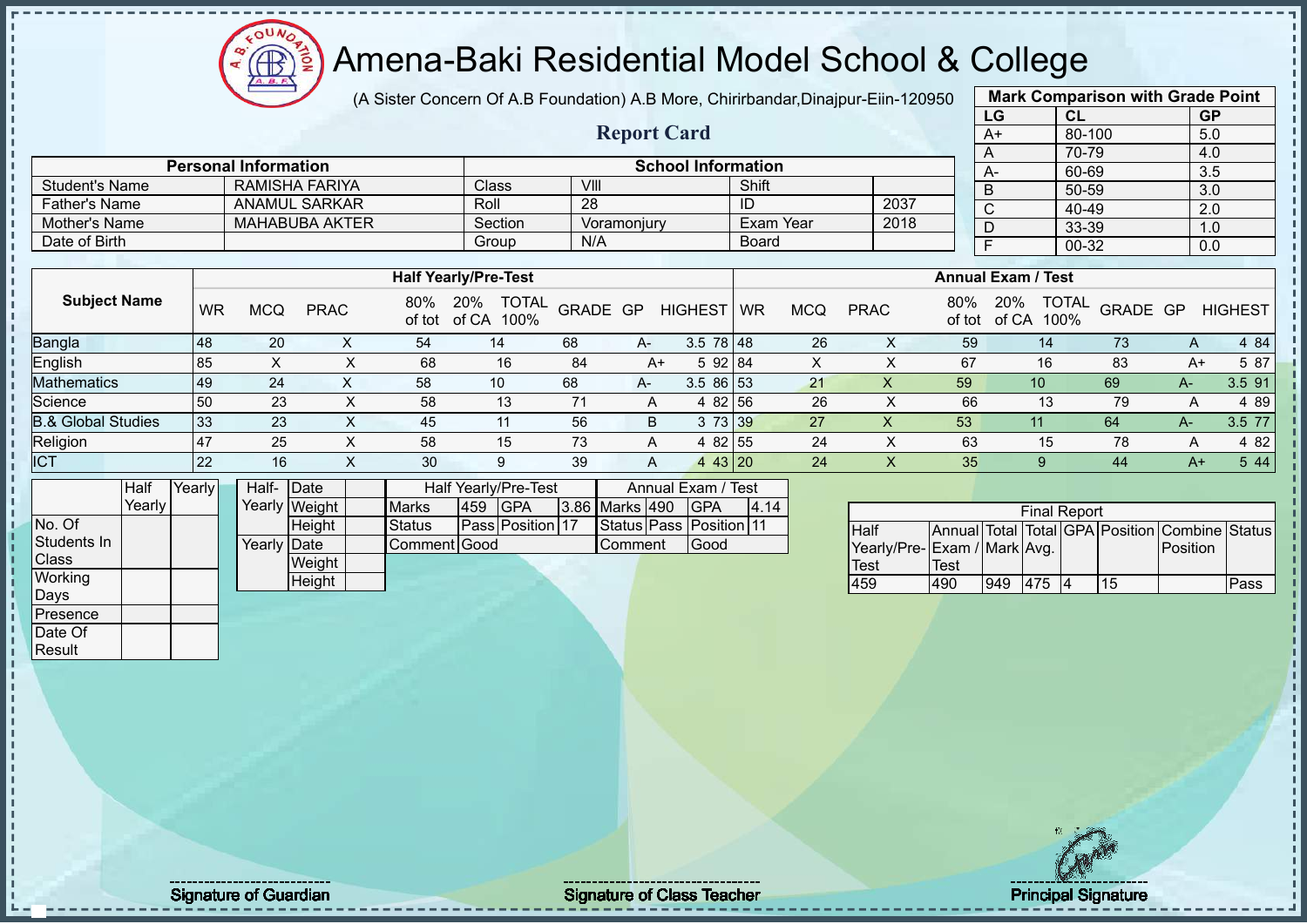

(A Sister Concern Of A.B Foundation) A.B More, Chirirbandar,Dinajpur-Eiin-120950

**Report Card**

|                                 | <b>Mark Comparison with Grade Point</b> |           |  |  |  |  |  |  |  |  |
|---------------------------------|-----------------------------------------|-----------|--|--|--|--|--|--|--|--|
| LG                              | <b>CL</b>                               | <b>GP</b> |  |  |  |  |  |  |  |  |
| $A+$                            | 5.0                                     |           |  |  |  |  |  |  |  |  |
| $80 - 100$<br>70-79<br>4.0<br>A |                                         |           |  |  |  |  |  |  |  |  |
| A-                              | 60-69                                   | 3.5       |  |  |  |  |  |  |  |  |
| B                               | 50-59                                   | 3.0       |  |  |  |  |  |  |  |  |
| $\overline{C}$                  | 40-49                                   | 2.0       |  |  |  |  |  |  |  |  |
| D                               | 33-39                                   | 1.0       |  |  |  |  |  |  |  |  |
| E<br>00-32<br>0.0               |                                         |           |  |  |  |  |  |  |  |  |
|                                 |                                         |           |  |  |  |  |  |  |  |  |

| <b>Student's Name</b>         |           | <b>JOYA ROY</b>   |                  |               | Class                         | VIII        |    |                 | Shift       |            |             |               | B                                    | 50-59    |      | 3.0            |
|-------------------------------|-----------|-------------------|------------------|---------------|-------------------------------|-------------|----|-----------------|-------------|------------|-------------|---------------|--------------------------------------|----------|------|----------------|
| <b>Father's Name</b>          |           |                   | <b>MODON ROY</b> |               | Roll                          | 29          |    |                 | ID          |            | 2048        |               |                                      | 40-49    |      | 2.0            |
| Mother's Name                 |           | <b>SUMITA ROY</b> |                  |               | Section                       | Voramonjury |    |                 | Exam Year   |            | 2018        |               |                                      | 33-39    |      | 1.0            |
| Date of Birth                 |           |                   |                  |               | Group                         | N/A         |    |                 | Board       |            |             |               |                                      | 00-32    |      | 0.0            |
|                               |           |                   |                  |               |                               |             |    |                 |             |            |             |               |                                      |          |      |                |
|                               |           |                   |                  |               | <b>Half Yearly/Pre-Test</b>   |             |    |                 |             |            |             |               | <b>Annual Exam / Test</b>            |          |      |                |
| <b>Subject Name</b>           | <b>WR</b> | <b>MCQ</b>        | <b>PRAC</b>      | 80%<br>of tot | 20%<br>TOTAL<br>of CA<br>100% | GRADE GP    |    | <b>HIGHEST</b>  | <b>I</b> WR | <b>MCQ</b> | <b>PRAC</b> | 80%<br>of tot | <b>TOTAL</b><br>20%<br>of CA<br>100% | GRADE GP |      | <b>HIGHEST</b> |
| <b>Bangla</b>                 | 41        | 18                |                  | 47            | 13                            | 60          | A- | $3.5 \ 78 \ 45$ |             | 22         | X           | 54            | 13                                   | 67       | A-   | 3.5 84         |
| English                       | 65        | X                 |                  | 52            | 15                            | 67          | A- | $3.5$ 92 58     |             | X.         |             | 46            | 15                                   | 61       | A-   | 3.5 87         |
| <b>Mathematics</b>            | 41        | 28                |                  | 55            | 10                            | 65          | A- | $3.586$   42    |             | 22         | X           | 51            | 10                                   | 61       | $A-$ | 3.5 91         |
| Science                       | 41        | 23                |                  | 51            | 16                            | 67          | A- | $3.582$ 57      |             | 23         | ᄉ           | 64            | 16                                   | 80       | A+   | 5 89           |
| <b>B.&amp; Global Studies</b> | 31        | 23                | ^                | 43            | 11                            | 54          | B. |                 | 3 73 36     | 19         | X.          | 44            |                                      | 55       | B    | 3 77           |

Religion 53 24 X 62 16 78 A 4 82 51 27 X 62 16 78 A 4 82

| <b>ICT</b>   |        | 22     |       | 10          |               | 26            |     |                                                 | 34 | А-                   | $3.5$ 43 17        |      | 16 |                             | 26   |     |                     | 34 |                                                | 3.544 |
|--------------|--------|--------|-------|-------------|---------------|---------------|-----|-------------------------------------------------|----|----------------------|--------------------|------|----|-----------------------------|------|-----|---------------------|----|------------------------------------------------|-------|
|              | Half   | Yearly | Half- |             | <b>IDate</b>  |               |     | Half Yearly/Pre-Test                            |    |                      | Annual Exam / Test |      |    |                             |      |     |                     |    |                                                |       |
|              | Yearly |        |       |             | Yearly Weight | <b>Marks</b>  | 425 | <b>IGPA</b>                                     |    | <b>3.5 Marks 436</b> | <b>IGPA</b>        | 3.71 |    |                             |      |     | <b>Final Report</b> |    |                                                |       |
| No. Of       |        |        |       |             | Height        | <b>Status</b> |     | <b>Pass Position 28 Status Pass Position 31</b> |    |                      |                    |      |    | Half                        |      |     |                     |    | Annual Total Total GPA Position Combine Status |       |
| Students In  |        |        |       | Yearly Date |               | Comment Good  |     |                                                 |    | Comment              | <b>Ilmprv.</b>     |      |    | Yearly/Pre-Exam / Mark Avg. |      |     |                     |    | Position                                       |       |
| <b>Class</b> |        |        |       |             | Weight        |               |     |                                                 |    |                      | Needed             |      |    | Test                        | Test |     |                     |    |                                                |       |
| Working      |        |        |       |             | Height        |               |     |                                                 |    |                      |                    |      |    | 425                         | 436  | 861 | 431 3.61 30         |    |                                                | Pass  |
| Days         |        |        |       |             |               |               |     |                                                 |    |                      |                    |      |    |                             |      |     |                     |    |                                                |       |

**Personal Information School Information** 

|                             |             |     | <b>Final Report</b> |  |                                                |      |
|-----------------------------|-------------|-----|---------------------|--|------------------------------------------------|------|
| <b>Half</b>                 |             |     |                     |  | Annual Total Total GPA Position Combine Status |      |
| Yearly/Pre-Exam / Mark Avg. |             |     |                     |  | <b>IPosition</b>                               |      |
| Test                        | <b>Test</b> |     |                     |  |                                                |      |
| 425                         | 436         | 861 | 431 3.61 30         |  |                                                | Pass |

Presence Date Of **Result** 

Signature of Guardian Signature Signature of Class Teacher National Signature Principal Signature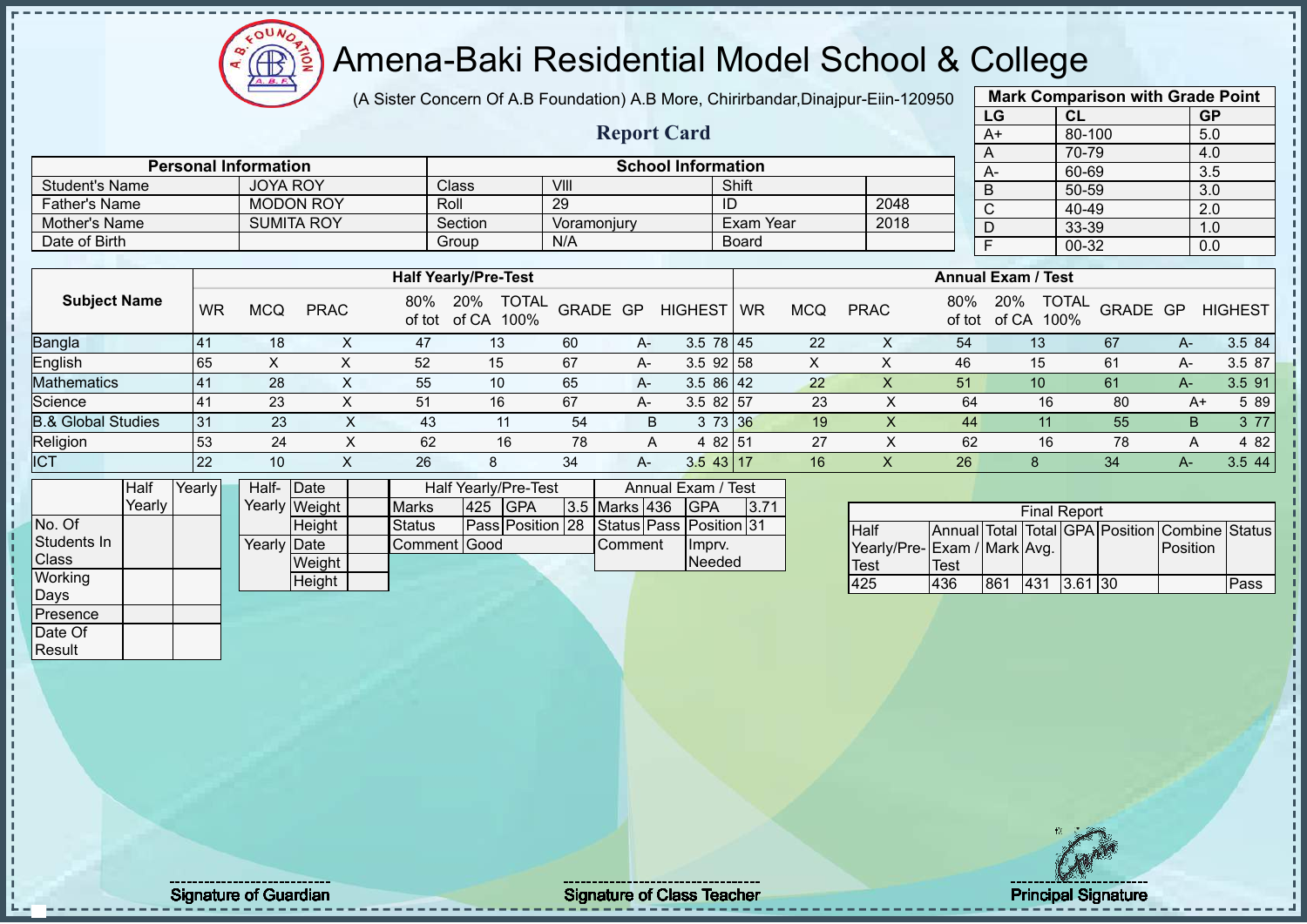Æ

# Amena-Baki Residential Model School & College

(A Sister Concern Of A.B Foundation) A.B More, Chirirbandar, Dinajpur-Eiin-12095

**Report Card**

| iΩ |                                  | <b>Mark Comparison with Grade Point</b> |                  |
|----|----------------------------------|-----------------------------------------|------------------|
|    | LG                               | <b>CL</b>                               | <b>GP</b>        |
|    | A+                               | 80-100                                  | 5.0              |
|    | A                                | 70-79                                   | 4.0              |
|    | А-                               | 60-69                                   | 3.5              |
|    | B                                | 50-59                                   | 3.0              |
|    | $\overline{\overline{\text{c}}}$ | 40-49                                   | $\overline{2.0}$ |
|    | D                                | 33-39                                   | 1.0              |
|    | F                                | $00 - 32$                               | 0.0              |
|    |                                  |                                         |                  |

|                       |                             |         |                           |                  |      |      | 70-79 |
|-----------------------|-----------------------------|---------|---------------------------|------------------|------|------|-------|
|                       | <b>Personal Information</b> |         | <b>School Information</b> |                  |      | $A-$ | 60-69 |
| <b>Student's Name</b> | <b>HABIBA SULTANA</b>       | Class   | VIII                      | Shift            |      | в    | 50-59 |
| <b>Father's Name</b>  | HAMIDUJJAMAN                | Roll    | 30                        | ΙU               | 2067 |      | 40-49 |
| Mother's Name         | <b>HAFIZA</b>               | Section | Voramoniury               | <b>Exam Year</b> | 2018 |      | 33-39 |
| Date of Birth         |                             | Group   | N/A                       | <b>Board</b>     |      |      | 00-32 |

|                               |           |     |             |     | <b>Half Yearly/Pre-Test</b>              |          |      |                |           |            |             |     | <b>Annual Exam / Test</b>                   |          |    |                |
|-------------------------------|-----------|-----|-------------|-----|------------------------------------------|----------|------|----------------|-----------|------------|-------------|-----|---------------------------------------------|----------|----|----------------|
| <b>Subject Name</b>           | <b>WR</b> | MCQ | <b>PRAC</b> | 80% | <b>TOTAL</b><br>20%<br>of tot of CA 100% | GRADE GP |      | <b>HIGHEST</b> | <b>WR</b> | <b>MCQ</b> | <b>PRAC</b> | 80% | <b>TOTAL</b><br>20%<br>100%<br>of tot of CA | GRADE GP |    | <b>HIGHEST</b> |
| Bangla                        | 37        |     |             | 42  | 13                                       | 55       | B    | 78 37          |           | 16         |             | 42  | 13                                          | 55       | B  | 3 84           |
| English                       | 73        |     |             | 58  | 10                                       | 68       | $A-$ | $3.5$ 92 55    |           | ∧          |             | 44  | 10                                          | 54       | B  | 3 87           |
| <b>Mathematics</b>            | 20        | 13  |             | 26  | 8                                        | 34       |      | $0.086$ 14     |           | 11         |             | 20  | 8                                           | 28       |    | 0.091          |
| Science                       | 30        | 20  | ∧           | 40  | 12                                       | 52       | B    | 3 82 29        |           | 17         |             | 37  | 12                                          | 49       | C. | 2 8 9          |
| <b>B.&amp; Global Studies</b> | 30        | 21  | ∧           | 41  | 8                                        | 49       | C.   | 2 73 30        |           | 10         |             | 32  |                                             | 40       | C. | 2 7 7          |
| Religion                      | 39        | 21  |             | 48  | 9                                        | 57       | B    | 382148         |           | 24         | X           | 58  | 9                                           | 67       | A- | 3.5 82         |
| <b>ICT</b>                    | 22        | 9   |             | 25  |                                          | 32       | $A-$ | $3.5$ 43 16    |           | 17         | ∧           | 26  |                                             | 33       | А- | 3.544          |

|              | Half   | Yearly | Half- Date  |               |                          | Half Yearly/Pre-Test |                    | Annual Exam / Test   |      |
|--------------|--------|--------|-------------|---------------|--------------------------|----------------------|--------------------|----------------------|------|
|              | Yearlv |        |             | Yearly Weight | <b>Marks</b>             | $ 347 $ GPA          | 0.00 Marks 326 GPA |                      | 0.00 |
| No. Of       |        |        |             | Height        | <b>Status</b>            | <b>Fail Position</b> |                    | Status Fail Position |      |
| Students In  |        |        | Yearly Date |               | Comment Not Satisfactory |                      | Comment            | <b>Not</b>           |      |
| <b>Class</b> |        |        |             | Weight        |                          |                      |                    | Satisfactory         |      |
| Working      |        |        |             | Height        |                          |                      |                    |                      |      |
| Days         |        |        |             |               |                          |                      |                    |                      |      |

|                             |      |     | <b>Final Report</b> |  |                                                |  |
|-----------------------------|------|-----|---------------------|--|------------------------------------------------|--|
| <b>Half</b>                 |      |     |                     |  | Annual Total Total GPA Position Combine Status |  |
| Yearly/Pre-Exam / Mark Avg. |      |     |                     |  | Position                                       |  |
| <b>Test</b>                 | Test |     |                     |  |                                                |  |
| 1347                        | 326  | 673 | 431                 |  |                                                |  |

Presence Date Of **Result**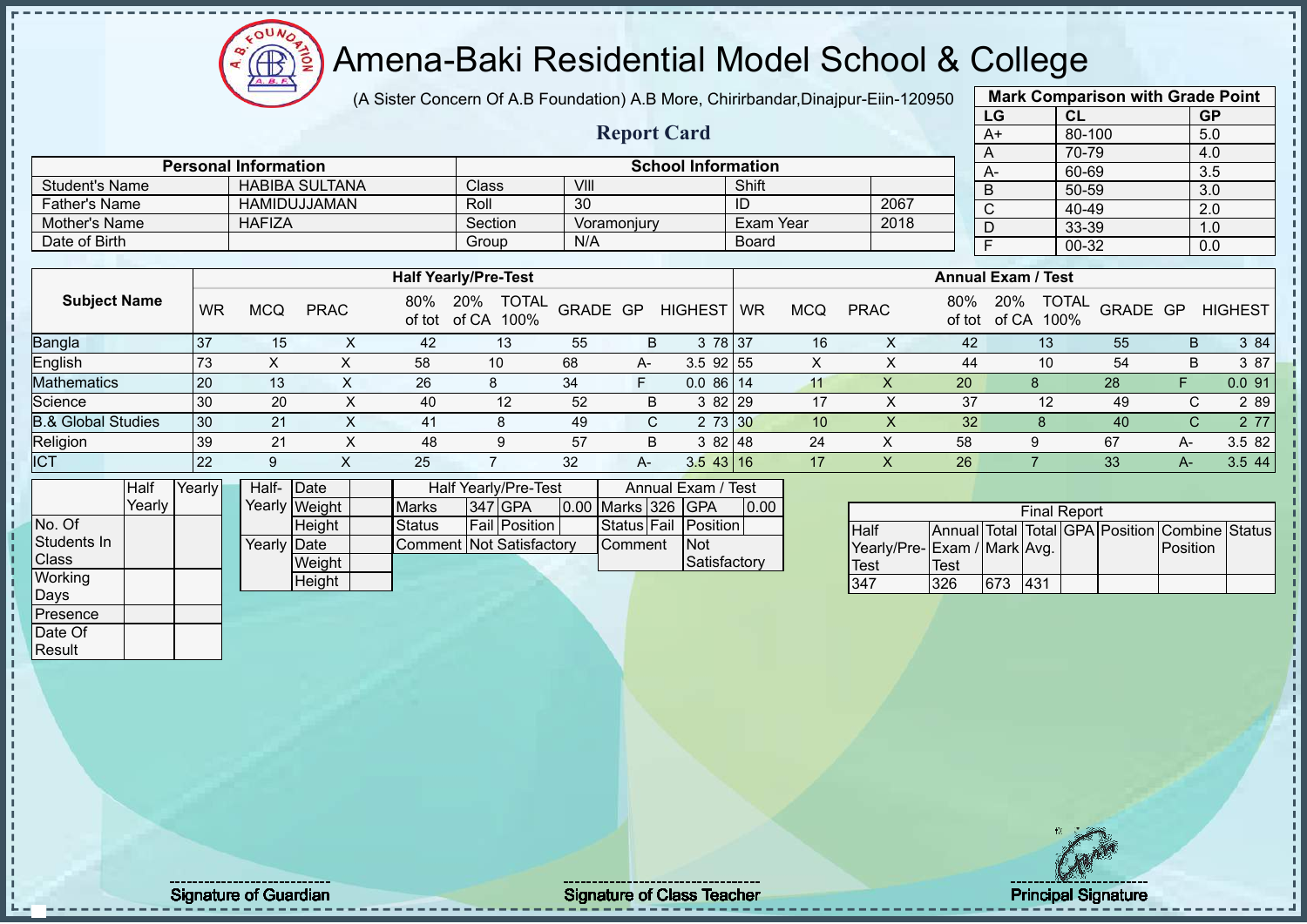oυ Æ

#### Amena-Baki Residential Model School & College

(A Sister Concern Of A.B Foundation) A.B More, Chirirbandar,Dinajpur-Eiin-120950

**Report Card**

|                           | <b>Mark Comparison with Grade Point</b> |           |  |  |  |  |  |  |  |  |
|---------------------------|-----------------------------------------|-----------|--|--|--|--|--|--|--|--|
| LG                        | <b>CL</b>                               | <b>GP</b> |  |  |  |  |  |  |  |  |
| $A+$<br>$80 - 100$<br>5.0 |                                         |           |  |  |  |  |  |  |  |  |
| A                         | 70-79<br>4.0                            |           |  |  |  |  |  |  |  |  |
| $A-$                      | 60-69                                   | 3.5       |  |  |  |  |  |  |  |  |
| B                         | $50 - 59$                               | 3.0       |  |  |  |  |  |  |  |  |
| $\overline{C}$            | 40-49                                   | 2.0       |  |  |  |  |  |  |  |  |
| D                         | 33-39                                   | 1.0       |  |  |  |  |  |  |  |  |
| F                         | 00-32<br>0.0                            |           |  |  |  |  |  |  |  |  |
|                           |                                         |           |  |  |  |  |  |  |  |  |

|                               |                  |            |             |               | <b>Half Yearly/Pre-Test</b>   |          |   |                 |           |     |             |               | <b>Annual Exam / Test</b>            |                 |   |                |
|-------------------------------|------------------|------------|-------------|---------------|-------------------------------|----------|---|-----------------|-----------|-----|-------------|---------------|--------------------------------------|-----------------|---|----------------|
| <b>Subject Name</b>           | <b>WR</b>        | <b>MCQ</b> | <b>PRAC</b> | 80%<br>of tot | 20%<br>TOTAL<br>of CA<br>100% | GRADE GP |   | <b>HIGHEST</b>  | <b>WR</b> | MCQ | <b>PRAC</b> | 80%<br>of tot | <b>TOTAL</b><br>20%<br>100%<br>of CA | <b>GRADE GP</b> |   | <b>HIGHEST</b> |
| <b>Bangla</b>                 | 50               | 28         |             | 62            | 16                            | 78       | A | 4 78 55         |           | 30  |             | 68            | 16                                   | 84              |   | 5 84<br>$A+$   |
| English                       | 92               |            |             | 74            | 17                            | 91       |   | 5 92 88<br>A+   |           | ∧   |             | 70            |                                      | 87              |   | 5 87<br>$A+$   |
| <b>Mathematics</b>            | 53               | 28         | $\sim$      | 65            | 19                            | 84       |   | 5 86 58<br>$A+$ |           | 26  |             | 67            | 19                                   | 86              |   | 5 91<br>$A+$   |
| Science                       | 55               | 26         |             | 65            | 17                            | 82       |   | 5 82 59<br>$A+$ |           | 28  |             | 70            | 17                                   | 87              |   | 5 89<br>A+     |
| <b>B.&amp; Global Studies</b> | $\overline{147}$ | 27         | $\sim$      | 59            | 14                            | 73       | A | 4 73 52         |           | 27  |             | 63            | 14                                   | 77              | A | 4 77           |
| Religion                      | 53               | 28         |             | 65            | 16                            | 81       |   | 5 82 56<br>A+   |           | 26  |             | 66            | 16                                   | 82              |   | 5 82<br>$A+$   |
| <b>ICT</b>                    | <b>22</b>        | 21         |             | 34            | 8                             | 42       |   | 543 20<br>A+    |           | 20  |             | 32            |                                      | 40              |   | 5 4 4<br>$A+$  |

|             | Half   | <b>Yearly</b> | Half- Date          |               |                   |     | Half Yearly/Pre-Test   |                | Annual Exam / Test     |       |
|-------------|--------|---------------|---------------------|---------------|-------------------|-----|------------------------|----------------|------------------------|-------|
|             | Yearly |               |                     | Yearly Weight | <b>Marks</b>      | 531 | <b>IGPA</b>            | 4.71 Marks 543 | <b>IGPA</b>            | 14.86 |
| No. Of      |        |               |                     | <b>Height</b> | <b>Status</b>     |     | <b>Pass Position 1</b> |                | Status Pass Position 1 |       |
| Students In |        |               | Yearly <b>D</b> ate |               | Comment Very Good |     |                        | lComment       | Good                   |       |
| Class       |        |               |                     | Weight        |                   |     |                        |                |                        |       |
| Working     |        |               |                     | Height        |                   |     |                        |                |                        |       |
| Days        |        |               |                     |               |                   |     |                        |                |                        |       |
| Presence    |        |               |                     |               |                   |     |                        |                |                        |       |

**Personal Information School Information** 

Father's Name SHAMSHER ALI Roll 31 ID 2075<br>
Mother's Name JOSNA BEGUM Section Voramoniury Exam Year 2018

Student's Name SOHELY AKTER<br>
SHAMSHER ALI Roll 31 ID

Mother's Name JOSNA BEGUM Section Voramonjury Exam Year Date of Birth Board Group N/A Board

|                              | <b>Final Report</b> |          |  |         |  |                                                |      |  |  |  |  |  |
|------------------------------|---------------------|----------|--|---------|--|------------------------------------------------|------|--|--|--|--|--|
| <b>Half</b>                  |                     |          |  |         |  | Annual Total Total GPA Position Combine Status |      |  |  |  |  |  |
| Yearly/Pre- Exam / Mark Avg. |                     |          |  |         |  | Position                                       |      |  |  |  |  |  |
| <b>Test</b>                  | Test                |          |  |         |  |                                                |      |  |  |  |  |  |
| 531                          | 543                 | 1074 537 |  | 14.7911 |  |                                                | Pass |  |  |  |  |  |

Date Of **Result** 

Signature of Guardian Signature Signature of Class Teacher Principal Signature Principal Signature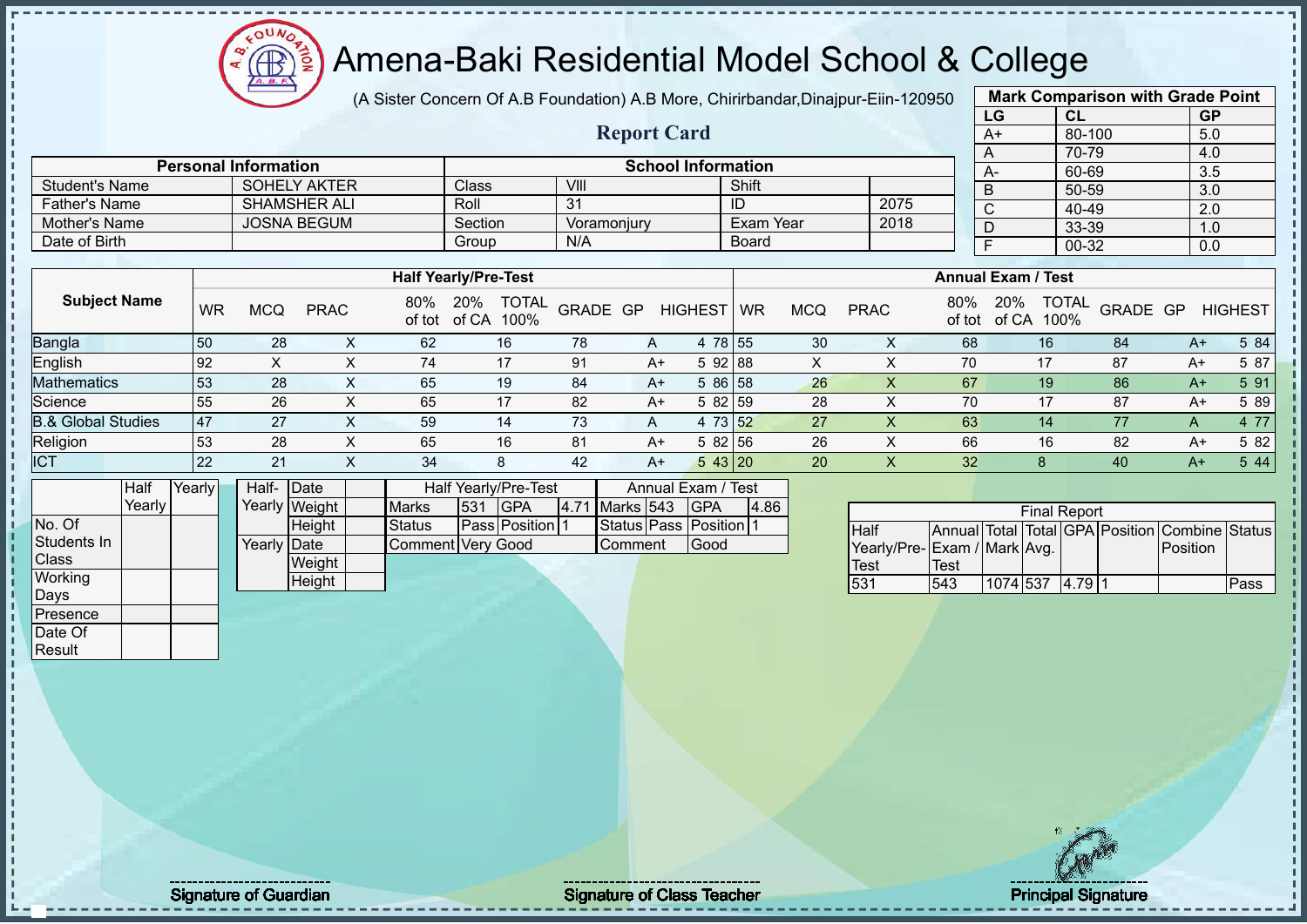Æ

#### Amena-Baki Residential Model School & College

(A Sister Concern Of A.B Foundation) A.B More, Chirirbandar,Dinajpur-Eiin-120950 **Mark Comparison with Grade Point**

|                       |                |                             |                        |             | (A Sister Concert) Of A.D Foundation) A.D More, Chimnuanual,Dinajpul-Ellii-T20930 |          |                    |                           |       |            |             |               |                           |                            | <u>MAIN OUINAISON WILL ORGU LONG</u> |           |                |
|-----------------------|----------------|-----------------------------|------------------------|-------------|-----------------------------------------------------------------------------------|----------|--------------------|---------------------------|-------|------------|-------------|---------------|---------------------------|----------------------------|--------------------------------------|-----------|----------------|
|                       |                |                             |                        |             |                                                                                   |          |                    |                           |       |            |             |               | LG                        | <b>CL</b>                  |                                      | <b>GP</b> |                |
|                       |                |                             |                        |             |                                                                                   |          | <b>Report Card</b> |                           |       |            |             |               | A+                        | 80-100                     |                                      | 5.0       |                |
|                       |                | <b>Personal Information</b> |                        |             |                                                                                   |          |                    | <b>School Information</b> |       |            |             |               |                           | 70-79                      |                                      | 4.0       |                |
|                       |                |                             |                        |             |                                                                                   |          |                    |                           |       |            |             |               | $A-$                      | 60-69                      |                                      | 3.5       |                |
| <b>Student's Name</b> |                |                             | MIFTAHUL JANNAT        |             | Class                                                                             | VIII     |                    |                           | Shift |            |             |               | B                         | 50-59                      |                                      | 3.0       |                |
| <b>Father's Name</b>  |                |                             | <b>MIJANUR RAHAMAN</b> |             | Roll                                                                              | 32       |                    |                           | ID    |            | 2076        |               | С                         | 40-49                      |                                      | 2.0       |                |
| Mother's Name         |                | <b>NAZMA BEGUM</b>          |                        |             | Section                                                                           |          | Voramonjury        |                           |       | Exam Year  | 2018        |               | D                         | 33-39                      |                                      | 1.0       |                |
| Date of Birth         |                |                             |                        |             | Group                                                                             | N/A      |                    |                           | Board |            |             |               |                           | 00-32                      |                                      | 0.0       |                |
|                       |                |                             |                        |             |                                                                                   |          |                    |                           |       |            |             |               |                           |                            |                                      |           |                |
|                       |                |                             |                        |             | <b>Half Yearly/Pre-Test</b>                                                       |          |                    |                           |       |            |             |               | <b>Annual Exam / Test</b> |                            |                                      |           |                |
| <b>Subject Name</b>   | <b>WR</b>      | <b>MCQ</b>                  | <b>PRAC</b>            | 80%         | <b>TOTAL</b><br><b>20%</b><br>of tot of CA<br>100%                                | GRADE GP |                    | HIGHEST WR                |       | <b>MCQ</b> | <b>PRAC</b> | 80%<br>of tot | 20%                       | <b>TOTAL</b><br>of CA 100% | <b>GRADE GP</b>                      |           | <b>HIGHEST</b> |
| <b>Bangla</b>         | 49             | 19                          | X.                     | 54          | 13 <sup>°</sup>                                                                   | 67       | A-                 | $3.5 \ 78 \ 48$           |       | 25         |             | 58            |                           | 13                         | 71                                   | A         | 4 84           |
| English               | 76             | X.                          |                        | 61          | 18                                                                                | 79       | A                  | 4 92 77                   |       | X          |             | 62            |                           | 18                         | 80                                   | A+        | 5 87           |
| <b>Mathematics</b>    | 22             | 22                          | X                      | 35          | 8                                                                                 | 43       | C                  | 286 49                    |       | 24         | X           | 58            |                           | 8                          | 66                                   | A-        | 3.591          |
| <u>Science</u>        | 3 <sub>A</sub> | 17                          |                        | $\Lambda$ 1 | 18                                                                                | 50       | R                  | 3.82 $ 50$                |       | 26         |             | 61            |                           | 18                         | 70                                   |           | $\lambda$ 80   |

|                               |    |            |             |               | <b>Half Yearly/Pre-Test</b>          |          |    |                  |           |            |             |               | <b>Annual Exam / Test</b>            |                 |      |                |
|-------------------------------|----|------------|-------------|---------------|--------------------------------------|----------|----|------------------|-----------|------------|-------------|---------------|--------------------------------------|-----------------|------|----------------|
| <b>Subject Name</b>           | WR | <b>MCQ</b> | <b>PRAC</b> | 80%<br>of tot | <b>TOTAL</b><br>20%<br>of CA<br>100% | GRADE GP |    | HIGHEST          | <b>WR</b> | <b>MCQ</b> | <b>PRAC</b> | 80%<br>of tot | <b>TOTAL</b><br>20%<br>100%<br>of CA | <b>GRADE GP</b> |      | <b>HIGHEST</b> |
| Bangla                        | 49 | 19         |             | 54            | 13                                   | 67       | A- | $3.5 \ 78 \ 148$ |           | 25         | ⋏           | 58            | 13                                   | 71              | A    | 4 84           |
| English                       | 76 |            |             | 61            | 18                                   | 79       | A  | 4 92 77          |           | X          |             | 62            | 18                                   | 80              | A+   | 5 87           |
| <b>Mathematics</b>            | 22 | 22         |             | 35            |                                      | 43       | C. | 286 49           |           | 24         |             | 58            | 8                                    | 66              | A-   | 3.5 91         |
| Science                       | 34 | 17         |             | 41            | 18                                   | 59       | B  | 3 82 50          |           | 26         |             | 61            | 18                                   | 79              | А    | 4 8 9          |
| <b>B.&amp; Global Studies</b> | 32 | 18         |             | 40            | 10                                   | 50       | B  | 3 73 33          |           | 23         |             | 45            | 10                                   | 55              | B.   | 3 7 7          |
| Religion                      | 49 | 26         | $\sim$      | 60            | 16                                   | 76       | A  | 4 82 53          |           | 24         |             | 62            | 16                                   | 78              | А    | 4 8 2          |
| <b>ICT</b>                    | 22 | 16         |             | 30            | 8                                    | 38       | A  | 4 43 19          |           | 23         | ↗           | 34            |                                      | 42              | $A+$ | 5 4 4          |

|                | Half     | Yearly | Half-       | <b>IDate</b>  |                        |     | Half Yearly/Pre-Test |                  | Annual Exam / Test      |       |
|----------------|----------|--------|-------------|---------------|------------------------|-----|----------------------|------------------|-------------------------|-------|
|                | Yearlv l |        |             | Yearly Weight | <b>Marks</b>           | 412 | <b>IGPA</b>          | 3.36 Marks 471   | IGPA                    | 14.07 |
| No. Of         |          |        |             | <b>Height</b> | Status                 |     | Pass Position 32     |                  | Status Pass Position 17 |       |
| Students In    |          |        | Yearly Date |               | Comment I mprv. Needed |     |                      | <b>I</b> Comment | Good                    |       |
| <b>Class</b>   |          |        |             | Weight        |                        |     |                      |                  |                         |       |
| <b>Working</b> |          |        |             | Height        |                        |     |                      |                  |                         |       |
| Days           |          |        |             |               |                        |     |                      |                  |                         |       |
| Presence       |          |        |             |               |                        |     |                      |                  |                         |       |

|                             | <b>Final Report</b> |     |             |  |  |                                                |      |  |  |  |  |  |
|-----------------------------|---------------------|-----|-------------|--|--|------------------------------------------------|------|--|--|--|--|--|
| <b>I</b> Half               |                     |     |             |  |  | Annual Total Total GPA Position Combine Status |      |  |  |  |  |  |
| Yearly/Pre-Exam / Mark Avg. |                     |     |             |  |  | <b>Position</b>                                |      |  |  |  |  |  |
| Test                        | Test                |     |             |  |  |                                                |      |  |  |  |  |  |
| 412                         | 471                 | 883 | 442 3.71 24 |  |  |                                                | Pass |  |  |  |  |  |

Date Of **Result** 

Signature of Guardian Signature of Class Teacher Principal Signature of Class Teacher Principal Signature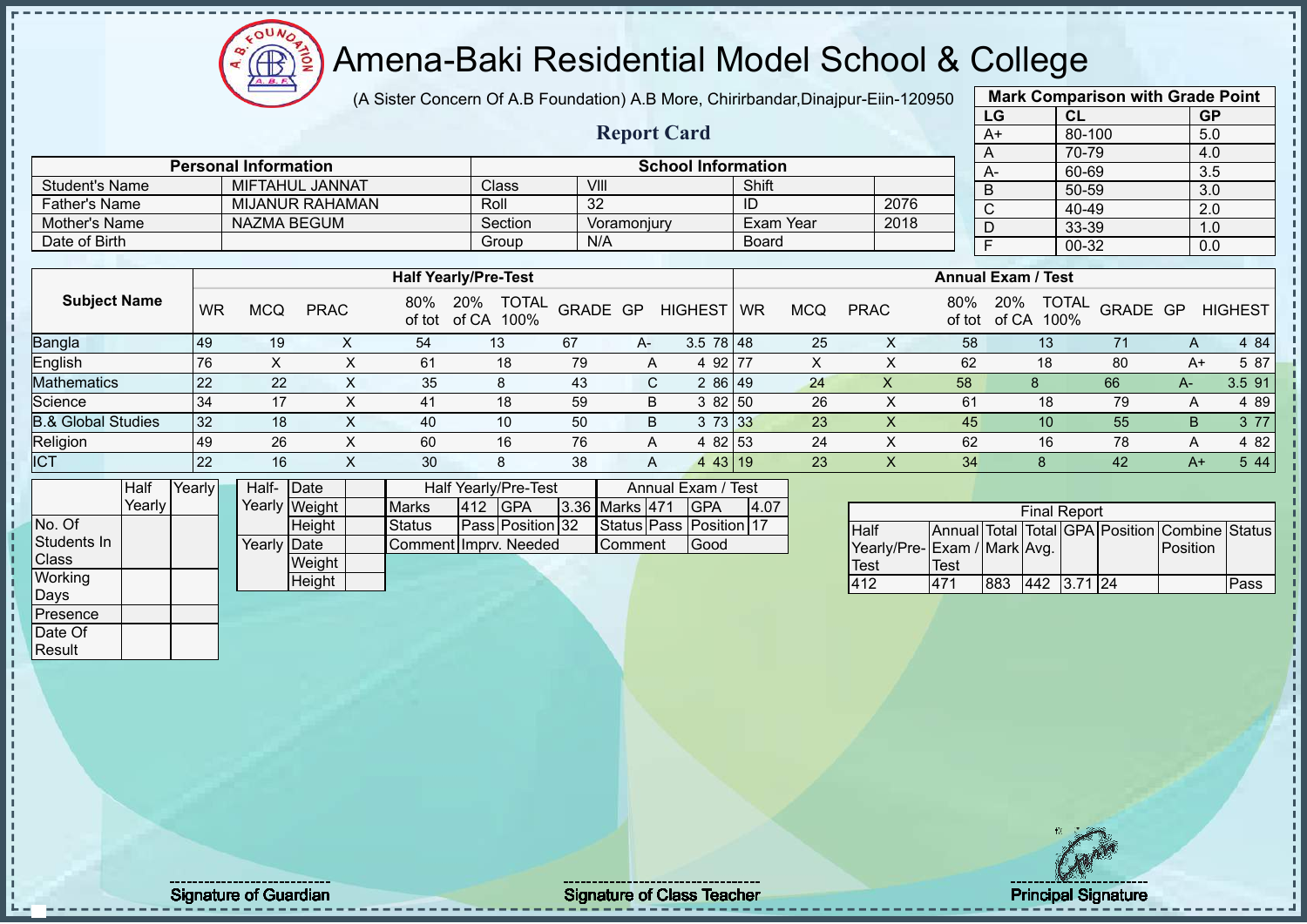(A Sister Concern Of A.B Foundation) A.B More, Chirirbandar,Dinajpur-Eiin-120950

|                       |                             |                             | <b>Report Card</b> |                           |      | LG<br>A+                  | <b>CL</b><br>80-100<br>70-79 | <b>GP</b><br>5.0<br>4.0 |
|-----------------------|-----------------------------|-----------------------------|--------------------|---------------------------|------|---------------------------|------------------------------|-------------------------|
|                       | <b>Personal Information</b> |                             |                    | <b>School Information</b> |      | <b>A-</b>                 | 60-69                        | 3.5                     |
| <b>Student's Name</b> | <b>EISRATE JAHAN</b>        | Class l                     | VIII               | Shift                     |      |                           | 50-59                        | 3.0                     |
| Father's Name         | <b>OBYDUR RAHMAN</b>        | Roll                        | -34                | ID                        | 2083 |                           | 40-49                        | 2.0                     |
| Mother's Name         | <b>SALMA BEGUM</b>          | Section                     | Voramonjury        | Exam Year                 | 2018 |                           | 33-39                        | 1.0                     |
| Date of Birth         |                             | Group                       | N/A                | <b>Board</b>              |      |                           | 00-32                        | 0.0                     |
|                       |                             |                             |                    |                           |      |                           |                              |                         |
|                       |                             | <b>Half Yearly/Pre-Test</b> |                    |                           |      | <b>Annual Exam / Test</b> |                              |                         |

| <b>Subject Name</b>           | <b>WR</b>       | <b>MCQ</b> | <b>PRAC</b> | 80%<br>of tot | <b>TOTAL</b><br>20%<br>of CA<br>100% | GRADE GP |      | HIGHEST         | <b>WR</b> | <b>MCQ</b> | <b>PRAC</b> | 80%<br>of tot | <b>TOTAL</b><br>20%<br>100%<br>of CA | GRADE GP |                | HIGHEST    |
|-------------------------------|-----------------|------------|-------------|---------------|--------------------------------------|----------|------|-----------------|-----------|------------|-------------|---------------|--------------------------------------|----------|----------------|------------|
| <b>Bangla</b>                 | 43              | 14         |             | 46            | 15                                   | 61       | A-   | $3.5 \ 78 \ 45$ |           | 24         | ∧           | 55            | 15                                   | 70       | A              | 4 8 4      |
| English                       | 80              |            |             | 64            | 12                                   | 76       | A    | 4 92 53         |           |            |             | 42            | 12                                   | 54       | B              | 3 87       |
| <b>Mathematics</b>            | 21              | 20         |             | 33            | 8                                    | -41      | C.   | 2 86 19         |           | 22         | ∧           | 33            | 8                                    | 41       |                | 2 91<br>C. |
| Science                       | -36             | 18         |             | 43            | 14                                   | 57       | B    | $382$   48      |           | 25         | ⌒           | 58            | 14                                   | 72       | $\overline{A}$ | 4 89       |
| <b>B.&amp; Global Studies</b> | 32              | 16         |             | 38            |                                      | 47       | C.   | 2 73 38         |           | 20         | $\Lambda$   | 46            | 9                                    | 55       | B              | 3 7 7      |
| Religion                      | $\overline{47}$ | 21         |             | 54            | 16                                   | 70       | A    | 4 82 50         |           | 27         | ⌒           | 62            | 16                                   | 78       | A              | 4 8 2      |
| <b>ICT</b>                    | 22              |            |             | 25            |                                      | 33       | $A-$ | $3.5$ 43 18     |           | 19         | $\Lambda$   | 30            | 8                                    | 38       | $\mathsf{A}$   | 444        |

|              | Half            | Yearly | Half- Date  |               |                       |                | Half Yearly/Pre-Test    |                | Annual Exam / Test      |      |
|--------------|-----------------|--------|-------------|---------------|-----------------------|----------------|-------------------------|----------------|-------------------------|------|
|              | Yearlv <b>I</b> |        |             | Yearly Weight | <b>Marks</b>          | <b>385 GPA</b> |                         | 3.14 Marks 408 | <b>IGPA</b>             | 3.43 |
| No. Of       |                 |        |             | <b>Height</b> | <b>Status</b>         |                | <b>Pass Position 37</b> |                | Status Pass Position 38 |      |
| Students In  |                 |        | Yearly Date |               | Comment Imprv. Needed |                |                         | <b>Comment</b> | Impry.                  |      |
| <b>Class</b> |                 |        |             | Weight        |                       |                |                         |                | Needed                  |      |
| Working      |                 |        |             | Height        |                       |                |                         |                |                         |      |
| Days         |                 |        |             |               |                       |                |                         |                |                         |      |

|                             | <b>Final Report</b><br>Annual Total Total GPA Position Combine Status |     |      |           |  |                  |      |  |  |  |  |  |  |
|-----------------------------|-----------------------------------------------------------------------|-----|------|-----------|--|------------------|------|--|--|--|--|--|--|
| <b>Half</b>                 |                                                                       |     |      |           |  |                  |      |  |  |  |  |  |  |
| Yearly/Pre-Exam / Mark Avg. |                                                                       |     |      |           |  | <b>IPosition</b> |      |  |  |  |  |  |  |
| <b>Test</b>                 | Test                                                                  |     |      |           |  |                  |      |  |  |  |  |  |  |
| 385                         | 408                                                                   | 793 | 1397 | $3.29$ 41 |  |                  | Pass |  |  |  |  |  |  |

**Mark Comparison with Grade Point**

 $\Omega$ 

Presence Date Of **Result**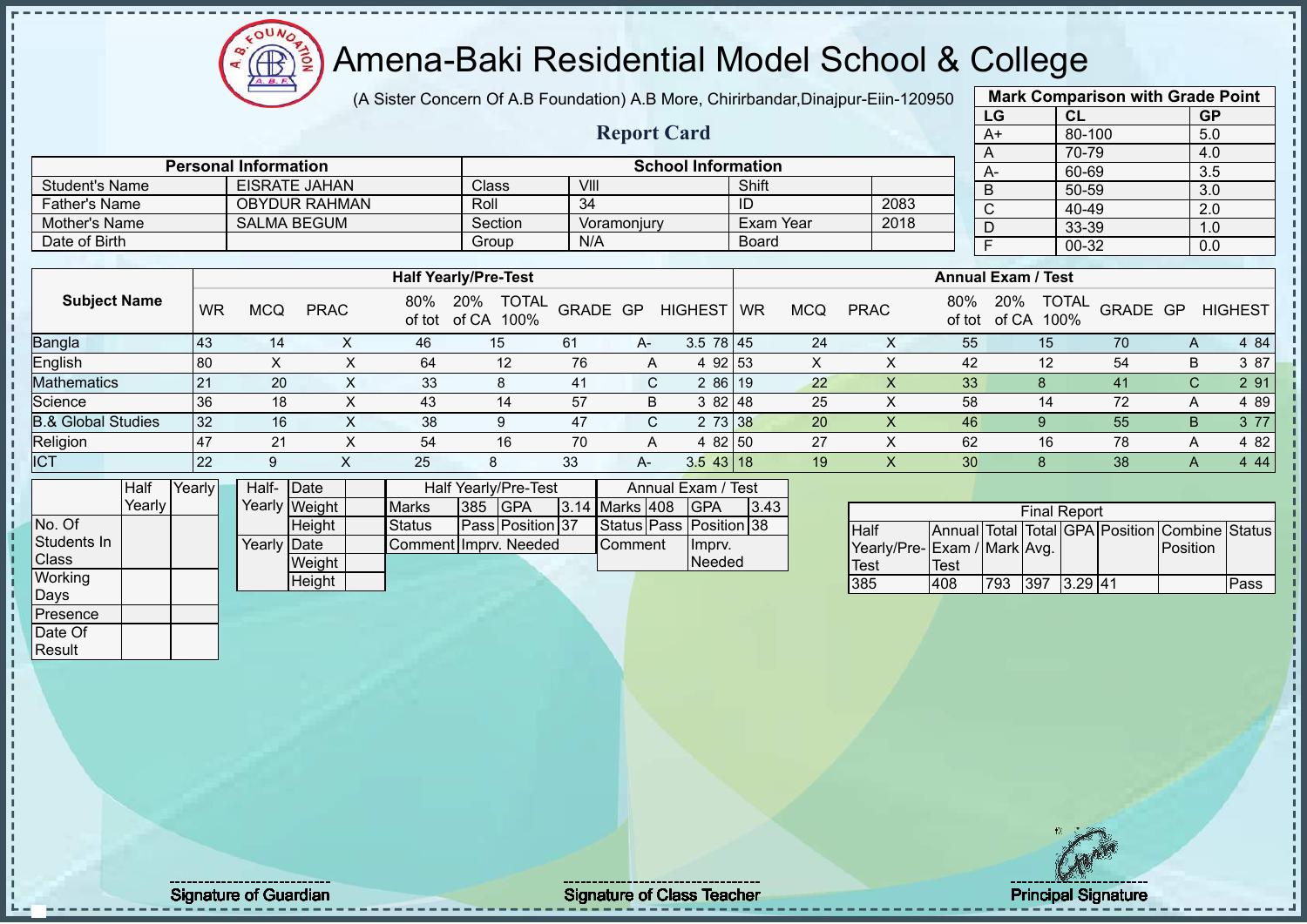**AB** 

# Amena-Baki Residential Model School & College

(A Sister Concern Of A.B Foundation) A.B More, Chirirbandar,Dinajpur-Eiin-120950

**Report Card**

|      | <b>Mark Comparison with Grade Point</b> |           |
|------|-----------------------------------------|-----------|
| LG   | <b>CL</b>                               | <b>GP</b> |
| $A+$ | 80-100                                  | 5.0       |
| A    | 70-79                                   | 4.0       |
| A-   | 60-69                                   | 3.5       |
| B    | 50-59                                   | 3.0       |
| C    | 40-49                                   | 2.0       |
| D    | 33-39                                   | 1.0       |
| F    | $00 - 32$                               | 0.0       |
|      |                                         |           |

|                      | <b>Personal Information</b>  |         | <b>School Information</b> |           |      |
|----------------------|------------------------------|---------|---------------------------|-----------|------|
| Student's Name       | <b>HABIBA GULSHAN BORSHA</b> | Class   | VIII                      | Shift     |      |
| <b>Father's Name</b> | AHASHAN HABIB                | Roll    | 37                        | ID        | 2089 |
| Mother's Name        | ROJINA BEGUM                 | Section | Voramoniury               | Exam Year | 2018 |
| Date of Birth        |                              | Group   | N/A                       | Board     |      |

|                               |    |     |             |     | <b>Half Yearly/Pre-Test</b>                 |          |      |                |    |            |             |               | <b>Annual Exam / Test</b> |                          |    |                |
|-------------------------------|----|-----|-------------|-----|---------------------------------------------|----------|------|----------------|----|------------|-------------|---------------|---------------------------|--------------------------|----|----------------|
| <b>Subject Name</b>           | WR | MCQ | <b>PRAC</b> | 80% | <b>TOTAL</b><br>20%<br>of tot of CA<br>100% | GRADE GP |      | <b>HIGHEST</b> | WR | <b>MCQ</b> | <b>PRAC</b> | 80%<br>of tot | 20%<br>100%<br>of CA      | <b>TOTAL</b><br>GRADE GP |    | <b>HIGHEST</b> |
| Bangla                        | 33 | 15  | $\sim$      | 38  | 10                                          | 48       |      | 2 78 25        |    | 22         | ∧           | 38            | 10                        | 48                       | С  | 2 84           |
| English                       | 48 |     | $\sim$      | 38  | 10                                          | 48       |      | 2 92 48        |    | X          |             | 38            | 10                        | 48                       | С  | 2 87           |
| <b>Mathematics</b>            | 24 | 13  |             | 30  | 8                                           | 38       |      | $0.086$ 31     |    | 17         | X           | 38            |                           | 46                       | C. | 2 91           |
| Science                       | 24 | 13  |             | 30  | 9                                           | 39       |      | 0.082143       |    | 21         | $\check{ }$ | 51            | 9                         | 60                       | А- | 3.5 89         |
| <b>B.&amp; Global Studies</b> | 22 | 12  |             | 27  |                                             | 34       |      | $0.073$ 28     |    | 20         | $\lambda$   | 38            |                           | 46                       | C. | 2 77           |
| Religion                      | 42 | 21  |             | 50  | 13                                          | 63       | $A-$ | $3.582$   45   |    | 20         | X           | 52            | 13                        | 65                       | A- | 3.5 82         |
| <b>ICT</b>                    | 22 |     |             | 26  | 9                                           | 35       | A    | 4 43 14        |    | 16         | Х           | 24            |                           | 33                       | А- | 3.544          |

|              | Half   | Yearly | Half- Date  |               | Half Yearly/Pre-Test            |  |                      |  |                | Annual Exam / Test      |      |
|--------------|--------|--------|-------------|---------------|---------------------------------|--|----------------------|--|----------------|-------------------------|------|
|              | Yearlv |        |             | Yearly Weight | <b>Marks</b>                    |  | 305 GPA              |  | 0.00 Marks 346 | <b>IGPA</b>             | 2.64 |
| No. Of       |        |        |             | <b>Height</b> | <b>Status</b>                   |  | <b>Fail Position</b> |  |                | Status Pass Position 50 |      |
| Students In  |        |        | Yearly Date |               | <b>Comment Not Satisfactory</b> |  |                      |  | Comment        | More Impr.              |      |
| <b>Class</b> |        |        |             | Weight        |                                 |  |                      |  |                | Needed                  |      |
| Working      |        |        |             | Height        |                                 |  |                      |  |                |                         |      |
| Days         |        |        |             |               |                                 |  |                      |  |                |                         |      |

| <b>Final Report</b>         |             |     |                    |  |  |                                                |      |  |  |  |  |  |  |
|-----------------------------|-------------|-----|--------------------|--|--|------------------------------------------------|------|--|--|--|--|--|--|
| <b>Half</b>                 |             |     |                    |  |  | Annual Total Total GPA Position Combine Status |      |  |  |  |  |  |  |
| Yearly/Pre-Exam / Mark Avg. |             |     |                    |  |  | Position                                       |      |  |  |  |  |  |  |
| Test                        | <b>Test</b> |     |                    |  |  |                                                |      |  |  |  |  |  |  |
| 305                         | 346         | 651 | $1326$ $12.14$ 151 |  |  |                                                | Pass |  |  |  |  |  |  |

Presence Date Of **Result**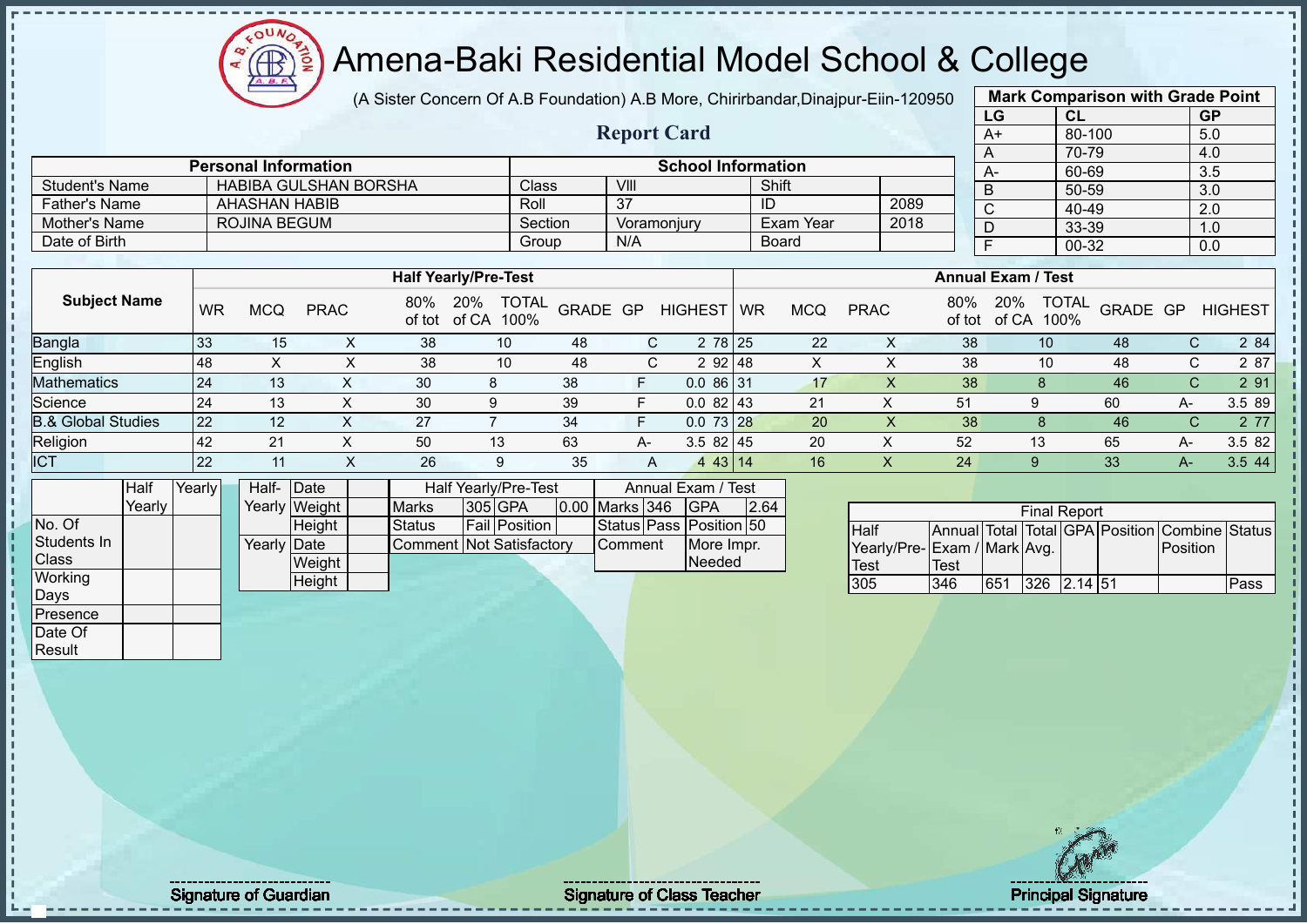**AB** ğ

#### Amena-Baki Residential Model School & College

(A Sister Concern Of A.B Foundation) A.B More, Chirirbandar,Dinajpur-Eiin-120950

|                               |        |           |                             |                           |                             |                                          |    |                    |                           |           |            |                              |               | LG                        | CL                  |          | <b>GP</b>                                      |                |
|-------------------------------|--------|-----------|-----------------------------|---------------------------|-----------------------------|------------------------------------------|----|--------------------|---------------------------|-----------|------------|------------------------------|---------------|---------------------------|---------------------|----------|------------------------------------------------|----------------|
|                               |        |           |                             |                           |                             |                                          |    | <b>Report Card</b> |                           |           |            |                              |               | $A+$                      | 80-100              |          | 5.0                                            |                |
|                               |        |           |                             |                           |                             |                                          |    |                    |                           |           |            |                              |               | A                         | 70-79               |          | 4.0                                            |                |
|                               |        |           | <b>Personal Information</b> |                           |                             |                                          |    |                    | <b>School Information</b> |           |            |                              |               | A-                        | 60-69               |          | 3.5                                            |                |
| <b>Student's Name</b>         |        |           | <b>RUBIYA SULTANA</b>       |                           |                             | Class                                    |    | VIII               |                           | Shift     |            |                              |               | B                         | 50-59               |          | 3.0                                            |                |
| <b>Father's Name</b>          |        |           |                             | MOSTAFIZUR RAHMAN         |                             | Roll                                     |    | 39                 |                           | ID        |            | 2099                         |               | $\overline{\text{c}}$     | 40-49               |          | 2.0                                            |                |
| <b>Mother's Name</b>          |        |           | <b>NURNAHAR</b>             |                           |                             | Section                                  |    | Voramonjury        |                           |           | Exam Year  | 2018                         |               | $\overline{D}$            | 33-39               |          | 1.0                                            |                |
| Date of Birth                 |        |           |                             |                           |                             | Group                                    |    | N/A                |                           | Board     |            |                              |               | F                         | 00-32               |          | 0.0                                            |                |
|                               |        |           |                             |                           |                             |                                          |    |                    |                           |           |            |                              |               |                           |                     |          |                                                |                |
|                               |        |           |                             |                           | <b>Half Yearly/Pre-Test</b> |                                          |    |                    |                           |           |            |                              |               | <b>Annual Exam / Test</b> |                     |          |                                                |                |
| <b>Subject Name</b>           |        | <b>WR</b> | <b>MCQ</b>                  | <b>PRAC</b>               | 80%<br>of tot of CA         | 20%<br><b>TOTAL</b><br>100%              |    | GRADE GP           | <b>HIGHEST</b>            | <b>WR</b> | <b>MCQ</b> | <b>PRAC</b>                  | 80%<br>of tot | 20%<br>of CA 100%         | <b>TOTAL</b>        | GRADE GP |                                                | <b>HIGHEST</b> |
| Bangla                        |        | 44        | 19                          | X                         | 50                          | 12                                       | 62 | A-                 | $3.5$ 78 44               |           | 22         | X                            | 53            | 12                        |                     | 65       | A-                                             | 3.5 84         |
| English                       |        | 85        | $\mathsf X$                 | X                         | 68                          | 18                                       | 86 | $A+$               | 5 92 72                   |           | X          | X                            | 58            |                           | 18                  | 76       | A                                              | 4 87           |
| <b>Mathematics</b>            |        | 48        | 22                          | $\times$                  | 56                          | 19                                       | 75 | A                  | 4 86 34                   |           | 23         | $\boldsymbol{\mathsf{X}}$    | 46            | 19                        |                     | 65       | $A -$                                          | 3.5 91         |
| Science                       |        | 42        | 23                          | X                         | 52                          | 15                                       | 67 | A-                 | 3.5 82 56                 |           | 24         | X                            | 64            |                           | 15                  | 79       | A                                              | 4 8 9          |
| <b>B.&amp; Global Studies</b> |        | 30        | 23                          | $\boldsymbol{\mathsf{X}}$ | 42                          | $\bf 8$                                  | 50 | $\sf B$            | 3 73 $44$                 |           | 24         | $\pmb{\mathsf{X}}$           | 54            | 8                         |                     | 62       | А-                                             | 3.5 77         |
| Religion                      |        | 51        | 26                          | X                         | 62                          | 13                                       | 75 | A                  | 4 82 53                   |           | 23         | X                            | 61            |                           | 13                  | 74       | A                                              | 4 8 2          |
| <b>ICT</b>                    |        | 22        | 19                          | $\mathsf{X}$              | 33                          | 9                                        | 42 | $A+$               | 5 43 13                   |           | 18         | $\mathsf{X}$                 | 25            | 9                         |                     | 34       | $A-$                                           | 3.5 44         |
|                               | Half   | Yearly    | Half- Date                  |                           |                             | Half Yearly/Pre-Test                     |    |                    | Annual Exam / Test        |           |            |                              |               |                           |                     |          |                                                |                |
|                               | Yearly |           |                             | Yearly Weight             | Marks                       | <b>GPA</b><br>457                        | 4  | Marks 455          | <b>GPA</b>                | 3.71      |            |                              |               |                           | <b>Final Report</b> |          |                                                |                |
| No. Of                        |        |           |                             | Height                    | <b>Status</b>               | Pass Position 13 Status Pass Position 28 |    |                    |                           |           |            | Half                         |               |                           |                     |          | Annual Total Total GPA Position Combine Status |                |
| Students In                   |        |           | Yearly Date                 |                           | Comment Good                |                                          |    | Comment            | Imprv.                    |           |            | Yearly/Pre- Exam / Mark Avg. |               |                           |                     |          | Position                                       |                |
| Class                         |        |           |                             | Weight                    |                             |                                          |    |                    | Needed                    |           |            | <b>Test</b>                  | <b>Test</b>   |                           |                     |          |                                                |                |
| Working                       |        |           |                             | Height                    |                             |                                          |    |                    |                           |           |            | 457                          | 455           | 912                       | 456 3.86 21         |          |                                                | Pass           |
| Days                          |        |           |                             |                           |                             |                                          |    |                    |                           |           |            |                              |               |                           |                     |          |                                                |                |
| Presence                      |        |           |                             |                           |                             |                                          |    |                    |                           |           |            |                              |               |                           |                     |          |                                                |                |
| Date Of                       |        |           |                             |                           |                             |                                          |    |                    |                           |           |            |                              |               |                           |                     |          |                                                |                |
| Result                        |        |           |                             |                           |                             |                                          |    |                    |                           |           |            |                              |               |                           |                     |          |                                                |                |
|                               |        |           |                             |                           |                             |                                          |    |                    |                           |           |            |                              |               |                           |                     |          |                                                |                |

**Mark Comparison with Grade Point**

Signature of Guardian and Signature of Class Teacher Principal Signature of Class Teacher Principal Signature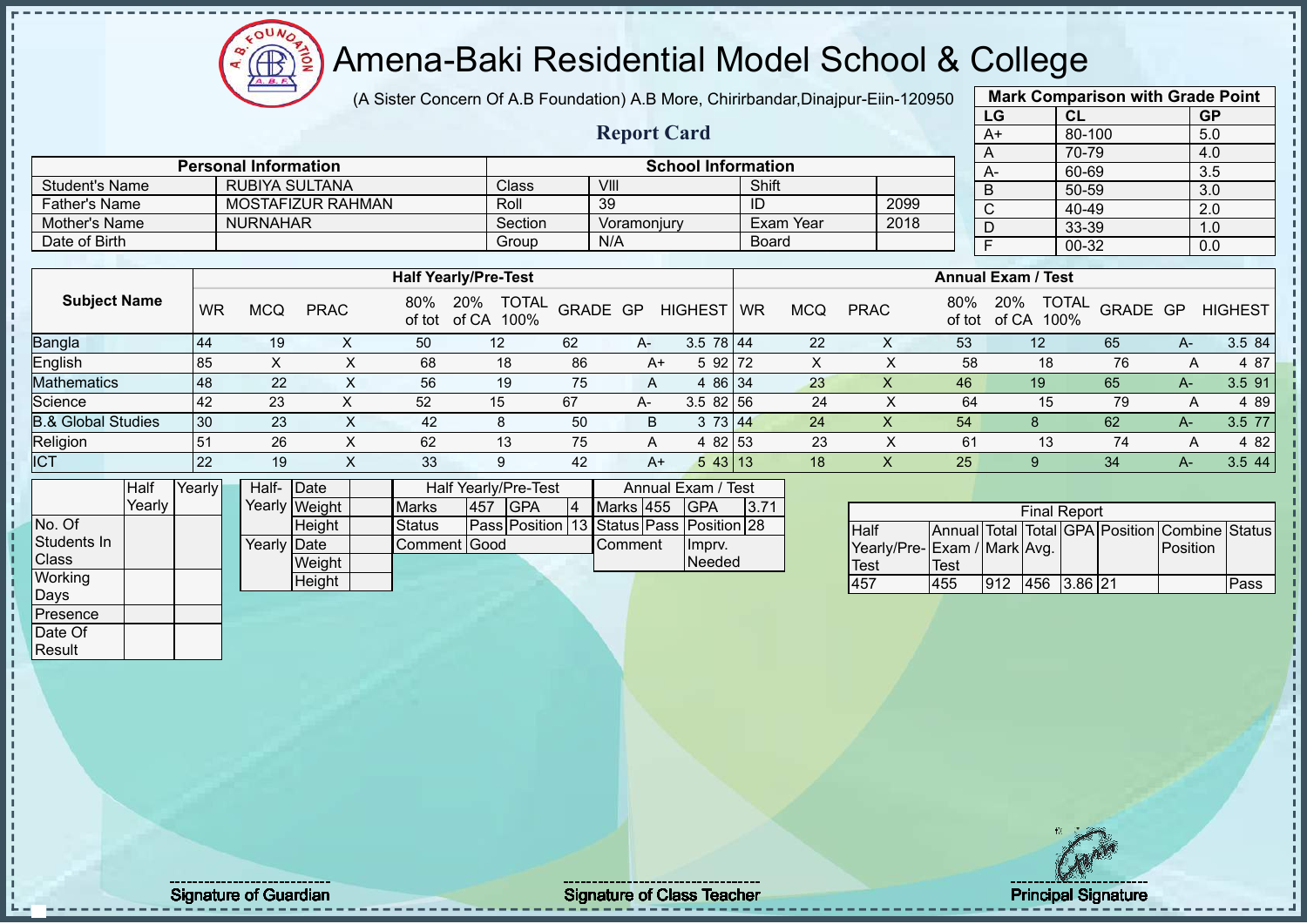(A Sister Concern Of A.B Foundation) A.B More, Chirirbandar,Dinajpur-Eiin-120950

|                               |        |           |                             |                            |               |                                   |    |                    |                           |           |            |                             |                           | LG                    | CL                         |                                                | <b>GP</b> |                |
|-------------------------------|--------|-----------|-----------------------------|----------------------------|---------------|-----------------------------------|----|--------------------|---------------------------|-----------|------------|-----------------------------|---------------------------|-----------------------|----------------------------|------------------------------------------------|-----------|----------------|
|                               |        |           |                             |                            |               |                                   |    | <b>Report Card</b> |                           |           |            |                             |                           | $A+$                  | 80-100                     |                                                | 5.0       |                |
|                               |        |           |                             |                            |               |                                   |    |                    |                           |           |            |                             |                           | A                     | 70-79                      |                                                | 4.0       |                |
|                               |        |           | <b>Personal Information</b> |                            |               |                                   |    |                    | <b>School Information</b> |           |            |                             |                           | $A -$                 | 60-69                      |                                                | 3.5       |                |
| <b>Student's Name</b>         |        |           |                             | <b>MOON SAKIRINA ISLAM</b> |               | Class                             |    | VIII               |                           | Shift     |            |                             |                           | B                     | 50-59                      |                                                | 3.0       |                |
| <b>Father's Name</b>          |        |           | <b>MONARUL ISLAM</b>        |                            |               | Roll                              |    | 40                 |                           | ID        |            | 2215                        |                           | $\overline{\text{c}}$ | 40-49                      |                                                | 2.0       |                |
| Mother's Name                 |        |           | <b>SAMSUN NAHAR</b>         |                            |               | Section                           |    | Voramonjury        |                           |           | Exam Year  | 2018                        |                           | $\overline{D}$        | 33-39                      |                                                | 1.0       |                |
| Date of Birth                 |        |           |                             |                            |               | Group                             |    | N/A                |                           | Board     |            |                             |                           | $\overline{F}$        | 00-32                      |                                                | 0.0       |                |
|                               |        |           |                             |                            |               |                                   |    |                    |                           |           |            |                             |                           |                       |                            |                                                |           |                |
|                               |        |           |                             |                            |               | <b>Half Yearly/Pre-Test</b>       |    |                    |                           |           |            |                             | <b>Annual Exam / Test</b> |                       |                            |                                                |           |                |
| <b>Subject Name</b>           |        | <b>WR</b> | <b>MCQ</b>                  | <b>PRAC</b>                | 80%<br>of tot | 20%<br><b>TOTAL</b><br>of CA 100% |    | GRADE GP           | <b>HIGHEST</b>            | <b>WR</b> | <b>MCQ</b> | <b>PRAC</b>                 | 80%<br>of tot             | 20%                   | <b>TOTAL</b><br>of CA 100% | GRADE GP                                       |           | <b>HIGHEST</b> |
| Bangla                        |        | 27        | 21                          | $\pmb{\times}$             | 38            | 12                                | 50 | B                  | 3 78 37                   |           | 24         | X                           | 49                        |                       | 12                         | 61                                             | $A -$     | 3.5 84         |
| English                       |        | 81        | $\pmb{\times}$              | X                          | 65            | 10                                | 75 | A                  | 4 92 82                   |           | X          | X                           | 66                        |                       | 10                         | 76                                             | A         | 4 87           |
| <b>Mathematics</b>            |        | 29        | 21                          | X                          | 40            | 8                                 | 48 | C                  | 2 86 26                   |           | 17         | $\sf X$                     | 34                        |                       | 8                          | 42                                             | C         | 2 91           |
| Science                       |        | 34        | 22                          | X                          | 45            | 9                                 | 54 | B                  | 3 82 37                   |           | 25         | X                           | 50                        |                       | 9                          | 59                                             | B         | 3 8 9          |
| <b>B.&amp; Global Studies</b> |        | 10        | 18                          | X                          | 22            | $\overline{7}$                    | 29 | F                  | $0.073$ 28                |           | 27         | $\pmb{\mathsf{X}}$          | 44                        |                       | 8                          | 52                                             | B         | 3 77           |
| Religion                      |        | 47        | 19                          | X                          | 53            | 13                                | 66 | A-                 | $3.582$ 46                |           | 23         | X                           | 55                        |                       | 13                         | 68                                             | A-        | 3.5 82         |
| <b>ICT</b>                    |        | 22        | $\mathfrak{S}$              | $\boldsymbol{\mathsf{X}}$  | 20            | 10                                | 30 | A-                 | $3.5$ 43 11               |           | 20         | X                           | 25                        |                       | 10                         | 35                                             | A         | 4 4 4          |
|                               | Half   | Yearly    | Half-                       | Date                       |               | Half Yearly/Pre-Test              |    |                    | Annual Exam / Test        |           |            |                             |                           |                       |                            |                                                |           |                |
|                               | Yearly |           |                             | Yearly Weight              | <b>Marks</b>  | 352 GPA                           |    | 0.00 Marks 393     | <b>GPA</b>                | 3.29      |            |                             |                           |                       | <b>Final Report</b>        |                                                |           |                |
| No. Of                        |        |           |                             | Height                     | <b>Status</b> | Fail Position                     |    |                    | Status Pass Position 45   |           |            | Half                        |                           |                       |                            | Annual Total Total GPA Position Combine Status |           |                |
| Students In                   |        |           | Yearly Date                 |                            |               | <b>Comment Not Satisfactory</b>   |    | Comment            | More Impr.                |           |            | Yearly/Pre-Exam / Mark Avg. |                           |                       |                            |                                                | Position  |                |
| Class                         |        |           |                             | Weight                     |               |                                   |    |                    | Needed                    |           |            | <b>Test</b>                 | <b>Test</b>               |                       |                            |                                                |           |                |
| Working                       |        |           |                             | Height                     |               |                                   |    |                    |                           |           |            | 352                         | 393                       | 745 373 3             |                            | 47                                             |           | Pass           |
| Days                          |        |           |                             |                            |               |                                   |    |                    |                           |           |            |                             |                           |                       |                            |                                                |           |                |
| Presence                      |        |           |                             |                            |               |                                   |    |                    |                           |           |            |                             |                           |                       |                            |                                                |           |                |
| Date Of                       |        |           |                             |                            |               |                                   |    |                    |                           |           |            |                             |                           |                       |                            |                                                |           |                |
| Result                        |        |           |                             |                            |               |                                   |    |                    |                           |           |            |                             |                           |                       |                            |                                                |           |                |
|                               |        |           |                             |                            |               |                                   |    |                    |                           |           |            |                             |                           |                       |                            |                                                |           |                |

**Mark Comparison with Grade Point**

Signature of Guardian Contract Contract Contract Contract Contract Contract Contract Contract Contract Contract Contract Contract Contract Contract Contract Contract Contract Contract Contract Contract Contract Contract Co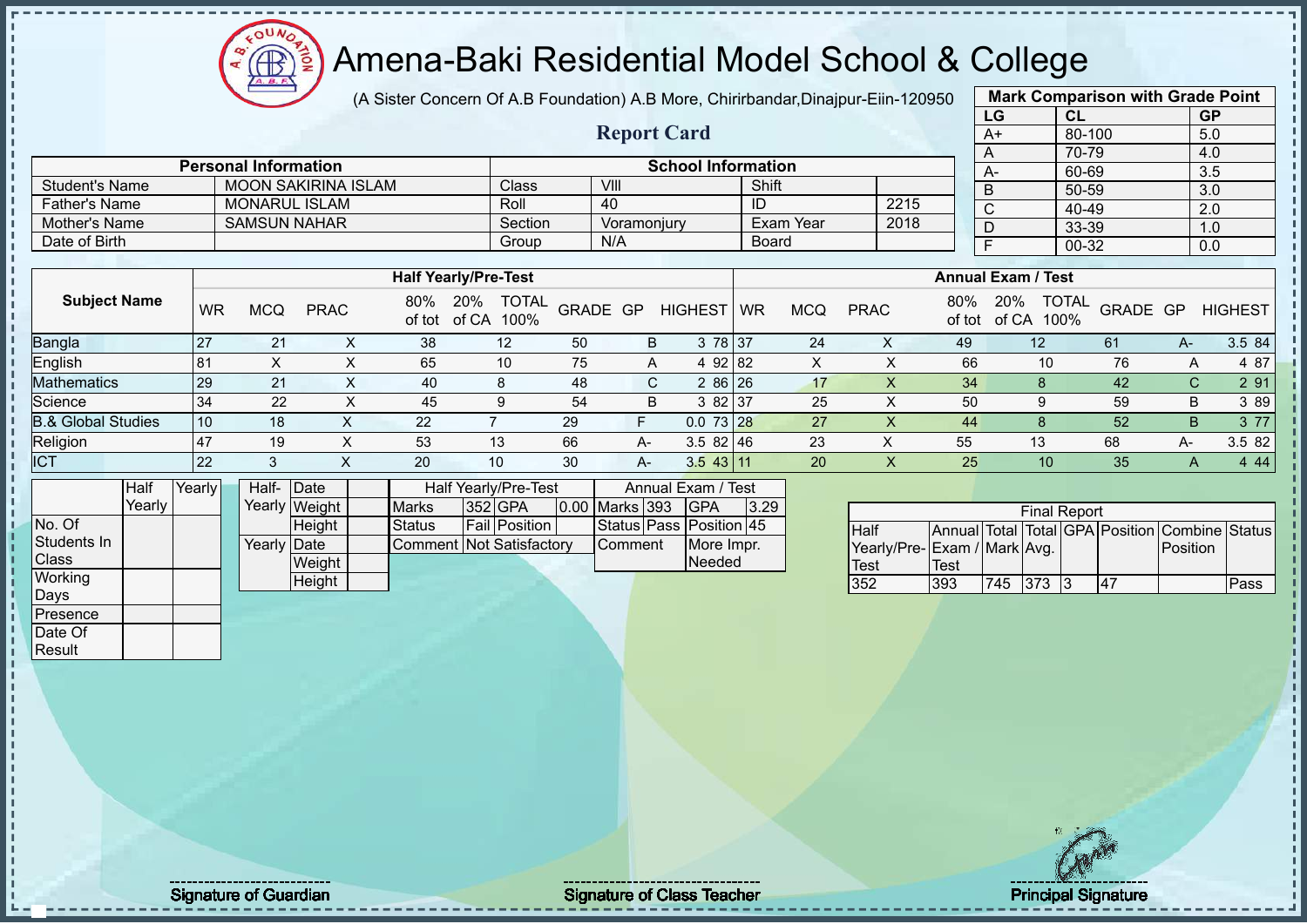ΩU Æ

#### Amena-Baki Residential Model School & College

(A Sister Concern Of A.B Foundation) A.B More, Chirirbandar,Dinajpur-Eiin-120950

**Report Card**

|                   | <b>Mark Comparison with Grade Point</b> |        |           |  |  |  |  |  |  |  |  |  |
|-------------------|-----------------------------------------|--------|-----------|--|--|--|--|--|--|--|--|--|
|                   | LG                                      | CL     | <b>GP</b> |  |  |  |  |  |  |  |  |  |
|                   | $A+$                                    | 80-100 | 5.0       |  |  |  |  |  |  |  |  |  |
|                   | 70-79<br>4.0<br>A<br>60-69              |        |           |  |  |  |  |  |  |  |  |  |
|                   | A-                                      | 3.5    |           |  |  |  |  |  |  |  |  |  |
|                   | B                                       | 3.0    |           |  |  |  |  |  |  |  |  |  |
|                   | C                                       | 40-49  | 2.0       |  |  |  |  |  |  |  |  |  |
|                   | 33-39<br>1.0<br>D                       |        |           |  |  |  |  |  |  |  |  |  |
| F<br>00-32<br>0.0 |                                         |        |           |  |  |  |  |  |  |  |  |  |
|                   |                                         |        |           |  |  |  |  |  |  |  |  |  |

|                      | <b>Personal Information</b> |         | <b>School Information</b> |           |      | $A-$ |  |
|----------------------|-----------------------------|---------|---------------------------|-----------|------|------|--|
| Student's Name       | SADIA AFRIN NILA            | Class   | VIII                      | Shift     |      |      |  |
| <b>Father's Name</b> | <b>ABDUL BATEN</b>          | Roll    | $\overline{4}$            |           | 2377 |      |  |
| Mother's Name        | <b>SHIRIN SULTANA</b>       | Section | Voramoniury               | Exam Year | 2018 |      |  |
| Date of Birth        |                             | Group   | N/A                       | Board     |      |      |  |

|                     |              |     |                   |               | <b>Half Yearly/Pre-Test</b>          |          |      |                |           |            |             |               | <b>Annual Exam / Test</b>            |          |      |                |
|---------------------|--------------|-----|-------------------|---------------|--------------------------------------|----------|------|----------------|-----------|------------|-------------|---------------|--------------------------------------|----------|------|----------------|
| <b>Subject Name</b> | <b>WR</b>    | MCQ | <b>PRAC</b>       | 80%<br>of tot | 20%<br><b>TOTAL</b><br>of CA<br>100% | GRADE GP |      | <b>HIGHEST</b> | <b>WR</b> | <b>MCQ</b> | <b>PRAC</b> | 80%<br>of tot | <b>TOTAL</b><br>20%<br>of CA<br>100% | GRADE GP |      | <b>HIGHEST</b> |
| Bangla              | 149          | 22  |                   | 57            | 14                                   |          | A    | 4 78 47        |           | 26         |             | 58            | 14                                   | 72       | A    | 4 84           |
| English             | 90           |     |                   | 72            | 17                                   | 89       | A+   | 592 86         |           | ⌒          |             | 69            | 17                                   | 86       | A+   | 5 87           |
| <b>Mathematics</b>  | 52           | 24  | ∧                 | 61            | 20                                   | 81       | $A+$ | 5 86 46        |           | 20         |             | 53            | 20                                   | 73       | A    | 4 91           |
| Science             |              | 25  |                   | 58            | 18                                   | 76       | A    | 4 82 57        |           | 25         |             | 66            | 18                                   | 84       | A+   | 5 89           |
| 3.& Global Studies  | 38           | 21  |                   | 47            | 11                                   | 58       | B    | $3 \t73 \t143$ |           | 24         | х           | 54            | 11                                   | 65       | A-   | 3.5 77         |
| Religion            | <b>43</b>    | 25  |                   | 54            | 16                                   | 70       | A    | 4 82 56        |           | 24         |             | 64            | 16                                   | 80       | A+   | 5 82           |
| <b>ICT</b>          | $ 22\rangle$ | 18  | $\checkmark$<br>↗ | 32            | 10                                   | 42       | A+   | 543 19         |           | <b>20</b>  |             | 31            | 10                                   | 41       | $A+$ | 5 4 4          |

|              | <b>Half</b> | Yearly | Half- Date  |               | Half Yearly/Pre-Test |     |                 |  |                | Annual Exam / Test     |     |
|--------------|-------------|--------|-------------|---------------|----------------------|-----|-----------------|--|----------------|------------------------|-----|
|              | Yearly      |        |             | Yearly Weight | <b>Marks</b>         | 487 | <b>IGPA</b>     |  | 4.29 Marks 501 | <b>IGPA</b>            | 4.5 |
| No. Of       |             |        |             | <b>Height</b> | Status               |     | Pass Position 5 |  |                | Status Pass Position 3 |     |
| Students In  |             |        | Yearly Date |               | Comment Good         |     |                 |  | Comment        | Good                   |     |
| <b>Class</b> |             |        |             | Weight        |                      |     |                 |  |                |                        |     |
| Working      |             |        |             | Height        |                      |     |                 |  |                |                        |     |
| Days         |             |        |             |               |                      |     |                 |  |                |                        |     |
| Presence     |             |        |             |               |                      |     |                 |  |                |                        |     |

| <b>Final Report</b>          |      |     |     |        |  |                                                |      |  |  |  |  |  |  |
|------------------------------|------|-----|-----|--------|--|------------------------------------------------|------|--|--|--|--|--|--|
| <b>Half</b>                  |      |     |     |        |  | Annual Total Total GPA Position Combine Status |      |  |  |  |  |  |  |
| Yearly/Pre- Exam / Mark Avg. |      |     |     |        |  | <b>IPosition</b>                               |      |  |  |  |  |  |  |
| <b>Test</b>                  | Test |     |     |        |  |                                                |      |  |  |  |  |  |  |
| 487                          | 501  | 988 | 494 | 4.39 3 |  |                                                | Pass |  |  |  |  |  |  |

Date Of Result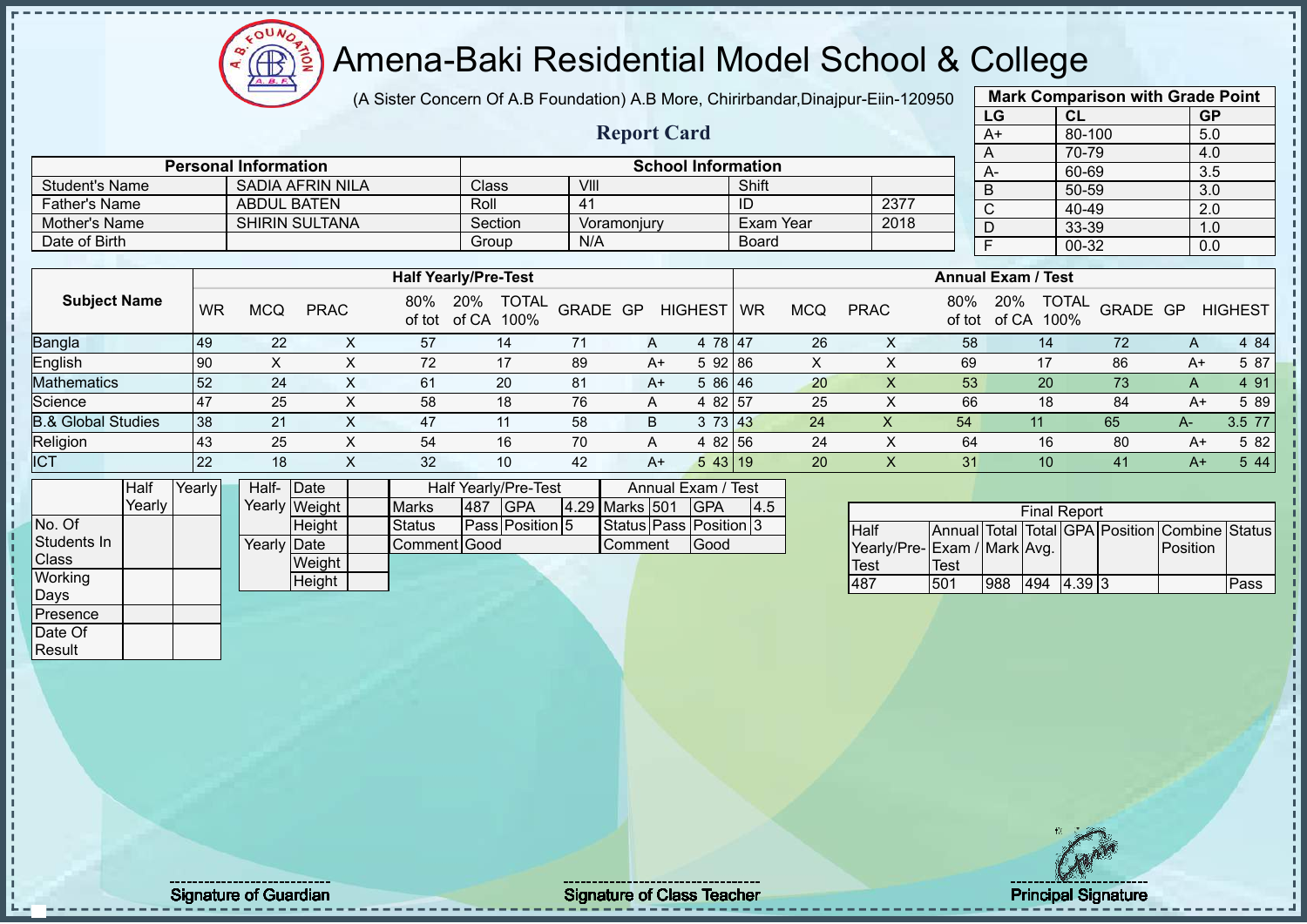(A Sister Concern Of A.B Foundation) A.B More, Chirirbandar, Dinajpur-

| Eiin-120950               |     | <b>Mark Comparison with Grade Point</b> |                            |           |  |  |  |  |  |  |
|---------------------------|-----|-----------------------------------------|----------------------------|-----------|--|--|--|--|--|--|
|                           |     | LG                                      | <b>CL</b>                  | <b>GP</b> |  |  |  |  |  |  |
|                           |     | A+                                      | 80-100                     | 5.0       |  |  |  |  |  |  |
|                           |     | A                                       | 70-79                      | 4.0       |  |  |  |  |  |  |
|                           |     | A-                                      | 60-69                      | 3.5       |  |  |  |  |  |  |
|                           |     | B                                       | 50-59                      | 3.0       |  |  |  |  |  |  |
| 2387                      |     | C                                       | 40-49                      | 2.0       |  |  |  |  |  |  |
| 2018                      |     | D                                       | 33-39                      | 1.0       |  |  |  |  |  |  |
|                           |     | E                                       | 00-32                      | 0.0       |  |  |  |  |  |  |
|                           |     |                                         |                            |           |  |  |  |  |  |  |
| <b>Annual Exam / Test</b> |     |                                         |                            |           |  |  |  |  |  |  |
| ≀∆∂                       | 80% |                                         | 20% TOTAL CRADE CR HIGHEST |           |  |  |  |  |  |  |

#### **Report Card Personal Information School Information**

|                       | FUI SUITAI TITTUI ITTAUUTT |         | <b>OCHOOL HIIOHIII</b> |           |      | $A-$ | -60       |
|-----------------------|----------------------------|---------|------------------------|-----------|------|------|-----------|
| <b>Student's Name</b> | MUSARRAT TABASSUM          | Class   | VIII                   | Shift     |      |      | 5(        |
| <b>Father's Name</b>  | MD. MIZANUR RAHMAN         | Roll    | 42                     | ID        | 2387 |      |           |
| Mother's Name         | MST. SHAMIM ARA            | Section | Voramoniurv            | Exam Year | 2018 |      | $\Omega'$ |
| Date of Birth         |                            | Group   | N/A                    | Board     |      |      | 00        |

|                               |           |     |             |               | <b>Half Yearly/Pre-Test</b>   |          |      |                 |    |            |             |               | <b>Annual Exam / Test</b>            |          |      |                |
|-------------------------------|-----------|-----|-------------|---------------|-------------------------------|----------|------|-----------------|----|------------|-------------|---------------|--------------------------------------|----------|------|----------------|
| <b>Subject Name</b>           | <b>WR</b> | MCQ | <b>PRAC</b> | 80%<br>of tot | 20%<br>TOTAL<br>of CA<br>100% | GRADE GP |      | <b>HIGHEST</b>  | WR | <b>MCQ</b> | <b>PRAC</b> | 80%<br>of tot | <b>TOTAL</b><br>20%<br>of CA<br>100% | GRADE GP |      | <b>HIGHEST</b> |
| <b>Bangla</b>                 | 47        | 22  |             | 55            | 14                            | 69       | $A-$ | $3.5 \ 78 \ 48$ |    | 27         |             | 60            | 14                                   | 74       |      | 4 84           |
| English                       | 87        |     |             | 70            | 17                            | 87       | $A+$ | 5 92 73         |    |            |             | 58            |                                      | 75       |      | 4 87           |
| <b>Mathematics</b>            | 34        | 25  |             | 47            | 14                            | 61       | A-   | 3.586142        |    | 21         | ∧           | 50            | 14                                   | 64       | A-   | $3.5$ 91       |
| Science                       | 45        | 24  |             | 55            | 16                            |          | A    | 4 82 52         |    | 21         |             | 58            | 16                                   | 74       |      | 4 8 9          |
| <b>B.&amp; Global Studies</b> | 34        | 20  |             | 43            | 14                            | 57       | B    | 3 73 38         |    | 24         |             | 50            | 14                                   | 64       | A-1  | $3.5$ 77       |
| Religion                      | 50        | 26  |             | 61            | 16                            | 77       | A    | 4 82 55         |    | 22         |             | 62            | 16                                   | 78       |      | 4 8 2          |
| <b>ICT</b>                    | 22        | 18  |             | 32            | 10                            | 42       | A+   | 543 20          |    | 20         |             | 32            | 10                                   | 42       | $A+$ | 5 44           |

|                  | Half   | Yearly┃ | Half-       | <b>IDate</b>  |              |     | Half Yearly/Pre-Test                     |           | Annual Exam / Test |  |
|------------------|--------|---------|-------------|---------------|--------------|-----|------------------------------------------|-----------|--------------------|--|
|                  | Yearly |         |             | Yearly Weight | <b>Marks</b> | 464 | <b>IGPA</b>                              | Marks 471 | <b>IGPA</b>        |  |
| No. Of           |        |         |             | Height        | Status       |     | Pass Position 11 Status Pass Position 19 |           |                    |  |
| Students In      |        |         | Yearly Date |               | Comment Good |     |                                          | Comment   | Good               |  |
| <b>Class</b>     |        |         |             | Weight        |              |     |                                          |           |                    |  |
| Working          |        |         |             | Height        |              |     |                                          |           |                    |  |
| <b>Days</b>      |        |         |             |               |              |     |                                          |           |                    |  |
| <b>IPresence</b> |        |         |             |               |              |     |                                          |           |                    |  |

|                             |      |     | <b>Final Report</b> |    |                                                |      |
|-----------------------------|------|-----|---------------------|----|------------------------------------------------|------|
| <b>I</b> Half               |      |     |                     |    | Annual Total Total GPA Position Combine Status |      |
| Yearly/Pre-Exam / Mark Avg. |      |     |                     |    | <b>IPosition</b>                               |      |
| Test                        | Test |     |                     |    |                                                |      |
| 464                         | 471  | 935 | 1468                | 16 |                                                | Pass |

Date Of **Result**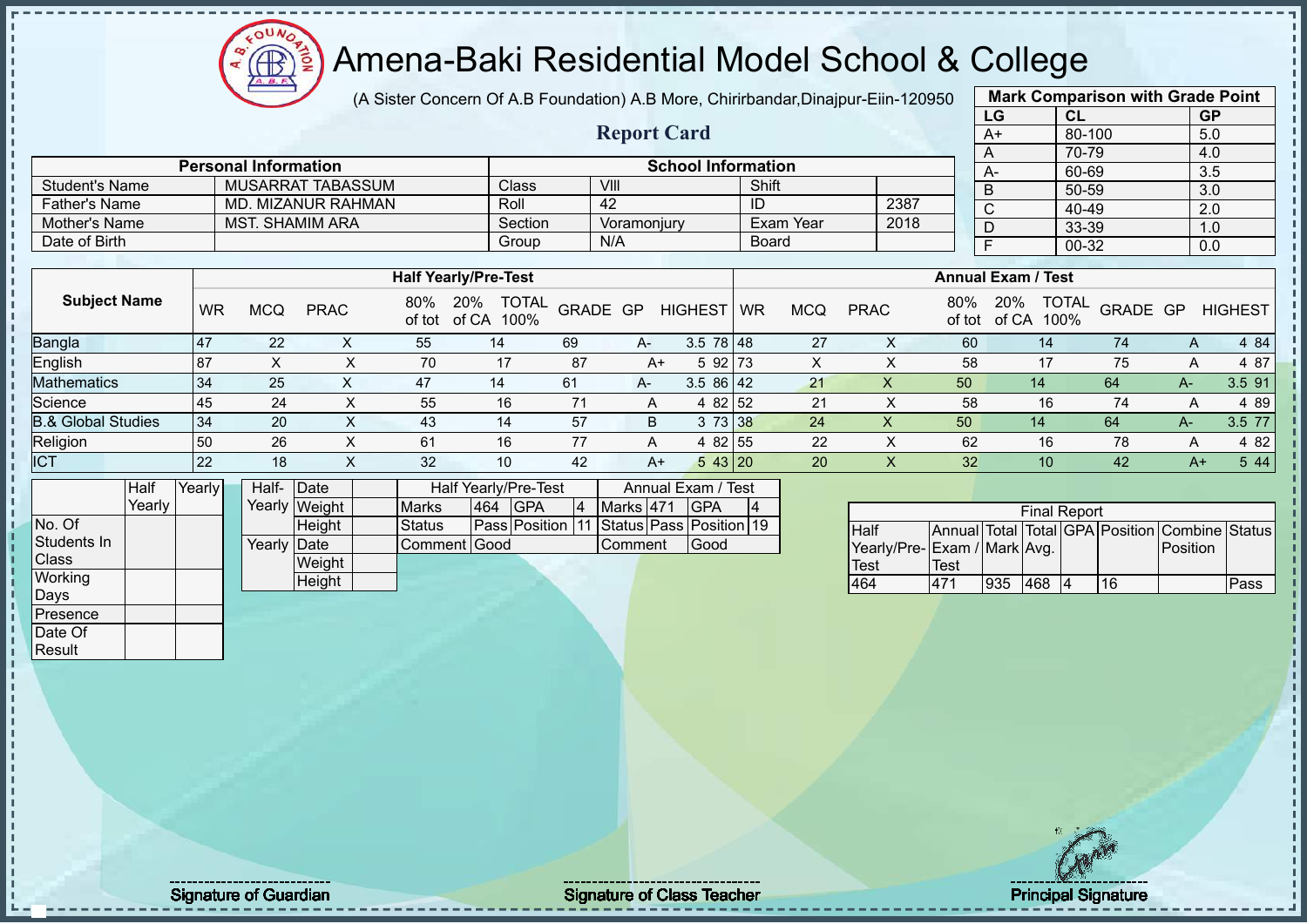**AB** 

# Amena-Baki Residential Model School & College

(A Sister Concern Of A.B Foundation) A.B More, Chirirbandar,Dinajpur-Eiin-120950

**Report Card**

|      | <b>Mark Comparison with Grade Point</b> |           |
|------|-----------------------------------------|-----------|
| LG   | CL                                      | <b>GP</b> |
| $A+$ | 80-100                                  | 5.0       |
| Α    | 70-79                                   | 4.0       |
| A-   | 60-69                                   | 3.5       |
| B    | 50-59                                   | 3.0       |
| C    | 40-49                                   | 2.0       |
| D    | 33-39                                   | 1.0       |
| F    | 00-32                                   | 0.0       |
|      |                                         |           |

|                       | <b>Personal Information</b> |         | <b>School Information</b> |           |      |  |
|-----------------------|-----------------------------|---------|---------------------------|-----------|------|--|
| <b>Student's Name</b> | NURA JANNAT MIM             | Class   | VIII                      | Shift     |      |  |
| Father's Name         | AMJAD HOSSAIN               | Roll    | -43                       | ID        | 2487 |  |
| Mother's Name         | MOST.LIAYARZU SIDDIKA       | Section | Voramoniury               | Exam Year | 2018 |  |
| Date of Birth         |                             | Group   | N/A                       | Board     |      |  |

|                               |           |            |             |               | <b>Half Yearly/Pre-Test</b>          |          |      |                  |           |            |             |               | <b>Annual Exam / Test</b>            |          |      |                |
|-------------------------------|-----------|------------|-------------|---------------|--------------------------------------|----------|------|------------------|-----------|------------|-------------|---------------|--------------------------------------|----------|------|----------------|
| <b>Subject Name</b>           | WR        | <b>MCQ</b> | <b>PRAC</b> | 80%<br>of tot | <b>TOTAL</b><br>20%<br>of CA<br>100% | GRADE GP |      | <b>HIGHEST</b>   | <b>WR</b> | <b>MCQ</b> | <b>PRAC</b> | 80%<br>of tot | <b>TOTAL</b><br>20%<br>of CA<br>100% | GRADE GP |      | <b>HIGHEST</b> |
| Bangla                        | 44        | 21         |             | 52            | 13                                   | 65       | A-   | $3.5 \ 78 \ 148$ |           | 22         |             | 56            | 13                                   | 69       | $A-$ | 3.5 84         |
| English                       | l 92      |            |             | 74            | 17                                   | 91       | A+   | 5 92 80          |           |            |             | 64            |                                      | 81       | $A+$ | 5 87           |
| <b>Mathematics</b>            | 48        | 21         | ⌒           | 55            |                                      | 63       | $A-$ | 3.5 86 39        |           | 23         |             | 50            |                                      | 58       | B    | 3 91           |
| Science                       | 42        | 21         |             | 50            | 19                                   | 69       | A-   | 3.582 60         |           | 27         |             | 70            | 19                                   | 89       | A+   | 5 89           |
| <b>B.&amp; Global Studies</b> | 36        | -20        |             | 45            | 13                                   | 58       | B    | 3                | 73   45   | 25         |             | 56            | 13                                   | 69       | $A-$ | 3.5 77         |
| Religion                      | 53        | 24         |             | 62            | 16                                   | 78       | А    | 4 82 56          |           | 23         |             | 63            | 16                                   | 79       | A    | 4 8 2          |
| ICT                           | <b>22</b> | 18         | ∧           | 32            | 9                                    | 41       | A+   | 543 20           |           | 22         |             | 34            |                                      | 43       | $A+$ | 5 4 4          |

|              | Half   | Yearly | Half- Date   |               |               |     | Half Yearly/Pre-Test |                | Annual Exam / Test      |      |
|--------------|--------|--------|--------------|---------------|---------------|-----|----------------------|----------------|-------------------------|------|
|              | Yearly |        |              | Yearly Weight | <b>Marks</b>  | 465 | <b>IGPA</b>          | 3.93 Marks 488 | <b>IGPA</b>             | 4.14 |
| No. Of       |        |        |              | Height        | <b>Status</b> |     | Pass Position 14     |                | Status Pass Position 12 |      |
| Students In  |        |        | Yearly  Date |               | Comment Good  |     |                      | <b>Comment</b> | Good                    |      |
| <b>Class</b> |        |        |              | Weight        |               |     |                      |                |                         |      |
| Working      |        |        |              | Height        |               |     |                      |                |                         |      |
| Days         |        |        |              |               |               |     |                      |                |                         |      |
| Presence     |        |        |              |               |               |     |                      |                |                         |      |

|                             |              |     | <b>Final Report</b> |  |                                                |      |
|-----------------------------|--------------|-----|---------------------|--|------------------------------------------------|------|
| <b>I</b> Half               |              |     |                     |  | Annual Total Total GPA Position Combine Status |      |
| Yearly/Pre-Exam / Mark Avg. |              |     |                     |  | <b>Position</b>                                |      |
| Test                        | <b>ITest</b> |     |                     |  |                                                |      |
| 465                         | 488          | 953 | $1477$ $14.04$ 113  |  |                                                | Pass |

Date Of Result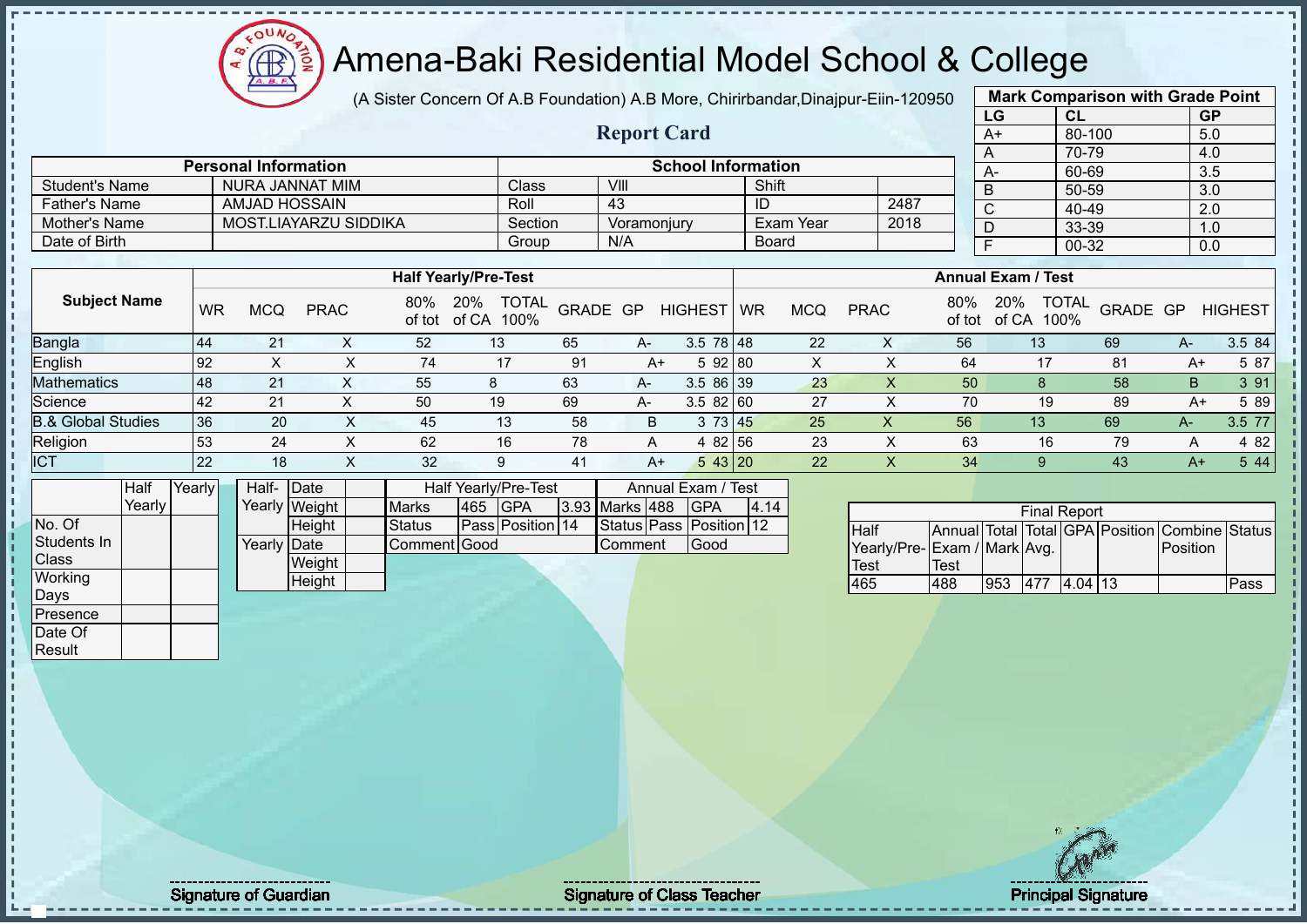

(A Sister Concern Of A.B Foundation) A.B More, Chirirbandar,Dinajpur-Eiin-120950

**Report Card**

|              | <b>Mark Comparison with Grade Point</b> |                  |
|--------------|-----------------------------------------|------------------|
| LG           | <b>CL</b>                               | <b>GP</b>        |
| A+           | 80-100                                  | 5.0              |
| A            | 70-79                                   | 4.0              |
| A-           | 60-69                                   | $\overline{3.5}$ |
| B            | 50-59                                   | 3.0              |
| $\mathsf{C}$ | 40-49                                   | 2.0              |
| D            | 33-39                                   | 1.0              |
| F            | 00-32                                   | 0.0              |
|              |                                         |                  |

|                               |           |            |             |     | <b>Half Yearly/Pre-Test</b>                 |          |       |                |           |     |             |               | <b>Annual Exam / Test</b> |                                         |      |                |
|-------------------------------|-----------|------------|-------------|-----|---------------------------------------------|----------|-------|----------------|-----------|-----|-------------|---------------|---------------------------|-----------------------------------------|------|----------------|
| <b>Subject Name</b>           | <b>WR</b> | <b>MCQ</b> | <b>PRAC</b> | 80% | <b>TOTAL</b><br>20%<br>of tot of CA<br>100% | GRADE GP |       | <b>HIGHEST</b> | <b>WR</b> | MCQ | <b>PRAC</b> | 80%<br>of tot | 20%<br>of CA              | <b>TOTAL</b><br><b>GRADE GP</b><br>100% |      | <b>HIGHEST</b> |
| <b>Bangla</b>                 | 42        | 20         |             | 50  |                                             | 61       | A-    | $3.5$ 78 49    |           | 25  |             | 59            |                           | 70                                      |      | 4 84           |
| English                       | 88        |            |             | 70  | 16                                          | 86       | A+    | 592 81         |           | ⌒   |             | 65            | 16                        | 81                                      | A+   | 5 87           |
| <b>Mathematics</b>            | 49        | 21         |             | 56  |                                             | 64       | $A -$ | $3.586$ 46     |           | 22  |             | 54            |                           | 62                                      | A-   | 3.5 91         |
| Science                       | 42        | 23         |             | 52  | 17                                          | 69       | A-    | $3.582$ 50     |           | -27 |             | 62            | 17                        | 79                                      |      | 4 89           |
| <b>B.&amp; Global Studies</b> | 34        | 19         | X           | 42  | 10                                          | 52       | B.    | 3 73 41        |           | 22  | х           | 50            | 10                        | 60                                      | A-   | 3.5 77         |
| Religion                      | 53        | 22         |             | 60  | 16                                          | 76       | A     | 4 82 56        |           | 27  |             | 66            | 16                        | 82                                      | $A+$ | 5 82           |
| <b>ICT</b>                    | 22        | 13         |             | 28  | 9                                           | 37       | A     | 4 43 20        |           | 21  |             | 33            |                           | 42                                      | $A+$ | 5 4 4          |

|                  | Half   | Yearly | Half- Date  |               |               |         | Half Yearly/Pre-Test |                | Annual Exam / Test     |      |
|------------------|--------|--------|-------------|---------------|---------------|---------|----------------------|----------------|------------------------|------|
|                  | Yearly |        |             | Yearly Weight | <b>Marks</b>  | 445 GPA |                      | 3.79 Marks 476 | <b>IGPA</b>            | 4.29 |
| No. Of           |        |        |             | Height        | <b>Status</b> |         | Pass Position 19     |                | Status Pass Position 7 |      |
| Students In      |        |        | Yearly Date |               | Comment Good  |         |                      | Comment        | Good                   |      |
| <b>Class</b>     |        |        |             | Weight        |               |         |                      |                |                        |      |
| Working          |        |        |             | Height        |               |         |                      |                |                        |      |
| Days             |        |        |             |               |               |         |                      |                |                        |      |
| <b>IPresence</b> |        |        |             |               |               |         |                      |                |                        |      |

**Personal Information School Information** 

Father's Name | ALEK UDDIN | Roll | 44 | ID | 2491 Mother's Name AFROJA BEGUM Section Voramonjury Exam Year 2018

Student's Name SAMIYA YEASMIN Class VIII Shift<br>Father's Name ALEK UDDIN Roll 44 ID

Date of Birth Board Group N/A Board

|                              |      |      | <b>Final Report</b> |           |                                                |      |
|------------------------------|------|------|---------------------|-----------|------------------------------------------------|------|
| <b>Half</b>                  |      |      |                     |           | Annual Total Total GPA Position Combine Status |      |
| Yearly/Pre- Exam / Mark Avg. |      |      |                     |           | <b>Position</b>                                |      |
| <b>Test</b>                  | Test |      |                     |           |                                                |      |
| 445                          | 476  | 1921 | 461                 | $4.04$ 14 |                                                | Pass |

Date Of **Result** 

Signature of Guardian Signature Signature of Class Teacher National Signature Principal Signature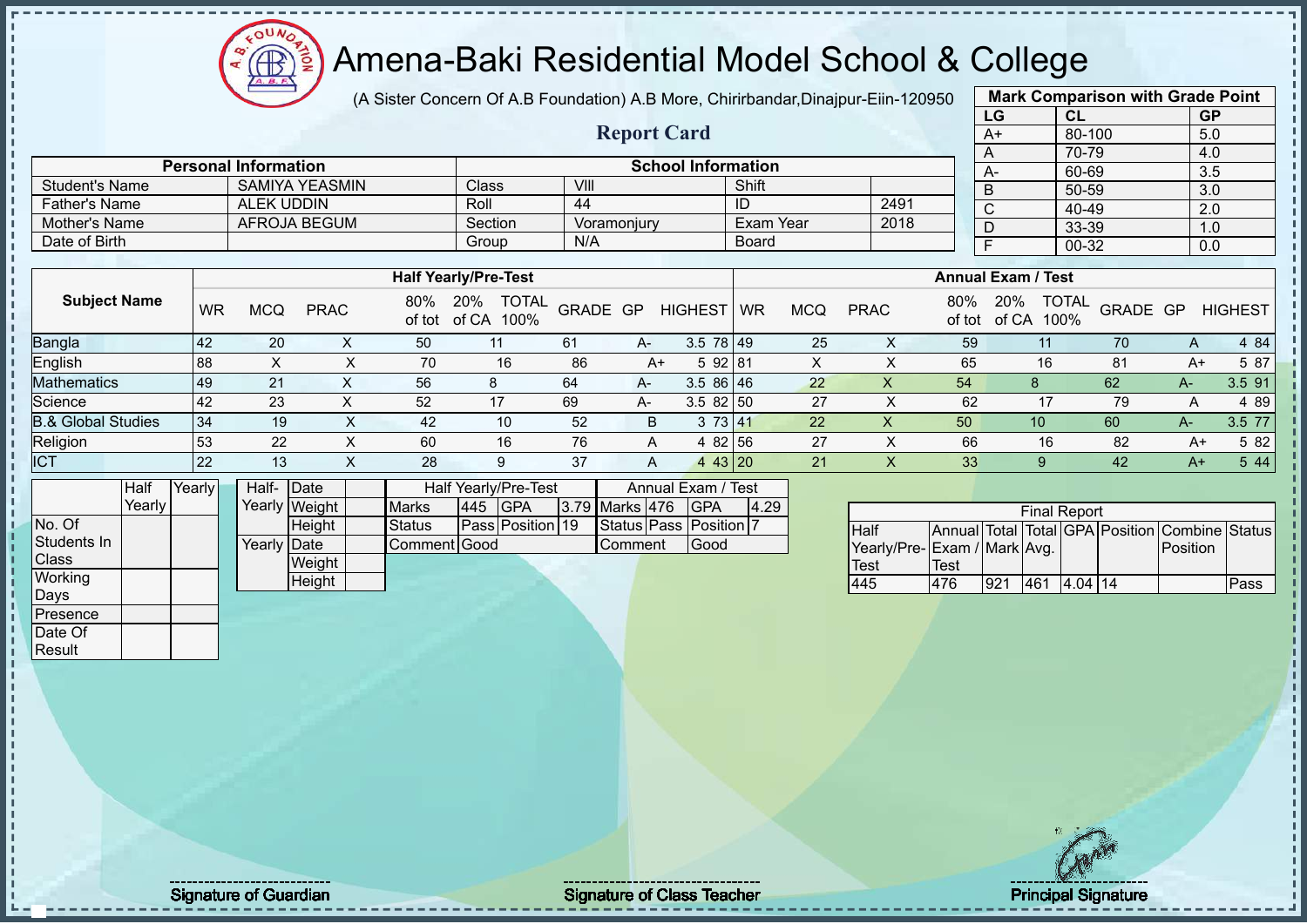**AB** 

# Amena-Baki Residential Model School & College

(A Sister Concern Of A.B Foundation) A.B More, Chirirbandar,Dinajpur-Eiin-120950

**Report Card**

|      | <b>Mark Comparison with Grade Point</b> |           |
|------|-----------------------------------------|-----------|
| LG   | CL                                      | <b>GP</b> |
| $A+$ | 80-100                                  | 5.0       |
| A    | 70-79                                   | 4.0       |
| А-   | 60-69                                   | 3.5       |
| B    | 50-59                                   | 3.0       |
| C    | 40-49                                   | 2.0       |
| D    | 33-39                                   | 1.0       |
| F    | 00-32                                   | 0.0       |
|      |                                         |           |

|                       | <b>Personal Information</b> |         | <b>School Information</b> |           |      |  |
|-----------------------|-----------------------------|---------|---------------------------|-----------|------|--|
| <b>Student's Name</b> | TASFIA SADIKA TAMIMA        | Classi  | VIII                      | Shift     |      |  |
| <b>Father's Name</b>  | TOHA MD FAJLUL KARIM        | Roll    | 45                        | ID        | 2748 |  |
| Mother's Name         | <b>SABIHA AKTER</b>         | Section | Voramoniurv               | Exam Year | 2018 |  |
| Date of Birth         |                             | Group   | N/A                       | Board     |      |  |

|                               |           |     |             |     | <b>Half Yearly/Pre-Test</b>              |          |      |                |           |            |             |               | <b>Annual Exam / Test</b>            |          |      |                |
|-------------------------------|-----------|-----|-------------|-----|------------------------------------------|----------|------|----------------|-----------|------------|-------------|---------------|--------------------------------------|----------|------|----------------|
| <b>Subject Name</b>           | <b>WR</b> | MCQ | <b>PRAC</b> | 80% | <b>TOTAL</b><br>20%<br>of tot of CA 100% | GRADE GP |      | <b>HIGHEST</b> | <b>WR</b> | <b>MCQ</b> | <b>PRAC</b> | 80%<br>of tot | <b>TOTAL</b><br>20%<br>of CA<br>100% | GRADE GP |      | <b>HIGHEST</b> |
| Bangla                        | 49        | 21  |             | 56  | 13 <sup>°</sup>                          | 69       | A-   | $3.5$ 78 55    |           | 27         |             | 66            | 13                                   | 79       | A    | 4 84           |
| English                       | 89        |     |             |     | 18                                       | 89       | $A+$ | 5 92 85        |           | X          |             | 68            | 18                                   | 86       | $A+$ | 5 87           |
| <b>Mathematics</b>            | 53        | 23  |             | 61  | 8                                        | 69       | A-   | $3.586$ 58     |           | 23         |             | 65            |                                      | 73       | А    | 4 9 1          |
| Science                       | 45        | 19  |             | 51  | 18                                       | 69       | $A-$ | 3.582160       |           | 28         |             | 70            | 18                                   | 88       | A+   | 5 89           |
| <b>B.&amp; Global Studies</b> | 37        | 24  |             | 49  | 13                                       | 62       | A-   | $3.5$ 73 44    |           | 23         | ↗           | 54            | 13                                   | 67       | А-   | 3.5 77         |
| Religion                      | 50        | 23  |             | 58  | 16                                       | 74       |      | 4 82 52        |           | 26         |             | 62            | 16                                   | 78       | А    | 4 8 2          |
| <b>ICT</b>                    | 22        | 19  | ∧           | 33  | 9                                        | 42       | A+   | 543 20         |           | 21         |             | 33            | 9                                    | 42       | $A+$ | 5 4 4          |

|                | Half   | Yearly | Half- Date  |               |               |     | Half Yearly/Pre-Test                    |    |                | Annual Exam / Test |       |
|----------------|--------|--------|-------------|---------------|---------------|-----|-----------------------------------------|----|----------------|--------------------|-------|
|                | Yearlv |        |             | Yearly Weight | <b>Marks</b>  | 474 | <b>IGPA</b>                             | 14 | Marks 513      | <b>IGPA</b>        | 14.36 |
| No. Of         |        |        |             | <b>Height</b> | <b>Status</b> |     | Pass Position 10 Status Pass Position 5 |    |                |                    |       |
| Students In    |        |        | Yearly Date |               | Comment Good  |     |                                         |    | <b>Comment</b> | <b>IGood</b>       |       |
| <b>Class</b>   |        |        |             | Weight        |               |     |                                         |    |                |                    |       |
| <b>Working</b> |        |        |             | Height        |               |     |                                         |    |                |                    |       |
| Days           |        |        |             |               |               |     |                                         |    |                |                    |       |

|                             |      |     | <b>Final Report</b> |        |                                                |      |
|-----------------------------|------|-----|---------------------|--------|------------------------------------------------|------|
| <b>Half</b>                 |      |     |                     |        | Annual Total Total GPA Position Combine Status |      |
| Yearly/Pre-Exam / Mark Avg. |      |     |                     |        | <b>IPosition</b>                               |      |
| Test                        | Test |     |                     |        |                                                |      |
| 174                         | 513  | 987 | 494                 | 4.18 8 |                                                | Pass |

Presence Date Of **Result**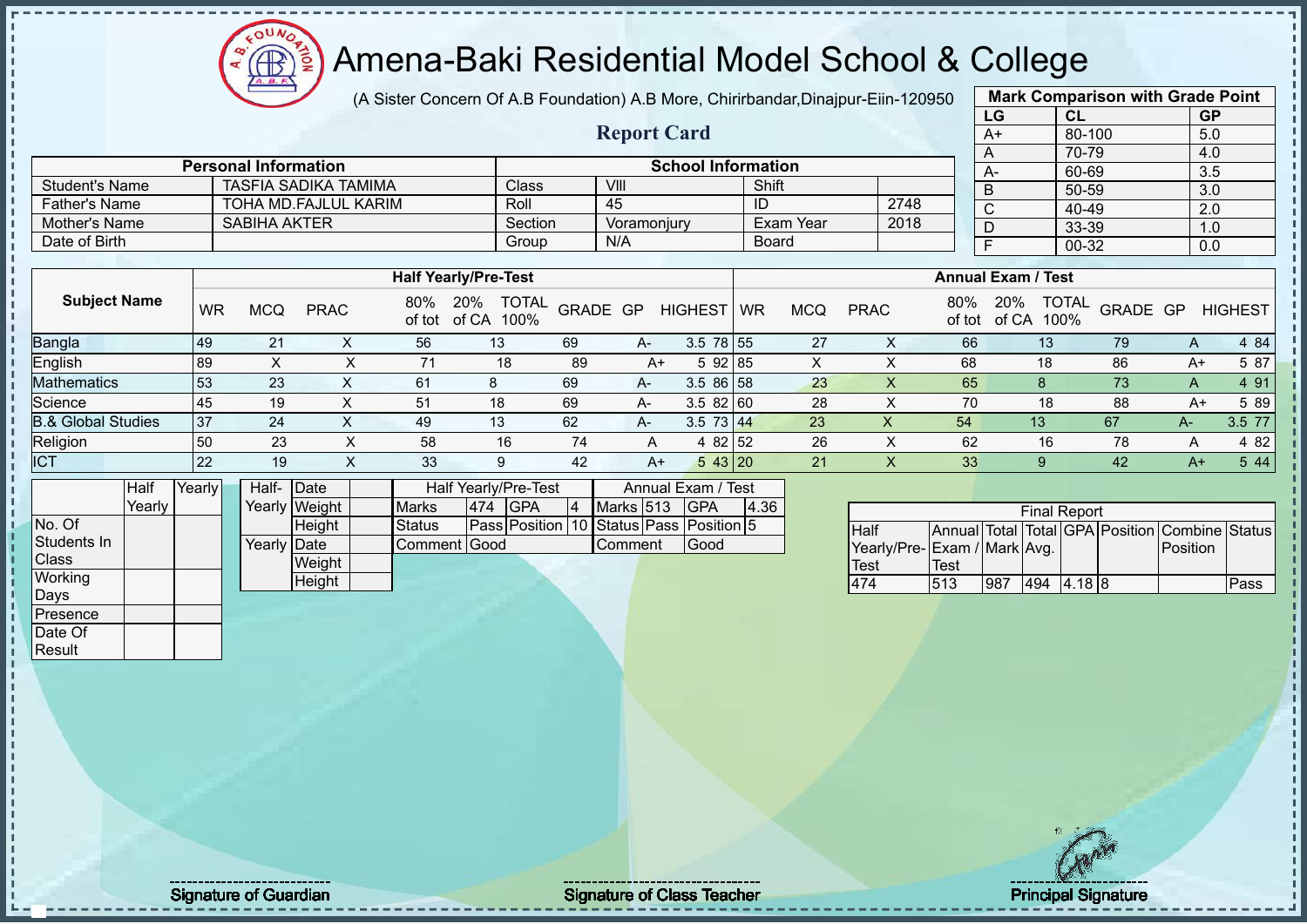$\Omega$ Æ

#### Amena-Baki Residential Model School & College

(A Sister Concern Of A.B Foundation) A.B More, Chirirbandar,Dinajpur-Eiin-120950

**Report Card**

|              | <b>Mark Comparison with Grade Point</b> |           |
|--------------|-----------------------------------------|-----------|
| LG           | CL                                      | <b>GP</b> |
| $A+$         | 80-100                                  | 5.0       |
| A            | 70-79                                   | 4.0       |
| A-           | 60-69                                   | 3.5       |
| B            | 50-59                                   | 3.0       |
| $\mathsf{C}$ | 40-49                                   | 2.0       |
| D            | 33-39                                   | 1.0       |
| E            | 00-32                                   | 0.0       |
|              |                                         |           |

|                | <b>Personal Information</b> |         |             | <b>School Information</b> |      | $A-$ |
|----------------|-----------------------------|---------|-------------|---------------------------|------|------|
| Student's Name | FARJANA AKTER MITHILA       | Class   | VIII        | Shift                     |      |      |
| ⊺Father's Name | <b>FOYZUR RAHAMAN</b>       | Roll    | 46          | ID                        | 2785 |      |
| Mother's Name  | AKLEMA BEGUM                | Section | Voramoniury | Exam Year                 | 2018 |      |
| Date of Birth  |                             | Group   | N/A         | Board                     |      |      |

|                               |           |            |             |               | <b>Half Yearly/Pre-Test</b>          |          |      |                 |           |            |             |               | <b>Annual Exam / Test</b>            |          |      |                |
|-------------------------------|-----------|------------|-------------|---------------|--------------------------------------|----------|------|-----------------|-----------|------------|-------------|---------------|--------------------------------------|----------|------|----------------|
| <b>Subject Name</b>           | WR        | <b>MCQ</b> | <b>PRAC</b> | 80%<br>of tot | <b>TOTAL</b><br>20%<br>of CA<br>100% | GRADE GP |      | <b>HIGHEST</b>  | <b>WR</b> | <b>MCQ</b> | <b>PRAC</b> | 80%<br>of tot | <b>TOTAL</b><br>20%<br>100%<br>of CA | GRADE GP |      | <b>HIGHEST</b> |
| <b>Bangla</b>                 | 45        | 21         |             | 53            | 14                                   | 67       | $A-$ | $3.5 \ 78 \ 44$ |           | 25         | ∧           | 55            | 14                                   | 69       | $A-$ | 3.5 84         |
| English                       | 82        |            |             | 66            | 14                                   | 80       | $A+$ | 5 92 76         |           | ∧          |             | 61            | 14                                   | 75       |      | 4 87           |
| <b>Mathematics</b>            | 147       | 21         |             | 54            | 12                                   | 66       | A-   | $3.586$   42    |           | 28         | Χ           | 56            | 12                                   | 68       | $A-$ | 3.5 91         |
| Science                       | 43        | 21         |             | 51            | 16                                   | 67       | A-   | 3.582158        |           | 25         |             | 66            | 16                                   | 82       | A+   | 5 89           |
| <b>B.&amp; Global Studies</b> | 31        | 20         |             | 41            | 13                                   | 54       | B    | 3 73 42         |           | 18         | ↗           | 48            | 13                                   | 61       | A-7  | 3.5 77         |
| Religion                      | 147       | 23         |             | 56            | 16                                   | 72       | A    | 4 82 56         |           | 21         |             | 62            | 16                                   | 78       | A    | 4 8 2          |
| <b>ICT</b>                    | <b>22</b> | 15         |             | 30            | 9                                    | 39       | A    | 4 4 3 18        |           | 18         | $\Lambda$   | 29            |                                      | 38       | A    | 4 4 4          |

|                 | <b>Half</b> | Yearly | Half- Date  |               |               |         | Half Yearly/Pre-Test |                | Annual Exam / Test      |      |
|-----------------|-------------|--------|-------------|---------------|---------------|---------|----------------------|----------------|-------------------------|------|
|                 | Yearly      |        |             | Yearly Weight | <b>Marks</b>  | 445 GPA |                      | 3.79 Marks 471 | <b>IGPA</b>             | 3.93 |
| No. Of          |             |        |             | <b>Height</b> | <b>Status</b> |         | Pass Position 19     |                | Status Pass Position 20 |      |
| Students In     |             |        | Yearly Date |               | Comment Good  |         |                      | <b>Comment</b> | Impry.                  |      |
| <b>Class</b>    |             |        |             | Weight        |               |         |                      |                | <b>Needed</b>           |      |
| Working         |             |        |             | Height        |               |         |                      |                |                         |      |
| Days            |             |        |             |               |               |         |                      |                |                         |      |
| <b>Presence</b> |             |        |             |               |               |         |                      |                |                         |      |

|                             |              |     | <b>Final Report</b> |  |                                                |      |
|-----------------------------|--------------|-----|---------------------|--|------------------------------------------------|------|
| <b>Half</b>                 |              |     |                     |  | Annual Total Total GPA Position Combine Status |      |
| Yearly/Pre-Exam / Mark Avg. |              |     |                     |  | <b>Position</b>                                |      |
| <b>Test</b>                 | <b>ITest</b> |     |                     |  |                                                |      |
| 445                         | 471          | 916 | 458 3.86 20         |  |                                                | Pass |

Date Of **Result**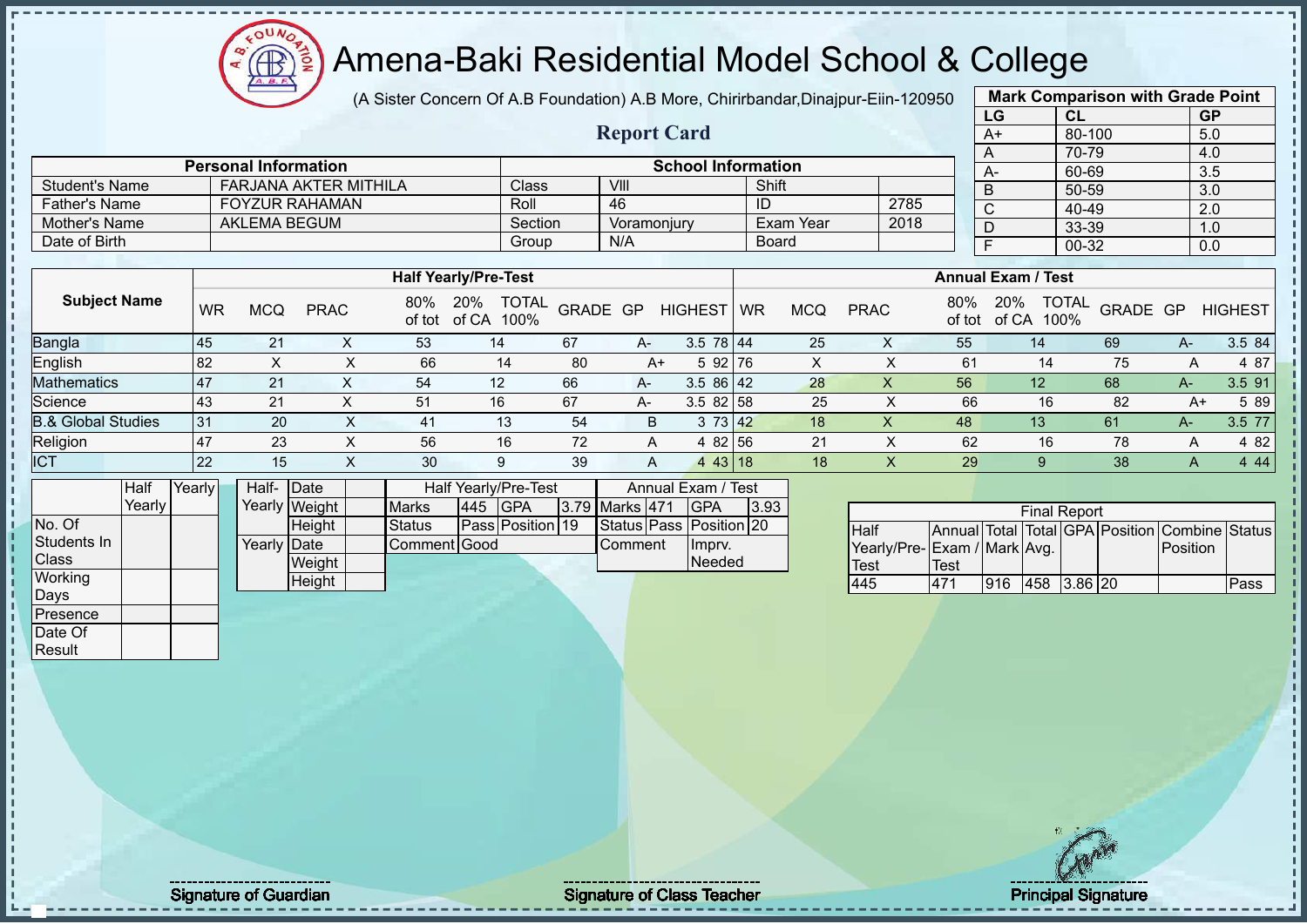OUN Æ

#### Amena-Baki Residential Model School & College

(A Sister Concern Of A.B Foundation) A.B More, Chirirbandar,Dinajpur-Eiin-120950 **Mark Comparison with Grade Point**

| <b>GP</b><br><b>CL</b><br>80-100<br>5.0 |                       |
|-----------------------------------------|-----------------------|
|                                         |                       |
| 3.5                                     |                       |
| 3.0<br>50-59                            |                       |
| 40-49<br>2.0                            |                       |
| 33-39<br>1.0                            |                       |
| 00-32<br>0.0                            |                       |
|                                         |                       |
|                                         |                       |
|                                         |                       |
| <b>TOTAL</b><br>GRADE GP                | <b>HIGHEST</b>        |
| 61<br>А-                                | 3.5 84                |
| 60<br>A-                                | 3.5 87                |
| 55<br>B.                                | 391                   |
|                                         | 70-79<br>4.0<br>60-69 |

| <b>Mathematics</b>            |        | 34        | 20          |               |           | 43                    |     | 8                    | 51 | B              |                         | 3 86 43                 |      | 16 |                             | 47   |     |    |                     | 55 | B                                              | 3 91   |
|-------------------------------|--------|-----------|-------------|---------------|-----------|-----------------------|-----|----------------------|----|----------------|-------------------------|-------------------------|------|----|-----------------------------|------|-----|----|---------------------|----|------------------------------------------------|--------|
| Science                       |        | 27        | 19          |               |           | 37                    |     | 13                   | 50 | B              |                         | 382 45                  |      | 23 |                             | 54   |     | 13 |                     | 67 | A-                                             | 3.5 89 |
| <b>B.&amp; Global Studies</b> |        | 26        | 20          |               |           | 37                    |     | 8                    | 45 |                | ⌒<br>$\mathbf{\bullet}$ | 2 73 38                 |      | 18 |                             | 45   |     |    |                     | 53 | B                                              | 3 77   |
| Religion                      |        | <b>43</b> | 19          |               | $\lambda$ | 50                    |     | 14                   | 64 | A-             |                         | 3.582145                |      | 23 |                             | 54   |     | 14 |                     | 68 | A-                                             | 3.5 82 |
| <b>ICT</b>                    |        | 122       | 10          |               |           | 26                    |     | 9                    | 35 | A              |                         | 4 43 15                 |      | 18 | ^                           | 26   |     |    |                     | 35 | A                                              | 4 4 4  |
|                               | Half   | Yearly    | Half- Date  |               |           |                       |     | Half Yearly/Pre-Test |    |                |                         | Annual Exam / Test      |      |    |                             |      |     |    |                     |    |                                                |        |
|                               | Yearly |           |             | Yearly Weight |           | <b>Marks</b>          | 372 | <b>IGPA</b>          |    | 3.21 Marks 399 |                         | <b>IGPA</b>             | 3.43 |    |                             |      |     |    | <b>Final Report</b> |    |                                                |        |
| No. Of                        |        |           |             | Height        |           | <b>Status</b>         |     | Pass Position 36     |    |                |                         | Status Pass Position 40 |      |    | Half                        |      |     |    |                     |    | Annual Total Total GPA Position Combine Status |        |
| Students In                   |        |           | Yearly Date |               |           | Comment Imprv. Needed |     |                      |    | <b>Comment</b> |                         | Impry.                  |      |    | Yearly/Pre-Exam / Mark Avg. |      |     |    |                     |    | Position                                       |        |
| <b>Class</b>                  |        |           |             | Weight        |           |                       |     |                      |    |                |                         | Needed                  |      |    | <b>Test</b>                 | Test |     |    |                     |    |                                                |        |
| Working                       |        |           |             | Height        |           |                       |     |                      |    |                |                         |                         |      |    | 372                         | 399  | 771 |    | $386$ 3.32 39       |    |                                                | Pass   |
| <b>Days</b>                   |        |           |             |               |           |                       |     |                      |    |                |                         |                         |      |    |                             |      |     |    |                     |    |                                                |        |

Presence Date Of Result

Signature of Guardian Signature of Class Teacher Number of Class Teacher Principal Signature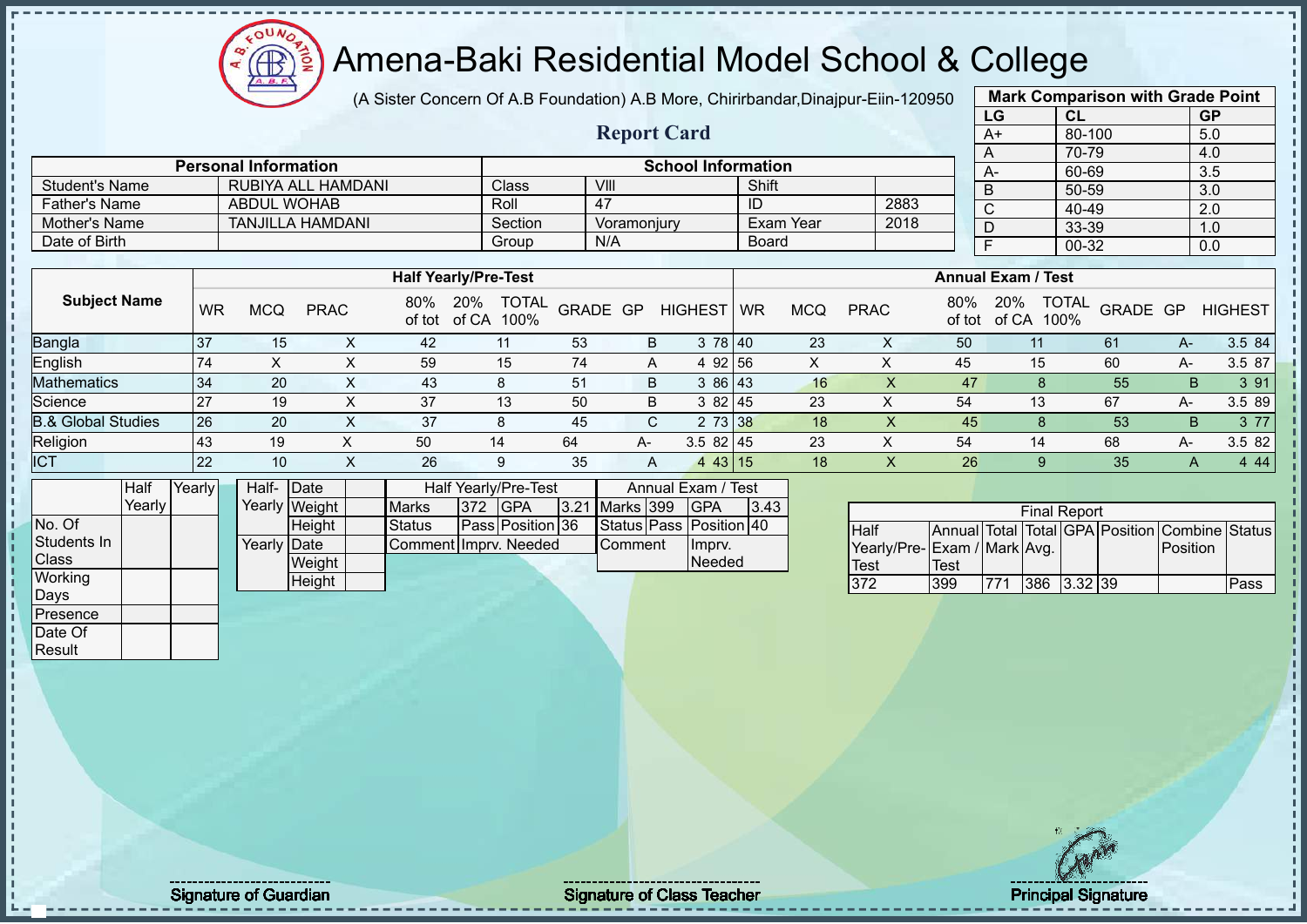(A Sister Concern Of A.B Foundation) A.B More, Chirirbandar,Dinajpur-Eiin-120950

**Report Card**

| <b>Mark Comparison with Grade Point</b> |           |           |  |  |  |  |  |  |  |  |  |
|-----------------------------------------|-----------|-----------|--|--|--|--|--|--|--|--|--|
| LG                                      | <b>CL</b> | <b>GP</b> |  |  |  |  |  |  |  |  |  |
| $A+$                                    | 80-100    | 5.0       |  |  |  |  |  |  |  |  |  |
| A                                       | 70-79     | 4.0       |  |  |  |  |  |  |  |  |  |
| A-                                      | 60-69     | 3.5       |  |  |  |  |  |  |  |  |  |
| B                                       | 50-59     | 3.0       |  |  |  |  |  |  |  |  |  |
| C                                       | 40-49     | 2.0       |  |  |  |  |  |  |  |  |  |
| D                                       | 33-39     | 1.0       |  |  |  |  |  |  |  |  |  |
| F                                       | 00-32     | 0.0       |  |  |  |  |  |  |  |  |  |
|                                         |           |           |  |  |  |  |  |  |  |  |  |

|                       | <b>Personal Information</b> |         | <b>School Information</b> |              |      |  |
|-----------------------|-----------------------------|---------|---------------------------|--------------|------|--|
| <b>Student's Name</b> | ALFI SHAHRIN                | Class   | VIII                      | Shift        |      |  |
| <b>Father's Name</b>  | MD. ABDUR RAHMAN            | Roll    | 48                        | ID           | 3188 |  |
| Mother's Name         | MST. GULSHAN ARA BEGUM      | Section | Voramoniurv               | Exam Year    | 2018 |  |
| Date of Birth         |                             | Group   | N/A                       | <b>Board</b> |      |  |

|                               |           |     |             |     | <b>Half Yearly/Pre-Test</b>              |          |    |                           |    |            |             |                 | <b>Annual Exam / Test</b> |                          |      |                |
|-------------------------------|-----------|-----|-------------|-----|------------------------------------------|----------|----|---------------------------|----|------------|-------------|-----------------|---------------------------|--------------------------|------|----------------|
| <b>Subject Name</b>           | <b>WR</b> | MCQ | <b>PRAC</b> | 80% | <b>TOTAL</b><br>20%<br>of tot of CA 100% | GRADE GP |    | <b>HIGHEST</b>            | WR | <b>MCQ</b> | <b>PRAC</b> | 80%<br>of tot   | 20%<br>of CA<br>100%      | <b>TOTAL</b><br>GRADE GP |      | <b>HIGHEST</b> |
| <b>Bangla</b>                 | 36        | 14  |             | 40  |                                          | 51       | В  | 78 46<br>3                |    | 18         |             | 51              |                           | 62                       | A-.  | 3.5 84         |
| English                       | 74        |     |             | 59  | 17                                       | 76       |    | 92160                     |    | $\sim$     |             | 48              | 17                        | 65                       | А-   | 3.5 87         |
| <b>Mathematics</b>            | 29        | 15  |             | 35  | 8                                        | -43      | C. | 286 22                    |    | 16         |             | 30 <sub>l</sub> | 8                         | 38                       | E    | 0.091          |
| Science                       | 42        | 16  |             | 46  | 12                                       | 58       | B  | 3 82 45                   |    | 16         |             | 49              | 12                        | 61                       | $A-$ | 3.5 89         |
| <b>B.&amp; Global Studies</b> | 24        | 16  | ⌒           | 32  | 12                                       | 44       | С  | 73 33                     |    | 19         |             | 42              | 12                        | 54                       | B    | 3 7 7          |
| Religion                      | 49        | 23  |             | 58  | 15                                       | 73       | A  | 4 82 54                   |    | 23         | X           | 62              | 15                        | 77                       | A    | 4 8 2          |
| <b>ICT</b>                    | 22        | 15  | ∧           | 30  | 9                                        | 39       | Α  | 43   17<br>$\overline{4}$ |    | 18         | X           | 28              |                           | 37                       | A    | 4 4 4          |

|              | Half   | Yearly | Half-Date   |               |                       |         | Half Yearly/Pre-Test |                           | Annual Exam / Test   |      |  |
|--------------|--------|--------|-------------|---------------|-----------------------|---------|----------------------|---------------------------|----------------------|------|--|
|              | Yearly |        |             | Yearly Weight | <b>Marks</b>          | 384 GPA |                      | <b>3.14 Marks 394 GPA</b> |                      | 0.00 |  |
| No. Of       |        |        |             | Height        | <b>Status</b>         |         | Pass Position 38     |                           | Status Fail Position |      |  |
| Students In  |        |        | Yearly Date |               | Comment Imprv. Needed |         |                      | <b>Comment</b>            | <b>INot</b>          |      |  |
| <b>Class</b> |        |        |             | Weight        |                       |         |                      |                           | Satisfactory         |      |  |
| Working      |        |        |             | Height        |                       |         |                      |                           |                      |      |  |
| Days         |        |        |             |               |                       |         |                      |                           |                      |      |  |

|                             |             |      | <b>Final Report</b> |  |                                                |  |
|-----------------------------|-------------|------|---------------------|--|------------------------------------------------|--|
| <b>Half</b>                 |             |      |                     |  | Annual Total Total GPA Position Combine Status |  |
| Yearly/Pre-Exam / Mark Avg. |             |      |                     |  | <b>IPosition</b>                               |  |
| <b>Test</b>                 | <b>Test</b> |      |                     |  |                                                |  |
| 384                         | 394         | 1778 | 386                 |  |                                                |  |

Presence Date Of Result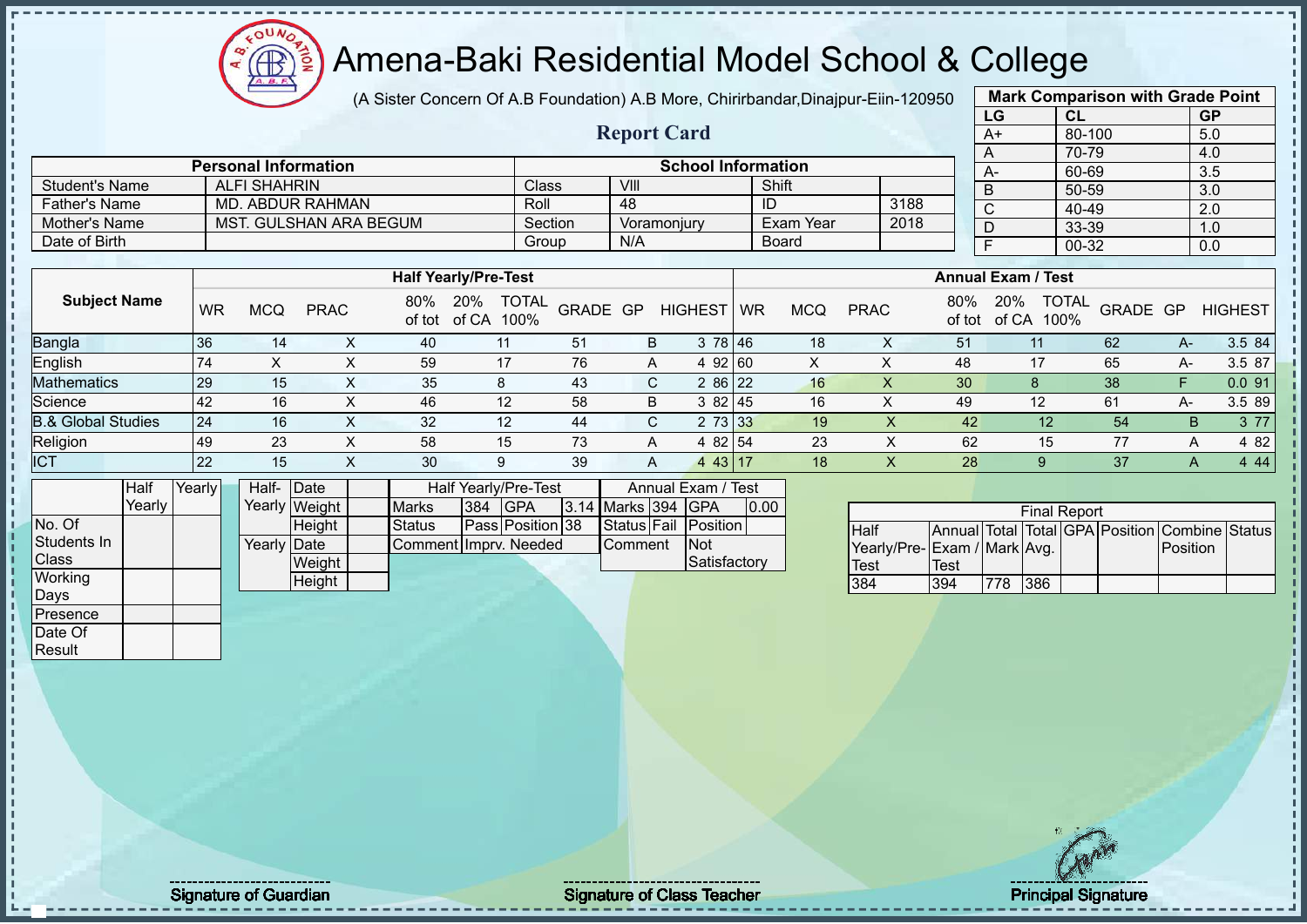oυ Æ

#### Amena-Baki Residential Model School & College

(A Sister Concern Of A.B Foundation) A.B More, Chirirbandar,Dinajpur-Eiin-120950

**Report Card**

|                 | <b>Mark Comparison with Grade Point</b> |           |
|-----------------|-----------------------------------------|-----------|
| LG              | <b>CL</b>                               | <b>GP</b> |
| $\overline{A+}$ | 80-100                                  | 5.0       |
| A               | 70-79                                   | 4.0       |
| A-              | 60-69                                   | 3.5       |
| B               | 50-59                                   | 3.0       |
| $\mathsf{C}$    | 40-49                                   | 2.0       |
| D               | 33-39                                   | 1.0       |
| F               | 00-32                                   | 0.0       |
|                 |                                         |           |

| Date of Birth                 |           |            |             |               | Group                                | N/A      |      |                 | Board     |            |             |               |                           | 00-32                |                 |    | 0.0            |
|-------------------------------|-----------|------------|-------------|---------------|--------------------------------------|----------|------|-----------------|-----------|------------|-------------|---------------|---------------------------|----------------------|-----------------|----|----------------|
|                               |           |            |             |               |                                      |          |      |                 |           |            |             |               |                           |                      |                 |    |                |
|                               |           |            |             |               | <b>Half Yearly/Pre-Test</b>          |          |      |                 |           |            |             |               | <b>Annual Exam / Test</b> |                      |                 |    |                |
| <b>Subject Name</b>           | <b>WR</b> | <b>MCQ</b> | <b>PRAC</b> | 80%<br>of tot | 20%<br><b>TOTAL</b><br>of CA<br>100% | GRADE GP |      | <b>HIGHEST</b>  | <b>WR</b> | <b>MCQ</b> | <b>PRAC</b> | 80%<br>of tot | 20%<br>of CA              | <b>TOTAL</b><br>100% | <b>GRADE GP</b> |    | <b>HIGHEST</b> |
| Bangla                        | -41       | 15         | ⋏           | 45            | 12                                   | 57       | B    | 3 78 43         |           | 23         | х           | 53            | 12                        |                      | 65              | А- | 3.5 84         |
| English                       | 79        |            |             | 63            | 12                                   | 75       | A    | 4 92 74         |           | x          |             | 59            |                           | 12                   | 71              |    | 4 87           |
| <b>Mathematics</b>            | 36        | 22         | ⌒           | 46            | 14                                   | 60       | A-   | $3.586$   44    |           | 20         | X           | 51            | 14                        |                      | 65              | А- | 3.5 91         |
| Science                       | 38        | 21         |             | 47            | 16                                   | 63       | A-   | $3.582$ 53      |           | 25         |             | 62            |                           | 16                   | 78              |    | 4 8 9          |
| <b>B.&amp; Global Studies</b> | 28        | 19         | $\lambda$   | 38            | 9                                    | 47       |      | 2 73 34<br>C.   |           | 23         |             | 46            |                           |                      | 55              | B. | 3 77           |
| Religion                      | 37        | 22         |             | 47            | 14                                   | 61       | $A-$ | $3.582$ 54      |           | 21         |             | 60            |                           | 14                   | 74              | А  | 4 82           |
| <b>ICT</b>                    | 22        | 5          |             | 22            |                                      | 29       | B    | $3 \, 43 \, 17$ |           | 20         | х           | 30            |                           |                      | 37              | A  | 4 4 4          |

|              | <b>Half</b> | Yearly | Half- Date  |               |                       |     | Half Yearly/Pre-Test |                  | Annual Exam / Test      |      |
|--------------|-------------|--------|-------------|---------------|-----------------------|-----|----------------------|------------------|-------------------------|------|
|              | Yearlv l    |        |             | Yearly Weight | <b>Marks</b>          | 392 | <b>IGPA</b>          | 3.21 Marks 445   | <b>IGPA</b>             | 3.71 |
| No. Of       |             |        |             | <b>Height</b> | Status                |     | Pass Position 34     |                  | Status Pass Position 29 |      |
| Students In  |             |        | Yearly Date |               | Comment Imprv. Needed |     |                      | <b>I</b> Comment | Ilmpry.                 |      |
| <b>Class</b> |             |        |             | Weight        |                       |     |                      |                  | <b>Needed</b>           |      |
| Working      |             |        |             | Height        |                       |     |                      |                  |                         |      |
| Days         |             |        |             |               |                       |     |                      |                  |                         |      |

**Personal Information School Information** 

Father's Name MD.MAHABUR Roll 1 1 ID 1932 Mother's Name MOST.MAHARUN Section Voramonjury Exam Year 2018<br>
Date of Birth Group N/A Board

Student's Name NURA JANNAT Class VIII Shift<br>
Father's Name MD.MAHABUR Roll 1 ID

|                             |      |     | <b>Final Report</b> |  |                                                |      |
|-----------------------------|------|-----|---------------------|--|------------------------------------------------|------|
| <b>Half</b>                 |      |     |                     |  | Annual Total Total GPA Position Combine Status |      |
| Yearly/Pre-Exam / Mark Avg. |      |     |                     |  | <b>IPosition</b>                               |      |
| <b>Test</b>                 | Test |     |                     |  |                                                |      |
| 392                         | 445  | 837 | 419 3.46 34         |  |                                                | Pass |

Presence Date Of **Result** 

Signature of Guardian Signature of Class Teacher Number of Class Teacher Principal Signature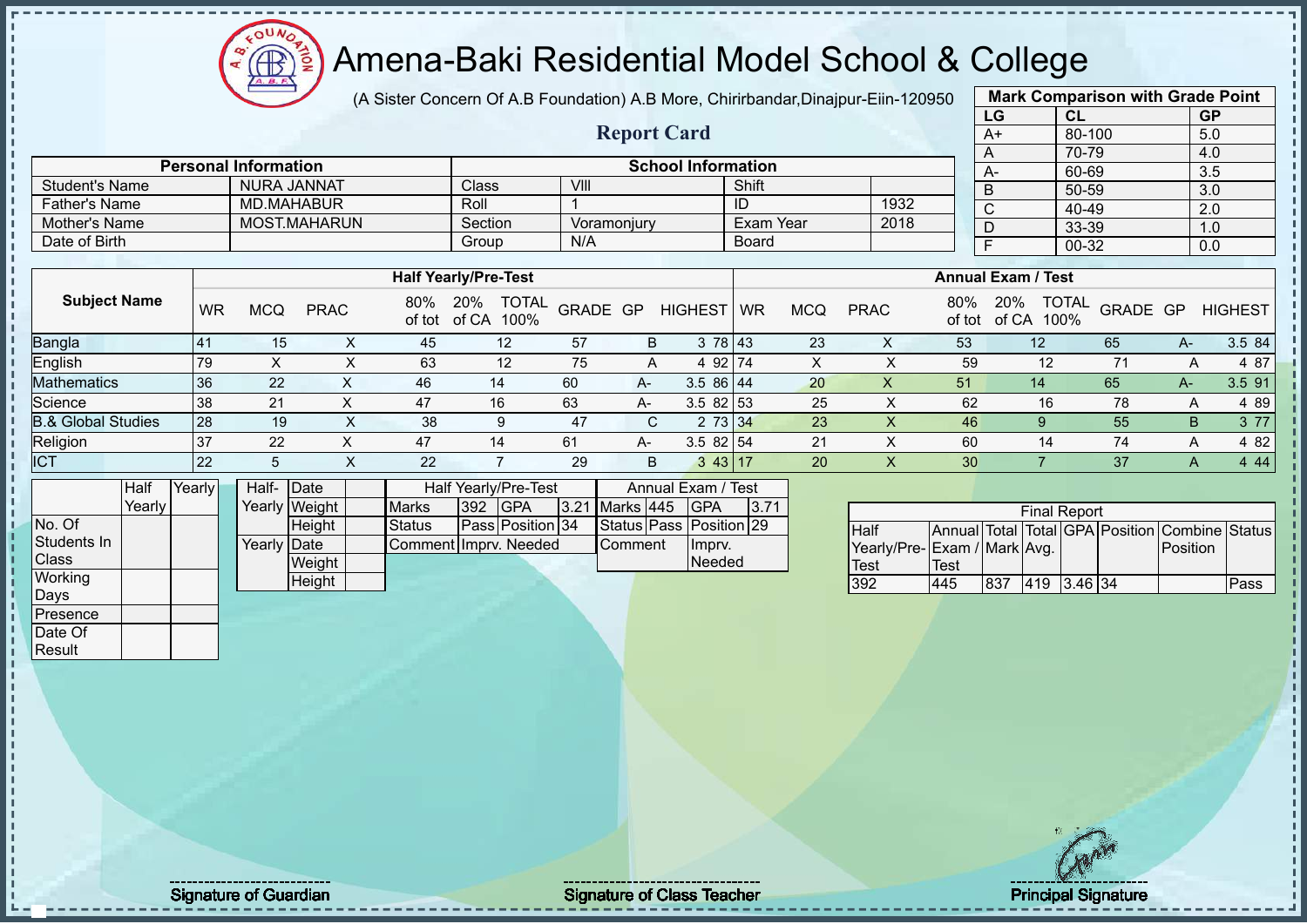FOUND

# $\left(\sqrt[2^n]{\bigoplus_{k=1}^{n}^2}\right)$ Amena-Baki Residential Model School & College

|                               |        |           |                             |               | (A Sister Concern Of A.B Foundation) A.B More, Chirirbandar, Dinajpur-Eiin-120950 |                             |              |          |             |                           |              |                  |                             |               |                                                |                     |          | <b>Mark Comparison with Grade Point</b> |                |
|-------------------------------|--------|-----------|-----------------------------|---------------|-----------------------------------------------------------------------------------|-----------------------------|--------------|----------|-------------|---------------------------|--------------|------------------|-----------------------------|---------------|------------------------------------------------|---------------------|----------|-----------------------------------------|----------------|
|                               |        |           |                             |               |                                                                                   |                             |              |          |             |                           |              |                  |                             |               | LG                                             | <b>CL</b>           |          | <b>GP</b>                               |                |
|                               |        |           |                             |               |                                                                                   |                             |              |          |             | <b>Report Card</b>        |              |                  |                             |               | $A+$                                           | 80-100              |          | 5.0                                     |                |
|                               |        |           |                             |               |                                                                                   |                             |              |          |             |                           |              |                  |                             |               | A                                              | 70-79               |          | 4.0                                     |                |
|                               |        |           | <b>Personal Information</b> |               |                                                                                   |                             |              |          |             | <b>School Information</b> |              |                  |                             |               | $A-$                                           | 60-69               |          | 3.5                                     |                |
| <b>Student's Name</b>         |        |           | <b>FARHANA PARVEN</b>       |               |                                                                                   | Class                       |              | VIII     |             |                           | Shift        |                  |                             |               | B                                              | 50-59               |          | 3.0                                     |                |
| <b>Father's Name</b>          |        |           | <b>FARUK MAHMUD</b>         |               |                                                                                   | Roll                        |              | 3        |             |                           | ID           |                  | 1939                        |               | C                                              | 40-49               |          | $\overline{2.0}$                        |                |
| <b>Mother's Name</b>          |        |           | <b>MOST. SHAMIMA AKTER</b>  |               |                                                                                   |                             | Section      |          | Voramonjury |                           |              | <b>Exam Year</b> | 2018                        |               | D                                              | 33-39               |          | 1.0                                     |                |
| Date of Birth                 |        |           |                             |               |                                                                                   |                             | Group        | N/A      |             |                           | <b>Board</b> |                  |                             |               | $\overline{F}$                                 | 00-32               |          | 0.0                                     |                |
|                               |        |           |                             |               |                                                                                   |                             |              |          |             |                           |              |                  |                             |               |                                                |                     |          |                                         |                |
|                               |        |           |                             |               |                                                                                   | <b>Half Yearly/Pre-Test</b> |              |          |             |                           |              |                  |                             |               | <b>Annual Exam / Test</b>                      |                     |          |                                         |                |
| <b>Subject Name</b>           |        | <b>WR</b> | <b>MCQ</b>                  | <b>PRAC</b>   | 80%<br>of tot                                                                     | 20%<br>of CA<br>100%        | <b>TOTAL</b> | GRADE GP |             | <b>HIGHEST</b>            | WR           | <b>MCQ</b>       | <b>PRAC</b>                 | 80%<br>of tot | 20%<br>of CA 100%                              | <b>TOTAL</b>        | GRADE GP |                                         | <b>HIGHEST</b> |
| <b>Bangla</b>                 |        | 46        | 12                          |               | X<br>46                                                                           | 12                          |              | 58       | B           | 3 78 47                   |              | 24               | X                           | 57            | 12                                             |                     | 69       | $A-$                                    | 3.5 84         |
| English                       |        | 81        | X                           |               | X<br>65                                                                           | 15                          |              | 80       | $A+$        | 5 92 72                   |              | X                | X                           | 58            |                                                | 15                  | 73       | Α                                       | 4 87           |
| <b>Mathematics</b>            |        | 52        | 25                          |               | X<br>62                                                                           | 10                          |              | 72       | A           | 4 86 69                   |              | 23               | $\times$                    | 74            |                                                | 10                  | 84       | $A+$                                    | 5 91           |
| Science                       |        | 47        | 27                          |               | X<br>59                                                                           | 19                          |              | 78       | A           | 4 82 56                   |              | 24               | X                           | 64            |                                                | 19                  | 83       | $A+$                                    | 5 89           |
| <b>B.&amp; Global Studies</b> |        | 38        | 22                          |               | X<br>48                                                                           | 9                           |              | 57       | B           | 3 73 40                   |              | 25               | X                           | 52            | 9                                              |                     | 61       | A-                                      | 3.5 77         |
| Religion                      |        | 52        | 27                          |               | X<br>63                                                                           | 16                          |              | 79       | A           | 4 82 51                   |              | 25               | X                           | 61            |                                                | 16                  | 77       | A                                       | 4 8 2          |
| <b>ICT</b>                    |        | 22        | 18                          |               | X<br>32                                                                           | 8                           |              | 40       | $A+$        | 543 17                    |              | 21               | $\sf X$                     | 30            | 8                                              |                     | 38       | A                                       | 4 4 4          |
|                               | Half   | Yearly    | Half- Date                  |               |                                                                                   | Half Yearly/Pre-Test        |              |          |             | Annual Exam / Test        |              |                  |                             |               |                                                |                     |          |                                         |                |
|                               | Yearly |           |                             | Yearly Weight | Marks                                                                             | <b>GPA</b><br>464           |              |          | Marks 485   | <b>GPA</b>                | 4.14         |                  |                             |               |                                                |                     |          |                                         |                |
| No. Of                        |        |           |                             | Height        | <b>Status</b>                                                                     | Pass Position 11            |              |          |             | Status Pass Position 14   |              |                  | <b>Half</b>                 |               | Annual Total Total GPA Position Combine Status | <b>Final Report</b> |          |                                         |                |
| Students In                   |        |           | Yearly Date                 |               |                                                                                   | Comment Good                |              | Comment  |             | Good                      |              |                  | Yearly/Pre-Exam / Mark Avg. |               |                                                |                     |          | Position                                |                |
| Class                         |        |           |                             | Weight        |                                                                                   |                             |              |          |             |                           |              |                  | Test                        | Test          |                                                |                     |          |                                         |                |
| Working                       |        |           |                             | Height        |                                                                                   |                             |              |          |             |                           |              |                  | 464                         | 485           | 949 475 4.07 10                                |                     |          |                                         | Pass           |
| Days                          |        |           |                             |               |                                                                                   |                             |              |          |             |                           |              |                  |                             |               |                                                |                     |          |                                         |                |
| Presence                      |        |           |                             |               |                                                                                   |                             |              |          |             |                           |              |                  |                             |               |                                                |                     |          |                                         |                |
| Date Of                       |        |           |                             |               |                                                                                   |                             |              |          |             |                           |              |                  |                             |               |                                                |                     |          |                                         |                |
| Result                        |        |           |                             |               |                                                                                   |                             |              |          |             |                           |              |                  |                             |               |                                                |                     |          |                                         |                |

- II

Signature of Guardian and Signature of Class Teacher Principal Signature of Guardian and Signature of Class Teacher Principal Signature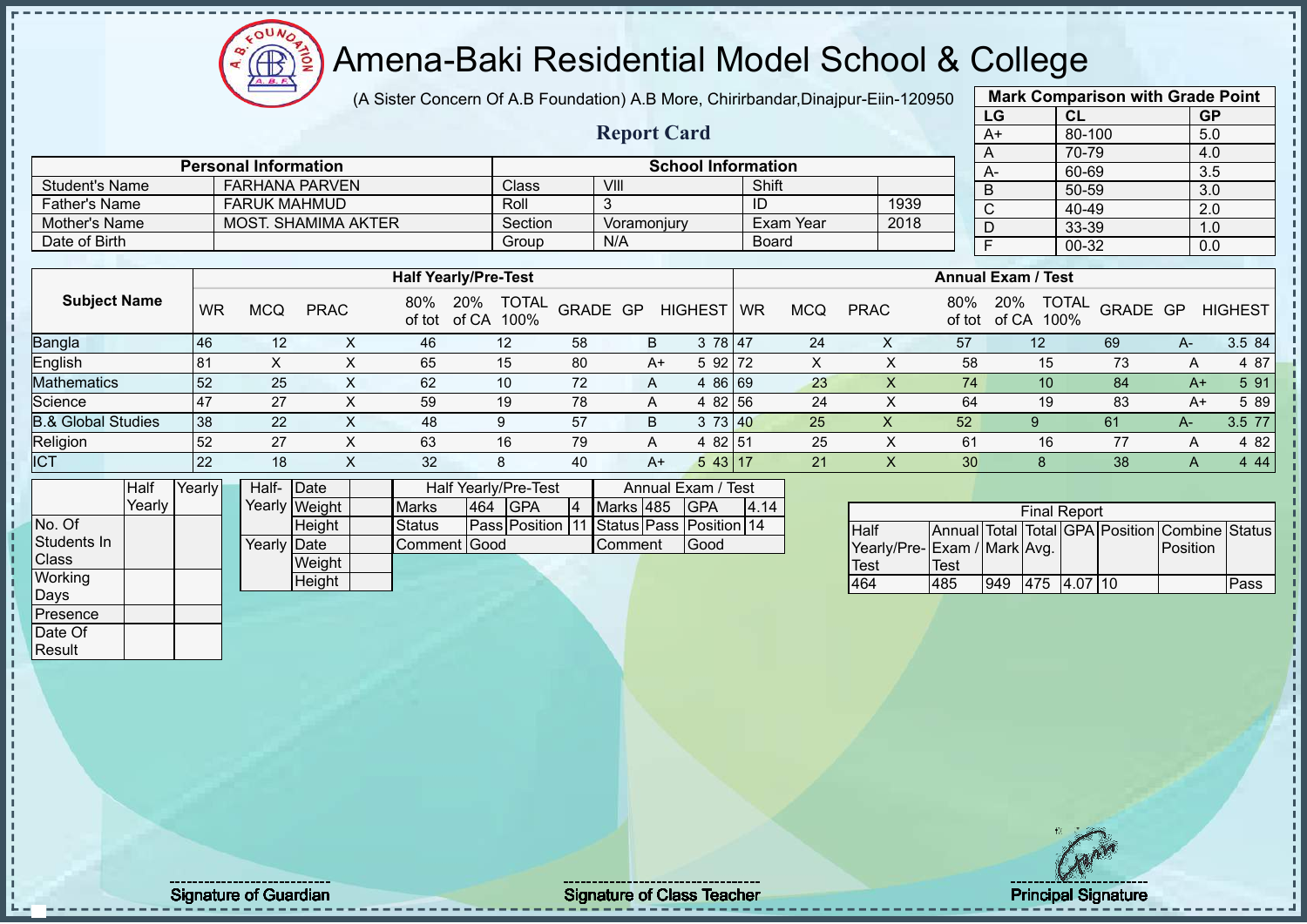

(A Sister Concern Of A.B Foundation) A.B More, Chirirbandar,Dinajpur-Eiin-120950

**Report Card**

| <b>Mark Comparison with Grade Point</b><br>LG |           |  |  |  |  |  |  |  |  |  |
|-----------------------------------------------|-----------|--|--|--|--|--|--|--|--|--|
| CL                                            | <b>GP</b> |  |  |  |  |  |  |  |  |  |
| 80-100                                        | 5.0       |  |  |  |  |  |  |  |  |  |
| 70-79                                         | 4.0       |  |  |  |  |  |  |  |  |  |
| 60-69                                         | 3.5       |  |  |  |  |  |  |  |  |  |
| 50-59                                         | 3.0       |  |  |  |  |  |  |  |  |  |
| 40-49                                         | 2.0       |  |  |  |  |  |  |  |  |  |
| 33-39                                         | 1.0       |  |  |  |  |  |  |  |  |  |
| 00-32                                         | 0.0       |  |  |  |  |  |  |  |  |  |
|                                               |           |  |  |  |  |  |  |  |  |  |

|                       | <b>Personal Information</b> |         | <b>School Information</b> |              |      | А- |
|-----------------------|-----------------------------|---------|---------------------------|--------------|------|----|
| <b>Student's Name</b> | <b>CHITY RANI DAB</b>       | Class   | VIII                      | Shift        |      |    |
| <b>Father's Name</b>  | <b>CHHONDON DEB</b>         | Roll    |                           | ID           | 1946 |    |
| Mother's Name         | <b>CHANDA DAB</b>           | Section | Voramoniury               | Exam Year    | 2018 |    |
| Date of Birth         |                             | Group   | N/A                       | <b>Board</b> |      |    |

|                               |    |            |             |               | <b>Half Yearly/Pre-Test</b>          |          |      |                |    |     |             |               | <b>Annual Exam / Test</b>            |          |    |                |
|-------------------------------|----|------------|-------------|---------------|--------------------------------------|----------|------|----------------|----|-----|-------------|---------------|--------------------------------------|----------|----|----------------|
| <b>Subject Name</b>           | WR | <b>MCQ</b> | <b>PRAC</b> | 80%<br>of tot | <b>TOTAL</b><br>20%<br>of CA<br>100% | GRADE GP |      | <b>HIGHEST</b> | WR | MCQ | <b>PRAC</b> | 80%<br>of tot | <b>TOTAL</b><br>20%<br>100%<br>of CA | GRADE GP |    | <b>HIGHEST</b> |
| <b>Bangla</b>                 | 49 | 20         |             | 55            | 14                                   | 69       | $A-$ | $3.5$ 78 41    |    | 20  | ∧           | 49            | 14                                   | 63       | A- | 3.5 84         |
| English                       | 80 |            |             | 64            | 13                                   |          | A    | 92 74<br>4     |    | X   |             | 59            | 13                                   | 72       | A  | 4 87           |
| <b>Mathematics</b>            | 38 | 21         |             | 47            | 16                                   | 63       | A-   | $3.586$   47   |    | 20  |             | 54            | 16                                   | 70       | A  | 4 91           |
| Science                       | 48 | 21         | ∧           | 55            | 16                                   | 71       | A    | 4 82 52        |    | 23  |             | 60            | 16                                   | 76       | A  | 4 8 9          |
| <b>B.&amp; Global Studies</b> | 28 | 19         | ᄉ           | 38            | 8                                    | 46       | C.   | 2 73 43        |    | 18  | ∧           | 49            |                                      | 57       | B  | 3 77           |
| Religion                      | 54 | 22         | ⋏           | 61            | 16                                   | 77       | А    | 82 51<br>4     |    | 22  |             | 58            | 16                                   | 74       | A  | 4 8 2          |
| <b>ICT</b>                    | 22 |            |             | 22            |                                      | 30       | A-   | $3.5$ 43 20    |    | 16  |             | 29            |                                      | 37       |    | 4 4 4          |

|              | <b>Half</b> | Yearlv l | Half- Date  |               |               |     | Half Yearly/Pre-Test                     |                      | Annual Exam / Test |      |
|--------------|-------------|----------|-------------|---------------|---------------|-----|------------------------------------------|----------------------|--------------------|------|
|              | Yearly      |          |             | Yearly Weight | <b>Marks</b>  | 433 | <b>IGPA</b>                              | <b>3.5 Marks 449</b> | <b>IGPA</b>        | 3.79 |
| No. Of       |             |          |             | Height        | <b>Status</b> |     | Pass Position 27 Status Pass Position 24 |                      |                    |      |
| Students In  |             |          | Yearly Date |               | Comment Good  |     |                                          | <b>Comment</b>       | Imprv.             |      |
| <b>Class</b> |             |          |             | Weight        |               |     |                                          |                      | Needed             |      |
| Working      |             |          |             | Height        |               |     |                                          |                      |                    |      |
| Days         |             |          |             |               |               |     |                                          |                      |                    |      |

|                             |      |     | <b>Final Report</b> |  |                                                |      |
|-----------------------------|------|-----|---------------------|--|------------------------------------------------|------|
| <b>Half</b>                 |      |     |                     |  | Annual Total Total GPA Position Combine Status |      |
| Yearly/Pre-Exam / Mark Avg. |      |     |                     |  | <b>IPosition</b>                               |      |
| <b>Test</b>                 | Test |     |                     |  |                                                |      |
| 433                         | 449  | 882 | 441 3.64 28         |  |                                                | Pass |

Presence Date Of **Result**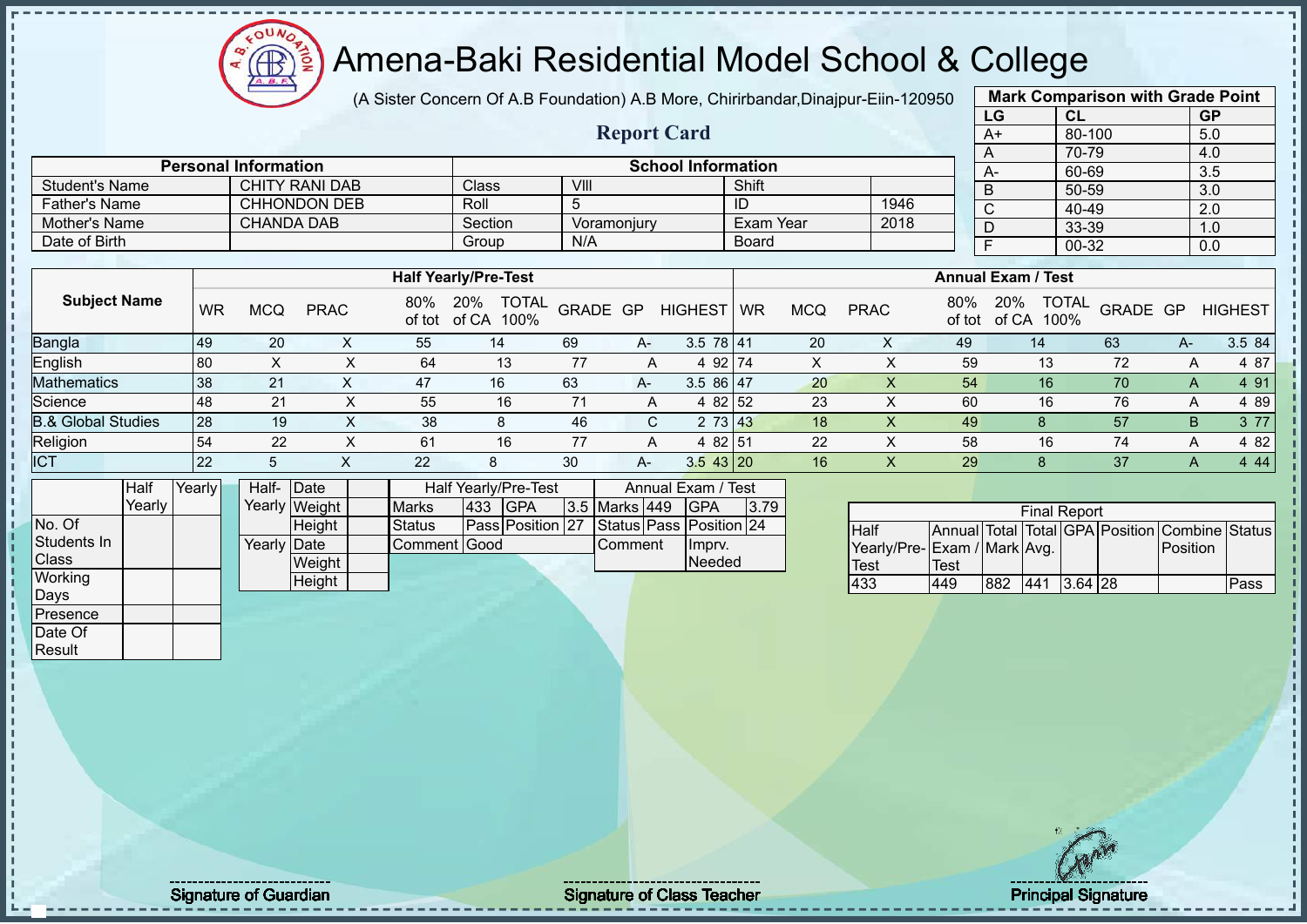$\mathbf{I}$ 

л  $\mathbf{I}$ 

#### Amena-Baki Residential Model School & College

(A Sister Concern Of A.B Foundation) A.B More, Chirirbandar,Dinajpur-Eiin-120950

|                               |           |                             |                          |               |                                          |          |                    |                           |              |            |                             |                           | LG             |                            | CL     |                    |              | <b>GP</b>      |
|-------------------------------|-----------|-----------------------------|--------------------------|---------------|------------------------------------------|----------|--------------------|---------------------------|--------------|------------|-----------------------------|---------------------------|----------------|----------------------------|--------|--------------------|--------------|----------------|
|                               |           |                             |                          |               |                                          |          | <b>Report Card</b> |                           |              |            |                             |                           | $A+$           |                            | 80-100 |                    |              | 5.0            |
|                               |           |                             |                          |               |                                          |          |                    |                           |              |            |                             |                           | A              |                            | 70-79  |                    |              | 4.0            |
|                               |           | <b>Personal Information</b> |                          |               |                                          |          |                    | <b>School Information</b> |              |            |                             |                           | A-             |                            | 60-69  |                    |              | 3.5            |
| <b>Student's Name</b>         |           |                             | <b>JOYSREE ROY JERIN</b> |               | Class                                    | VIII     |                    |                           | Shift        |            |                             |                           | B              |                            | 50-59  |                    |              | 3.0            |
| <b>Father's Name</b>          |           | <b>SHACIN ROY</b>           |                          |               | Roll                                     | 6        |                    |                           | ID           |            | 1949                        |                           | $\overline{C}$ |                            | 40-49  |                    |              | 2.0            |
| Mother's Name                 |           | <b>ALO ROY</b>              |                          |               | Section                                  |          | Voramonjury        |                           | Exam Year    |            | 2018                        |                           | D              |                            | 33-39  |                    |              | 1.0            |
| Date of Birth                 |           |                             |                          |               | Group                                    |          | N/A                |                           | <b>Board</b> |            |                             |                           | E              |                            | 00-32  |                    |              | 0.0            |
|                               |           |                             |                          |               |                                          |          |                    |                           |              |            |                             |                           |                |                            |        |                    |              |                |
|                               |           |                             |                          |               | <b>Half Yearly/Pre-Test</b>              |          |                    |                           |              |            |                             | <b>Annual Exam / Test</b> |                |                            |        |                    |              |                |
| <b>Subject Name</b>           | <b>WR</b> | <b>MCQ</b>                  | <b>PRAC</b>              | 80%           | 20%<br><b>TOTAL</b><br>of tot of CA 100% | GRADE GP |                    | <b>HIGHEST</b>            | <b>WR</b>    | <b>MCQ</b> | <b>PRAC</b>                 | 80%<br>of tot             | 20%            | <b>TOTAL</b><br>of CA 100% |        | GRADE GP           |              | <b>HIGHEST</b> |
| Bangla                        | 45        | 17                          | $\times$                 | 50            | 10                                       | 60       | A-                 | $3.5 \ 78 \ 47$           |              | 20         | X                           | 54                        |                | 10                         |        | 64                 | $A-$         | 3.5 84         |
| English                       | 73        | X                           | X                        | 58            | 13                                       | 71       | A                  | 4 92 60                   |              | X          | X                           | 48                        |                | 13                         |        | 61                 | $A-$         | 3.5 87         |
| <b>Mathematics</b>            | 48        | 22                          | X                        | 56            | 10                                       | 66       | $A -$              | $3.586$ 17                |              | 18         | X                           | 28                        |                | 10                         |        | 38                 | F.           | 0.091          |
| Science                       | 41        | 22                          | $\pmb{\times}$           | 50            | 17                                       | 67       | A-                 | 3.5 82 44                 |              | 24         | $\sf X$                     | 54                        |                | 17                         |        | 71                 | A            | 4 8 9          |
| <b>B.&amp; Global Studies</b> | 32        | 18                          | $\times$                 | 40            | 8                                        | 48       | C                  | 2 73 29                   |              | 14         | $\times$                    | 34                        |                | 8                          |        | 42                 | $\mathsf{C}$ | $277$          |
| Religion                      | 48        | 22                          | X                        | 56            | 16                                       | 72       | A                  | 4 82 46                   |              | 22         | X                           | 54                        |                | 16                         |        | 70                 | A            | 4 82           |
| <b>ICT</b>                    | 22        | 10                          | $\mathsf{X}$             | 26            | $\overline{7}$                           | 33       | A-                 | $3.5$ 43 14               |              | 22         | $\boldsymbol{\mathsf{X}}$   | 29                        |                | $\overline{7}$             |        | 36                 | $\mathsf{A}$ | 444            |
| <b>Half</b>                   | Yearly    | Half-                       | Date                     |               | Half Yearly/Pre-Test                     |          |                    | Annual Exam / Test        |              |            |                             |                           |                |                            |        |                    |              |                |
| Yearly                        |           |                             | Yearly Weight            | <b>Marks</b>  | GPA<br>417                               |          | 3.43 Marks 382     | <b>GPA</b>                | 0.00         |            |                             |                           |                | <b>Final Report</b>        |        |                    |              |                |
| No. Of                        |           |                             | Height                   | <b>Status</b> | Pass Position 29                         |          | Status Fail        | <b>Position</b>           |              |            | <b>Half</b>                 | <b>Annual Total</b>       |                |                            |        | Total GPA Position | Combine      | Status         |
| Students In                   |           | Yearly Date                 |                          |               | Comment Imprv. Needed                    |          | Comment            | <b>Not</b>                |              |            | Yearly/Pre-Exam / Mark Avg. |                           |                |                            |        |                    | Position     |                |
| Class                         |           |                             | Weight                   |               |                                          |          |                    | Satisfactory              |              |            | <b>Test</b>                 | <b>Test</b>               |                |                            |        |                    |              |                |
| Working                       |           |                             | Height                   |               |                                          |          |                    |                           |              |            | 417                         | 382                       | 799            | 441                        |        |                    |              |                |
| <b>Days</b>                   |           |                             |                          |               |                                          |          |                    |                           |              |            |                             |                           |                |                            |        |                    |              |                |
| Presence                      |           |                             |                          |               |                                          |          |                    |                           |              |            |                             |                           |                |                            |        |                    |              |                |
| Date Of                       |           |                             |                          |               |                                          |          |                    |                           |              |            |                             |                           |                |                            |        |                    |              |                |
| Result                        |           |                             |                          |               |                                          |          |                    |                           |              |            |                             |                           |                |                            |        |                    |              |                |
|                               |           |                             |                          |               |                                          |          |                    |                           |              |            |                             |                           |                |                            |        |                    |              |                |

**Mark Comparison with Grade Point**

Signature of Guardian Contract Contract Contract Contract Contract Contract Contract Contract Contract Contract Contract Contract Contract Contract Contract Contract Contract Contract Contract Contract Contract Contract Co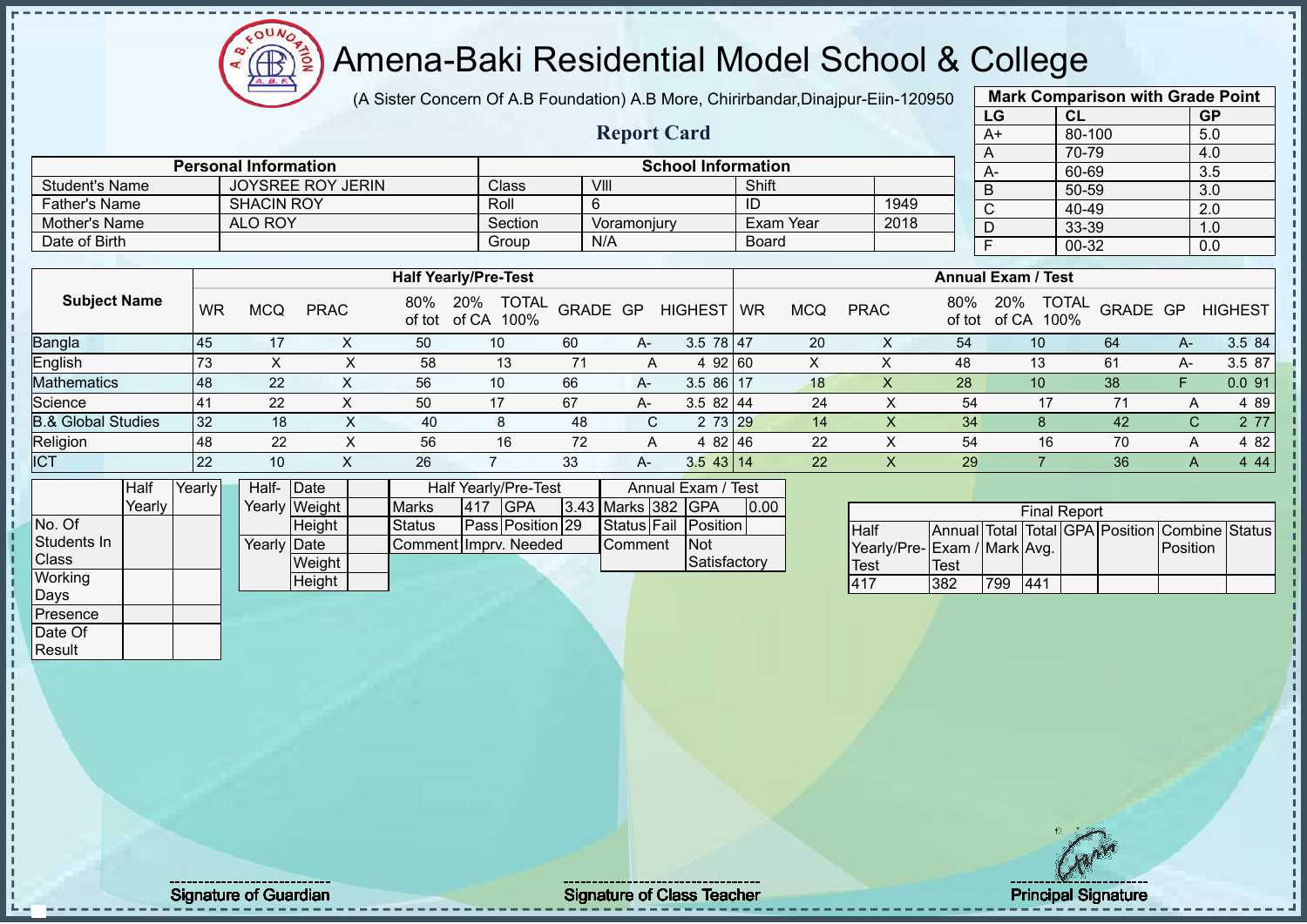

(A Sister Concern Of A.B Foundation) A.B More, Chirirbandar,Dinajpur-Eiin-120950 **Report Card**

|                | <b>Mark Comparison with Grade Point</b> |           |
|----------------|-----------------------------------------|-----------|
| LG             | CL                                      | <b>GP</b> |
| $A+$           | 80-100                                  | 5.0       |
| A              | 70-79                                   | 4.0       |
| A-             | 60-69                                   | 3.5       |
| B              | 50-59                                   | 3.0       |
| $\overline{C}$ | 40-49                                   | 2.0       |
| D              | 33-39                                   | 1.0       |
| E              | $00 - 32$                               | 0.0       |
|                |                                         |           |

|                       |                             |         | KUPULU CALU               |           |      | $H^+$ | <b>00-100</b> | ິບ.ບ |
|-----------------------|-----------------------------|---------|---------------------------|-----------|------|-------|---------------|------|
|                       |                             |         |                           |           |      |       | 70-79         | 4.0  |
|                       | <b>Personal Information</b> |         | <b>School Information</b> |           |      | $A-$  | 60-69         | 3.5  |
| <b>Student's Name</b> | <b>MARIA ISRAT</b>          | Class   | VII.                      | Shift     |      |       | 50-59         | 3.0  |
| Father's Name         | <b>MOKHLESUR</b>            | Roll    |                           | שו        | 1958 |       | 40-49         | 2.0  |
| Mother's Name         | LOVELY                      | Section | Voramoniury               | Exam Year | 2018 |       | 33-39         | 1.0  |
| Date of Birth         |                             | Group   | N/A                       | Board     |      |       | $00 - 32$     | 0.0  |

|                               |           |            |             |     | <b>Half Yearly/Pre-Test</b>          |          |      |                 |           |            |              |               | <b>Annual Exam / Test</b> |                                  |    |                |
|-------------------------------|-----------|------------|-------------|-----|--------------------------------------|----------|------|-----------------|-----------|------------|--------------|---------------|---------------------------|----------------------------------|----|----------------|
| <b>Subject Name</b>           | <b>WR</b> | <b>MCQ</b> | <b>PRAC</b> | 80% | TOTAL<br>20%<br>of tot of CA<br>100% | GRADE GP |      | <b>HIGHEST</b>  | <b>WR</b> | <b>MCQ</b> | <b>PRAC</b>  | 80%<br>of tot | 20%<br>of CA              | <b>TOTAL</b><br>GRADE GP<br>100% |    | <b>HIGHEST</b> |
| Bangla                        | <b>42</b> | 14         |             | 45  | 12                                   | 57       | B    | 3 78 40         |           | 21         | ∧            | 49            | 12                        | 61                               | A- | 3.5 84         |
| English                       | 66        | ⌒          |             | 53  | 14                                   | 67       | $A-$ | $3.5$ 92 57     |           |            |              | 46            | 14                        | 60                               | A- | 3.5 87         |
| <b>Mathematics</b>            | 34        | 16         |             | 40  | 8                                    | 48       | C.   | 2 86 44         |           | 17         |              | 49            |                           | 57                               | B. | 3 91           |
| Science                       | 29        | 22         |             | 41  | 12                                   | 53       | B    | 3 82 47         |           | 26         | $\checkmark$ | 58            | 12                        | 70                               | A  | 4 8 9          |
| <b>B.&amp; Global Studies</b> | 32        | 18         |             | 40  |                                      | 48       | C.   | 2 73 27         |           | 21         |              | 38            |                           | 46                               | C  | 2 7 7          |
| Religion                      | 49        | 25         |             | 59  | 22                                   | 81       | $A+$ | $582$   48      |           | 26         |              | 59            | 15                        | 74                               | A  | 4 8 2          |
| <b>ICT</b>                    | 22        |            |             | 21  |                                      | 29       | B    | $3 \, 43 \, 12$ |           | 22         |              | 27            |                           | 35                               | A  | 4 4 4          |

|              | Half   | Yearly | Half- Date  |               |                       |     | <b>Half Yearly/Pre-Test</b> |                | Annual Exam / Test      |      |
|--------------|--------|--------|-------------|---------------|-----------------------|-----|-----------------------------|----------------|-------------------------|------|
|              | Yearly |        |             | Yearly Weight | <b>Marks</b>          | 383 | <b>IGPA</b>                 | 3.07 Marks 403 | IGPA                    | 3.43 |
| INo. Of      |        |        |             | Height        | <b>Status</b>         |     | Pass Position 39            |                | Status Pass Position 39 |      |
| Students In  |        |        | Yearly Date |               | Comment Imprv. Needed |     |                             | <b>Comment</b> | Imprv.                  |      |
| <b>Class</b> |        |        |             | Weight        |                       |     |                             |                | Needed                  |      |
| Working      |        |        |             | Height        |                       |     |                             |                |                         |      |
| Days         |        |        |             |               |                       |     |                             |                |                         |      |

|                             |      |      | <b>Final Report</b> |  |                                                |      |
|-----------------------------|------|------|---------------------|--|------------------------------------------------|------|
| <b>Half</b>                 |      |      |                     |  | Annual Total Total GPA Position Combine Status |      |
| Yearly/Pre-Exam / Mark Avg. |      |      |                     |  | <b>IPosition</b>                               |      |
| Test                        | Test |      |                     |  |                                                |      |
| 383                         | 403  | 1786 | 393 3.25 42         |  |                                                | Pass |

Presence Date Of **Result**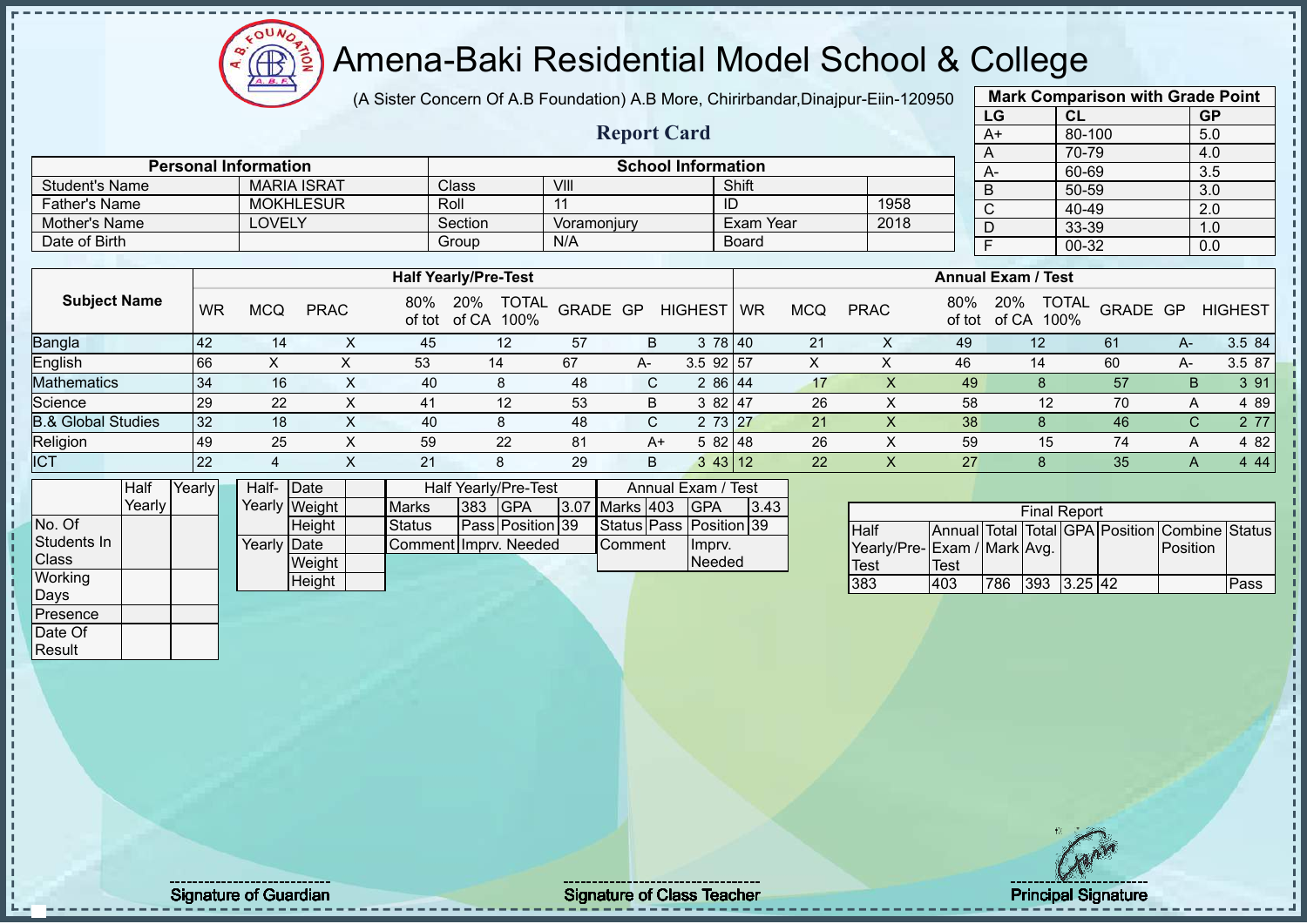**AB** 

# Amena-Baki Residential Model School & College

(A Sister Concern Of A.B Foundation) A.B More, Chirirbandar,Dinajpur-Eiin-120950

**Report Card**

|                   | <b>Mark Comparison with Grade Point</b> |           |  |  |  |  |  |  |  |
|-------------------|-----------------------------------------|-----------|--|--|--|--|--|--|--|
| LG                | CL                                      | <b>GP</b> |  |  |  |  |  |  |  |
| $A+$              | 80-100                                  | 5.0       |  |  |  |  |  |  |  |
| A                 | 70-79                                   | 4.0       |  |  |  |  |  |  |  |
| А-                | 60-69                                   | 3.5       |  |  |  |  |  |  |  |
| B                 | 50-59                                   | 3.0       |  |  |  |  |  |  |  |
| C                 | 40-49                                   | 2.0       |  |  |  |  |  |  |  |
| 33-39<br>D<br>1.0 |                                         |           |  |  |  |  |  |  |  |
| F                 | 00-32                                   | 0.0       |  |  |  |  |  |  |  |
|                   |                                         |           |  |  |  |  |  |  |  |

|                       |                             |         |             |                           |      |     | 70-79 |
|-----------------------|-----------------------------|---------|-------------|---------------------------|------|-----|-------|
|                       | <b>Personal Information</b> |         |             | <b>School Information</b> |      | -A  | 60-69 |
| <b>Student's Name</b> | SUMAYA ROYHANA              | Class   | VIII        | Shift                     |      | - 6 | 50-59 |
| Father's Name         | <b>GAZIUR RAYHAN</b>        | Roll    |             | ID                        | 1976 | ັ   | 40-49 |
| Mother's Name         | <b>MONOARA PERVIN</b>       | Section | Voramoniurv | Exam Year                 | 2018 | D   | 33-39 |
| Date of Birth         |                             | Group   | N/A         | <b>Board</b>              |      |     | 00-32 |

|                               |    |     |             |     | <b>Half Yearly/Pre-Test</b>              |          |    |                | <b>Annual Exam / Test</b> |            |             |     |                     |                                  |    |                |
|-------------------------------|----|-----|-------------|-----|------------------------------------------|----------|----|----------------|---------------------------|------------|-------------|-----|---------------------|----------------------------------|----|----------------|
| <b>Subject Name</b>           | WR | MCQ | <b>PRAC</b> | 80% | <b>TOTAL</b><br>20%<br>of tot of CA 100% | GRADE GP |    | <b>HIGHEST</b> | <b>WR</b>                 | <b>MCQ</b> | <b>PRAC</b> | 80% | 20%<br>of tot of CA | <b>TOTAL</b><br>GRADE GP<br>100% |    | <b>HIGHEST</b> |
|                               | 42 | 20  |             | 50  | 11                                       | 61       | A- | $3.5$ 78 45    |                           | 23         | ∧           | 54  | 13                  | 67                               | А- | 3.5 84         |
| Bangla<br>English             | 65 | ∧   |             | 52  | 12                                       | 64       | A- | $3.5$ 92 71    |                           |            |             | 57  | 12                  | 69                               | A- | 3.5 87         |
| <b>Mathematics</b>            | 22 | 21  | $\sim$      | 34  | 8                                        | -42      | C. | 2 86 31        |                           |            |             | 38  | 8                   | 46                               |    | 2 9 1<br>C.    |
| Science                       | 38 | 16  | ⌒           | 43  | 13                                       | 56       | B. | 3 82 39        |                           | 22         | Х           | 49  | 13                  | 62                               | A- | 3.5 89         |
| <b>B.&amp; Global Studies</b> | 27 | 19  |             | 37  | 12                                       | 49       | C. | 2 73 33        |                           | 19         |             | 42  | 12                  | 54                               | B. | 3 7 7          |
| Religion                      | 52 | 21  | ⌒           | 58  | 16                                       | 74       | A  | 4 82 53        |                           | 24         |             | 62  | 16                  | 78                               | A  | 4 8 2          |
| <b>ICT</b>                    | 22 | 11  |             | 26  |                                          | 33       | A- | $3.5$ 43 15    |                           | 19         | х           | 27  |                     | 34                               | А- | 3.544          |

|              | Half   | Yearly | Half- Date  |               |                       |         | Half Yearly/Pre-Test    |  |                | Annual Exam / Test      |      |
|--------------|--------|--------|-------------|---------------|-----------------------|---------|-------------------------|--|----------------|-------------------------|------|
|              | Yearly |        |             | Yearly Weight | <b>Marks</b>          | 379     | <b>IGPA</b>             |  | 3.07 Marks 410 | IGPA                    | 3.29 |
| INo. Of      |        |        |             | <b>Height</b> | <b>Status</b>         |         | <b>Pass Position 41</b> |  |                | Status Pass Position 44 |      |
| Students In  |        |        | Yearly Date |               | Comment Imprv. Needed | Comment | More Impr.              |  |                |                         |      |
| <b>Class</b> |        |        |             | Weight        |                       |         |                         |  |                | Needed                  |      |
| Working      |        |        |             | Height        |                       |         |                         |  |                |                         |      |
| Days         |        |        |             |               |                       |         |                         |  |                |                         |      |

|                             |      |     | <b>Final Report</b> |  |                                                |      |
|-----------------------------|------|-----|---------------------|--|------------------------------------------------|------|
| <b>I</b> Half               |      |     |                     |  | Annual Total Total GPA Position Combine Status |      |
| Yearly/Pre-Exam / Mark Avg. |      |     |                     |  | <b>Position</b>                                |      |
| Test                        | Test |     |                     |  |                                                |      |
| 379                         | 410  | 789 | 395 3.18 43         |  |                                                | Pass |

Presence Date Of Result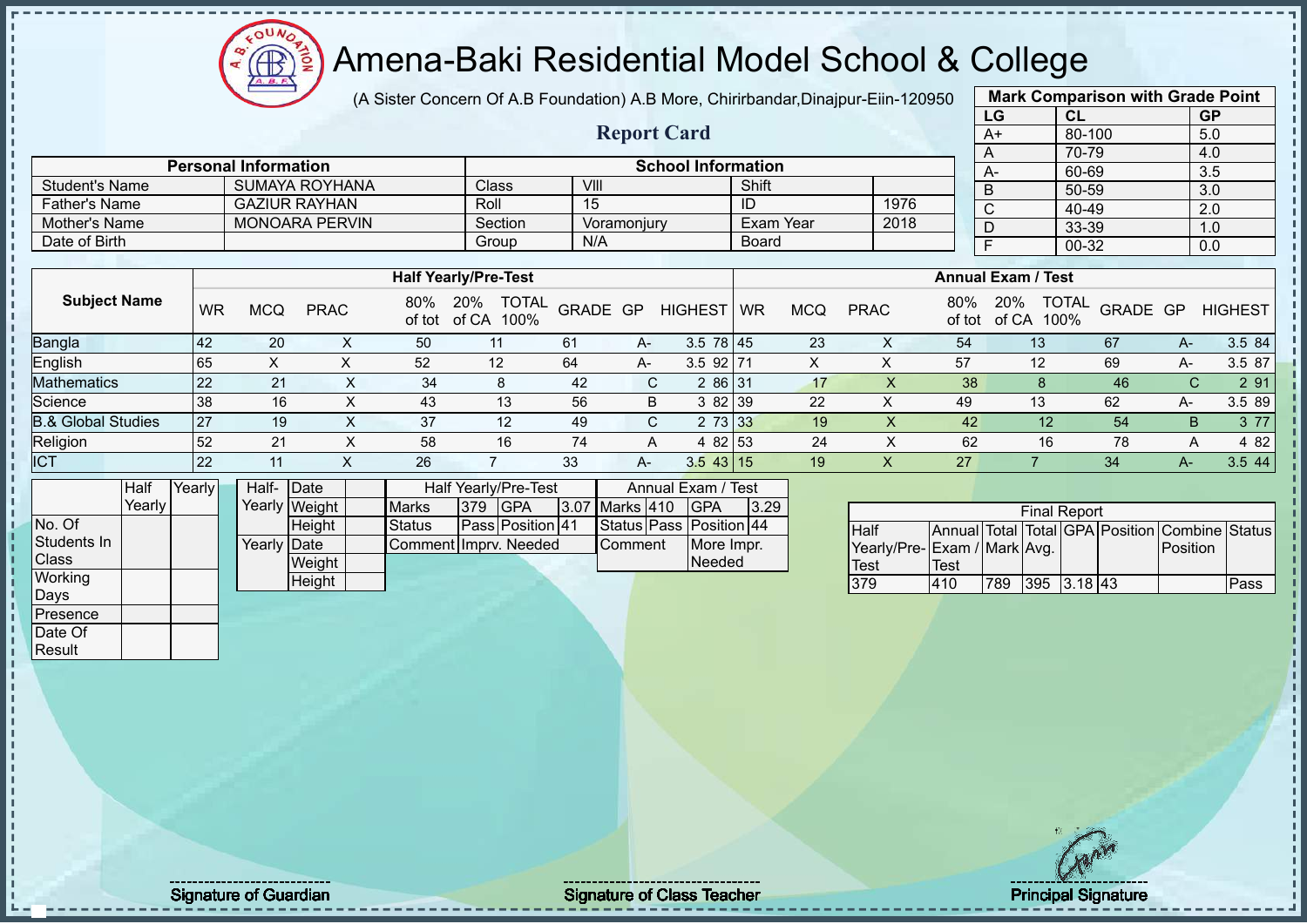(A Sister Concern Of A.B Foundation) A.B More, Chirirbandar,Dinajpur-Eiin-120950

|                               |        |           |                             |               |                |               |                                   |    |                         |                    |            |                           |            |                              |                           | LG             |                | CL                  |                                                | <b>GP</b>    |                |
|-------------------------------|--------|-----------|-----------------------------|---------------|----------------|---------------|-----------------------------------|----|-------------------------|--------------------|------------|---------------------------|------------|------------------------------|---------------------------|----------------|----------------|---------------------|------------------------------------------------|--------------|----------------|
|                               |        |           |                             |               |                |               |                                   |    | <b>Report Card</b>      |                    |            |                           |            |                              |                           | $A+$           |                | 80-100              |                                                | 5.0          |                |
|                               |        |           |                             |               |                |               |                                   |    |                         |                    |            |                           |            |                              |                           | A              |                | 70-79               |                                                | 4.0          |                |
|                               |        |           | <b>Personal Information</b> |               |                |               |                                   |    |                         |                    |            | <b>School Information</b> |            |                              |                           | A-             |                | 60-69               |                                                | 3.5          |                |
| <b>Student's Name</b>         |        |           | <b>DIBBA ROY</b>            |               |                |               | Class                             |    | VIII                    |                    |            | Shift                     |            |                              |                           | B              |                | 50-59               |                                                | 3.0          |                |
| <b>Father's Name</b>          |        |           | <b>DINESH CHANDRA ROY</b>   |               |                |               | Roll                              |    | 17                      |                    |            | ID                        |            | 1979                         |                           | $\overline{C}$ |                | 40-49               |                                                | 2.0          |                |
| <b>Mother's Name</b>          |        |           | <b>DIPTI RANI ROY</b>       |               |                |               | Section                           |    | Voramonjury             |                    |            |                           | Exam Year  | 2018                         |                           | D              |                | 33-39               |                                                | 1.0          |                |
| Date of Birth                 |        |           |                             |               |                |               | Group                             |    | N/A                     |                    |            | <b>Board</b>              |            |                              |                           | $\overline{F}$ |                | $00 - 32$           |                                                | 0.0          |                |
|                               |        |           |                             |               |                |               |                                   |    |                         |                    |            |                           |            |                              |                           |                |                |                     |                                                |              |                |
|                               |        |           |                             |               |                |               | <b>Half Yearly/Pre-Test</b>       |    |                         |                    |            |                           |            |                              | <b>Annual Exam / Test</b> |                |                |                     |                                                |              |                |
| <b>Subject Name</b>           |        | <b>WR</b> | <b>MCQ</b>                  | <b>PRAC</b>   |                | 80%<br>of tot | 20%<br><b>TOTAL</b><br>of CA 100% |    | GRADE GP                | <b>HIGHEST</b>     |            | <b>WR</b>                 | <b>MCQ</b> | <b>PRAC</b>                  | 80%<br>of tot             | 20%            | of CA 100%     | <b>TOTAL</b>        | GRADE GP                                       |              | <b>HIGHEST</b> |
| Bangla                        |        | 39        | 18                          |               | X              | 46            | 12                                | 58 | B                       |                    | 3 78 37    |                           | 16         | X                            | 42                        |                | 12             |                     | 54                                             | $\mathsf B$  | 3 84           |
| English                       |        | 53        | $\pmb{\times}$              |               | X              | 42            | 12                                | 54 | B                       |                    | $392$ 77   |                           | X          | X                            | 62                        |                | 12             |                     | 74                                             | A            | 4 87           |
| <b>Mathematics</b>            |        | 18        | 18                          |               | $\pmb{\times}$ | 29            | 12                                | 41 | $\mathsf C$             |                    | 2 86 29    |                           | 18         | $\mathsf{X}$                 | 38                        |                | 12             |                     | 50                                             | B            | 3 91           |
| Science                       |        | 28        | 18                          |               | X              | 37            | 11                                | 48 | C                       |                    | 2 82 34    |                           | 23         | X                            | 46                        |                | 11             |                     | 57                                             | B            | 3 8 9          |
| <b>B.&amp; Global Studies</b> |        | 29        | 18                          |               | X              | 38            | 8                                 | 46 | C                       |                    | 2 73 33    |                           | 21         | X                            | 43                        |                | 8              |                     | 51                                             | B.           | 3 77           |
| Religion                      |        | 52        | 22                          |               | X              | 59            | 11                                | 70 | Α                       |                    | 4 82 48    |                           | 20         | X                            | 54                        |                | 11             |                     | 65                                             | А-           | 3.5 82         |
| <b>ICT</b>                    |        | 22        | 13                          |               | X              | 28            | $\overline{7}$                    | 35 | A                       |                    | $443$ 17   |                           | 18         | $\times$                     | 28                        |                | $\overline{7}$ |                     | 35                                             | $\mathsf{A}$ | 4 4 4          |
|                               | Half   | Yearly    | Half- Date                  |               |                |               | <b>Half Yearly/Pre-Test</b>       |    |                         | Annual Exam / Test |            |                           |            |                              |                           |                |                |                     |                                                |              |                |
|                               | Yearly |           |                             | Yearly Weight |                | <b>Marks</b>  | 352<br><b>GPA</b>                 |    | 2.86 Marks 386          |                    | <b>GPA</b> | 3.36                      |            |                              |                           |                |                | <b>Final Report</b> |                                                |              |                |
| No. Of                        |        |           |                             | Height        |                | <b>Status</b> | Pass Position 43                  |    | Status Pass Position 43 |                    |            |                           |            | <b>Half</b>                  |                           |                |                |                     | Annual Total Total GPA Position Combine Status |              |                |
| Students In                   |        |           | Yearly Date                 |               |                |               | Comment More Impr. Needed Comment |    |                         |                    | More Impr. |                           |            | Yearly/Pre- Exam / Mark Avg. |                           |                |                |                     |                                                | Position     |                |
| Class                         |        |           |                             | Weight        |                |               |                                   |    |                         |                    | Needed     |                           |            | <b>Test</b>                  | Test                      |                |                |                     |                                                |              |                |
| Working                       |        |           |                             | Height        |                |               |                                   |    |                         |                    |            |                           |            | 352                          | 386                       | 738            |                | 369 3.11 45         |                                                |              | Pass           |
| Days                          |        |           |                             |               |                |               |                                   |    |                         |                    |            |                           |            |                              |                           |                |                |                     |                                                |              |                |
| Presence                      |        |           |                             |               |                |               |                                   |    |                         |                    |            |                           |            |                              |                           |                |                |                     |                                                |              |                |
| Date Of                       |        |           |                             |               |                |               |                                   |    |                         |                    |            |                           |            |                              |                           |                |                |                     |                                                |              |                |
| Result                        |        |           |                             |               |                |               |                                   |    |                         |                    |            |                           |            |                              |                           |                |                |                     |                                                |              |                |
|                               |        |           |                             |               |                |               |                                   |    |                         |                    |            |                           |            |                              |                           |                |                |                     |                                                |              |                |

**Mark Comparison with Grade Point**

Signature of Guardian Contract Contract Contract Contract Contract Contract Contract Contract Contract Contract Contract Contract Contract Contract Contract Contract Contract Contract Contract Contract Contract Contract Co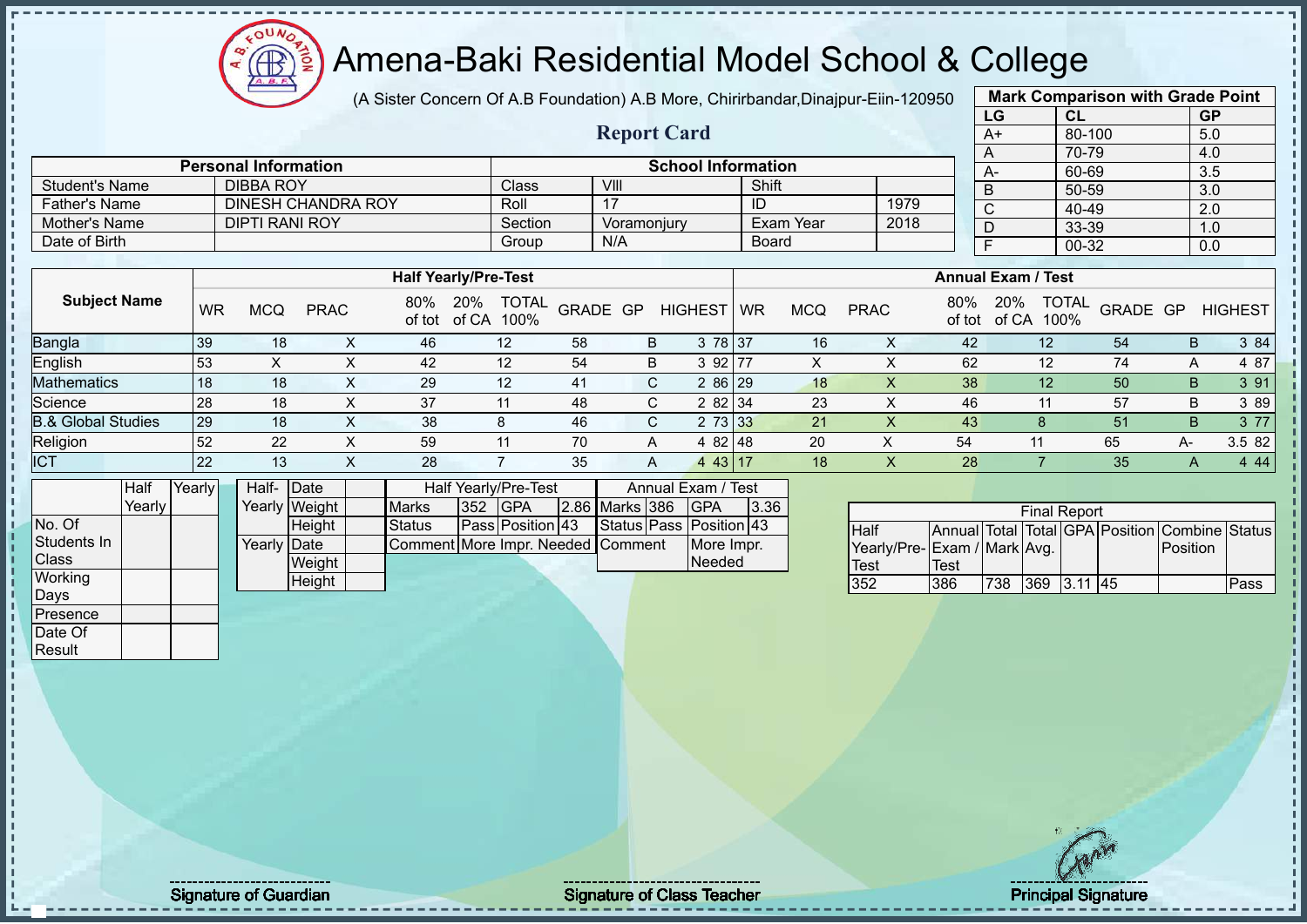# Amena-Baki Residential Model School & College

(A Sister Concern Of A.B Foundation) A.B More, Chirirbandar,Dinajpur-Eiin-120950

**Report Card**

|                       | <b>Mark Comparison with Grade Point</b> |           |
|-----------------------|-----------------------------------------|-----------|
| LG                    | CL                                      | <b>GP</b> |
| $A+$                  | 80-100                                  | 5.0       |
| A                     | 70-79                                   | 4.0       |
| A-                    | 60-69                                   | 3.5       |
| B                     | 50-59                                   | 3.0       |
| $\overline{\text{c}}$ | 40-49                                   | 2.0       |
| D                     | 33-39                                   | 1.0       |
| F                     | 00-32                                   | 0.0       |
|                       |                                         |           |

|                      | <b>Personal Information</b> |              | <b>School Information</b> |              |      |  |
|----------------------|-----------------------------|--------------|---------------------------|--------------|------|--|
| Student's Name       | MOST. TANJILA AKTER         | <b>Class</b> | VIII                      | Shift        |      |  |
| <b>Father's Name</b> | MD. JAHANGIR ALAM           | Roll         | 20                        | ID           | 1993 |  |
| Mother's Name        | MOST. JANNAUL FERDOUSI      | Section      | Voramoniurv               | Exam Year    | 2018 |  |
| Date of Birth        |                             | Group        | N/A                       | <b>Board</b> |      |  |

|                               |    |            |             |               | <b>Half Yearly/Pre-Test</b>          |          |   |                 | <b>Annual Exam / Test</b> |            |             |               |                      |                          |           |                |
|-------------------------------|----|------------|-------------|---------------|--------------------------------------|----------|---|-----------------|---------------------------|------------|-------------|---------------|----------------------|--------------------------|-----------|----------------|
| <b>Subject Name</b>           | WR | <b>MCQ</b> | <b>PRAC</b> | 80%<br>of tot | <b>TOTAL</b><br>20%<br>of CA<br>100% | GRADE GP |   | HIGHEST WR      |                           | <b>MCQ</b> | <b>PRAC</b> | 80%<br>of tot | 20%<br>100%<br>of CA | <b>TOTAL</b><br>GRADE GP |           | <b>HIGHEST</b> |
| <b>Bangla</b>                 | 32 |            |             | 34            | 10                                   | 44       |   | 2 78 38         |                           | 21         |             | 47            | 10                   | 57                       | B         | 3 84           |
| English                       | 52 |            |             | 42            | 16                                   | 58       | в | 3 92 56         |                           |            |             | 45            | 16                   | 61                       | A-        | 3.5 87         |
| <b>Mathematics</b>            |    |            |             | 18            |                                      | 26       | F | $0.086$ 15      |                           | 25         | ∧           | 32            |                      | 40                       | $\sqrt{}$ | 2 91           |
| Science                       | 36 | 15         |             | 41            |                                      | 48       |   | 2 82 36         |                           | 16         |             | 42            |                      | 50                       | В         | 3 8 9          |
| <b>B.&amp; Global Studies</b> |    | 13         |             | 16            |                                      | 22       | F | $0.073$ 28      |                           | 15         |             | 34            |                      | 42                       | $\sim$    | 2 77           |
| Religion                      | 40 |            |             | 46            | 12                                   | 58       | B | 382148          |                           | 22         | ∧           | 56            | 12                   | 68                       | A-        | 3.5 82         |
| <b>ICT</b>                    | 22 |            |             | 22            |                                      | 29       | B | $3 \, 43 \, 15$ |                           | 19         | Х           | 27            |                      | 34                       | A-        | 3.5 44         |

|              | Half   | Yearly | Half- Date  |               |                          | Half Yearly/Pre-Test |                       | Annual Exam / Test      |      |  |
|--------------|--------|--------|-------------|---------------|--------------------------|----------------------|-----------------------|-------------------------|------|--|
|              | Yearly |        |             | Yearly Weight | <b>Marks</b>             | 285 GPA              | <b>0.00 Marks 352</b> | <b>IGPA</b>             | 2.93 |  |
| No. Of       |        |        |             | <b>Height</b> | Status                   | <b>Fail Position</b> |                       | Status Pass Position 49 |      |  |
| Students In  |        |        | Yearly Date |               | Comment Not Satisfactory |                      | <b>I</b> Comment      | More Impr.              |      |  |
| <b>Class</b> |        |        |             | Weight        |                          |                      |                       | Needed                  |      |  |
| Working      |        |        |             | <b>Height</b> |                          |                      |                       |                         |      |  |
| Days         |        |        |             |               |                          |                      |                       |                         |      |  |

|                             |      |     | <b>Final Report</b> |          |                                                |      |
|-----------------------------|------|-----|---------------------|----------|------------------------------------------------|------|
| <b>I</b> Half               |      |     |                     |          | Annual Total Total GPA Position Combine Status |      |
| Yearly/Pre-Exam / Mark Avg. |      |     |                     |          | <b>Position</b>                                |      |
| Test                        | Test |     |                     |          |                                                |      |
| 285                         | 352  | 637 | 319                 | 12.39149 |                                                | Pass |

Presence Date Of **Result**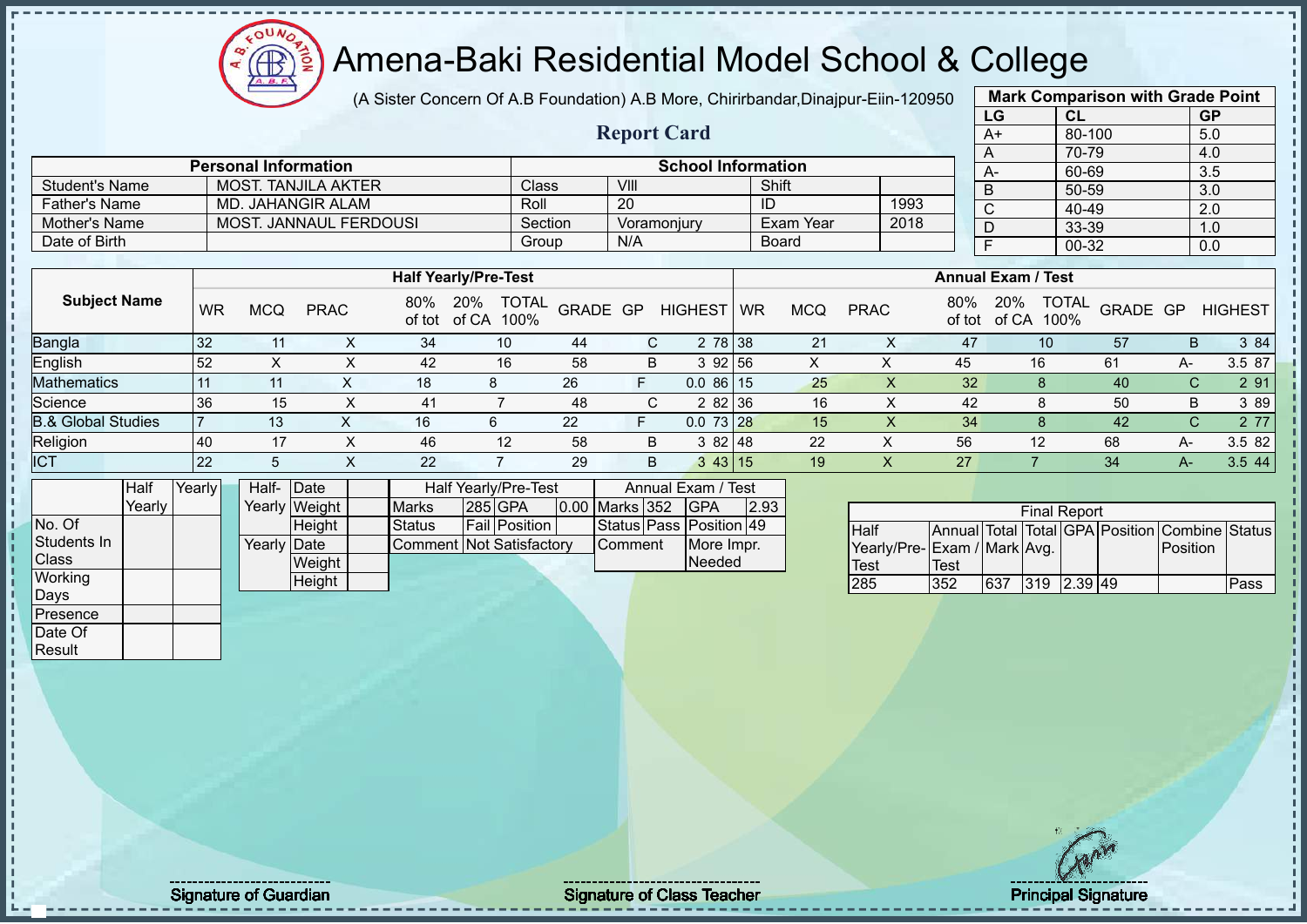

(A Sister Concern Of A.B Foundation) A.B More, Chirirbandar,Dinajpur-Eiin-120950

**Report Card**

|      | <b>Mark Comparison with Grade Point</b> |           |
|------|-----------------------------------------|-----------|
| LG   | <b>CL</b>                               | <b>GP</b> |
| $A+$ | 80-100                                  | 5.0       |
| A    | 70-79                                   | 4.0       |
| A-   | 60-69                                   | 3.5       |
| B    | 50-59                                   | 3.0       |
| C    | 40-49                                   | 2.0       |
| D    | 33-39                                   | 1.0       |
| E    | $00 - 32$                               | 0.0       |
|      |                                         |           |

|                       |                             |         |             | $\sqrt{ }$                | 70-79  |      |       |
|-----------------------|-----------------------------|---------|-------------|---------------------------|--------|------|-------|
|                       | <b>Personal Information</b> |         |             | <b>School Information</b> |        | $A-$ | 60-69 |
| <b>Student's Name</b> | <b>SHARMI ROY</b>           | Class   | VIII.       | Shift                     |        |      | 50-59 |
| <b>Father's Name</b>  | AJOY ROY                    | Roll    | 21          | ID                        | 1995   | ⌒    | 40-49 |
| Mother's Name         | <b>MINOTI RANI ROY</b>      | Section | Voramoniurv | Exam Year                 | 2018   |      | 33-39 |
| Date of Birth         |                             | Group   | N/A         | <b>Board</b>              |        |      | 00-32 |
|                       |                             |         |             |                           |        |      |       |
|                       |                             |         |             | . .                       | $\sim$ |      |       |

|                               |           |            |             |               | <b>Half Yearly/Pre-Test</b>          |          |      |                | <b>Annual Exam / Test</b> |     |             |               |                                      |          |      |                |
|-------------------------------|-----------|------------|-------------|---------------|--------------------------------------|----------|------|----------------|---------------------------|-----|-------------|---------------|--------------------------------------|----------|------|----------------|
| <b>Subject Name</b>           | <b>WR</b> | <b>MCQ</b> | <b>PRAC</b> | 80%<br>of tot | 20%<br><b>TOTAL</b><br>of CA<br>100% | GRADE GP |      | <b>HIGHEST</b> | <b>WR</b>                 | MCQ | <b>PRAC</b> | 80%<br>of tot | <b>TOTAL</b><br>20%<br>of CA<br>100% | GRADE GP |      | <b>HIGHEST</b> |
| <b>Bangla</b>                 | 48        | 25         |             | 58            | 14                                   | 72       | A    | 4 78 44        |                           | 23  | ∧           | 54            | 14                                   | 68       | $A-$ | 3.5 84         |
| English                       | 80        |            |             | 64            | 18                                   | 82       | $A+$ | 5 92 58        |                           | ⌒   | ⋏           | 46            | 18                                   | 64       | A-   | 3.5 87         |
| <b>Mathematics</b>            | 48        | 26         |             | 59            | 12                                   | 71       | A    | 4 86 63        |                           | 27  |             | 72            | 12                                   | 84       | A+   | 5 91           |
| Science                       | -47       | 21         |             | 54            | 10                                   | 64       | A-   | $3.582$ 56     |                           | 28  |             | 67            | 10                                   | 77       |      | 4 8 9          |
| <b>B.&amp; Global Studies</b> | 33        | 18         |             | 41            | 10                                   | 51       | B    | 3 73 46        |                           | 23  | $\sim$      | 55            | 10                                   | 65       | $A-$ | $3.5$ 77       |
| Religion                      | $-57$     | 26         |             | 66            | 16                                   | -82      | A+   | 5 82 56        |                           | 26  |             | 66            | 16                                   | 82       | $A+$ | 5 82           |
| <b>ICT</b>                    | 22        | 15         |             | 30            | 10                                   | 40       | A+   | 543 17         |                           | 21  |             | 30            | 10                                   | 40       | $A+$ | 5 4 4          |

|              | Half   | Yearly <b>I</b> | Half- Date  |               |               |     | Half Yearly/Pre-Test | Annual Exam / Test |  |                         |      |  |
|--------------|--------|-----------------|-------------|---------------|---------------|-----|----------------------|--------------------|--|-------------------------|------|--|
|              | Yearly |                 |             | Yearly Weight | <b>Marks</b>  | 462 | <b>IGPA</b>          | 4.21 Marks 480     |  | <b>GPA</b>              | 4.21 |  |
| No. Of       |        |                 |             | Height        | <b>Status</b> |     | Pass Position 7      |                    |  | Status Pass Position 10 |      |  |
| Students In  |        |                 | Yearly Date |               | Comment Good  |     |                      | <b>Comment</b>     |  | Good                    |      |  |
| <b>Class</b> |        |                 |             | Weight        |               |     |                      |                    |  |                         |      |  |
| Working      |        |                 |             | Height        |               |     |                      |                    |  |                         |      |  |
| Days         |        |                 |             |               |               |     |                      |                    |  |                         |      |  |
| Presence     |        |                 |             |               |               |     |                      |                    |  |                         |      |  |
| Date Of      |        |                 |             |               |               |     |                      |                    |  |                         |      |  |

| <b>Final Report</b>         |      |     |           |  |  |                                                |      |  |  |  |  |  |
|-----------------------------|------|-----|-----------|--|--|------------------------------------------------|------|--|--|--|--|--|
| <b>Half</b>                 |      |     |           |  |  | Annual Total Total GPA Position Combine Status |      |  |  |  |  |  |
| Yearly/Pre-Exam / Mark Avg. |      |     |           |  |  | <b>IPosition</b>                               |      |  |  |  |  |  |
| <b>Test</b>                 | Test |     |           |  |  |                                                |      |  |  |  |  |  |
| 462                         | 480  | 942 | 471 421 7 |  |  |                                                | Pass |  |  |  |  |  |

Result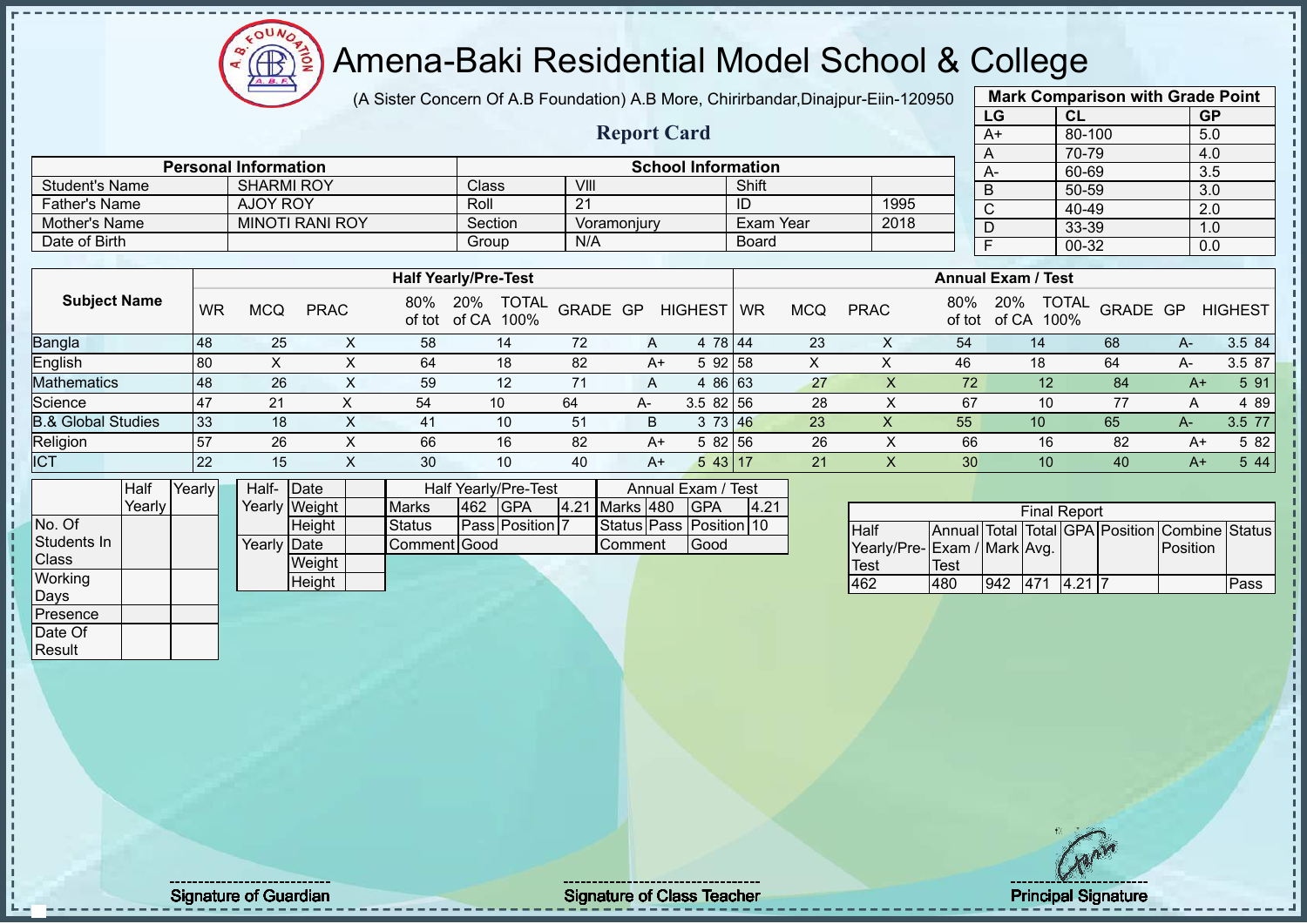$\Omega$ Æ

#### Amena-Baki Residential Model School & College

(A Sister Concern Of A.B Foundation) A.B More, Chirirbandar,Dinajpur-Eiin-120950

**Report Card**

| <b>Mark Comparison with Grade Point</b> |        |           |  |  |  |  |  |  |  |
|-----------------------------------------|--------|-----------|--|--|--|--|--|--|--|
| LG                                      | CL     | <b>GP</b> |  |  |  |  |  |  |  |
| $A+$                                    | 80-100 | 5.0       |  |  |  |  |  |  |  |
| Α                                       | 70-79  | 4.0       |  |  |  |  |  |  |  |
| A-                                      | 60-69  | 3.5       |  |  |  |  |  |  |  |
| B                                       | 50-59  | 3.0       |  |  |  |  |  |  |  |
| C                                       | 40-49  | 2.0       |  |  |  |  |  |  |  |
| D                                       | 33-39  | 1.0       |  |  |  |  |  |  |  |
| F                                       | 00-32  | 0.0       |  |  |  |  |  |  |  |
|                                         |        |           |  |  |  |  |  |  |  |

| Date of Birth                 |                  |            |             |               | Group                                | N/A      |      |                 | Board     |            |             |               |                           | 00-32                |          | 0.0            |
|-------------------------------|------------------|------------|-------------|---------------|--------------------------------------|----------|------|-----------------|-----------|------------|-------------|---------------|---------------------------|----------------------|----------|----------------|
|                               |                  |            |             |               |                                      |          |      |                 |           |            |             |               |                           |                      |          |                |
|                               |                  |            |             |               | <b>Half Yearly/Pre-Test</b>          |          |      |                 |           |            |             |               | <b>Annual Exam / Test</b> |                      |          |                |
| <b>Subject Name</b>           | <b>WR</b>        | <b>MCQ</b> | <b>PRAC</b> | 80%<br>of tot | <b>TOTAL</b><br>20%<br>of CA<br>100% | GRADE GP |      | <b>HIGHEST</b>  | <b>WR</b> | <b>MCQ</b> | <b>PRAC</b> | 80%<br>of tot | 20%<br>of CA              | <b>TOTAL</b><br>100% | GRADE GP | <b>HIGHEST</b> |
| <b>Bangla</b>                 | $\overline{147}$ | 21         |             | 54            | 15                                   | 69       | A-   | $3.5 \ 78 \ 46$ |           | 27         | х           | 58            |                           | 15                   | 73       | 4 8 4<br>A     |
| English                       | 80               | ⋏          | ᄉ           | 64            | 17                                   | 81       | A+   | $592$ 76        |           | X.         |             | 61            |                           | 17                   | 78       | 4 87<br>A      |
| <b>Mathematics</b>            | 58               | 22         |             | 64            | 16                                   | 80       | $A+$ | 5 86 58         |           | 21         |             | 63            |                           | 16                   | 79       | 4 91<br>A      |
| Science                       | 43               | 20         | $\sim$      | 50            | 16                                   | 66       | A-   | $3.582$   49    |           | 23         |             | 58            |                           | 16                   | 74       | 4 8 9<br>A     |
| <b>B.&amp; Global Studies</b> | 28               | 17         | x           | 36            | 8                                    | 44       | C.   | 2 73 38         |           | 26         |             | 51            |                           |                      | 59       | 3 7 7<br>B     |
| Religion                      | 57               | 24         | ⋏           | 65            | 16                                   | 81       | A+   | $582$ 55        |           | 27         |             | 66            |                           | 16                   | 82       | 5 82<br>A+     |
| <b>ICT</b>                    | 22               | 14         |             | 29            | 9                                    | 38       | A    | 443 19          |           | 21         |             | 32            |                           | g                    | 41       | 5 4 4<br>$A+$  |

|              | Half   | Yearly | Half-       | <b>IDate</b>  |              | Half Yearly/Pre-Test | Annual Exam / Test                              |           |  |             |      |
|--------------|--------|--------|-------------|---------------|--------------|----------------------|-------------------------------------------------|-----------|--|-------------|------|
|              | Yearlv |        |             | Yearly Weight | <b>Marks</b> | 459                  | <b>IGPA</b>                                     | Marks 486 |  | <b>IGPA</b> | 4.14 |
| No. Of       |        |        |             | Height        | Status       |                      | <b>Pass Position 12 Status Pass Position 13</b> |           |  |             |      |
| Students In  |        |        | Yearly Date |               | Comment Good |                      |                                                 | Comment   |  | Good        |      |
| <b>Class</b> |        |        |             | Weight        |              |                      |                                                 |           |  |             |      |
| Working      |        |        |             | Height        |              |                      |                                                 |           |  |             |      |
| Days         |        |        |             |               |              |                      |                                                 |           |  |             |      |
| Presence     |        |        |             |               |              |                      |                                                 |           |  |             |      |

**Personal Information**<br> **PUJA ROY** Class VIII VIII Shift

Father's Name JOYPROKASH ROY Roll 24 ID 2005<br>
Mother's Name PROVATI ROY Section Voramoniury Exam Year 2018

Student's Name PUJA ROY Class VIII Shift<br>
Father's Name JOYPROKASH ROY Roll 24 ID

Mother's Name PROVATI ROY Section Voramonjury Exam Year 2019<br>Date of Birth Board

| <b>Final Report</b>         |      |     |             |  |  |                                                |      |  |  |  |  |
|-----------------------------|------|-----|-------------|--|--|------------------------------------------------|------|--|--|--|--|
| <b>I</b> Half               |      |     |             |  |  | Annual Total Total GPA Position Combine Status |      |  |  |  |  |
| Yearly/Pre-Exam / Mark Avg. |      |     |             |  |  | <b>Position</b>                                |      |  |  |  |  |
| Test                        | Test |     |             |  |  |                                                |      |  |  |  |  |
| 459                         | 486  | 945 | 473 4.07 11 |  |  |                                                | Pass |  |  |  |  |

Date Of **Result** 

J.

Signature of Guardian Signature of Class Teacher Number of Class Teacher Principal Signature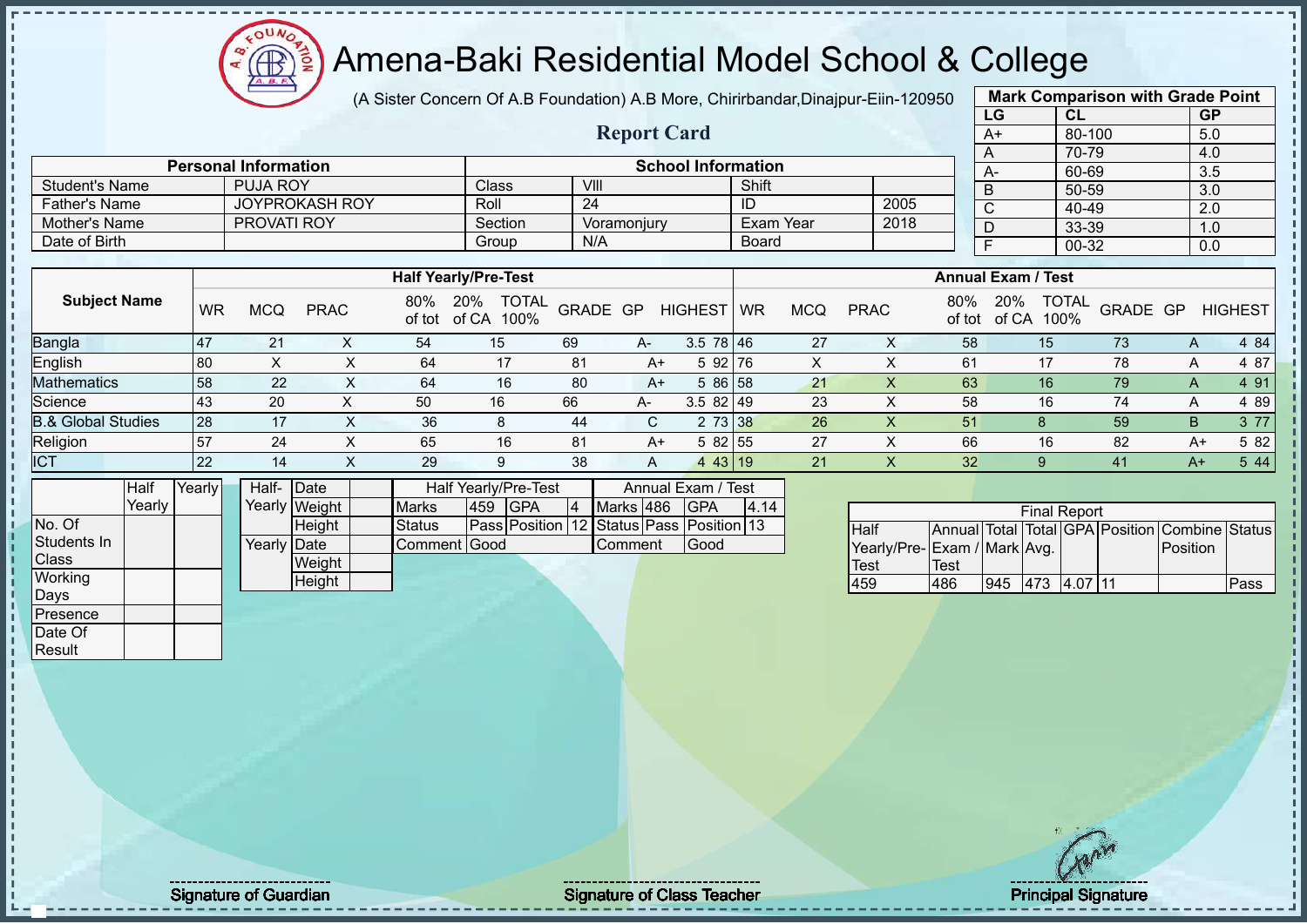ou Æ

# Amena-Baki Residential Model School & College

(A Sister Concern Of A.B Foundation) A.B More, Chirirbandar,Dinajpur-Eiin-120950

**Report Card**

| ่ว | <b>Mark Comparison with Grade Point</b> |           |           |  |  |  |  |  |  |  |
|----|-----------------------------------------|-----------|-----------|--|--|--|--|--|--|--|
|    | LG                                      | <b>CL</b> | <b>GP</b> |  |  |  |  |  |  |  |
|    | $A+$                                    | 80-100    | 5.0       |  |  |  |  |  |  |  |
|    | A                                       | 70-79     | 4.0       |  |  |  |  |  |  |  |
|    | A-                                      | 60-69     | 3.5       |  |  |  |  |  |  |  |
|    | B                                       | 50-59     | 3.0       |  |  |  |  |  |  |  |
|    | C                                       | 40-49     | 2.0       |  |  |  |  |  |  |  |
|    | D                                       | 33-39     | 1.0       |  |  |  |  |  |  |  |
|    |                                         | 00-32     | 0.0       |  |  |  |  |  |  |  |
|    |                                         |           |           |  |  |  |  |  |  |  |

| <b>Student's Name</b>         |           | <b>DILARA ALAM</b>    |                      |               | Class                                       |          | VIII        |                |           | Shift      |             |               | B                                    | 50-59    |    | 3.0            |
|-------------------------------|-----------|-----------------------|----------------------|---------------|---------------------------------------------|----------|-------------|----------------|-----------|------------|-------------|---------------|--------------------------------------|----------|----|----------------|
| <b>Father's Name</b>          |           |                       | MD JAHEDUL ALAM DIPU |               | Roll                                        |          | 33          |                | ID        |            | 2078        |               | $\sim$                               | 40-49    |    | 2.0            |
| Mother's Name                 |           | <b>SHAHNAJ PARVIN</b> |                      |               | Section                                     |          | Voramonjury |                |           | Exam Year  | 2018        |               |                                      | 33-39    |    | 1.0            |
| Date of Birth                 |           |                       |                      |               | Group                                       |          | N/A         |                |           | Board      |             |               |                                      | 00-32    |    | 0.0            |
|                               |           |                       |                      |               |                                             |          |             |                |           |            |             |               |                                      |          |    |                |
|                               |           |                       |                      |               | <b>Half Yearly/Pre-Test</b>                 |          |             |                |           |            |             |               | <b>Annual Exam / Test</b>            |          |    |                |
| <b>Subject Name</b>           | <b>WR</b> | <b>MCQ</b>            | <b>PRAC</b>          | 80%<br>of tot | <b>20%</b><br><b>TOTAL</b><br>of CA<br>100% | GRADE GP |             | <b>HIGHEST</b> | <b>WR</b> | <b>MCQ</b> | <b>PRAC</b> | 80%<br>of tot | <b>TOTAL</b><br>20%<br>of CA<br>100% | GRADE GP |    | <b>HIGHEST</b> |
| Bangla                        | <b>43</b> | 16                    | x                    | 47            | 11                                          | 58       | B           | 3 78 44        |           | 24         | X           | 54            | 11                                   | 65       | A- | 3.5 84         |
| English                       | 82        | X                     |                      | 66            | 18                                          | 84       | A+          | 5 92 75        |           | X          | ∧           | 60            | 18                                   | 78       | A  | 4 87           |
| Mathematics                   | 26        | 14                    | x                    | 32            | 8                                           | 40       | C.          | 2 86 25        |           | 23         |             | 38            |                                      | 46       | C. | 2 91           |
| Science                       | 37        | 20                    | ⋏                    | 46            | 13                                          | 59       | B           | 382149         |           | 26         | v           | 60            | 13                                   | 73       | A  | 4 8 9          |
| <b>B.&amp; Global Studies</b> | 28        | 17                    |                      | 36            | 8                                           | 44       | C.          | 2 73 33        |           | 22         |             | 44            |                                      | 52       | B  | 3 77           |

Religion 45 30 X 60 13 73 A 4 82 55 20 X 60 13 73 A 4 82 ICT 22 7 X 23 9 32 A- 3.5 43 20 19 X 31 9 40 A+ 5 44

|              | Half   | Yearlvl | Half-Date   |               |                       |               | <b>Half Yearly/Pre-Test</b> | Annual Exam / Test |                |  |                         |      |
|--------------|--------|---------|-------------|---------------|-----------------------|---------------|-----------------------------|--------------------|----------------|--|-------------------------|------|
|              | Yearlv |         |             | Yearly Weight | <b>Marks</b>          | $ 390\rangle$ | <b>IGPA</b>                 |                    | 3.21 Marks 427 |  | IGPA                    | 3.64 |
| No. Of       |        |         |             | <b>Height</b> | Status                |               | Pass Position 35            |                    |                |  | Status Pass Position 32 |      |
| Students In  |        |         | Yearly Date |               | Comment Imprv. Needed |               |                             |                    | <b>Comment</b> |  | Imprv.                  |      |
| <b>Class</b> |        |         |             | Weight        |                       |               |                             |                    |                |  | <b>Needed</b>           |      |
| Working      |        |         |             | Height        |                       |               |                             |                    |                |  |                         |      |
| Days         |        |         |             |               |                       |               |                             |                    |                |  |                         |      |

**Personal Information**<br> **School Information**<br> **School Information**<br> **School Information**<br> **School Information**<br> **School Information**<br> **School Information** 

| <b>Final Report</b>         |             |      |             |  |  |                                                |      |  |  |  |  |
|-----------------------------|-------------|------|-------------|--|--|------------------------------------------------|------|--|--|--|--|
| <b>I</b> Half               |             |      |             |  |  | Annual Total Total GPA Position Combine Status |      |  |  |  |  |
| Yearly/Pre-Exam / Mark Avg. |             |      |             |  |  | Position                                       |      |  |  |  |  |
| <b>Test</b>                 | <b>Test</b> |      |             |  |  |                                                |      |  |  |  |  |
| 390                         | 427         | 1817 | 409 3.43 36 |  |  |                                                | Pass |  |  |  |  |

Presence Date Of Result

Signature of Guardian Signature of Class Teacher Number of Class Teacher Principal Signature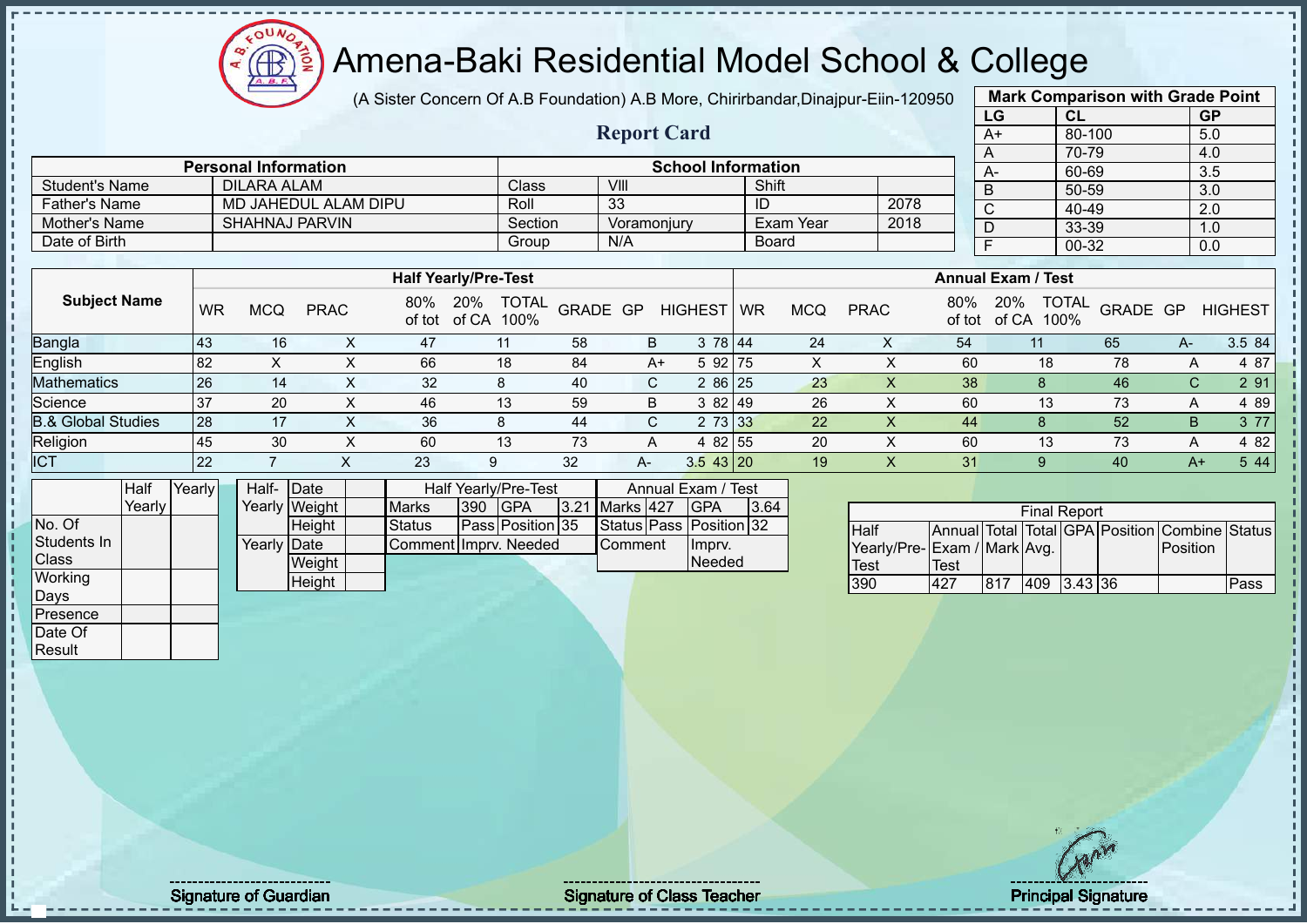# Amena-Baki Residential Model School & College

(A Sister Concern Of A.B Foundation) A.B More, Chirirbandar,Dinajpur-Eiin-120950

**Report Card**

| <b>Mark Comparison with Grade Point</b> |           |           |  |  |  |  |  |  |  |
|-----------------------------------------|-----------|-----------|--|--|--|--|--|--|--|
| LG                                      | <b>CL</b> | <b>GP</b> |  |  |  |  |  |  |  |
| $A+$                                    | 80-100    | 5.0       |  |  |  |  |  |  |  |
| A                                       | 70-79     | 4.0       |  |  |  |  |  |  |  |
| А-                                      | 60-69     | 3.5       |  |  |  |  |  |  |  |
| B                                       | 50-59     | 3.0       |  |  |  |  |  |  |  |
| C                                       | 40-49     | 2.0       |  |  |  |  |  |  |  |
| D                                       | 33-39     | 1.0       |  |  |  |  |  |  |  |
| F                                       | $00 - 32$ | 0.0       |  |  |  |  |  |  |  |
|                                         |           |           |  |  |  |  |  |  |  |

|                | <b>Personal Information</b> |              | <b>School Information</b> |           |      |  |      |  |  |  |  |  |  |
|----------------|-----------------------------|--------------|---------------------------|-----------|------|--|------|--|--|--|--|--|--|
| Student's Name | <b>RIFA TASFIA DIPA</b>     | <b>Class</b> | VIII                      | Shift     |      |  | $A-$ |  |  |  |  |  |  |
| Father's Name  | <b>HAMIDUL ISLAM</b>        | Roll         | 35                        | ID        | 2085 |  |      |  |  |  |  |  |  |
| Mother's Name  | RAJIA SULTANA               | Section      | Voramoniurv               | Exam Year | 2018 |  |      |  |  |  |  |  |  |
| Date of Birth  |                             | Group        | N/A                       | Board     |      |  |      |  |  |  |  |  |  |

|                               |    |            |             |     | <b>Half Yearly/Pre-Test</b>              |          |    |                |           |            |             |                 | <b>Annual Exam / Test</b>                   |          |    |                |
|-------------------------------|----|------------|-------------|-----|------------------------------------------|----------|----|----------------|-----------|------------|-------------|-----------------|---------------------------------------------|----------|----|----------------|
| <b>Subject Name</b>           | WR | <b>MCQ</b> | <b>PRAC</b> | 80% | <b>TOTAL</b><br>20%<br>of tot of CA 100% | GRADE GP |    | <b>HIGHEST</b> | <b>WR</b> | <b>MCQ</b> | <b>PRAC</b> | 80%             | <b>TOTAL</b><br>20%<br>100%<br>of tot of CA | GRADE GP |    | <b>HIGHEST</b> |
| <b>Bangla</b>                 | 28 | 12         |             | 32  | 10                                       | 42       |    | 2 78 35        |           | 16         |             | 41              | 10 <sup>°</sup>                             | 51       | B  | 3 84           |
| English                       | 46 |            |             | 37  | 10                                       | 47       |    | 2 92 40        |           | X          |             | 32              | 10                                          | 42       | C. | 2 87           |
| <b>Mathematics</b>            |    | 12         |             | 15  |                                          | 23       | F. | 0.086113       |           | 14         | X           | 22 <sub>1</sub> | 8                                           | 30       | F  | 0.091          |
| Science                       | 30 |            |             | 38  | 12                                       | 50       | B  | 3 82 29        |           | 15         | х           | 35              | 12                                          | 47       |    | 2 8 9          |
| <b>B.&amp; Global Studies</b> | 29 | 14         |             | 34  |                                          | 41       | С  | 2 73 24        |           | 15         |             | 31              | 8                                           | 39       | E  | 0.0 77         |
| Religion                      | 40 | 16         |             | 45  | 13                                       | 58       | B  | 3 82 35        |           | 24         |             | 47              | 13                                          | 60       | А- | 3.5 82         |
| <b>ICT</b>                    | 22 |            |             | 21  |                                          | 30       | A- | 3.543 16       |           | 15         | ↗           | 25              |                                             | 34       | A- | 3.5 44         |

|              | Half   | Yearly | Half-       | <b>IDate</b>  |                                 | Half Yearly/Pre-Test |                    | Annual Exam / Test   |      |
|--------------|--------|--------|-------------|---------------|---------------------------------|----------------------|--------------------|----------------------|------|
|              | Yearlv |        |             | Yearly Weight | <b>Marks</b>                    | 291 GPA              | 0.00 Marks 303 GPA |                      | 0.00 |
| No. Of       |        |        |             | <b>Height</b> | <b>Status</b>                   | <b>Fail Position</b> |                    | Status Fail Position |      |
| Students In  |        |        | Yearly Date |               | <b>Comment Not Satisfactory</b> |                      | <b>Comment</b>     | <b>INot</b>          |      |
| <b>Class</b> |        |        |             | Weight        |                                 |                      |                    | Satisfactory         |      |
| Working      |        |        |             | Height        |                                 |                      |                    |                      |      |
| Days         |        |        |             |               |                                 |                      |                    |                      |      |

|                             |      |     | <b>Final Report</b> |  |                                                |  |
|-----------------------------|------|-----|---------------------|--|------------------------------------------------|--|
| <b>Half</b>                 |      |     |                     |  | Annual Total Total GPA Position Combine Status |  |
| Yearly/Pre-Exam / Mark Avg. |      |     |                     |  | <b>Position</b>                                |  |
| Test                        | Test |     |                     |  |                                                |  |
| 291                         | 303  | 594 | 409                 |  |                                                |  |

Presence Date Of **Result**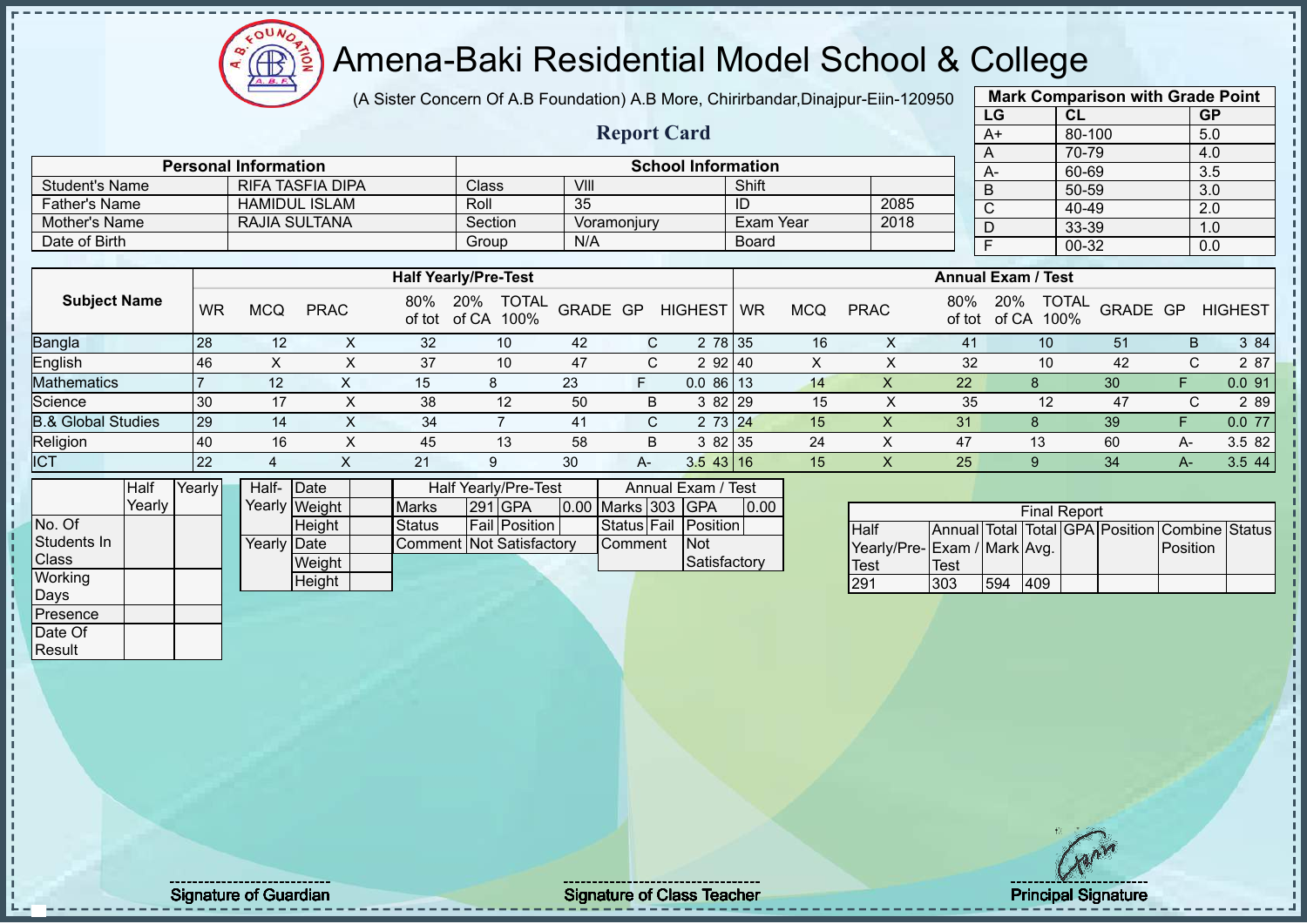

(A Sister Concern Of A.B Foundation) A.B More, Chirirbandar,Dinajpur-Eiin-120950

**Report Card**

|                       | <b>Mark Comparison with Grade Point</b> |           |
|-----------------------|-----------------------------------------|-----------|
| LG                    | <b>CL</b>                               | <b>GP</b> |
| $A+$                  | 80-100                                  | 5.0       |
| Α                     | 70-79                                   | 4.0       |
| A-                    | 60-69                                   | 3.5       |
| B                     | 50-59                                   | 3.0       |
| $\overline{\text{c}}$ | 40-49                                   | 2.0       |
| D                     | 33-39                                   | 1.0       |
| F                     | 00-32                                   | 0.0       |
|                       |                                         |           |

|                               |           |            |             |     |                                          |          |      |                           |           |            |             |               |                           | -- -- |                |             | $ -$           |
|-------------------------------|-----------|------------|-------------|-----|------------------------------------------|----------|------|---------------------------|-----------|------------|-------------|---------------|---------------------------|-------|----------------|-------------|----------------|
|                               |           |            |             |     |                                          |          |      |                           |           |            |             |               |                           |       |                |             |                |
|                               |           |            |             |     | <b>Half Yearly/Pre-Test</b>              |          |      |                           |           |            |             |               | <b>Annual Exam / Test</b> |       |                |             |                |
| <b>Subject Name</b>           | <b>WR</b> | <b>MCQ</b> | <b>PRAC</b> | 80% | <b>TOTAL</b><br>20%<br>of tot of CA 100% | GRADE GP |      | <b>HIGHEST</b>            | <b>WR</b> | <b>MCQ</b> | <b>PRAC</b> | 80%<br>of tot | 20%<br>of CA              | 100%  | TOTAL GRADE GP |             | <b>HIGHEST</b> |
| <b>Bangla</b>                 | 42        | 16         | Λ           | 46  | 15                                       | 61       | $A-$ | 3.5 78 37                 |           | 19         | х           | 45            | 15                        |       | 60             | $A-$        | 3.5 84         |
| English                       |           |            |             | 57  | 16                                       | 73       | A    | 4 92 66                   |           |            |             | 53            | 16                        |       | 69             | A-          | 3.5 87         |
| <b>Mathematics</b>            | 35        | 21         |             | 45  | 8                                        | 53       | B    | 3 86 30                   |           | 21         |             | 41            |                           |       | 49             | С           | 2 91           |
| Science                       | 43        | 19         |             | 50  | 14                                       | 64       | A-   | $3.582$  49               |           | 24         |             | 58            |                           | 14    | 72             | A           | 4 8 9          |
| <b>B.&amp; Global Studies</b> | 34        | 18         | X           | 42  | 8                                        | 50       | B.   | 3 73 42                   |           | 24         | х           | 53            |                           |       | 61             | A-          | 3.5 77         |
| Religion                      | 54        | 20         |             | 59  | 16                                       | 75       | A    | 4 82 53                   |           | 22         |             | 60            |                           | 16    | 76             |             | 4 82           |
| <b>ICT</b>                    | 22        | 16         |             | 30  | 8                                        | 38       | A    | 43   17<br>$\overline{4}$ |           | 19         |             | 29            | 8                         |       | 37             | $\breve{~}$ | 4 4 4          |

|              | Half   | Yearly | Half- Date  |               |                     |     | <b>Half Yearly/Pre-Test</b> |                | Annual Exam / Test      |     |
|--------------|--------|--------|-------------|---------------|---------------------|-----|-----------------------------|----------------|-------------------------|-----|
|              | Yearly |        |             | Yearly Weight | <b>Marks</b>        | 414 | <b>IGPA</b>                 | 3.57 Marks 424 | <b>IGPA</b>             | 3.5 |
| No. Of       |        |        |             | <b>Height</b> | <b>Status</b>       |     | Pass Position 26            |                | Status Pass Position 36 |     |
| Students In  |        |        | Yearly Date |               | <b>Comment Good</b> |     |                             | Comment        | Ilmpry.                 |     |
| <b>Class</b> |        |        |             | Weight        |                     |     |                             |                | Needed                  |     |
| Working      |        |        |             | Height        |                     |     |                             |                |                         |     |
| Days         |        |        |             |               |                     |     |                             |                |                         |     |

**Personal Information**<br> **AFRIN KARIM** Class VIII VIII Shift

Father's Name ANOWER HOSSAIN Roll 36 ID 2087<br>
Mother's Name ROJINA BEGUM Section Voramonjury Exam Year 2018

Student's Name AFRIN KARIM Class VIII Shift Shift Shift Shift Shift Shift Shift Shift Shift Shift Shift Shift Shift Shift Shift Shift Shift Shift Shift Shift Shift Shift Shift Shift Shift Shift Shift Shift Shift Shift Shif

Mother's Name ROJINA BEGUM Section Voramonjury Exam <br>
Date of Birth Board Date of Birth Group N/A Board

|                              |      |     | <b>Final Report</b> |  |                                                |      |
|------------------------------|------|-----|---------------------|--|------------------------------------------------|------|
| <b>Half</b>                  |      |     |                     |  | Annual Total Total GPA Position Combine Status |      |
| Yearly/Pre- Exam / Mark Avg. |      |     |                     |  | Position                                       |      |
| <b>Test</b>                  | Test |     |                     |  |                                                |      |
| 414                          | 424  | 838 | 419 3.54 33         |  |                                                | Pass |

Presence Date Of **Result** 

Signature of Guardian Signature of Class Teacher Number of Class Teacher Principal Signature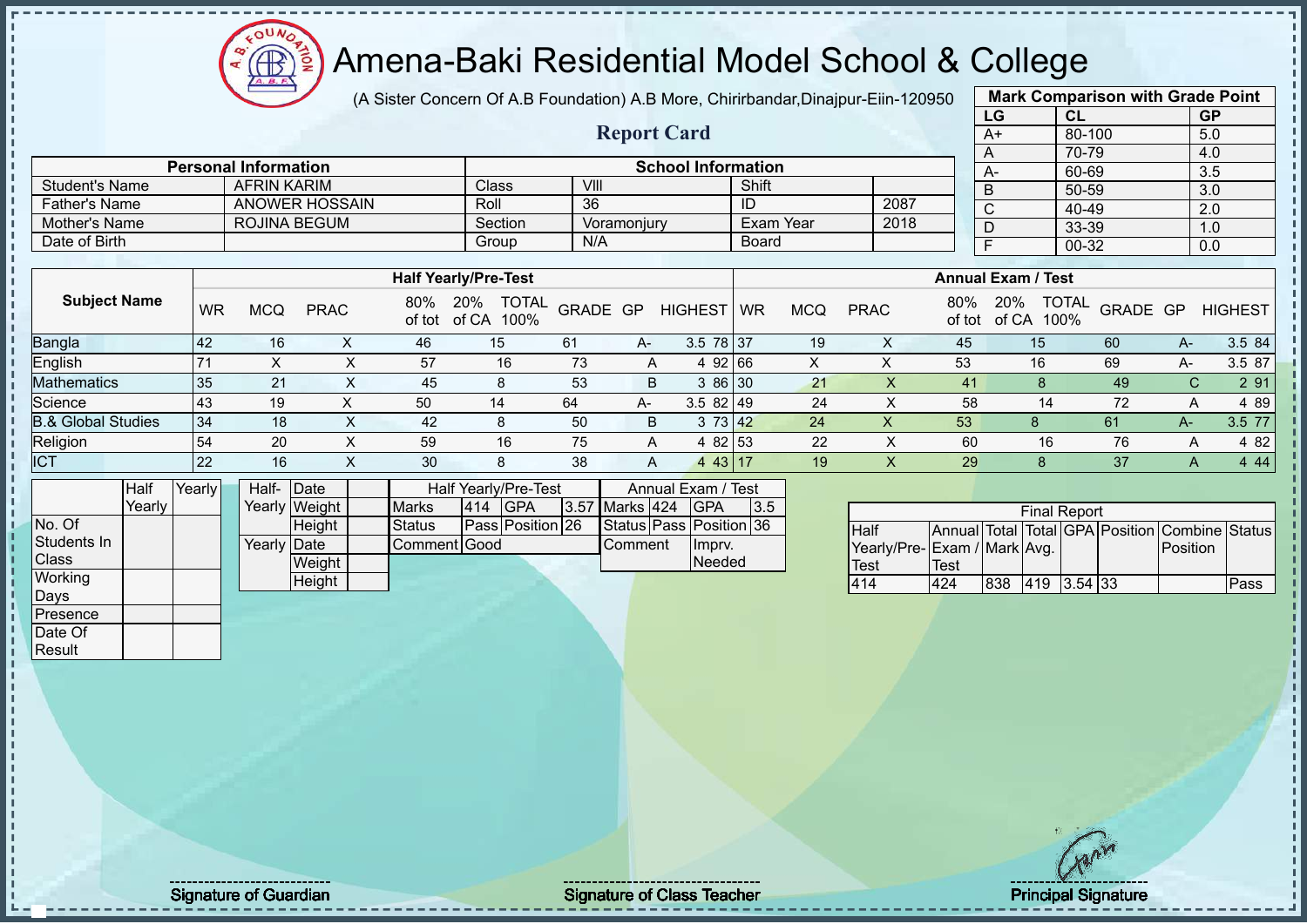(A Sister Concern Of A.B Foundation) A.B More, Chirirbandar,Dinajpur-Eiin-120950

**Report Card**

|      | <b>Mark Comparison with Grade Point</b> |           |
|------|-----------------------------------------|-----------|
| LG   | CL                                      | <b>GP</b> |
| $A+$ | 80-100                                  | 5.0       |
| A    | 70-79                                   | 4.0       |
| A-   | 60-69                                   | 3.5       |
| B    | 50-59                                   | 3.0       |
| C    | 40-49                                   | 2.0       |
| D    | 33-39                                   | 1.0       |
| F    | 00-32                                   | 0.0       |
|      |                                         |           |

|                  |                             |         |                           |              |      |  | $\overline{A}$ |
|------------------|-----------------------------|---------|---------------------------|--------------|------|--|----------------|
|                  | <b>Personal Information</b> |         | <b>School Information</b> |              |      |  | $A-$           |
| ' Student's Name | SONIA AKTER                 | Class   | VIII                      | Shift        |      |  | $\overline{B}$ |
| Father's Name⊥   | S.M. SHAHRUKH IBNE SHAINE   | Roll    | 38                        | ID           | 2093 |  | $\sim$<br>ັ    |
| Mother's Name    | <b>MOST. SALINA SULTANA</b> | Section | Voramoniurv               | Exam Year    | 2018 |  |                |
| Date of Birth    |                             | Group   | N/A                       | <b>Board</b> |      |  |                |

|                               |           |     |             |               | <b>Half Yearly/Pre-Test</b> |                      |          |                         |                |           |            |             | <b>Annual Exam / Test</b> |                     |                      |                 |    |                |
|-------------------------------|-----------|-----|-------------|---------------|-----------------------------|----------------------|----------|-------------------------|----------------|-----------|------------|-------------|---------------------------|---------------------|----------------------|-----------------|----|----------------|
| <b>Subject Name</b>           | <b>WR</b> | MCQ | <b>PRAC</b> | 80%<br>of tot | 20%<br>of CA                | <b>TOTAL</b><br>100% | GRADE GP |                         | <b>HIGHEST</b> | <b>WR</b> | <b>MCQ</b> | <b>PRAC</b> | 80%                       | 20%<br>of tot of CA | <b>TOTAL</b><br>100% | <b>GRADE GP</b> |    | <b>HIGHEST</b> |
| <b>Bangla</b>                 | 39        | 13  |             | 42            | 13                          | 55                   |          | B                       | 3 78 29        |           | 19         |             | 38                        |                     | 13                   | 5 <sup>1</sup>  | B  | 3 84           |
| English                       | 66        |     |             | 53            |                             | 70                   |          | $\overline{\mathsf{A}}$ | 92168<br>4     |           |            |             | 54                        |                     |                      |                 |    | 4 87           |
| <b>Mathematics</b>            | 24        | 22  | ⌒           | 37            | 8                           | 45                   |          | C.                      | 2 86 37        |           | 21         |             | 46                        |                     |                      | 54              | B  | 3 91           |
| Science                       | 46        | 16  |             | 50            | 14                          | 64                   |          | A-                      | 3.582140       |           | 27         |             | 54                        | 14                  |                      | 68              | A- | 3.5 89         |
| <b>B.&amp; Global Studies</b> | 30        | 15  |             | 36            | 11                          | 47                   |          |                         | 2 73 39        |           | 19         |             | 46                        |                     |                      | 57              | B  | 3 7 7          |
| Religion                      | 50        | 23  |             | 58            | 16                          | 74                   |          | A                       | 4 82 56        |           | 23         |             | 63                        |                     | 16                   | 79              |    | 4 82           |
| <b>ICT</b>                    | 22        | 12  |             | 27            | O                           | 35                   |          | A                       | 4 43 16        |           | 18         |             | 27                        |                     |                      | 35              |    | 4 4 4          |

|              | Half   | Yearlv | Half- Date  |               |                       |     | Half Yearly/Pre-Test |                | Annual Exam / Test      |     |
|--------------|--------|--------|-------------|---------------|-----------------------|-----|----------------------|----------------|-------------------------|-----|
|              | Yearly |        |             | Yearly Weight | <b>Marks</b>          | 390 | <b>IGPA</b>          | 3.21 Marks 415 | <b>IGPA</b>             | 3.5 |
| No. Of       |        |        |             | Height        | <b>Status</b>         |     | Pass Position 35     |                | Status Pass Position 37 |     |
| Students In  |        |        | Yearly Date |               | Comment Imprv. Needed |     |                      | Comment        | Imprv.                  |     |
| <b>Class</b> |        |        |             | Weight        |                       |     |                      |                | Needed                  |     |
| Working      |        |        |             | Height        |                       |     |                      |                |                         |     |
| Days         |        |        |             |               |                       |     |                      |                |                         |     |

|                             | <b>Final Report</b> |     |             |  |  |                                                |      |  |  |  |  |  |  |  |
|-----------------------------|---------------------|-----|-------------|--|--|------------------------------------------------|------|--|--|--|--|--|--|--|
| <b>Half</b>                 |                     |     |             |  |  | Annual Total Total GPA Position Combine Status |      |  |  |  |  |  |  |  |
| Yearly/Pre-Exam / Mark Avg. |                     |     |             |  |  | Position                                       |      |  |  |  |  |  |  |  |
| Test                        | <b>Test</b>         |     |             |  |  |                                                |      |  |  |  |  |  |  |  |
| 390                         | 415                 | 805 | 403 3.36 37 |  |  |                                                | Pass |  |  |  |  |  |  |  |

Presence Date Of **Result**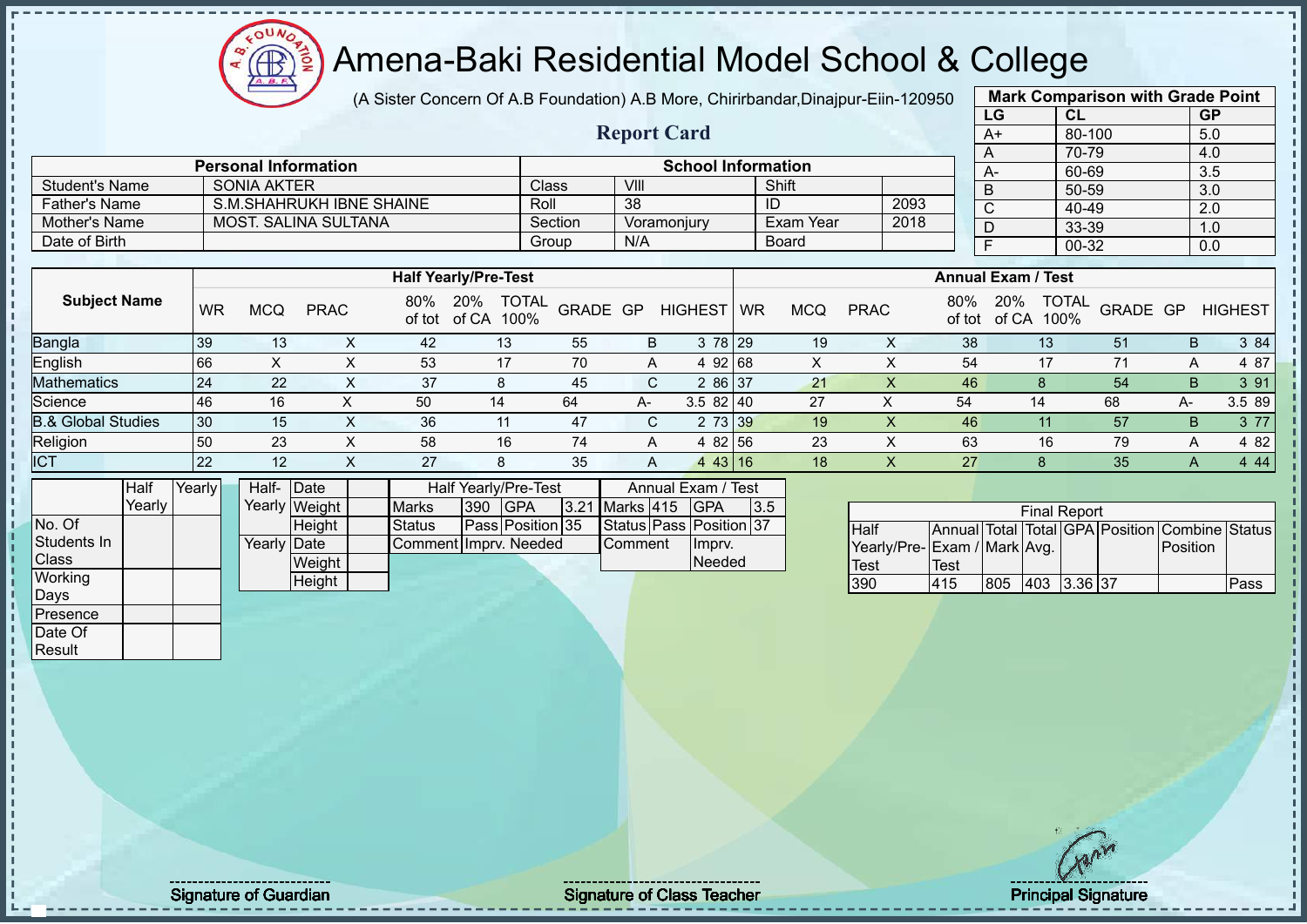(A Sister Concern Of A.B Foundation) A.B More, Chirirbandar,Dinajpur-Eiin-120950

**Report Card**

|      | <b>Mark Comparison with Grade Point</b> |           |
|------|-----------------------------------------|-----------|
| LG   | CL                                      | <b>GP</b> |
| $A+$ | 80-100                                  | 5.0       |
| A    | 70-79                                   | 4.0       |
| A-   | 60-69                                   | 3.5       |
| B    | 50-59                                   | 3.0       |
| C    | 40-49                                   | 2.0       |
| D    | 33-39                                   | 1.0       |
| F    | 00-32                                   | 0.0       |
|      |                                         |           |

| <b>Personal Information</b> | <b>School Information</b> |              |             |           |      |  |  |  |
|-----------------------------|---------------------------|--------------|-------------|-----------|------|--|--|--|
| Student's Name              | MASHREFA HOSSAIN          | <b>Class</b> | VIII        | Shift     |      |  |  |  |
| Father's Name               | MOSHARROF HOSSAIN         | Roll         | 49          | ID        | 3191 |  |  |  |
| <b>I</b> Mother's Name      | SHAHIDA BEGUM             | Section      | Voramoniury | Exam Year | 2018 |  |  |  |
| Date of Birth               |                           | Group        | N/A         | Board     |      |  |  |  |

|                               |           | <b>Half Yearly/Pre-Test</b> |             |               |                                      |          |              |                |    | <b>Annual Exam / Test</b> |             |               |                                      |          |      |                |
|-------------------------------|-----------|-----------------------------|-------------|---------------|--------------------------------------|----------|--------------|----------------|----|---------------------------|-------------|---------------|--------------------------------------|----------|------|----------------|
| <b>Subject Name</b>           | <b>WR</b> | <b>MCQ</b>                  | <b>PRAC</b> | 80%<br>of tot | <b>TOTAL</b><br>20%<br>of CA<br>100% | GRADE GP |              | <b>HIGHEST</b> | WR | <b>MCQ</b>                | <b>PRAC</b> | 80%<br>of tot | <b>TOTAL</b><br>20%<br>of CA<br>100% | GRADE GP |      | <b>HIGHEST</b> |
| <b>Bangla</b>                 | 48        | 26                          | $\sim$      | 59            | 14                                   | 73       | $\mathsf{A}$ | 4 78 47        |    | 26                        | ⌒           | 58            | 14.                                  | 72       | A    | 4 84           |
| <b>English</b>                | 84        |                             |             | 67            | 15                                   | 82       | A+           | 5 92 75        |    | X                         |             | 60            | 15                                   | 75       | A    | 4 87           |
| <b>Mathematics</b>            | 45        | 27                          |             | 58            | 18                                   | 76       | A            | 86 55<br>4     |    | 24                        |             | 63            | 18                                   | 81       | A+   | 5 91           |
| Science                       | 50        | 25                          |             | 60            | 17                                   | 77       | A            | 4 82 54        |    | 26                        |             | 64            | 17                                   | 81       | A+   | 5 89           |
| <b>B.&amp; Global Studies</b> | 40        | 23                          |             | 50            | 10                                   | 60       | $A-$         | 3.5<br>73 41   |    | 27                        | ∧           | 54            | 10                                   | 64       | A-   | 3.5 77         |
| Religion                      | 50        | 24                          |             | 59            | 16                                   | 75       | A            | 4 82 55        |    | 27                        |             | 66            | 16                                   | 82       | A+   | 5 82           |
| <b>ICT</b>                    | 22        | 18                          |             | 32            | 9                                    | 41       | A+           | 543 19         |    | 21                        |             | 32            | 9                                    | 41       | $A+$ | 5 4 4          |

|              | Half   | Yearly | Half-       | Date          | Annual Exam / Test<br>Half Yearly/Pre-Test |     |                 |                |                        |     |
|--------------|--------|--------|-------------|---------------|--------------------------------------------|-----|-----------------|----------------|------------------------|-----|
|              | Yearly |        |             | Yearly Weight | <b>Marks</b>                               | 484 | <b>IGPA</b>     | 4.21 Marks 496 | <b>IGPA</b>            | 4.5 |
| No. Of       |        |        |             | Height        | Status                                     |     | Pass Position 6 |                | Status Pass Position 4 |     |
| Students In  |        |        | Yearly Date |               | Comment Good                               |     |                 | Comment        | Good                   |     |
| <b>Class</b> |        |        |             | Weight        |                                            |     |                 |                |                        |     |
| Working      |        |        |             | Height        |                                            |     |                 |                |                        |     |
| Days         |        |        |             |               |                                            |     |                 |                |                        |     |
| Presence     |        |        |             |               |                                            |     |                 |                |                        |     |
| Date Of      |        |        |             |               |                                            |     |                 |                |                        |     |

| <b>Final Report</b>          |      |     |            |  |  |                                                |      |  |  |  |
|------------------------------|------|-----|------------|--|--|------------------------------------------------|------|--|--|--|
| <b>I</b> Half                |      |     |            |  |  | Annual Total Total GPA Position Combine Status |      |  |  |  |
| Yearly/Pre- Exam / Mark Avg. |      |     |            |  |  | <b>Position</b>                                |      |  |  |  |
| Test                         | Test |     |            |  |  |                                                |      |  |  |  |
| 484                          | 496  | 980 | 490 4.36 4 |  |  |                                                | Pass |  |  |  |

Signature of Guardian Contract Contract Contract Contract Contract Contract Contract Contract Contract Contract Contract Contract Contract Contract Contract Contract Contract Contract Contract Contract Contract Contract Co

Result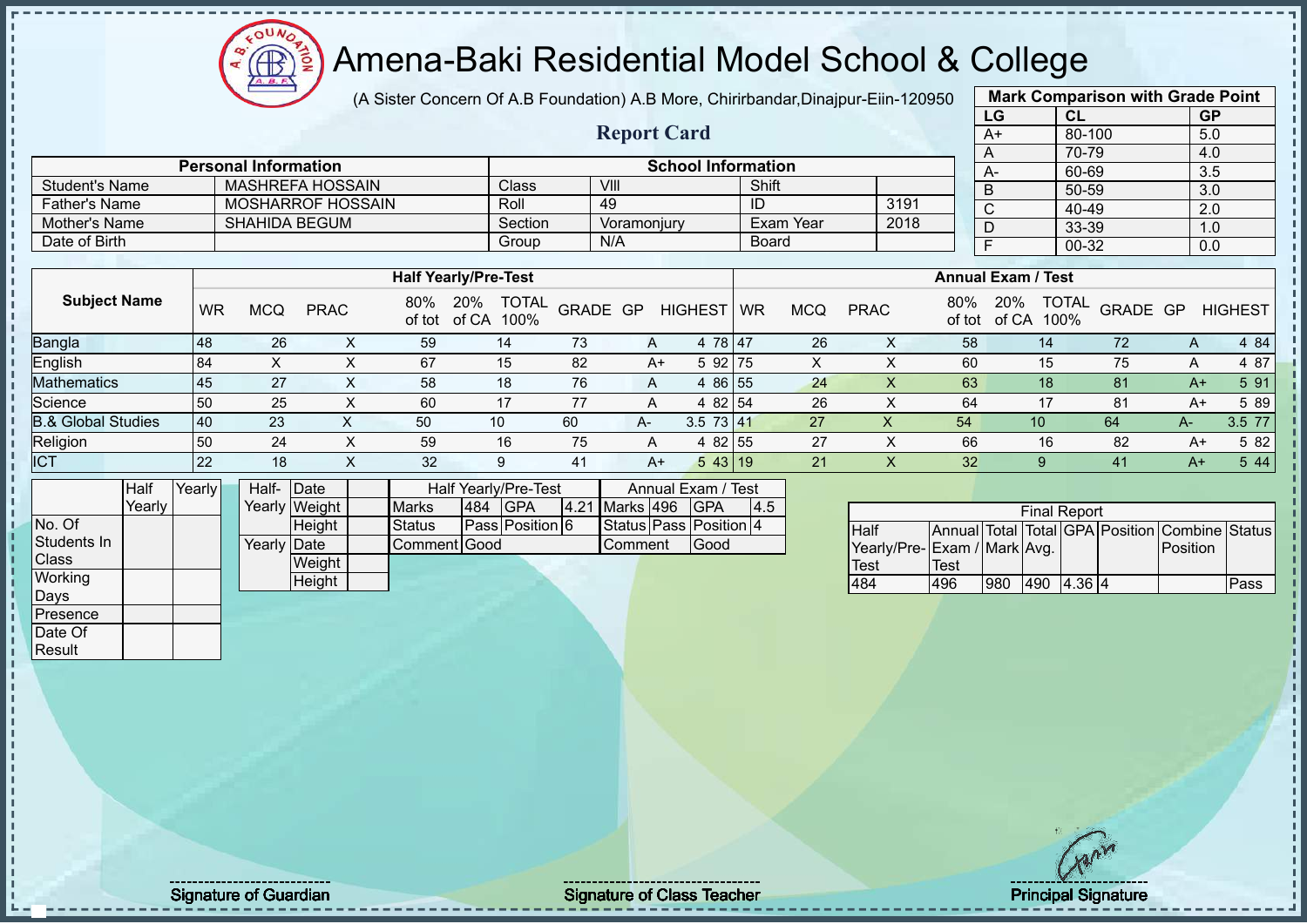# Amena-Baki Residential Model School & College

(A Sister Concern Of A.B Foundation) A.B More, Chirirbandar,Dinajpur-Eiin-120950

**Report Card**

|      | <b>Mark Comparison with Grade Point</b> |           |
|------|-----------------------------------------|-----------|
| LG   | CL                                      | <b>GP</b> |
| $A+$ | 80-100                                  | 5.0       |
| A    | 70-79                                   | 4.0       |
| A-   | 60-69                                   | 3.5       |
| B    | 50-59                                   | 3.0       |
| C    | 40-49                                   | 2.0       |
|      | 33-39                                   | 1.0       |
|      | 00-32                                   | 0.0       |
|      |                                         |           |

|                      | <b>Personal Information</b> |         | <b>School Information</b> |              |      |  |  |  |  |  |
|----------------------|-----------------------------|---------|---------------------------|--------------|------|--|--|--|--|--|
| Student's Name       | <b>KAKALI ROY</b>           | Class   | VIII                      | Shift        |      |  |  |  |  |  |
| <b>Father's Name</b> | <b>MANINDRA NATH ROY</b>    | Roll    | 50                        | ID           | 3258 |  |  |  |  |  |
| Mother's Name        | <b>JOYSREE ROY</b>          | Section | Voramoniurv               | Exam Year    | 2018 |  |  |  |  |  |
| Date of Birth        |                             | Group   | N/A                       | <b>Board</b> |      |  |  |  |  |  |

|                               |    | <b>Half Yearly/Pre-Test</b> |             |               |                                      |          |      |                 |           |            | <b>Annual Exam / Test</b> |               |                                      |                |      |                |  |  |
|-------------------------------|----|-----------------------------|-------------|---------------|--------------------------------------|----------|------|-----------------|-----------|------------|---------------------------|---------------|--------------------------------------|----------------|------|----------------|--|--|
| <b>Subject Name</b>           | WR | MCQ                         | <b>PRAC</b> | 80%<br>of tot | <b>TOTAL</b><br>20%<br>of CA<br>100% | GRADE GP |      | <b>HIGHEST</b>  | <b>WR</b> | <b>MCQ</b> | <b>PRAC</b>               | 80%<br>of tot | 20%<br><b>TOTAL</b><br>100%<br>of CA | GRADE GP       |      | <b>HIGHEST</b> |  |  |
| Bangla                        |    | 20                          |             | 49            | 14                                   | 63       | $A-$ | $3.5 \ 78 \ 42$ |           | 27         |                           | 55            | 14                                   | 69             |      | 3.5 84         |  |  |
| English                       | 79 |                             |             | 63            | 15                                   | 78       |      | 4 92 74         |           | х          |                           | 59            | 15                                   | 74             |      | 4 87           |  |  |
| <b>Mathematics</b>            | 44 | 24                          |             | 54            | 9                                    | 63       | $A-$ | $3.586$   42    |           | 23         | $\Lambda$                 | 52            |                                      | 61             | A-   | 3.5 91         |  |  |
| Science                       | 40 | 22                          |             | 50            | 16                                   | 66       | $A-$ | $3.582$ 50      |           | 26         |                           | 61            | 16                                   | 77             | A    | 4 89           |  |  |
| <b>B.&amp; Global Studies</b> | 39 | 23                          |             | 50            | 11                                   | 61       | $A-$ | $3.5$ 73 44     |           | 23         | Х                         | 54            | 11                                   | 65             | $A-$ | 3.5 77         |  |  |
| Religion                      | 53 | 27                          |             | 64            | 15                                   | 79       |      | 4 82 54         |           | 28         |                           | 66            | 15                                   | 8 <sup>1</sup> | A+   | 5 82           |  |  |
| <b>ICT</b>                    | 22 | 13                          | $\sim$      | 28            | 9                                    | 37       | A    | 4 43 19         |           | 19         | $\lambda$                 | 30            |                                      | 39             | A    | 4 4 4          |  |  |

|              | <b>Half</b> | Yearly <mark>l</mark> |             | Half- Date<br><b>Half Yearly/Pre-Test</b><br>Annual Exam / Test |  |              |     |                  |  |                  |                         |      |
|--------------|-------------|-----------------------|-------------|-----------------------------------------------------------------|--|--------------|-----|------------------|--|------------------|-------------------------|------|
|              | Yearlv l    |                       |             | Yearly Weight                                                   |  | <b>Marks</b> | 447 | <b>IGPA</b>      |  | 3.71 Marks 466   | <b>IGPA</b>             | 3.93 |
| No. Of       |             |                       |             | <b>Height</b>                                                   |  | Status       |     | Pass Position 22 |  |                  | Status Pass Position 21 |      |
| Students In  |             |                       | Yearly Date |                                                                 |  | Comment Good |     |                  |  | <b>I</b> Comment | Impry.                  |      |
| <b>Class</b> |             |                       |             | Weight                                                          |  |              |     |                  |  |                  | Needed                  |      |
| Working      |             |                       |             | Height                                                          |  |              |     |                  |  |                  |                         |      |
| Days         |             |                       |             |                                                                 |  |              |     |                  |  |                  |                         |      |
| IPresence    |             |                       |             |                                                                 |  |              |     |                  |  |                  |                         |      |

| <b>Final Report</b>         |      |      |             |  |  |                                                |      |  |  |  |
|-----------------------------|------|------|-------------|--|--|------------------------------------------------|------|--|--|--|
| Half                        |      |      |             |  |  | Annual Total Total GPA Position Combine Status |      |  |  |  |
| Yearly/Pre-Exam / Mark Avg. |      |      |             |  |  | Position                                       |      |  |  |  |
| <b>Test</b>                 | Test |      |             |  |  |                                                |      |  |  |  |
| 447                         | 466  | .913 | 457 3.82 22 |  |  |                                                | Pass |  |  |  |

Date Of Result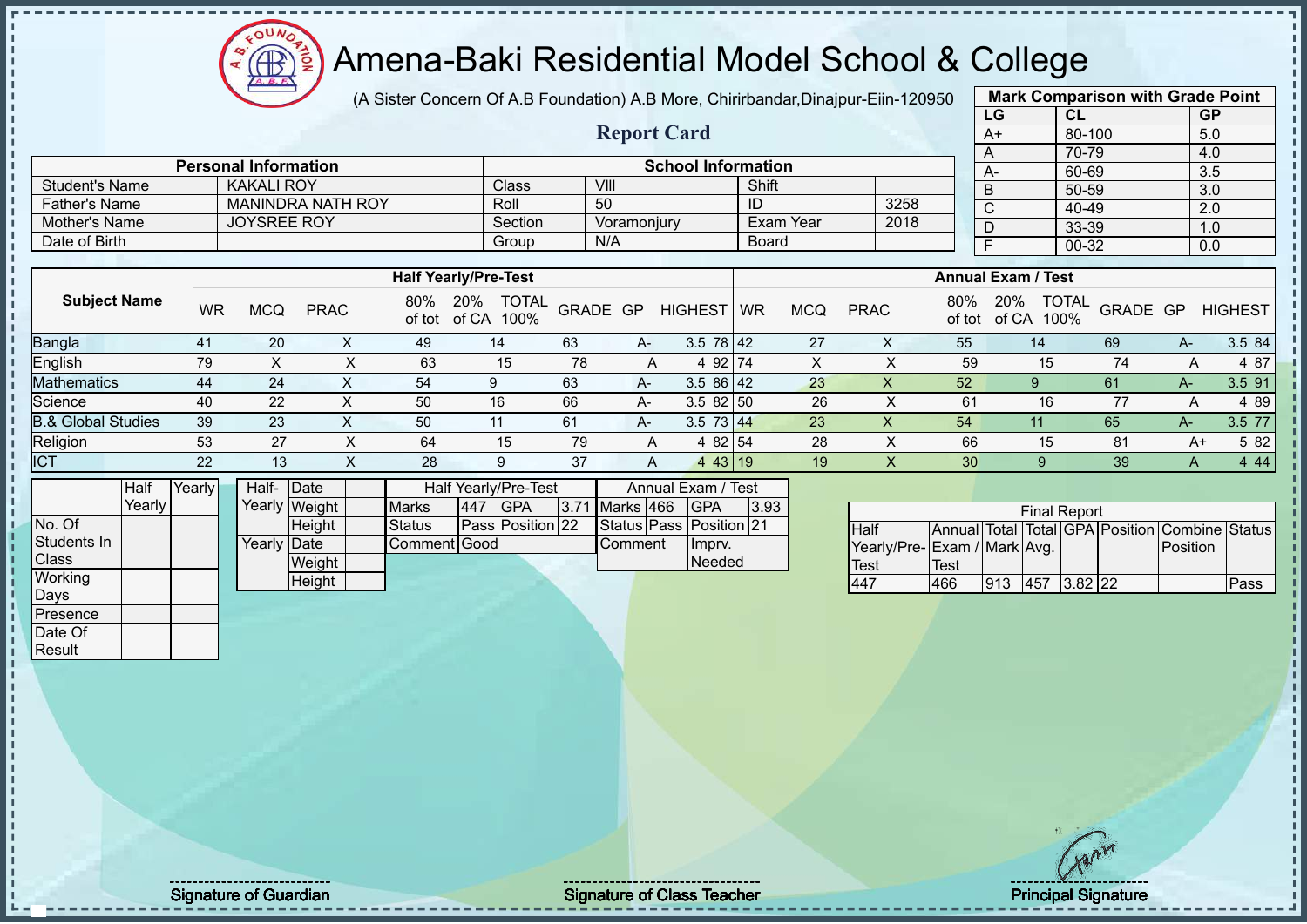# Amena-Baki Residential Model School & College

(A Sister Concern Of A.B Foundation) A.B More, Chirirbandar,Dinajpur-Eiin-120950

**Report Card**

|      | <b>Mark Comparison with Grade Point</b> |           |
|------|-----------------------------------------|-----------|
| LG   | CL                                      | <b>GP</b> |
| $A+$ | 80-100                                  | 5.0       |
| A    | 70-79                                   | 4.0       |
| А-   | 60-69                                   | 3.5       |
| B    | 50-59                                   | 3.0       |
| C    | 40-49                                   | 2.0       |
| D    | 33-39                                   | 1.0       |
|      | 00-32                                   | 0.0       |
|      |                                         |           |

|                | <b>Personal Information</b> | <b>School Information</b> |             |              |      |  |  |  |
|----------------|-----------------------------|---------------------------|-------------|--------------|------|--|--|--|
| Student's Name | SUMAIA NAFISA NAWAR         | Classi                    | VIII        | Shift        |      |  |  |  |
| Father's Name  | MD. ABDUL HAFIZ             | Roll                      | 51          | ID           | 3939 |  |  |  |
| Mother's Name  | MOST, RAFEZA KHATUN         | Section                   | Voramoniurv | Exam Year    | 2018 |  |  |  |
| Date of Birth  |                             | Group                     | N/A         | <b>Board</b> |      |  |  |  |

|                               |    |     |             |               | <b>Half Yearly/Pre-Test</b>          |          |      |                |    |            |             |               | <b>Annual Exam / Test</b> |                          |      |                |
|-------------------------------|----|-----|-------------|---------------|--------------------------------------|----------|------|----------------|----|------------|-------------|---------------|---------------------------|--------------------------|------|----------------|
| <b>Subject Name</b>           | WR | MCQ | <b>PRAC</b> | 80%<br>of tot | <b>TOTAL</b><br>20%<br>of CA<br>100% | GRADE GP |      | <b>HIGHEST</b> | WR | <b>MCQ</b> | <b>PRAC</b> | 80%<br>of tot | 20%<br>100%<br>of CA      | <b>TOTAL</b><br>GRADE GP |      | <b>HIGHEST</b> |
| <b>Bangla</b>                 | 51 | 22  | ∧           | 58            | 15                                   | 73       | A    | 4 78 50        |    | 29         | ⌒           | 63            | 15                        | 78                       | A    | 4 84           |
| English                       | 92 | ∧   | ∧           | 74            | 18                                   | 92       | A+   | 592 80         |    | X          |             | 64            | 18                        | 82                       | A+   | 5 87           |
| <b>Mathematics</b>            | 56 | 26  |             | 66            | 20                                   | 86       | A+   | 5 86 50        |    | 26         |             | 61            | 20                        | 81                       | $A+$ | 5 91           |
| Science                       | 45 | 22  |             | 54            | 17                                   | 71       |      | 4 82 51        |    | 29         |             | 64            | 17                        | 81                       | $A+$ | 5 89           |
| <b>B.&amp; Global Studies</b> | 36 | 21  |             | 46            | 14                                   | 60       | $A-$ | 3.5 73 38      |    | 22         | Х           | 48            | 14                        | 62                       | $A-$ | 3.5 77         |
| Religion                      | 55 | 22  |             | 62            | 16                                   | 78       | A    | 4 82 56        |    | 27         |             | 66            | 16                        | 82                       | A+   | 5 82           |
| <b>ICT</b>                    | 22 | 18  | $\sim$      | 32            | 9                                    | 41       | $A+$ | 543 17         |    | 21         | ∧           | 30            |                           | 39                       | A    | 4 4 4          |

|                 | Half   | Yearly | Half- Date  |               |              |      | Half Yearly/Pre-Test |  | Annual Exam / Test |                        |     |
|-----------------|--------|--------|-------------|---------------|--------------|------|----------------------|--|--------------------|------------------------|-----|
|                 | Yearly |        |             | Yearly Weight | <b>Marks</b> | 1501 | <b>GPA</b>           |  | 4.36 Marks 505     | <b>IGPA</b>            | 4.5 |
| No. Of          |        |        |             | Height        | Status       |      | Pass Position 2      |  |                    | Status Pass Position 2 |     |
| Students In     |        |        | Yearly Date |               | Comment Good |      |                      |  | Comment            | Good                   |     |
| <b>Class</b>    |        |        |             | Weight        |              |      |                      |  |                    |                        |     |
| Working         |        |        |             | Height        |              |      |                      |  |                    |                        |     |
| Days            |        |        |             |               |              |      |                      |  |                    |                        |     |
| <b>Presence</b> |        |        |             |               |              |      |                      |  |                    |                        |     |

|                             |      |                 | <b>Final Report</b> |  |                                                |      |
|-----------------------------|------|-----------------|---------------------|--|------------------------------------------------|------|
| <b>Half</b>                 |      |                 |                     |  | Annual Total Total GPA Position Combine Status |      |
| Yearly/Pre-Exam / Mark Avg. |      |                 |                     |  | <b>IPosition</b>                               |      |
| <b>Test</b>                 | Test |                 |                     |  |                                                |      |
| 501                         | 505  | 1006 503 4.43 2 |                     |  |                                                | Pass |

Date Of Result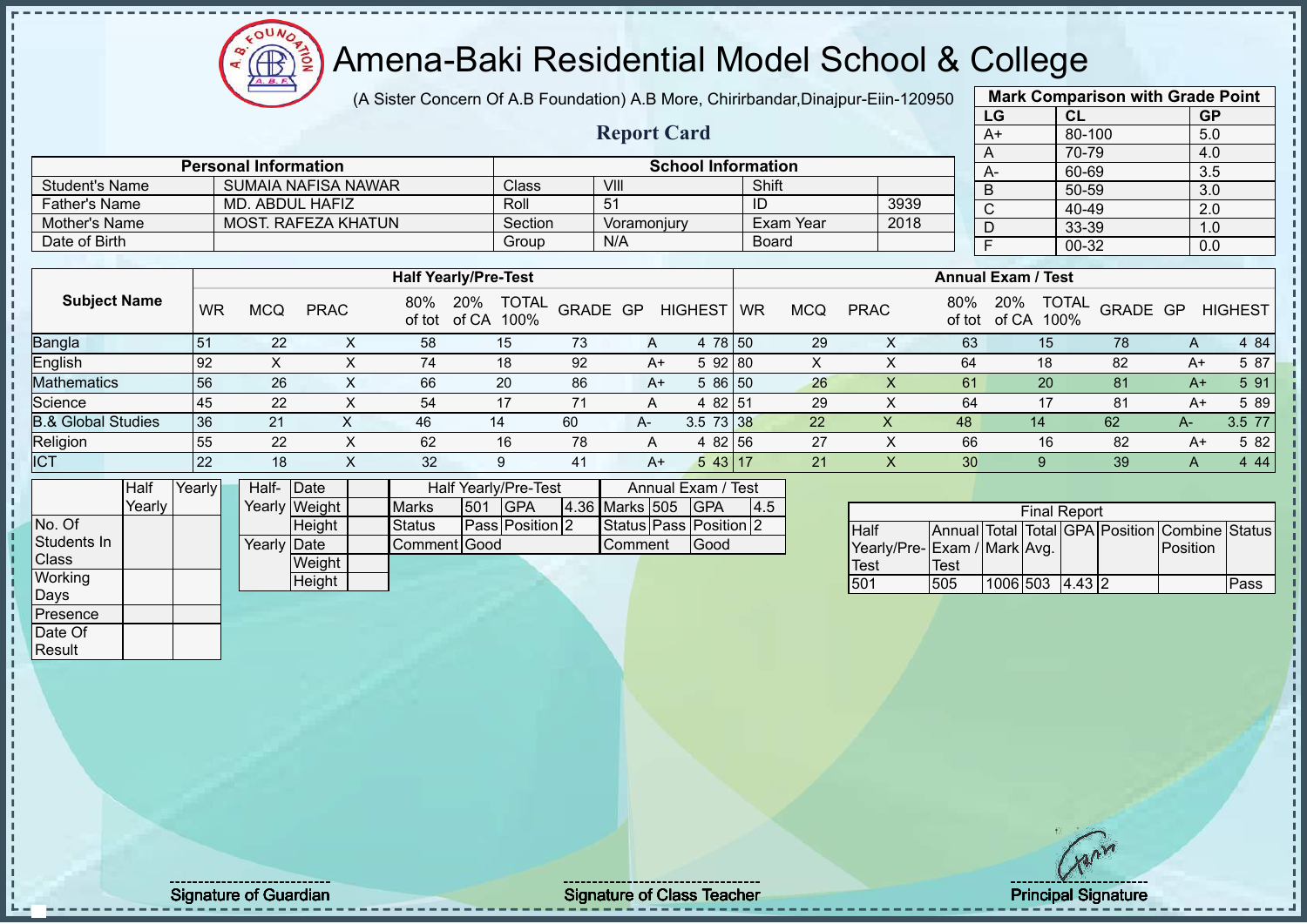# Amena-Baki Residential Model School & College

(A Sister Concern Of A.B Foundation) A.B More, Chirirbandar, Dinajpur-Eiin-12095

**Report Card**

| iΩ |    | <b>Mark Comparison with Grade Point</b> |                  |
|----|----|-----------------------------------------|------------------|
|    | LG | <b>CL</b>                               | <b>GP</b>        |
|    | A+ | 80-100                                  | 5.0              |
|    | A  | 70-79                                   | 4.0              |
|    | A- | 60-69                                   | $\overline{3.5}$ |
|    | B  | 50-59                                   | 3.0              |
|    | C  | 40-49                                   | 2.0              |
|    | D  | 33-39                                   | 1.0              |
|    | F  | 00-32                                   | 0.0              |
|    |    |                                         |                  |

|                       | <b>Personal Information</b> |         | <b>School Information</b> |              |      |  |
|-----------------------|-----------------------------|---------|---------------------------|--------------|------|--|
| <b>Student's Name</b> | AKTERUN NAHER               | Class   | VIII                      | Shift        |      |  |
| <b>Father's Name</b>  | MD. BABUL AKTHER            | Roll    | 52                        |              | 4118 |  |
| Mother's Name         | <b>MOST NASIMA AKTHER</b>   | Section | Voramoniurv               | Exam Year    | 2018 |  |
| Date of Birth         |                             | Group   | N/A                       | <b>Board</b> |      |  |

| <b>WR</b>  | <b>MCQ</b>       | <b>PRAC</b> | 80%<br>of tot | 20%<br>of CA |                                     |              |          | <b>WR</b>              | <b>MCQ</b>                                                                  | <b>PRAC</b> | 80%<br>of tot | 20%<br>of CA    |                           |                      | <b>HIGHEST</b> |
|------------|------------------|-------------|---------------|--------------|-------------------------------------|--------------|----------|------------------------|-----------------------------------------------------------------------------|-------------|---------------|-----------------|---------------------------|----------------------|----------------|
| 53         | 23               |             | 61            | 11           | 72                                  | A            | 4        |                        | 20                                                                          | ∧           | 58            |                 | 69                        | A-                   | 3.5 84         |
| 191        | $\check{ }$<br>∧ |             | 73            | 17           | 90                                  | A+           |          |                        | X                                                                           |             | 54            |                 |                           | A                    | 4 87           |
| 47         | 22               | $\Lambda$   | 55            | 15           | 70                                  | A            |          |                        | 19                                                                          | v<br>∧      | 51            | 15              | 66                        | A-7                  | 3.5 91         |
| 44         | 19               |             | 50            | 15           | 65                                  | $A-$         |          |                        | 24                                                                          |             | 68            | 15              | 83                        | A+                   | 5 89           |
| <b>143</b> | 21               |             | 51            | 16           | 67                                  | A-           |          |                        | 20                                                                          |             | 51            | 16 <sup>°</sup> | 67                        | A-                   | 3.5 77         |
| 51         | 22               |             | 58            | 16           | 74                                  | A            |          |                        | 22                                                                          |             | 61            | 16              |                           | A                    | 4 8 2          |
| 22         | 21               | v           | 34            | 9            | 43                                  |              |          |                        | 19                                                                          |             | 31            |                 | 40                        | $A+$                 | 5 4 4          |
|            |                  |             |               |              | <b>Half Yearly/Pre-Test</b><br>100% | <b>TOTAL</b> | GRADE GP | <b>HIGHEST</b><br>$A+$ | 78 53<br>5 92 67<br>4 86 45<br>3.582 61<br>$3.5$ 73 44<br>4 82 54<br>543 20 |             |               |                 | <b>Annual Exam / Test</b> | <b>TOTAL</b><br>100% | GRADE GP       |

|              | Half   | Yearly I | Half-       | <b>IDate</b>  |               |     | Half Yearly/Pre-Test |                | Annual Exam / Test      |      |
|--------------|--------|----------|-------------|---------------|---------------|-----|----------------------|----------------|-------------------------|------|
|              | Yearlv |          |             | Yearly Weight | <b>Marks</b>  | 481 | <b>IGPA</b>          | 4.14 Marks 473 | <b>IGPA</b>             | 4.07 |
| No. Of       |        |          |             | Height        | <b>Status</b> |     | Pass Position 8      |                | Status Pass Position 16 |      |
| Students In  |        |          | Yearly Date |               | Comment Good  |     |                      | lComment       | Good                    |      |
| <b>Class</b> |        |          |             | Weight        |               |     |                      |                |                         |      |
| Working      |        |          |             | Height        |               |     |                      |                |                         |      |
| Days         |        |          |             |               |               |     |                      |                |                         |      |
| Presence     |        |          |             |               |               |     |                      |                |                         |      |
| Date Of      |        |          |             |               |               |     |                      |                |                         |      |

|                             |      |     | <b>Final Report</b> |  |                                                |      |
|-----------------------------|------|-----|---------------------|--|------------------------------------------------|------|
| <b>Half</b>                 |      |     |                     |  | Annual Total Total GPA Position Combine Status |      |
| Yearly/Pre-Exam / Mark Avg. |      |     |                     |  | <b>Position</b>                                |      |
| <b>Test</b>                 | Test |     |                     |  |                                                |      |
| 481                         | 473  | 954 | 477 4.11 9          |  |                                                | Pass |

Result

Signature of Guardian Signature of Class Teacher Principal Signature of Class Teacher Principal Signature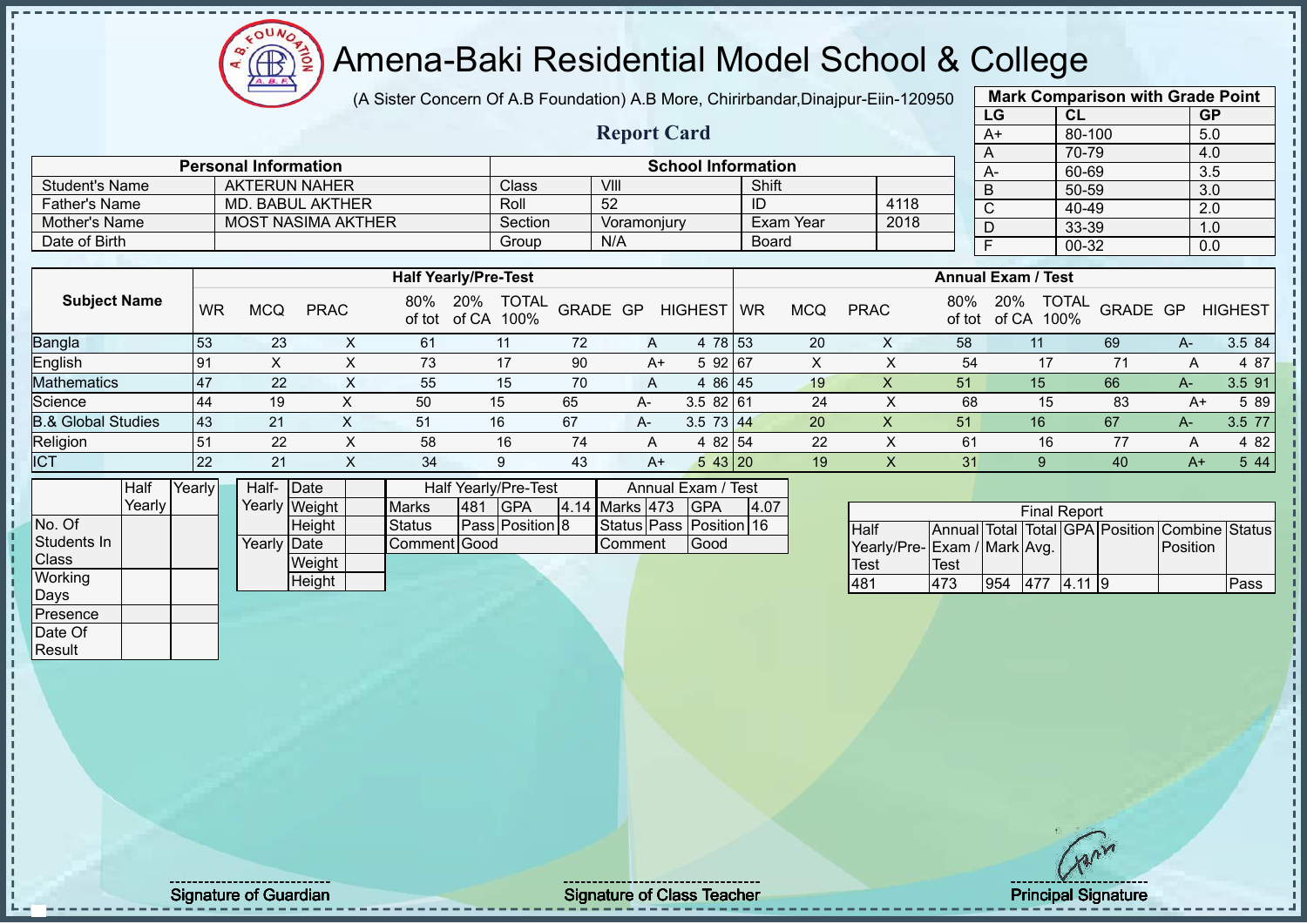(A Sister Concern Of A.B Foundation) A.B More, Chirirbandar,Dinajpur-Eiin-120950

**Report Card**

|      | <b>Mark Comparison with Grade Point</b> |           |
|------|-----------------------------------------|-----------|
| LG   | CL                                      | <b>GP</b> |
| $A+$ | 80-100                                  | 5.0       |
| A    | 70-79                                   | 4.0       |
| A-   | 60-69                                   | 3.5       |
| B    | 50-59                                   | 3.0       |
| C    | 40-49                                   | 2.0       |
| D    | 33-39                                   | 1.0       |
| F    | 00-32                                   | 0.0       |
|      |                                         |           |

|                | <b>Personal Information</b> |              | <b>School Information</b> |           |      |  |
|----------------|-----------------------------|--------------|---------------------------|-----------|------|--|
| Student's Name | AFIA TABASSUM SNEHA         | <b>Class</b> | VIII                      | Shift     |      |  |
| Father's Name  | MD. AL-AMIN                 | Roll         | 53                        |           | 4142 |  |
| Mother's Name  | MOST, AYSHA AKTHER          | Section      | Voramoniurv               | Exam Year | 2018 |  |
| Date of Birth  |                             | Group        | N/A                       | Board     |      |  |

|                               |           |     |                       |               | <b>Half Yearly/Pre-Test</b>          |          |    |                |           |            |             |     | <b>Annual Exam / Test</b>                   |          |    |                |
|-------------------------------|-----------|-----|-----------------------|---------------|--------------------------------------|----------|----|----------------|-----------|------------|-------------|-----|---------------------------------------------|----------|----|----------------|
| <b>Subject Name</b>           | <b>WR</b> | MCQ | <b>PRAC</b>           | 80%<br>of tot | <b>TOTAL</b><br>20%<br>of CA<br>100% | GRADE GP |    | <b>HIGHEST</b> | <b>WR</b> | <b>MCQ</b> | <b>PRAC</b> | 80% | <b>TOTAL</b><br>20%<br>100%<br>of tot of CA | GRADE GP |    | <b>HIGHEST</b> |
| <b>Bangla</b>                 | 42        | 22  |                       | 51            | 12                                   | 63       | A- | $3.5$ 78 44    |           | 27         | х           | 57  | 12                                          | 69       | А- | 3.5 84         |
| English                       | 89        |     |                       | 71            | 15                                   | 86       | A+ | 5 92 66        |           |            |             | 53  | 15                                          | 68       | A- | 3.5 87         |
| <b>Mathematics</b>            | 46        | 25  | ⌒                     | 57            |                                      | 66       | A- | $3.586$ 35     |           | 22         | $\Lambda$   | 46  |                                             | 55       | B  | 3 91           |
| Science                       | 37        | 25  |                       | 50            | 15                                   | 65       | A- | $3.582$ 53     |           | 27         |             | 64  | 15                                          | 79       |    | 4 89           |
| <b>B.&amp; Global Studies</b> | 21        | 19  | $\check{ }$<br>$\sim$ | 32            | 8                                    | 40       | C. | 2 73 37        |           | 19         |             | 45  |                                             | 53       | B. | 3 7 7          |
| Religion                      | 53        | 26  |                       | 63            | 14                                   | 77       | A  | 4 82 52        |           | 24         |             | 61  | 14                                          | 75       | Α  | 4 82           |
| <b>ICT</b>                    | 22        | 13  | ⌒                     | 28            | 9                                    | -37      | A  | 443 18         |           | 18         | ∧           | 29  |                                             | 38       |    | 4 4 4          |

|                 | Half   | Yearly | Half- Date  |               |               |     | Half Yearly/Pre-Test |                | Annual Exam / Test      |      |
|-----------------|--------|--------|-------------|---------------|---------------|-----|----------------------|----------------|-------------------------|------|
|                 | Yearlv |        |             | Yearly Weight | <b>Marks</b>  | 434 | <b>IGPA</b>          | 3.64 Marks 437 | <b>IGPA</b>             | 3.57 |
| No. Of          |        |        |             | <b>Height</b> | <b>Status</b> |     | Pass Position 24     |                | Status Pass Position 34 |      |
| Students In     |        |        | Yearly Date |               | Comment Good  |     |                      | <b>Comment</b> | Ilmpry.                 |      |
| <b>Class</b>    |        |        |             | Weight        |               |     |                      |                | Needed                  |      |
| Working         |        |        |             | Height        |               |     |                      |                |                         |      |
| Days            |        |        |             |               |               |     |                      |                |                         |      |
| <b>Presence</b> |        |        |             |               |               |     |                      |                |                         |      |

| <b>Final Report</b>         |      |      |             |  |  |                                                |      |  |  |  |
|-----------------------------|------|------|-------------|--|--|------------------------------------------------|------|--|--|--|
| <b>Half</b>                 |      |      |             |  |  | Annual Total Total GPA Position Combine Status |      |  |  |  |
| Yearly/Pre-Exam / Mark Avg. |      |      |             |  |  | Position                                       |      |  |  |  |
| <b>Test</b>                 | Test |      |             |  |  |                                                |      |  |  |  |
| 434                         | 437  | 1871 | 436 3.61 29 |  |  |                                                | Pass |  |  |  |

Date Of **Result** 

Signature of Guardian Signature of Class Teacher Number of Class Teacher Principal Signature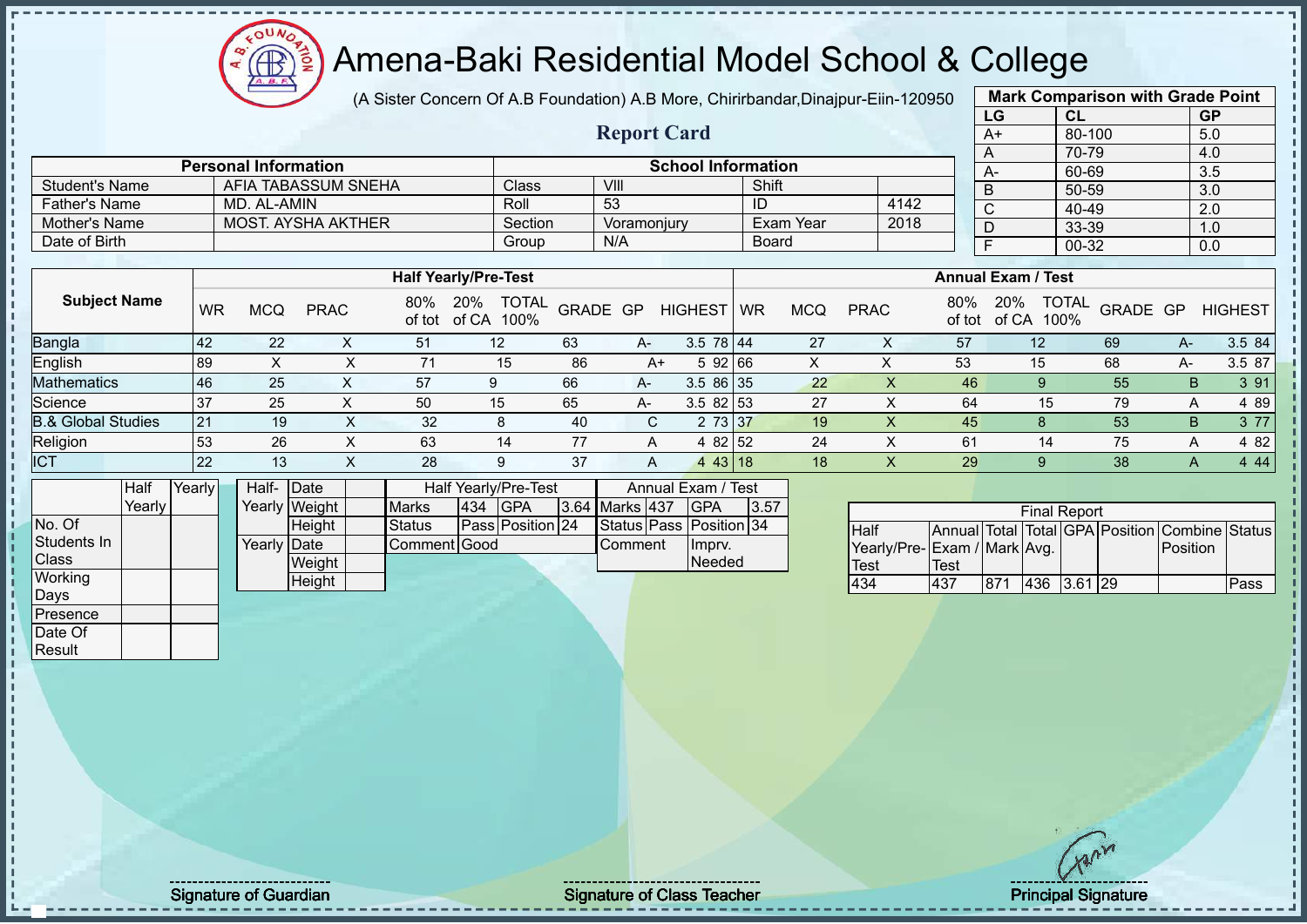

(A Sister Concern Of A.B Foundation) A.B More, Chirirbandar,Dinajpur-Eiin-120950

**Report Card**

| <b>Mark Comparison with Grade Point</b> |           |           |  |  |  |  |  |  |  |
|-----------------------------------------|-----------|-----------|--|--|--|--|--|--|--|
| LG                                      | <b>CL</b> | <b>GP</b> |  |  |  |  |  |  |  |
| $A+$                                    | 80-100    | 5.0       |  |  |  |  |  |  |  |
| A                                       | 70-79     | 4.0       |  |  |  |  |  |  |  |
| A-                                      | 60-69     | 3.5       |  |  |  |  |  |  |  |
| B                                       | 50-59     | 3.0       |  |  |  |  |  |  |  |
| C                                       | 40-49     | 2.0       |  |  |  |  |  |  |  |
| D                                       | 33-39     | 1.0       |  |  |  |  |  |  |  |
| F                                       | 00-32     | 0.0       |  |  |  |  |  |  |  |
|                                         |           |           |  |  |  |  |  |  |  |

|                | <b>Personal Information</b> |         | <b>School Information</b> |           |      |  |
|----------------|-----------------------------|---------|---------------------------|-----------|------|--|
| Student's Name | AYSHA AKTER ONANNA          | Class   | VIII                      | Shift     |      |  |
| Father's Name  | MD. AKBOR ALI               | Roll    | 54                        |           | 4143 |  |
| Mother's Name  | MOST. MOMOTA BEGUM          | Section | Voramoniurv               | Exam Year | 2018 |  |
| Date of Birth  |                             | Group   | N/A                       | Board     |      |  |

|                               |    |            |             |     | <b>Half Yearly/Pre-Test</b>              |          |      |                | <b>Annual Exam / Test</b> |            |             |     |                                             |          |      |                |
|-------------------------------|----|------------|-------------|-----|------------------------------------------|----------|------|----------------|---------------------------|------------|-------------|-----|---------------------------------------------|----------|------|----------------|
| <b>Subject Name</b>           | WR | <b>MCQ</b> | <b>PRAC</b> | 80% | <b>TOTAL</b><br>20%<br>of tot of CA 100% | GRADE GP |      | <b>HIGHEST</b> | <b>WR</b>                 | <b>MCQ</b> | <b>PRAC</b> | 80% | 20%<br><b>TOTAL</b><br>100%<br>of tot of CA | GRADE GP |      | <b>HIGHEST</b> |
| <b>Bangla</b>                 | 39 | 27         |             | 53  | 15                                       | 68       | $A-$ | $3.5$ 78 44    |                           | 27         |             | 57  | 15                                          | 72       | Α    | 4 84           |
| English                       | 87 |            |             | 70  | 18                                       | 88       | A+   | 592 65         |                           | х          |             | 52  | 18                                          | 70       | A    | 4 87           |
| <b>Mathematics</b>            | 58 | 26         | $\sim$      | 67  | 18                                       | 85       | $A+$ | 5 86 40        |                           | 20         | X           | 48  | 18                                          | 66       | $A-$ | 3.5 91         |
| Science                       | 40 | 23         |             | 50  | 14                                       | 64       | A-   | $3.582$   46   |                           | 27         |             | 58  | 14                                          | 72       |      | 4 8 9          |
| <b>B.&amp; Global Studies</b> | 29 | 18         |             | 38  | 8                                        | 46       | C.   | 2 73 34        |                           | 23         |             | 46  |                                             | 54       | B    | 3 7 7          |
| Religion                      | 50 | 27         |             | 62  | 16                                       | 78       |      | 4 82 50        |                           | 26         |             | 61  | 16                                          | 77       | A    | 4 82           |
| <b>ICT</b>                    | 22 | 9          |             | 25  | 10                                       | 35       | Α    | $\overline{A}$ | 43 15                     | 16         |             | 25  | 10                                          | 35       |      | 4 4 4          |

|              | Half     | Yearly | Half- Date  |               |              |     | Half Yearly/Pre-Test |                       | Annual Exam / Test      |      |
|--------------|----------|--------|-------------|---------------|--------------|-----|----------------------|-----------------------|-------------------------|------|
|              | Yearlv l |        |             | Yearly Weight | <b>Marks</b> | 464 | <b>IGPA</b>          | <b>3.86 Marks 446</b> | IGPA                    | 3.79 |
| No. Of       |          |        |             | Height        | Status       |     | Pass Position 16     |                       | Status Pass Position 25 |      |
| Students In  |          |        | Yearly Date |               | Comment Good |     |                      | Comment               | Imprv.                  |      |
| <b>Class</b> |          |        |             | Weight        |              |     |                      |                       | <b>Needed</b>           |      |
| Working      |          |        |             | Height        |              |     |                      |                       |                         |      |
| Days         |          |        |             |               |              |     |                      |                       |                         |      |
| Presence     |          |        |             |               |              |     |                      |                       |                         |      |

|                              |      |     | <b>Final Report</b> |  |                                                |      |
|------------------------------|------|-----|---------------------|--|------------------------------------------------|------|
| <b>Half</b>                  |      |     |                     |  | Annual Total Total GPA Position Combine Status |      |
| Yearly/Pre- Exam / Mark Avg. |      |     |                     |  | Position                                       |      |
| <b>Test</b>                  | Test |     |                     |  |                                                |      |
| 464                          | 446  | 910 | 455 3.82 23         |  |                                                | Pass |

Date Of **Result** 

Signature of Guardian Signature of Class Teacher Number of Class Teacher Principal Signature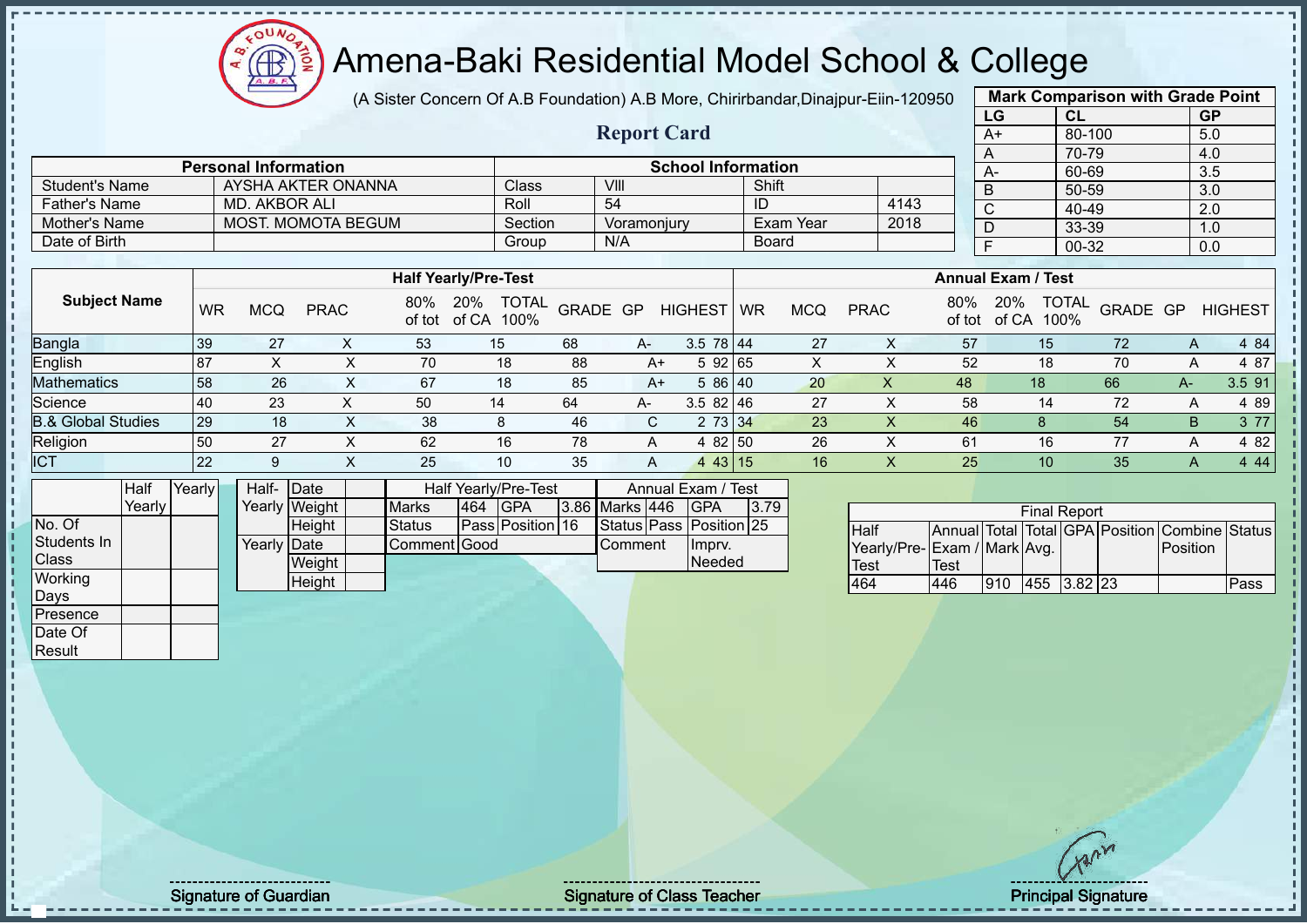$\Omega$ Æ

#### Amena-Baki Residential Model School & College

(A Sister Concern Of A.B Foundation) A.B More, Chirirbandar,Dinajpur-Eiin-120950

**Report Card**

| <b>Mark Comparison with Grade Point</b> |        |           |  |  |  |  |  |  |  |
|-----------------------------------------|--------|-----------|--|--|--|--|--|--|--|
| LG                                      | CL     | <b>GP</b> |  |  |  |  |  |  |  |
| $A+$                                    | 80-100 | 5.0       |  |  |  |  |  |  |  |
| A                                       | 70-79  | 4.0       |  |  |  |  |  |  |  |
| A-                                      | 60-69  | 3.5       |  |  |  |  |  |  |  |
| B                                       | 50-59  | 3.0       |  |  |  |  |  |  |  |
| $\overline{\text{c}}$                   | 40-49  | 2.0       |  |  |  |  |  |  |  |
| D                                       | 33-39  | 1.0       |  |  |  |  |  |  |  |
| F                                       | 00-32  | 0.0       |  |  |  |  |  |  |  |
|                                         |        |           |  |  |  |  |  |  |  |

| <b>Student's Name</b> |           | <b>ISRAT JAHAN</b> |                           |                             | Class             | VIII           |             |            | Shift        |            |             |        |    |                           | 50-59 |                                             | 3.0            |
|-----------------------|-----------|--------------------|---------------------------|-----------------------------|-------------------|----------------|-------------|------------|--------------|------------|-------------|--------|----|---------------------------|-------|---------------------------------------------|----------------|
| <b>Father's Name</b>  |           |                    | <b>MD.HARUN AR RASHID</b> |                             | Roll              | 55             |             |            |              |            |             | 4447   |    |                           | 40-49 |                                             | 2.0            |
| Mother's Name         |           |                    | <b>MOST.LAILA YASMIN</b>  |                             | Section           |                | Voramonjury |            |              | Exam Year  |             | 2018   |    |                           | 33-39 |                                             | 1.0            |
| Date of Birth         |           |                    |                           |                             | Group             | N/A            |             |            | <b>Board</b> |            |             |        |    |                           | 00-32 |                                             | 0.0            |
|                       |           |                    |                           |                             |                   |                |             |            |              |            |             |        |    |                           |       |                                             |                |
|                       |           |                    |                           |                             |                   |                |             |            |              |            |             |        |    |                           |       |                                             |                |
|                       |           |                    |                           | <b>Half Yearly/Pre-Test</b> |                   |                |             |            |              |            |             |        |    | <b>Annual Exam / Test</b> |       |                                             |                |
| <b>Subject Name</b>   | <b>WR</b> | <b>MCQ</b>         | <b>PRAC</b>               | 80% 20%                     | of tot of CA 100% | TOTAL GRADE GP |             | HIGHEST WR |              | <b>MCQ</b> | <b>PRAC</b> |        |    |                           |       | 80% 20% TOTAL GRADE GP<br>of tot of CA 100% | <b>HIGHEST</b> |
| <b>Bangla</b>         | 52        | 24                 |                           | 61                          | 14                | 75             |             | 4 78 49    |              | 26         |             | $\sim$ | 60 |                           | 14    | 74                                          | 4 84           |

| English                       | 80  |                      | 64          | 18  | 82 | A+   | റാ         |       |          | 61 | ιc | 70<br>- - | 87             |
|-------------------------------|-----|----------------------|-------------|-----|----|------|------------|-------|----------|----|----|-----------|----------------|
| <b>Mathematics</b>            | 148 | $\sim$<br>$\epsilon$ | 55          | ט ו |    |      |            | 86 49 | 23       | 58 |    |           | . 91           |
| Science                       |     | 19                   |             | ◡   | 63 | $A-$ | $3.582$ 35 |       | 26       | 49 | 15 | 04        | -89<br>$3.5\,$ |
| <b>B.&amp; Global Studies</b> | 36  | 10                   | $\sim$<br>ີ |     | 48 |      |            |       | nn<br>∠ა |    |    |           | ບ.ບ            |
| Religion                      | 53  | 28                   | 65          | 15  | 80 | A+   | 5 82 55    |       | 25       | 64 |    | 79        | 82             |
| <b>ICT</b>                    | 22  | 20                   | 34          |     |    | A٦   |            |       | 20       | 29 |    |           | 44             |

|                | Half   | Yearly | Half- Date  |               |               |     | Half Yearly/Pre-Test   |                | Annual Exam / Test      |      |
|----------------|--------|--------|-------------|---------------|---------------|-----|------------------------|----------------|-------------------------|------|
|                | Yearly |        |             | Yearly Weight | <b>Marks</b>  | 460 | <b>IGPA</b>            | 4.07 Marks 474 | <b>IGPA</b>             | 3.86 |
| No. Of         |        |        |             | <b>Height</b> | <b>Status</b> |     | <b>Pass Position 9</b> |                | Status Pass Position 22 |      |
| Students In    |        |        | Yearly Date |               | Comment Good  |     |                        | <b>Comment</b> | Imprv.                  |      |
| <b>Class</b>   |        |        |             | Weight        |               |     |                        |                | <b>Needed</b>           |      |
| <b>Working</b> |        |        |             | Height        |               |     |                        |                |                         |      |
| Days           |        |        |             |               |               |     |                        |                |                         |      |
| Presence       |        |        |             |               |               |     |                        |                |                         |      |

**Personal Information School Information** 

|                              |      |     | <b>Final Report</b> |  |                                                |      |
|------------------------------|------|-----|---------------------|--|------------------------------------------------|------|
| <b>Half</b>                  |      |     |                     |  | Annual Total Total GPA Position Combine Status |      |
| Yearly/Pre- Exam / Mark Avg. |      |     |                     |  | Position                                       |      |
| Test                         | Test |     |                     |  |                                                |      |
| 460                          | 474  | 934 | 467 3.96 18         |  |                                                | Pass |

Date Of Result

Signature of Guardian Signature Signature of Class Teacher New York Contract Principal Signature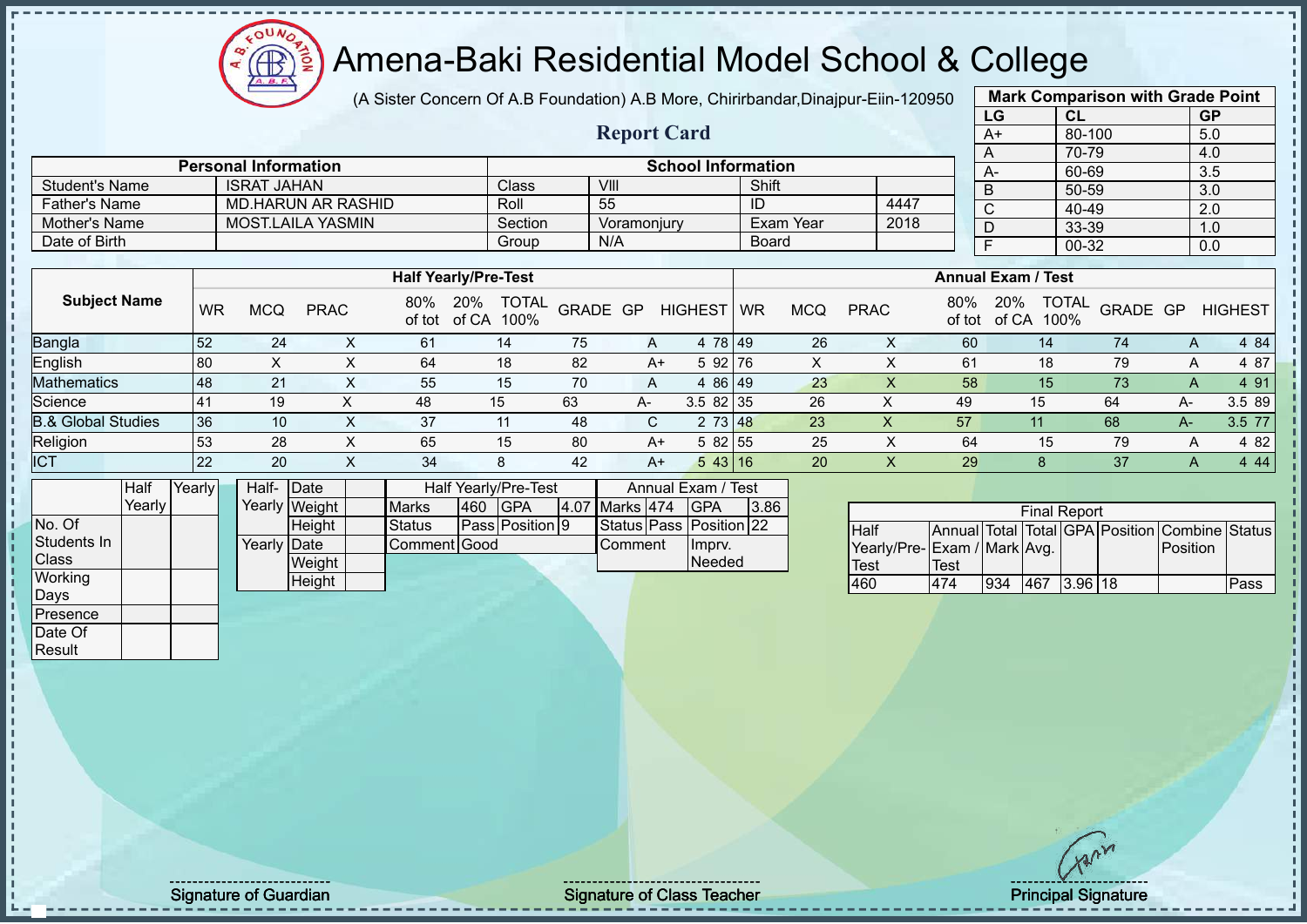(A Sister Concern Of A.B Foundation) A.B More, Chirirbandar,Dinajpur-Eiin-120950

**Report Card**

| <b>Mark Comparison with Grade Point</b> |           |           |  |  |  |  |  |  |  |  |
|-----------------------------------------|-----------|-----------|--|--|--|--|--|--|--|--|
| LG                                      | <b>CL</b> | <b>GP</b> |  |  |  |  |  |  |  |  |
| $A+$                                    | 80-100    | 5.0       |  |  |  |  |  |  |  |  |
| A                                       | 70-79     | 4.0       |  |  |  |  |  |  |  |  |
| A-                                      | 60-69     | 3.5       |  |  |  |  |  |  |  |  |
| B                                       | 50-59     | 3.0       |  |  |  |  |  |  |  |  |
| $\mathsf{C}$                            | 40-49     | 2.0       |  |  |  |  |  |  |  |  |
| D                                       | 33-39     | 1.0       |  |  |  |  |  |  |  |  |
| F                                       | 00-32     | 0.0       |  |  |  |  |  |  |  |  |
|                                         |           |           |  |  |  |  |  |  |  |  |

|                       | <b>Personal Information</b> |         | <b>School Information</b> |           |      |          |
|-----------------------|-----------------------------|---------|---------------------------|-----------|------|----------|
| <b>Student's Name</b> | EIFFAT ANJUM RAHMAN         | Class   | VIII                      | Shift     |      | <b>B</b> |
| Father's Name         | MD.AMINUR RAHMAN            | Roll    | 56                        | -ID       | 4505 |          |
| Mother's Name         | MST.SHAHANAZ SHIREN         | Section | Voramoniurv               | Exam Year | 2018 |          |
| Date of Birth         |                             | Group   | N/A                       | Board     |      |          |

|                               |            |     |              |               | <b>Half Yearly/Pre-Test</b>          |          |    |                 |    |            |             |     | <b>Annual Exam / Test</b>            |          |      |                |
|-------------------------------|------------|-----|--------------|---------------|--------------------------------------|----------|----|-----------------|----|------------|-------------|-----|--------------------------------------|----------|------|----------------|
| <b>Subject Name</b>           | WR         | MCQ | <b>PRAC</b>  | 80%<br>of tot | 20%<br><b>TOTAL</b><br>of CA<br>100% | GRADE GP |    | <b>HIGHEST</b>  | WR | <b>MCQ</b> | <b>PRAC</b> | 80% | TOTAL<br>20%<br>100%<br>of tot of CA | GRADE GP |      | <b>HIGHEST</b> |
| Bangla                        | <b>142</b> | 21  |              | 50            |                                      | 61       | A- | $3.5 \ 78 \ 45$ |    | 28         | ∧           | 58  |                                      | 69       | A-   | 3.5 84         |
| English                       | 86         |     |              | 69            | 14                                   | 83       | A+ | 5 92 70         |    |            |             | 56  | 14                                   | 70       |      | 4 87           |
| Mathematics                   | <b>23</b>  | 21  | ⌒            | 35            | 9                                    | 44       | C. | 2 86 38         |    | 20         |             | 46  | 9                                    | 55       | B.   | 3 91           |
| Science                       | <b>42</b>  | 25  | $\check{ }$  | 54            | 16                                   | 70       | A  | 4 82 47         |    | 25         | v           | 58  | 16                                   | 74       | A    | 4 8 9          |
| <b>B.&amp; Global Studies</b> | 26         | 17  | $\checkmark$ | 34            | 8                                    | 42       | C. | 2 73 35         |    | 23         |             | 46  |                                      | 54       | B.   | 3 77           |
| Religion                      | 44         | 22  |              | 53            | 14                                   | 67       | A- | $3.582$ 51      |    | 26         |             | 62  | 14                                   | 76       | A    | 4 8 2          |
| <b>ICT</b>                    | <b>22</b>  | 15  | ∧            | 30            | 9                                    | 39       | A  | 443 20          |    | 19         |             | 31  |                                      | 40       | $A+$ | 5 4 4          |

|              | Half   | Yearly | Half- Date  |               |                       |     | Half Yearly/Pre-Test |  | Annual Exam / Test |                         |      |
|--------------|--------|--------|-------------|---------------|-----------------------|-----|----------------------|--|--------------------|-------------------------|------|
|              | Yearly |        |             | Yearly Weight | <b>Marks</b>          | 406 | <b>IGPA</b>          |  | 3.43 Marks 438     | <b>IGPA</b>             | 3.79 |
| No. Of       |        |        |             | Height        | <b>Status</b>         |     | Pass Position 30     |  |                    | Status Pass Position 27 |      |
| Students In  |        |        | Yearly Date |               | Comment Imprv. Needed |     |                      |  | <b>I</b> Comment   | Imprv.                  |      |
| <b>Class</b> |        |        |             | Weight        |                       |     |                      |  |                    | Needed                  |      |
| Working      |        |        |             | Height        |                       |     |                      |  |                    |                         |      |
| Days         |        |        |             |               |                       |     |                      |  |                    |                         |      |

| <b>Final Report</b>         |      |     |             |  |  |                                                |      |  |  |  |  |  |
|-----------------------------|------|-----|-------------|--|--|------------------------------------------------|------|--|--|--|--|--|
| <b>Half</b>                 |      |     |             |  |  | Annual Total Total GPA Position Combine Status |      |  |  |  |  |  |
| Yearly/Pre-Exam / Mark Avg. |      |     |             |  |  | <b>IPosition</b>                               |      |  |  |  |  |  |
| Test                        | Test |     |             |  |  |                                                |      |  |  |  |  |  |
| 406                         | 438  | 844 | 422 3.61 31 |  |  |                                                | Pass |  |  |  |  |  |

Presence Date Of Result

Signature of Guardian Signature of Class Teacher Principal Signature of Class Teacher Principal Signature